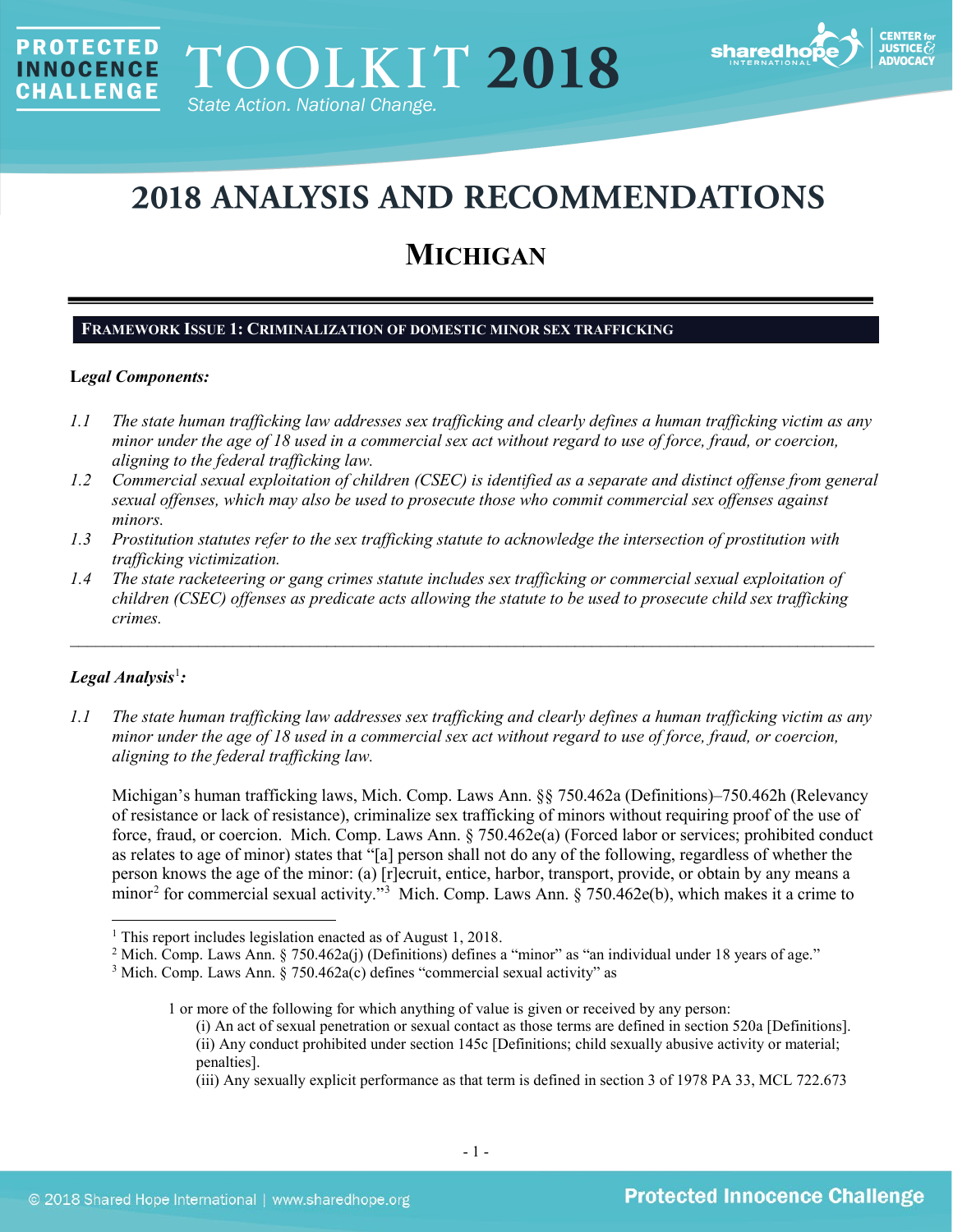"[r]ecruit, entice, harbor, transport, provide, or obtain by any means a minor for forced labor or services," may also apply to domestic minor sex trafficking offenses since the definition of "services" under Mich. Comp. Laws Ann. § 750.462a(l) (Definitions) includes "commercial sexual activity and sexually explicit performances." However, proof of force, fraud or coercion would be required in a prosecution under Mich. Comp. Laws Ann. § 750.462e(b). [4](#page-1-0)

A violation of Mich. Comp. Laws Ann. § 750.462e is a felony punishable by imprisonment up to 20 years, a fine of up to \$20,000, or both.<sup>[5](#page-1-1)</sup> Mich. Comp. Laws Ann. § 750.462f(2). Additionally, pursuant to Mich. Comp. Laws Ann. § 750.462f(3) (Violation of MCL 750.462b, 750.462c, and 750.462d; violation of MCL 750.462e; attempting, conspiring, or soliciting another to violate chapter; violation of law arising out of same transaction; consecutive terms; restitution), "A person who attempts, conspires, or solicits another to violate this chapter is subject to the same penalty as a person who commits a violation of this chapter."

*1.2 Commercial sexual exploitation of children (CSEC) is identified as a separate and distinct offense from general sexual offenses, which may also be used to prosecute those who commit commercial sex offenses against minors.*

The following laws make CSEC a crime in Michigan:

1. Mich. Comp. Laws Ann. § 750.13 (Taking or enticing away minor under sixteen years; violation as felony; penalty) states,

A person who takes or entices away a minor under the age of 16 years from the minor's father, mother, guardian, or other person having the legal charge of the minor, without their consent, for the purpose of prostitution, concubinage, sexual intercourse, or marriage is guilty of a felony punishable by imprisonment for not more than 10 years.

2. Mich. Comp. Laws Ann. § 750.145c(2), (3) (Definitions; child sexually abusive activity or material; penalties) states,

 $(2)$  A person who persuades, induces, entices, coerces, causes, or knowingly allows a child<sup>[6](#page-1-2)</sup> to engage in a child sexually abusive activity for the purpose of producing any child sexually abusive material,<sup>[7](#page-1-3)</sup> or a person who arranges for, produces, makes, copies, reproduces, or finances, or a person who attempts or prepares or conspires to arrange for, produce, make, copy, reproduce, or finance any child sexually abusive activity or child sexually abusive material for personal, distributional, or other purposes is

 $\overline{a}$ 

<span id="page-1-0"></span> $4$  Mich. Comp. Laws Ann. § 750.462a(g) (Definitions) defines "forced labor or services" as "labor or services that are obtained or maintained by force, fraud, or coercion."

<span id="page-1-3"></span><span id="page-1-2"></span> $6$  Mich. Comp. Laws Ann. § 750.145c(1)(b) defines "child" as "a person who is less than 18 years of age, subject to the affirmative defense created in subsection (6) regarding persons emancipated by operation of law." <sup>7</sup> Mich. Comp. Laws Ann. § 750.145c(1)(m) defines "child sexually abusive material" as

any depiction, whether made or produced by electronic, mechanical, or other means, including a developed or undeveloped photograph, picture, film, slide, video, electronic visual image, computer diskette, computer or computer-generated image, or picture, or sound recording which is of a child or appears to include a child engaging in a listed sexual act; a book, magazine, computer, computer storage device, or other visual or print or printable medium containing such a photograph, picture, film, slide, video, electronic visual image, computer, or computer-generated image, or picture, or sound recording; or any reproduction, copy, or print of such a photograph, picture, film, slide, video, electronic visual image, book, magazine, computer, or computer-generated image, or picture, other visual or print or printable medium, or sound recording.

<sup>[</sup>Definitions].

<span id="page-1-1"></span><sup>&</sup>lt;sup>5</sup> See infra Appendix A for further discussion of sentencing guidelines.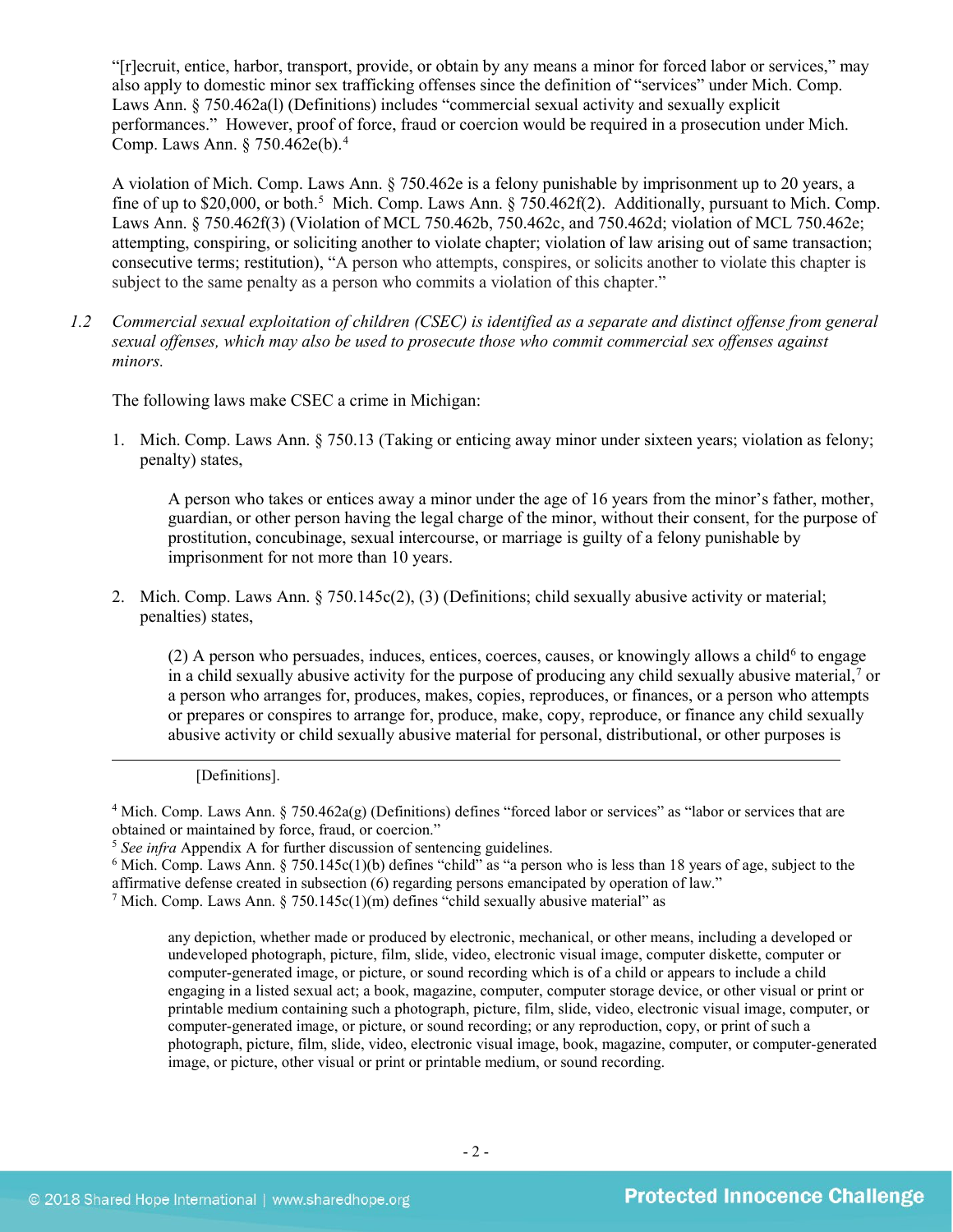guilty of a felony, punishable by imprisonment for not more than 20 years, or a fine of not more than \$100,000.00, or both, if that person knows, has reason to know, or should reasonably be expected to know that the child is a child or that the child sexually abusive material includes a child or that the depiction constituting the child sexually abusive material appears to include a child, or that person has not taken reasonable precautions to determine the age of the child.

(3) A person who distributes or promotes, or finances the distribution or promotion of, or receives for the purpose of distributing or promoting, or conspires, attempts, or prepares to distribute, receive, finance, or promote any child sexually abusive material or child sexually abusive activity is guilty of a felony, punishable by imprisonment for not more than 7 years, or a fine of not more than \$50,000.00, or both, if that person knows, has reason to know, or should reasonably be expected to know that the child is a child or that the child sexually abusive material includes a child or that the depiction constituting the child sexually abusive material appears to include a child, or that person has not taken reasonable precautions to determine the age of the child . . . .

3. Mich. Comp. Laws Ann. § 750.449a(2) (Engaging services for purpose of prostitution, lewdness, or assignation; engaging services with person less than 18 years of age for purpose of prostitution, lewdness, or assignation; penalty) states,

A person who engages or offers to engage the services of another person, who is less than 18 years of age and who is not his or her spouse, for the purpose of prostitution, lewdness, or assignation, by the payment in money or other forms of consideration, is guilty of a crime punishable as provided in section 451.

Under Mich. Comp. Laws Ann. § 750.451(4) (Violation of MCL 750.448, 750.449, 750.449a(1), 750.450, or 750.462; prior convictions; penalty; prosecution of person under 18 years of age; presumption; report; investigation by department of human services; "prior conviction" defined.), "A person convicted of violating section 449a(2) is guilty of a felony punishable by imprisonment for not more than 5 years or a fine of not more than \$10,000.00 or both."

4. Mich. Comp. Laws Ann. § 750.459(2) (Transporting person for prostitution; sale of travel services for purposes of prostitution or human trafficking; conduct against minor; felony; "travel services" defined) states,

A person shall not knowingly sell or offer to sell travel services<sup>[8](#page-2-0)</sup> that include or facilitate travel for the purpose of engaging in what would be a violation of this chapter, concerning prostitution, or of chapter LXVIIA, concerning human trafficking, if the violation occurred in this state. Except as provided in subsection (3), a person who violates this subsection is guilty of a felony punishable by imprisonment for not more than 5 years or a fine of not more than \$10,000.00, or both.

Mich. Comp. Laws Ann. § 750.459(3) enhances the penalty if the victim is a minor, stating, "If a person violates subsection (2) and the violation involves conduct against a minor, the person is guilty of a felony punishable by imprisonment for not more than 10 years or a fine of not more than \$15,000.00, or both."

The following laws may also apply to commercial sexual exploitation of children crimes in Michigan, although they do not refer specifically to commercial transactions:

1. Mich. Comp. Laws Ann. § 750.145a (Accosting, enticing or soliciting child for immoral purpose) states,

<span id="page-2-0"></span><sup>&</sup>lt;sup>8</sup> Mich. Comp. Laws Ann. § 750.459(5) defines "travel services" as "transportation by air, sea, or ground, hotel or other lodging accommodations, package tours, or the provision of vouchers or coupons to be redeemed for future travel, or accommodations for a fee, commission, or other valuable consideration."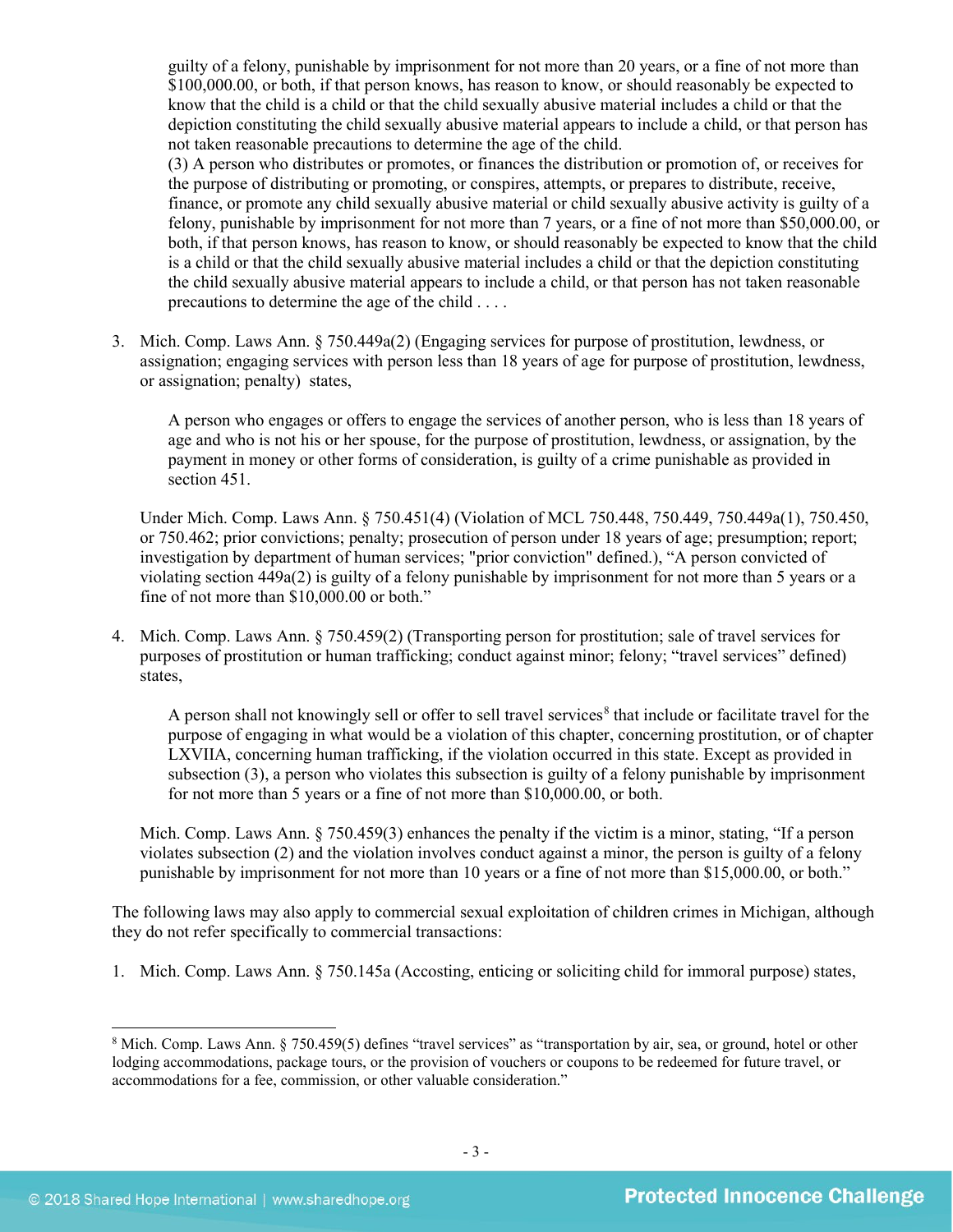A person who accosts, entices, or solicits a child less than 16 years of age, regardless of whether the person knows the individual is a child or knows the actual age of the child, or an individual whom he or she believes is a child less than 16 years of age with the intent to induce or force that child or individual to commit an immoral act, to submit to an act of sexual intercourse or an act of gross indecency, or to any other act of depravity or delinquency, or who encourages a child less than 16 years of age, regardless of whether the person knows the individual is a child or knows the actual age of the child, or an individual whom he or she believes is a child less than 16 years of age to engage in any of those acts is guilty of a felony . . . .

A first conviction for violating this statute is punishable by imprisonment up to 4 years, a fine up to \$4,000, or both. Mich. Comp. Laws Ann. § 750.145a. Subsequent convictions are punishable by imprisonment up to 10 years, a fine up to \$10,000, or both. Mich. Comp. Laws Ann. § 750.145b(1).

- 2. Mich. Comp. Laws Ann. § 750.520b(1) (Criminal sexual conduct in the first degree; felony) provides that "[a] person is guilty of criminal sexual conduct in the first degree if he or she engages in sexual penetration with," among others, a victim "under 13 years of age," or "under circumstances involving the commission of any other felony." Mich. Comp. Laws Ann. § 750.520b(1)(a), (c). A conviction under this statute is generally punishable by "imprisonment for life or for any term of years." Mich. Comp. Laws Ann. § 750.520b(2)(a). However, if the defendant is at least 17 and the victim is less than 13, the minimum sentence is imprisonment for 25 years. Mich. Comp. Laws Ann. § 750.520b(2)(b). In addition to penalties under subsections (2)(a) and (2)(b), "the court shall sentence the defendant to lifetime electronic monitoring under section 520n." Mich. Comp. Laws Ann. § 750.520b(2)(d). If the offender is 17 or older and the victim is less than 13 and "if the person was previously convicted of a violation of this section or section 520c [Criminal sexual conduct in the second degree], 520d [Criminal sexual conduct in the third degree], 520e [Criminal sexual conduct in the fourth degree], or 520g [Assault with intent to commit criminal sexual conduct]," a violation is punishable by life imprisonment without parole. Mich. Comp. Laws Ann. § 750.520b(2)(c). An additional mandatory minimum of at least 5 years is imposed for all violations under the statute for subsequent offenders of first, second, or third degree criminal sexual conduct. Mich. Comp. Laws Ann. § 750.520f(1).
- 3. Mich. Comp. Laws Ann. § 750.520c(1) (Criminal sexual conduct in the second degree; felony) states that "[a] person is guilty of criminal sexual conduct in the second degree if the person engages in sexual contact with," among others, a victim "under 13 years of age," or "under circumstances involving the commission of any other felony." Mich. Comp. Laws Ann. § 750.520c(1)(a), (c). A conviction for violating Mich. Comp. Laws Ann. § 750.520c(1) is punishable as a felony by a maximum imprisonment of 15 years and lifetime electronic monitoring if committed by a person at least 17 against a child under 13 for a first offense, enhanced by a mandatory minimum sentence of at least 5 years for subsequent offenses. Mich. Comp. Laws Ann. §§ 750.520c(2)(a), (b), 750.520f(1).
- 4. Mich. Comp. Laws Ann. § 750.520d(1) (Criminal sexual conduct in the third degree; felony) states that "[a] person is guilty of criminal sexual conduct in the third degree if the person engages in sexual penetration with," among others, a victim aged 13–15. A conviction under Mich. Comp. Laws Ann. § 750.520d(1) is punishable as a felony by imprisonment up to 15 years for a first offense and a mandatory minimum of at least 5 years for subsequent offenses. Mich. Comp. Laws Ann. §§ 750.520d(2), 750.520f(1).
- 5. Mich. Comp. Laws Ann. § 750.520e(1) (Criminal sexual conduct in the fourth degree; misdemeanor) makes it a crime to, among other things, engage in sexual contact with a child aged 13–15 when the offender is at least 5 years older than the victim. A conviction under Mich. Comp. Laws Ann. § 750.520e(1) is punishable as a misdemeanor by imprisonment up to 2 years, a fine up to \$500, or both. Mich. Comp. Laws Ann. § 750.520e(2).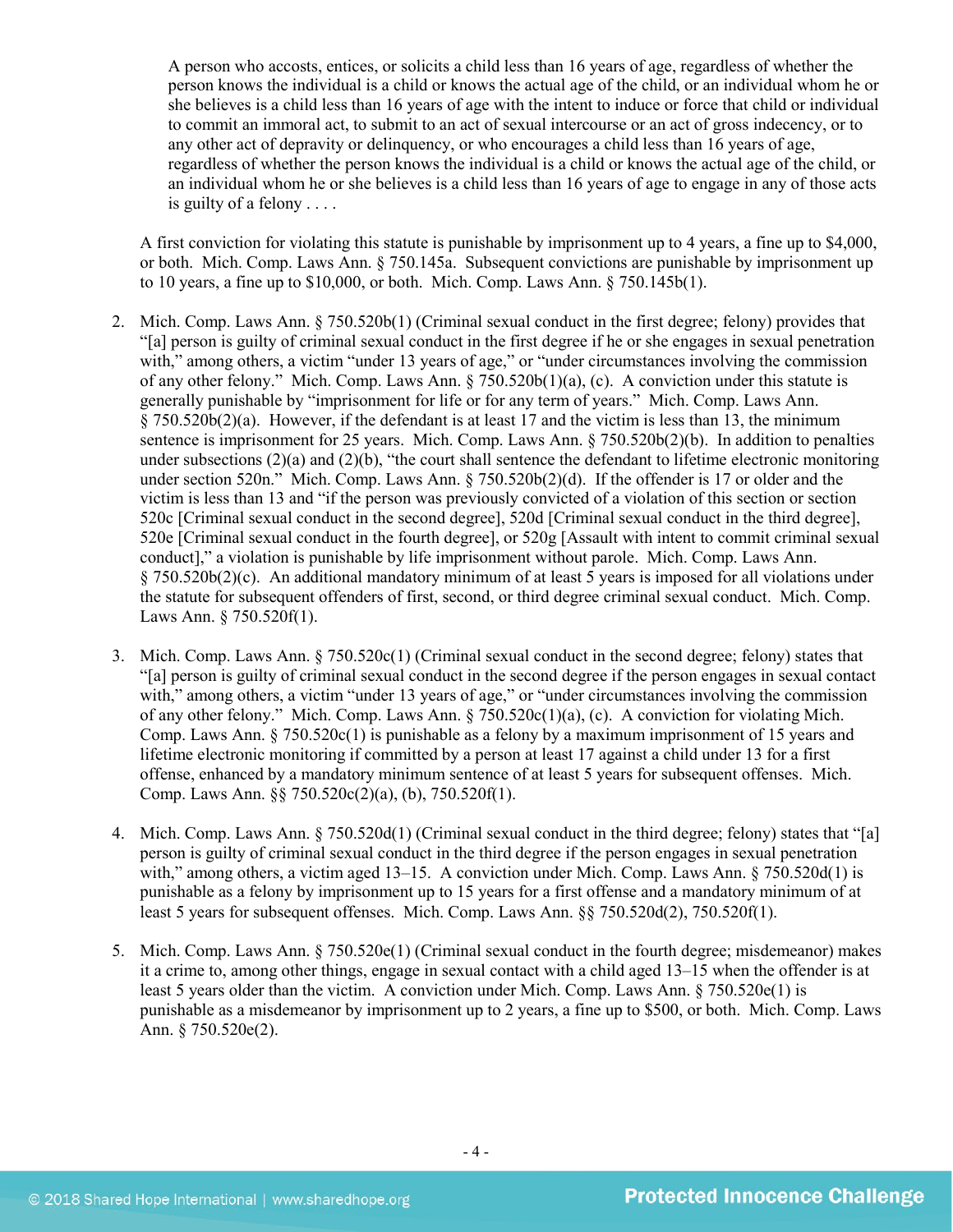*1.3 Prostitution statutes refer to the sex trafficking statute to acknowledge the intersection of prostitution with trafficking victimization.* 

Michigan's prostitution law, Mich. Comp. Laws Ann. § 750.448 (Soliciting, accosting, or inviting to commit prostitution or immoral act; crime) does not refer to the state human trafficking laws, Mich. Comp. Laws Ann. §§ 750.462a (Definitions)–750.462h (Relevancy of resistance or lack of resistance) to acknowledge the intersection of prostitution with trafficking victimization. However, Mich. Comp. Laws Ann. § 750.451 (Violation of MCL 750.448, 750.449, 750.449a(1), 750.450, or 750.462; prior convictions; penalty; prosecution of person under 18 years of age; presumption; report; investigation by department of human services; "prior conviction" defined), which sets out the penalties for violations of § 750.448 and other related offenses, refers to the human trafficking law to establish a presumption that commercially sexually exploited minors are victims of human trafficking. Mich. Comp. Laws Ann. § 750.451(6) states,

In any prosecution of a person under 18 years of age for an offense punishable under this section or a local ordinance substantially corresponding to an offense punishable under this section, it shall be presumed that the person under 18 years of age was coerced into child sexually abusive activity or commercial sexual activity in violation of section 462e or otherwise forced or coerced into committing that offense by another person engaged in human trafficking in violation of sections 462a to 462h . . . .

*1.4 The state racketeering or gang crimes statute includes sex trafficking or commercial sexual exploitation of children (CSEC) offenses as predicate acts allowing the statute to be used to prosecute child sex trafficking crimes.* 

Mich. Comp. Laws Ann. § 750.159i (Prohibited conduct) states,

(1) A person employed by, or associated with, an enterprise shall not knowingly conduct or participate in the affairs of the enterprise directly or indirectly through a pattern of racketeering activity. (2) A person shall not knowingly acquire or maintain an interest in or control of an enterprise or real or personal property used or intended for use in the operation of an enterprise, directly or indirectly, through a pattern of racketeering activity.

(3) A person who has knowingly received any proceeds derived directly or indirectly from a pattern of racketeering activity shall not directly or indirectly use or invest any part of those proceeds, or any proceeds derived from the use or investment of any of those proceeds, in the establishment or operation of an enterprise, or the acquisition of any title to, or a right, interest, or equity in, real or personal property used or intended for use in the operation of an enterprise.

(4) A person shall not conspire or attempt to violate subsection (1), (2), or (3).

Mich. Comp. Laws Ann. § 750.159g (Racketeering) defines "racketeering" to include, among other things,

committing, attempting to commit, conspiring to commit, or aiding or abetting, soliciting, coercing, or intimidating a person to commit an offense for financial gain, involving any of the following:

. . . . (q) A violation of section 145c, concerning child sexually abusive activity or material.

(r) A violation of section 145d, concerning internet or computer crimes.

. . . . (ii) A violation of section 452 [House of ill-fame; keeping, maintaining or operating], 455 [Pandering; felony], 457 [Earnings of prostitute, accepting], 458 [Detaining female in house of prostitution for debt], or 459 [Transporting female for prostitution; felony], concerning prostitution. (jj) A violation of chapter LXVIIA, concerning human trafficking.

. . . .

Mich. Comp. Laws Ann. § 750.159f(c) (Definitions generally) defines a "pattern of racketeering activity" as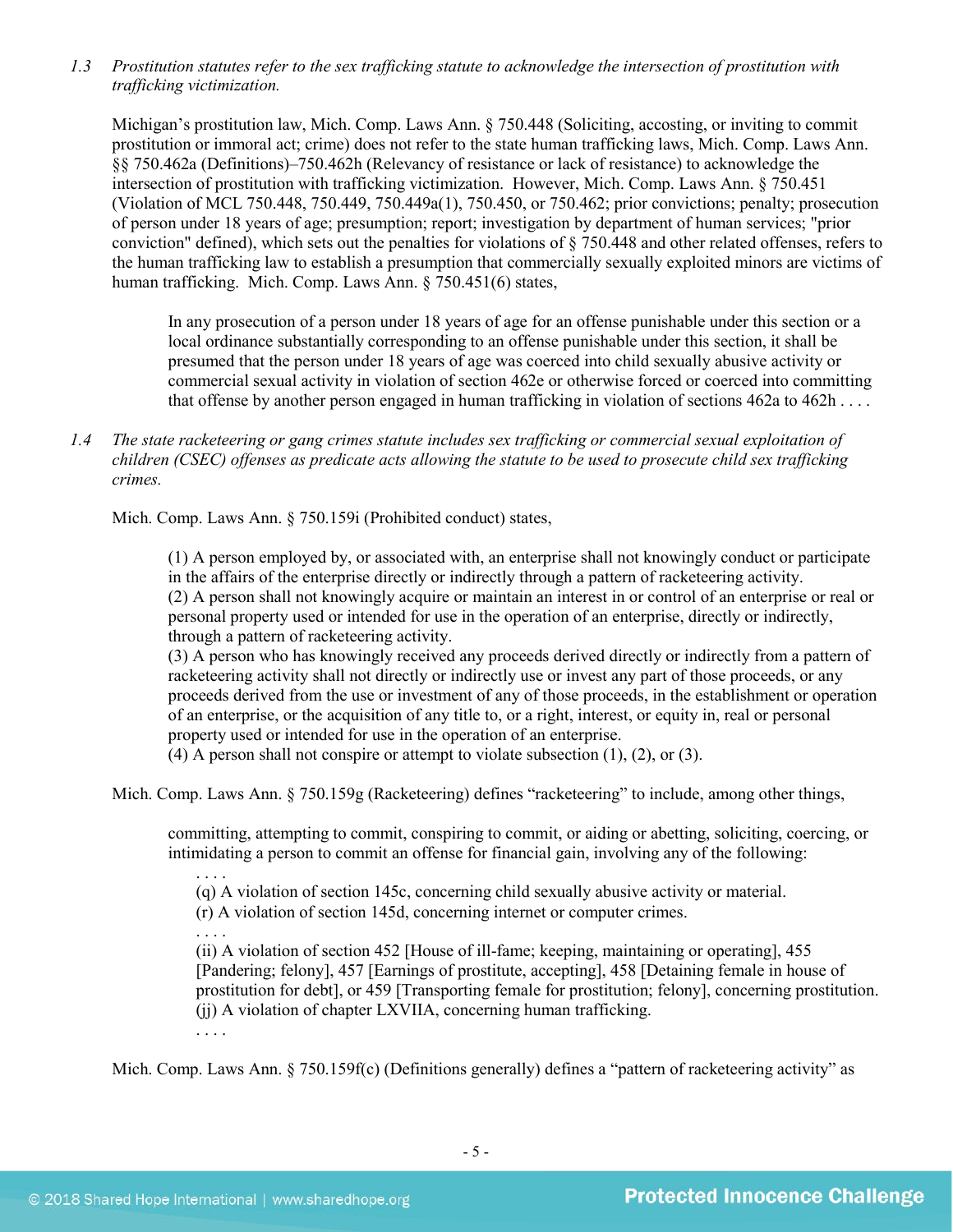not less than 2 incidents of racketeering to which all of the following characteristics apply:

(i) The incidents have the same or a substantially similar purpose, result, participant, victim, or method of commission, or are otherwise interrelated by distinguishing characteristics and are not isolated acts.

(ii) The incidents amount to or pose a threat of continued criminal activity.

(iii) At least 1 of the incidents occurred within this state on or after the effective date of the amendatory act that added this section, and the last of the incidents occurred within 10 years after the commission of any prior incident, excluding any period of imprisonment served by a person engaging in the racketeering activity.

A conviction for violating Mich. Comp. Laws Ann. § 750.159i is punishable as a felony by imprisonment up to 20 years, a fine up to \$100,000, or both, and asset forfeiture. Mich. Comp. Laws Ann. § 750.159j(1) (Violation as felony; penalties; imposition of costs, order to criminally forfeit property; additional authority of court; conditions for entering order of criminal forfeiture; attorney fees; determination of extent of property; property not reachable; retention of property by law enforcement agency; disposition of money seized; seizure; other criminal or civil remedies not precluded). Asset forfeiture under this statute is both mandatory and criminal. Mich. Comp. Laws Ann. § 750.159j(4) states,

The court shall order a person convicted of a violation of section 159i to criminally forfeit to the state any real, personal, or intangible property in which he or she has an interest and that was used in the course of, intended for use in the course of, derived from, or realized through conduct in violation of section 159i, including any property constituting an interest in, means of control over, or influence over the enterprise involved in the violation and any property constituting proceeds derived from the violation.

Pursuant to Mich. Comp. Laws Ann. § 750.159j(12) "[a]n order of criminal forfeiture entered under this section shall authorize an appropriate law enforcement agency to seize the property declared criminally forfeited under this section . . . ." Disbursement of the property is governed by Mich. Comp. Laws Ann. § 750.159r (Sale of seized property by unit of government; disposal of received money; order of priority; appointment, compensation, and duties of receiver), which states that upon forfeiture, the property may be sold and disbursed to in the following order of priority: to pay an outstanding security interest, to satisfy an order of restitution, to pay the claim of each person who shows that he is a victim of the crime, to the extent that the claim is not covered by an order of restitution, to pay any outstanding lien against the property that has been imposed by a governmental unit, and to pay the proper expenses of proceedings for forfeiture and sale. The remaining balance shall be distributed to the units of government substantially involved in effecting the forfeiture.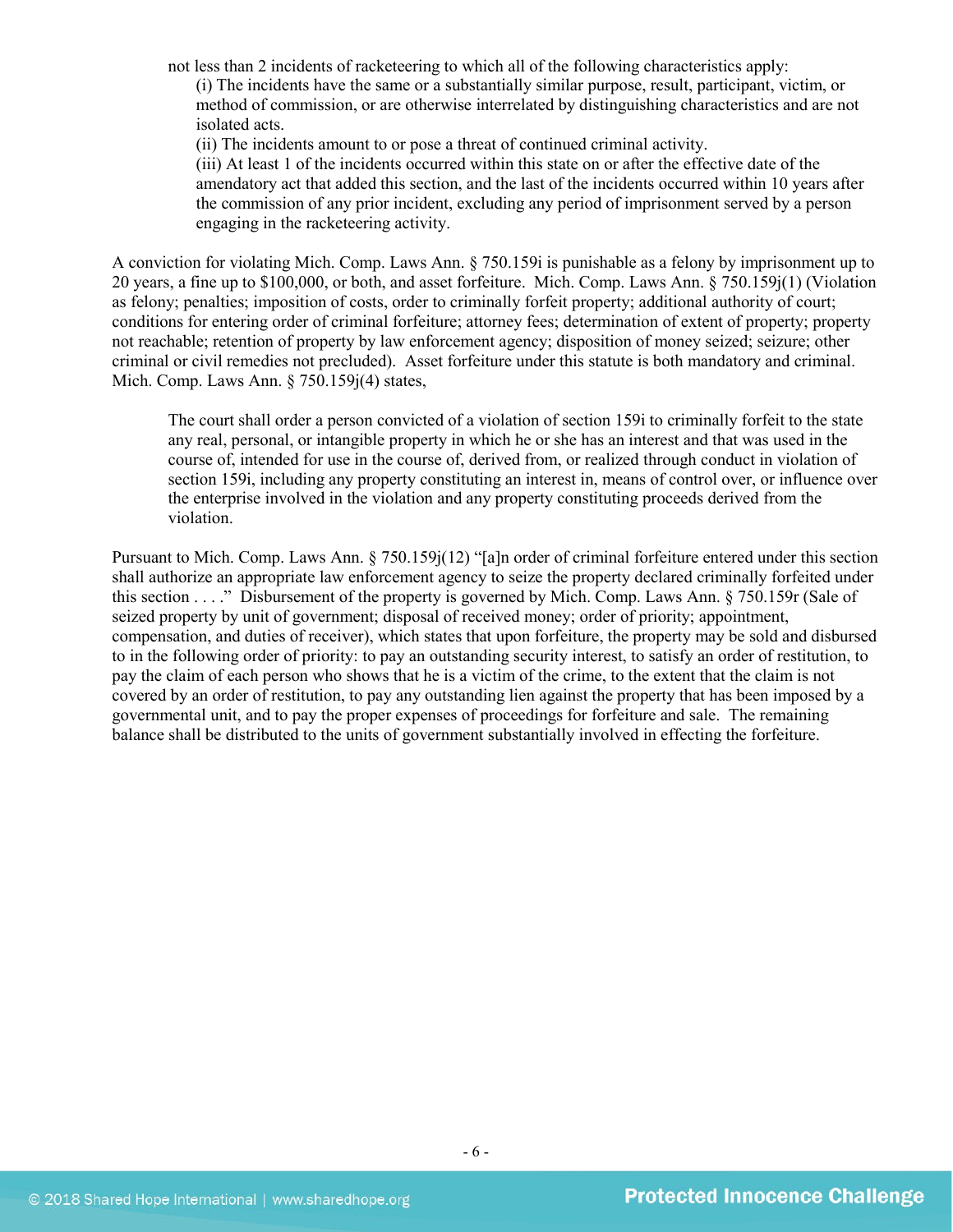#### **FRAMEWORK ISSUE 2: CRIMINAL PROVISIONS FOR DEMAND**

#### *Legal Components:*

- *2.1 The state sex trafficking law can be applied to buyers of commercial sex acts with a minor.*
- *2.2 Buyers of commercial sex acts with a minor can be prosecuted under commercial sexual exploitation of children (CSEC) laws.*
- *2.3 Solicitation laws differentiate between soliciting sex acts with an adult and soliciting sex acts with a minor under 18.*
- *2.4 Penalties for buyers of commercial sex acts with minors are as high as federal penalties.*
- *2.5 Using the Internet or electronic communications to lure, entice, or purchase, or attempt to lure, entice, or purchase commercial sex acts with a minor is a separate crime or results in an enhanced penalty for buyers.*
- *2.6 No age mistake defense is permitted for a buyer of commercial sex acts with any minor under 18.*
- *2.7 Base penalties for buying sex acts with a minor under 18 are sufficiently high and not reduced for older minors.*
- *2.8 Financial penalties for buyers of commercial sex acts with minors are sufficiently high to make it difficult for buyers to hide the crime.*
- *2.9 Buying and possessing images of child sexual exploitation carries penalties as high as similar federal offenses.*

\_\_\_\_\_\_\_\_\_\_\_\_\_\_\_\_\_\_\_\_\_\_\_\_\_\_\_\_\_\_\_\_\_\_\_\_\_\_\_\_\_\_\_\_\_\_\_\_\_\_\_\_\_\_\_\_\_\_\_\_\_\_\_\_\_\_\_\_\_\_\_\_\_\_\_\_\_\_\_\_\_\_\_\_\_\_\_\_\_\_\_\_\_\_

*2.10 Convicted buyers of commercial sex acts with minors are required to register as sex offenders.* 

## *Legal Analysis:*

*2.1 The state sex trafficking law can be applied to buyers of commercial sex acts with a minor.*

Michigan's sex trafficking law applies to buyers following federal precedent<sup>9</sup> through use of the word "obtain." Mich. Comp. Laws Ann. § 750.462e (Forced labor or services; prohibited conduct as relates to age of minor) makes it a crime to "knowingly recruit, entice, harbor, transport, provide, or obtain by any means a minor for commercial sexual activity."

2.1.1 Recommendation: Amend Mich. Comp. Laws Ann. § 750.462e (Forced labor or services; prohibited conduct as relates to age of minor) to clarify that buyer conduct is included as a violation of Mich. Comp. Laws Ann. § 750.462e.

<span id="page-6-0"></span> <sup>9</sup> *See United States v. Jungers*, 702 F.3d 1066 (8th Cir. 2013). In this case, the Eighth Circuit held that the federal sex trafficking law, 18 U.S.C. § 1591 (Sex trafficking of children or by force, fraud, or coercion) applies to buyers of sex with minors. Reversing a District of South Dakota ruling that Congress did not intend the string of verbs constituting criminal conduct under 18 U.S.C. § 1591(a)(1) ("recruits, entices, harbors, transports, provides, obtains, or maintains") to reach the conduct of buyers (United States v. Jungers, 834 F. Supp. 2d 930, 931 (D.S.D. 2011)), the Eighth Circuit concluded that 18 U.S.C. § 1591 does not contain "a latent exemption for purchasers" because buyers can "engage in at least some of the prohibited conduct." Jungers, 702 F. 3d 1066, 1072. Congress codified Jungers clarifying that the federal sex trafficking law is intended to apply to buyers in the Justice for Victims of Trafficking Act (JVTA) of 2015 Pub. L. No. 114-22, 129 Stat 227), enacted on May 29, 2015. The JVTA adds the terms "patronize" and "solicit" to the list of prohibited conduct and expressly states, "section 108 of this title amends section 1591 of title 18, United States Code, to add the words 'solicits or patronizes' to the sex trafficking statute making absolutely clear for judges, juries, prosecutors, and law enforcement officials that criminals who purchase sexual acts from human trafficking victims may be arrested, prosecuted, and convicted as sex trafficking offenders when this is merited by the facts of a particular case." Id. at Sec. 109. The Eighth Circuit decision in *United States v. Jungers* and the federal sex trafficking law as amended by the Justice for Victims of Trafficking Act establish persuasive authority when state courts interpret the string of verbs constituting prohibited conduct in state sex trafficking laws (in particular the term "obtains") to the extent such interpretation does not conflict with state case law.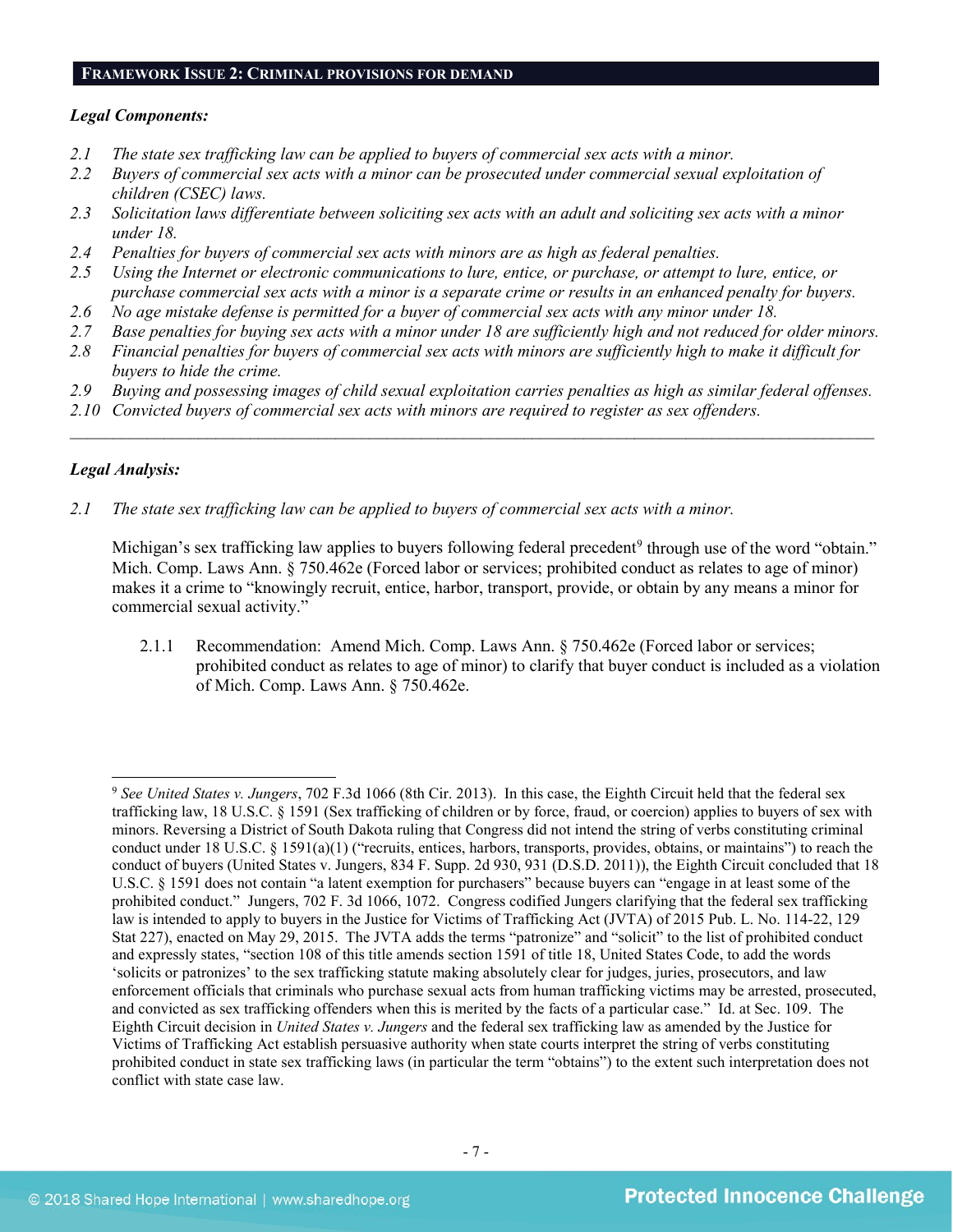## *2.2 Buyers of commercial sex acts with a minor can be prosecuted under commercial sexual exploitation of children (CSEC) laws.*

Pursuant to Mich. Comp. Laws Ann. § 750.449a(2) (Engaging services for purpose of prostitution, lewdness, or assignation; engaging services with person less than 18 years of age for purpose of prostitution, lewdness, or assignation; penalty), "A person who engages or offers to engage the services of another person, who is less than 18 years of age and who is not his or her spouse, for the purpose of prostitution, lewdness, or assignation, by the payment in money or other forms of consideration, is guilty of a crime punishable as provided in section 451." Under Mich. Comp. Laws Ann. § 750.451(4) (Violation of MCL 750.448, 750.449, 750.449a(1), 750.450, or 750.462; prior convictions; penalty; prosecution of person under 18 years of age; presumption; report; investigation by department of human services; "prior conviction" defined.), "A person convicted of violating section 449a(2) is guilty of a felony punishable by imprisonment for not more than 5 years or a fine of not more than \$10,000.00 or both."

## *2.3 Solicitation laws differentiate between soliciting sex acts with an adult and soliciting sex acts with a minor under 18.*

Michigan's distinguishes between soliciting or purchasing sex with an adult and soliciting or purchasing sex with a minor under Mich. Comp. Laws Ann. § 750.449a (Engaging services for purpose of prostitution, lewdness, or assignation; engaging services with person less than 18 years of age for purpose of prostitution, lewdness, or assignation; penalty), which makes it a felony when a person "engages or offers to engage the services of another person, who is less than 18 years of age and who is not his or her spouse, for the purpose of prostitution, lewdness, or assignation, by the payment in money or other forms of consideration."

Otherwise, buyers convicted under Mich. Comp. Laws Ann. § 750.449a will be punished for a misdemeanor in accordance with the provisions of Mich. Comp. Laws Ann. § 750.451 (Violation of MCL 750.448, 750.449, 750.449a(1), 750.450, or 750.462; prior convictions; penalty; prosecution of person under 18 years of age; presumption; report; investigation by department of human services; "prior conviction" defined) and receive up to 93 days' imprisonment, a fine up to \$500, or both, for a first conviction; or up to 1 year imprisonment, a fine up to \$1,000, or both, if the person has 1 prior conviction. [10](#page-7-0) Mich. Comp. Laws Ann. §§ 750.449a, 750.451(1)– (3). If the person has 2 or more prior convictions, however, he or she will be guilty of a felony and receive a punishment of imprisonment up to 2 years, a fine up to \$2,000, or both. Mich. Comp. Laws Ann. §§ 750.449a,  $750.451(1)–(3)$ .

## *2.4 Penalties for buyers of commercial sex acts with minors are as high as federal penalties.*

Buyers convicted under Mich. Comp. Laws Ann. § 750.462e (Forced labor or services; prohibited conduct as relates to age of minor) face up to 20 years imprisonment and a possible fine of up to \$20,000. Mich. Comp. Laws Ann. § 750.462f(2) (Violation of MCL 750.462b, 750.462c, and 750.462d; violation of MCL 750.462e; attempting, conspiring, or soliciting another to violate chapter; violation of law arising out of same transaction; consecutive terms; restitution). If convicted under Mich. Comp. Laws Ann. § 750.449a(2) (Engaging services for purpose of prostitution, lewdness, or assignation; engaging services with person less than 18 years of age for purpose of prostitution, lewdness, or assignation; penalty), a buyer would be guilty of a felony punishable by up to 5 years imprisonment, a fine of up to \$10,000.00, or both." Mich. Comp. Laws Ann. § 750.451(4) (Violation of MCL 750.448, 750.449, 750.449a(1), 750.450, or 750.462; prior convictions; penalty; prosecution of person under 18 years of age; presumption; report; investigation by department of human services; "prior conviction" defined).

<span id="page-7-0"></span><sup>&</sup>lt;sup>10</sup> Pursuant to Mich. Comp. Laws Ann. § 750.451 (5), "prior conviction" is defined as "a violation of section 448, 449, 449a, 450, or 462 or a violation of a law of another state or of a political subdivision of this state or another state substantially corresponding to section 448, 449, 449a, 450, or 462."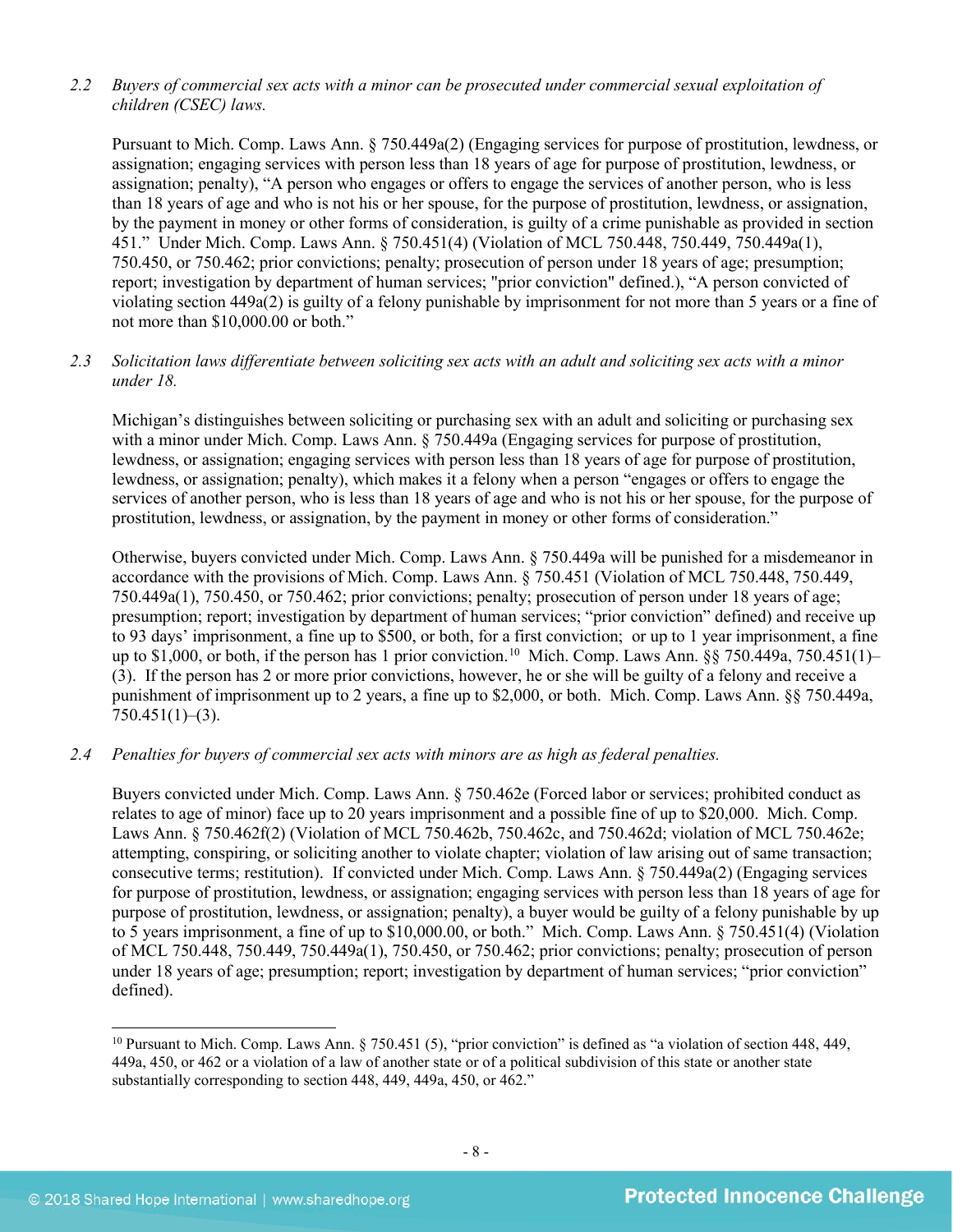<span id="page-8-7"></span>In comparison, if the victim is under the age of 14, a conviction under the TVPA for child sex trafficking is punishable by 15 years to life imprisonment and a fine not to exceed \$250,000. 18 U.S.C. §§ 1591(b)(1),  $3559(a)(1)$ ,  $3571(b)(3)$ . If the victim is between the ages of  $14-17$ , a conviction is punishable by 10 years to life imprisonment and a fine not to exceed \$250,000. 18 U.S.C. §§ 1591(b)(2), 3559(a)(1), 3571(b)(3). A conviction is punishable by mandatory life imprisonment, however, if the buyer has a prior conviction for a federal sex offense<sup>[11](#page-8-0)</sup> against a minor. 18 U.S.C. § 3559(e)(1). To the extent buyers can be prosecuted under other federal CSEC laws,  $^{12}$  $^{12}$  $^{12}$  a conviction is punishable by penalties ranging from a fine not to exceed \$250,000 to life imprisonment and a fine not to exceed \$250,000.<sup>13</sup>

*2.5 Using the Internet or electronic communications to lure, entice, or purchase, or attempt to lure, entice, or purchase commercial sex acts with a minor is a separate crime or results in an enhanced penalty for buyers.*

Michigan does not expressly criminalize the use of the Internet to purchase commercial sex acts with a minor; however, using the Internet to communicate with a minor with the intent to commit, or attempt to commit, a violation of specified sexual offense laws is illegal under Mich. Comp. Laws Ann. § 750.145d(1)(a) (Use of internet or computer system; prohibited communication). Specifically, Mich. Comp. Laws Ann.  $§ 750.145d(1)(a) states,$ 

<span id="page-8-11"></span><span id="page-8-10"></span><span id="page-8-9"></span><span id="page-8-8"></span>A person shall not use the internet or a computer,  $14$  computer program,  $15$  computer network,  $16$  or computer system<sup>[17](#page-8-6)</sup> to communicate with any person for the purpose of doing any of the following:

<span id="page-8-2"></span><span id="page-8-1"></span><sup>12</sup> 18 U.S.C. §§ 2251A(b) (Selling or buying of children), 2251(a) (Sexual exploitation of children), 2423(a) (Transportation of a minor with intent for minor to engage in criminal sexual activity), 2422(a) (Coercion and enticement),  $2252(a)(2)$ , (a)(4) (Certain activities relating to material involving the sexual exploitation of minors).<br><sup>13</sup> 18 U.S.C. §§ 2251A(b) (Conviction punishable by imprisonment for 30 years to life and a fine), 2251(e) (Convic punishable by imprisonment for 15–30 years and a fine), 2423(a) (Conviction punishable by imprisonment for 10 years to life and a fine), 2422(a) (Conviction punishable by a fine, imprisonment up to 20 years, or both), 2252(b) (Stating that a conviction under subsection (a)(2) is punishable by imprisonment for  $5-20$  years and a fine, while a conviction under subsection (a)(4) is punishable by imprisonment up to 10 years, a fine, or both); *see also* 18 U.S.C. §§ 3559(a)(1) (Classifying all of the above listed offenses as felonies),  $3571(b)(3)$  (providing a fine up to \$250,000 for any felony conviction).

<span id="page-8-3"></span><sup>14</sup> Mich. Comp. Laws Ann. § 750.145d(9)(a) defines "computer" as "any connected, directly interoperable or interactive device, equipment, or facility that uses a computer program or other instructions to perform specific operations including logical, arithmetic, or memory functions with or on computer data or a computer program and that can store, retrieve, alter, or communicate the results of the operations to a person, computer program, computer, computer system, or computer network."

<span id="page-8-4"></span><sup>15</sup> Mich. Comp. Laws Ann. § 750.145d(9)(c) defines "computer program" as "a series of internal or external instructions communicated in a form acceptable to a computer that directs the functioning of a computer, computer system, or computer network in a manner designed to provide or produce products or results from the computer, computer system, or computer network."

<span id="page-8-6"></span><sup>17</sup> Mich. Comp. Laws Ann. § 750.145d(9)(d) defines "computer system" as "a set of related, connected or unconnected, computer equipment, devices, software, or hardware."

<span id="page-8-0"></span><sup>&</sup>lt;sup>11</sup> Pursuant to 18 U.S.C. § 3559(e)(2), "federal sex offense" is defined as

an offense under section 1591 [18 USCS § 1591] (relating to sex trafficking of children), 2241 [18 USCS § 2241] (relating to aggravated sexual abuse), 2242 [18 USCS § 2242] (relating to sexual abuse), 2244(a)(1) [18 USCS  $\S$  2244(a)(1)] (relating to abusive sexual contact), 2245 [18 USCS  $\S$  2245] (relating to sexual abuse resulting in death), 2251 [18 USCS § 2251] (relating to sexual exploitation of children), 2251A [18 USCS § 2251A] (relating to selling or buying of children), 2422(b) [18 USCS  $\S$  2422(b)] (relating to coercion and enticement of a minor into prostitution), or  $2423(a)$  [18 USCS §  $2423(a)$ ] (relating to transportation of minors).

<span id="page-8-5"></span><sup>&</sup>lt;sup>16</sup> Mich. Comp. Laws Ann.  $\S 750.145d(9)$  defines "computer network" as "the interconnection of hardwire or wireless communication lines with a computer through remote terminals, or a complex consisting of 2 or more interconnected computers."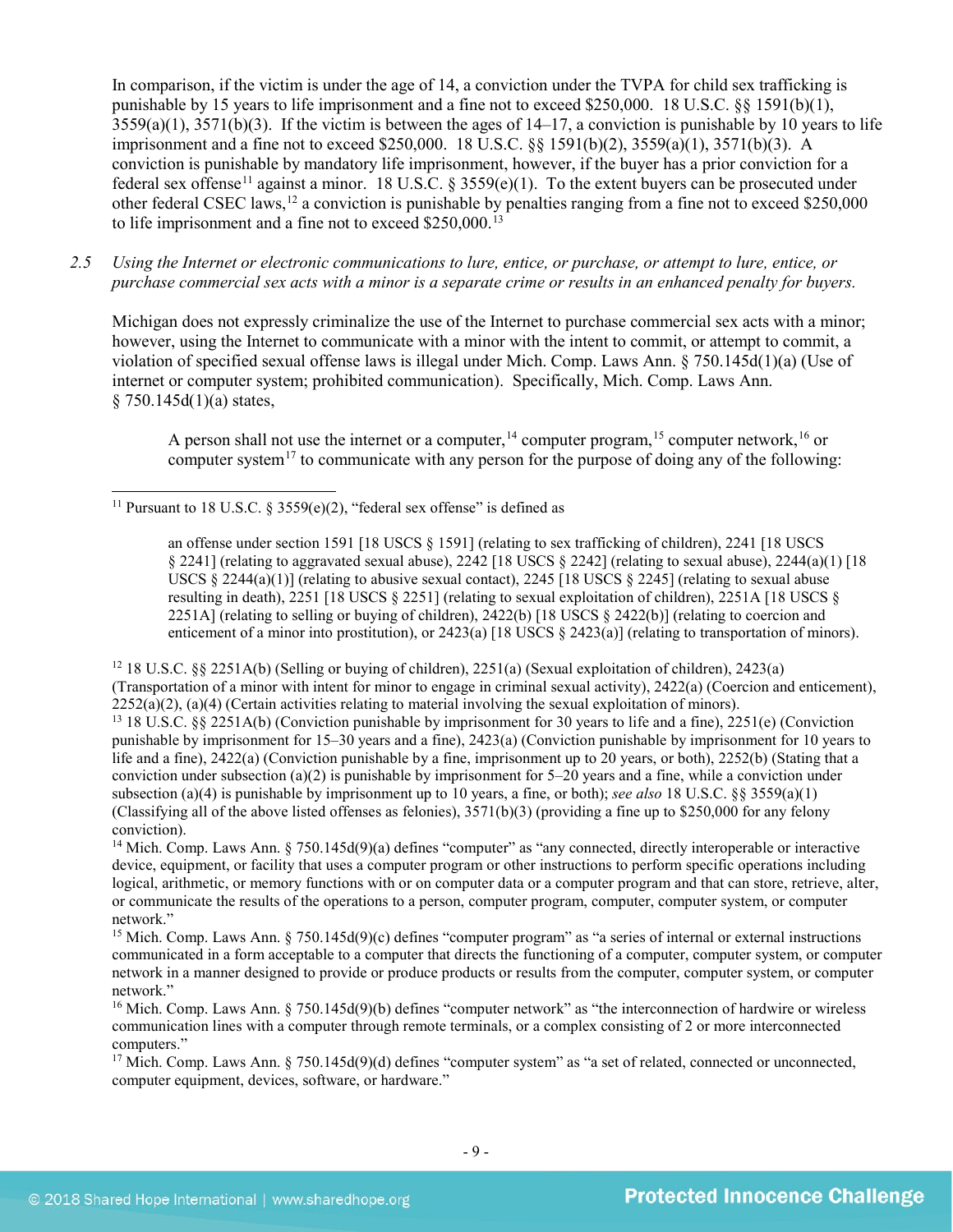<span id="page-9-1"></span>(a) Committing, attempting to commit, conspiring to commit, or soliciting another person to commit conduct proscribed under section 145a [Accosting, enticing or soliciting child for immoral purpose], . . . 520b [Criminal sexual conduct in the first degree; felony; consecutive terms], 520c [Criminal sexual conduct in the second degree; felony], 520d [Criminal sexual conduct in the third degree; felony], 520e [Criminal sexual conduct in the fourth degree; misdemeanor], or 520g [Assault with intent to commit criminal sexual conduct; felony] . . . in which the victim or intended victim is a minor or is believed by that person to be a minor.

The penalty for violating Mich. Comp. Laws Ann. § 750.145d(1)(a) depends on the penalty applicable to the underlying offense for purposes of which the defendant solicited a minor.<sup>[18](#page-9-0)</sup>

#### *2.6 No age mistake defense is permitted for a buyer of commercial sex acts with any minor under 18.*

Mich. Comp. Laws Ann. § 750.462e (Forced labor or services; prohibited conduct as relates to age of minor) expressly states that, "[a] person shall not do any of the following, regardless of whether the person knows the age of the minor: (a) Recruit, entice, harbor, transport, provide, or obtain by any means a minor for commercial sexual activity. (b) Recruit, entice, harbor, transport, provide, or obtain by any means a minor for forced labor or services." Mich. Comp. Laws Ann. § 750.449a(2) (Engaging services for purpose of prostitution, lewdness, or assignation; engaging services with person less than 18 years of age for purpose of prostitution, lewdness, or assignation; penalty), however, does not specifically prohibit a mistake of age defense.

2.6.1 Recommendation: Amend Mich. Comp. Laws Ann. § 750.449a(2) (Engaging services for purpose of prostitution, lewdness, or assignation; engaging services with person less than 18 years of age for purpose of prostitution, lewdness, or assignation; penalty) to expressly prohibit the use of a mistake of age defense in relation to this crime.

## *2.7 Base penalties for buying sex acts with a minor under 18 are sufficiently high and not reduced for older minors.*

Michigan's buyer-applicable trafficking law does not stagger penalties based on a minor's age and provides sufficiently high penalties. A violation of Mich. Comp. Laws Ann. § 750.462e (Forced labor or services;

<span id="page-9-0"></span><sup>&</sup>lt;sup>18</sup> A conviction under Mich. Comp. Laws Ann. § 750.145d(1)(a) is subject to the following penalty scheme pursuant to Mich. Comp. Laws Ann. § 750.145d(2):

<sup>(</sup>a) If the underlying crime is a misdemeanor or a felony with a maximum term of imprisonment of less than 1 year, the person is guilty of a misdemeanor punishable by imprisonment for not more than 1 year or a fine of not more than \$5,000.00, or both.

<sup>(</sup>b) If the underlying crime is a misdemeanor or a felony with a maximum term of imprisonment of 1 year or more but less than 2 years, the person is guilty of a felony punishable by imprisonment for not more than 2 years or a fine of not more than \$5,000.00, or both.

<sup>(</sup>c) If the underlying crime is a misdemeanor or a felony with a maximum term of imprisonment of 2 years or more but less than 4 years, the person is guilty of a felony punishable by imprisonment for not more than 4 years or a fine of not more than \$5,000.00, or both.

<sup>(</sup>d) If the underlying crime is a felony with a maximum term of imprisonment of 4 years or more but less than 10 years, the person is guilty of a felony punishable by imprisonment for not more than 10 years or a fine of not more than \$5,000.00, or both.

<sup>(</sup>e) If the underlying crime is a felony punishable by a maximum term of imprisonment of 10 years or more but less than 15 years, the person is guilty of a felony punishable by imprisonment for not more than 15 years or a fine of not more than \$10,000.00, or both.

<sup>(</sup>f) If the underlying crime is a felony punishable by a maximum term of imprisonment of 15 years or more or for life, the person is guilty of a felony punishable by imprisonment for not more than 20 years or a fine of not more than \$20,000.00, or both.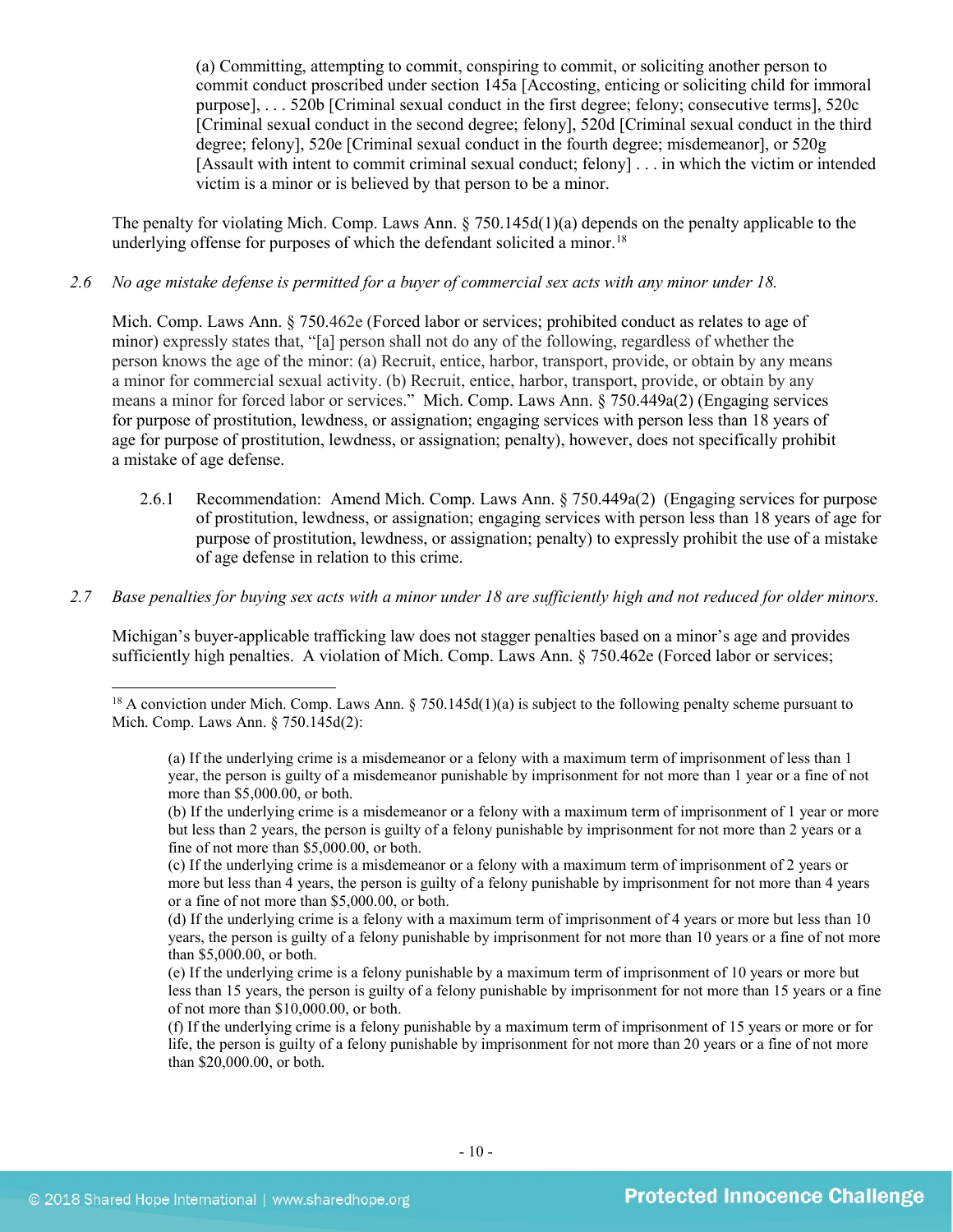prohibited conduct as relates to age of minor) is punishable by up to 20 years imprisonment regardless of the minor's age. Mich. Comp. Laws Ann. § 750.462f(2) (Violation of MCL 750.462b, 750.462c, and 750.462d; violation of MCL 750.462e; attempting, conspiring, or soliciting another to violate chapter; violation of law arising out of same transaction; consecutive terms; restitution).

Similarly, Michigan's buyer-applicable CSEC law does not stagger penalties based on a minor's age; however, buyers face minimal penalty under this provision. A violation of Mich. Comp. Laws Ann. § 750.449a(2) (Engaging services for purpose of prostitution, lewdness, or assignation; engaging services with person less than 18 years of age for purpose of prostitution, lewdness, or assignation; penalty) is only punishable by up to 5 years imprisonment. Mich. Comp. Laws Ann. § 750.451(4) (Violation of MCL 750.448, 750.449, 750.449a(1), 750.450, or 750.462; prior conviction; penalty; prosecution of person under 18 years of age; presumption; report; investigation by department of human services' "prior conviction" defined).

*2.8 Financial penalties for buyers of commercial sex acts with minors are sufficiently high to make it difficult for buyers to hide the crime.* 

Buyers of sex with minors may face fines in the following amounts: \$20,000 for a violation of Mich. Comp. Laws Ann. § 750.462e (Forced labor or services; prohibited conduct as relates to age of minor), \$10,000 for a violation of Mich. Comp. Laws Ann. § 750.449a(2) (Engaging services for purpose of prostitution, lewdness, or assignation; engaging services with person less than 18 years of age for purpose of prostitution, lewdness, or assignation; penalty), \$500 for a violation of Mich. Comp. Laws Ann. § 750.520e (Criminal sexual conduct in the fourth degree; misdemeanor) and \$5,000–\$20,000 for a violation of Mich. Comp. Laws Ann. § 750.145d (Use of internet or computer system; prohibited communication), depending on the underlying crime. Mich. Comp. Laws Ann. §§ 750.462f(2), 750.451(4), 750.520e(2), 750.145d(2)(a)–(f). Buyers convicted of Mich. Comp. Laws Ann. § 750.449a may be required to pay fines up to \$500 for a first conviction, up to \$1,000 if they have 1 prior conviction, and up to \$2,000 if they have 2 prior convictions. Mich. Comp. Laws Ann. §§ 750.449a, 750.451. A buyer convicted of violating Mich. Comp. Laws Ann. § 750.145a (Accosting, enticing or soliciting child for immoral purpose) may be ordered to pay a fine of up to \$4,000 for a first offense and up to \$10,000 for each subsequent offense. Mich. Comp. Laws Ann. §§ 750.145a, 750.145b(1).

Mich. Comp. Laws Ann. § 780.766b (Conviction of offense described in MCL 750.462a to 750.462h; restitution) requires buyers to pay restitution to their victims. It states,

When sentencing a defendant convicted of an offense described in chapter LXVIIA of the Michigan penal code [Human trafficking] . . . the court shall order restitution for the full amount of loss suffered by the victim. In addition to restitution ordered under section 16 [§ 780.766],<sup>[19](#page-10-0)</sup> the court may order the defendant to pay all of the following:

(a) Lost income, calculated by whichever of the following methods results in the largest amount: (i) The gross amount received by the defendant from or the value to the defendant of the victim's labor or services.

(ii) The value of the victim's labor or services as calculated under the minimum wage law of 1964, 1964 PA 154, MCL 408.381 to 408.398 [repealed], or the federal minimum wage, whichever results in the largest value.

(iii) Income loss as determined under section  $16(4)(c)$ .

(b) The cost of transportation, temporary housing, and child care expenses incurred by the victim because of the offense.

(c) Attorney fees and other costs and expenses incurred by the victim because of the offense,

<span id="page-10-0"></span><sup>&</sup>lt;sup>19</sup> See below in this section for discussion of restitution required under Mich. Comp. Laws Ann.  $\S 780.766$  ("Victim" defined; restitution; order; condition of probation, parole, or sentence; revocation of probation or parole; petition to modify payment method; lien; enforcement; failure to pay restitution; payment by parent of juvenile; definitions; review; report or petition; compliance; copy of order to department of corrections; disposition of unclaimed restitution; amendment of order; effect of bankruptcy; victim as minor).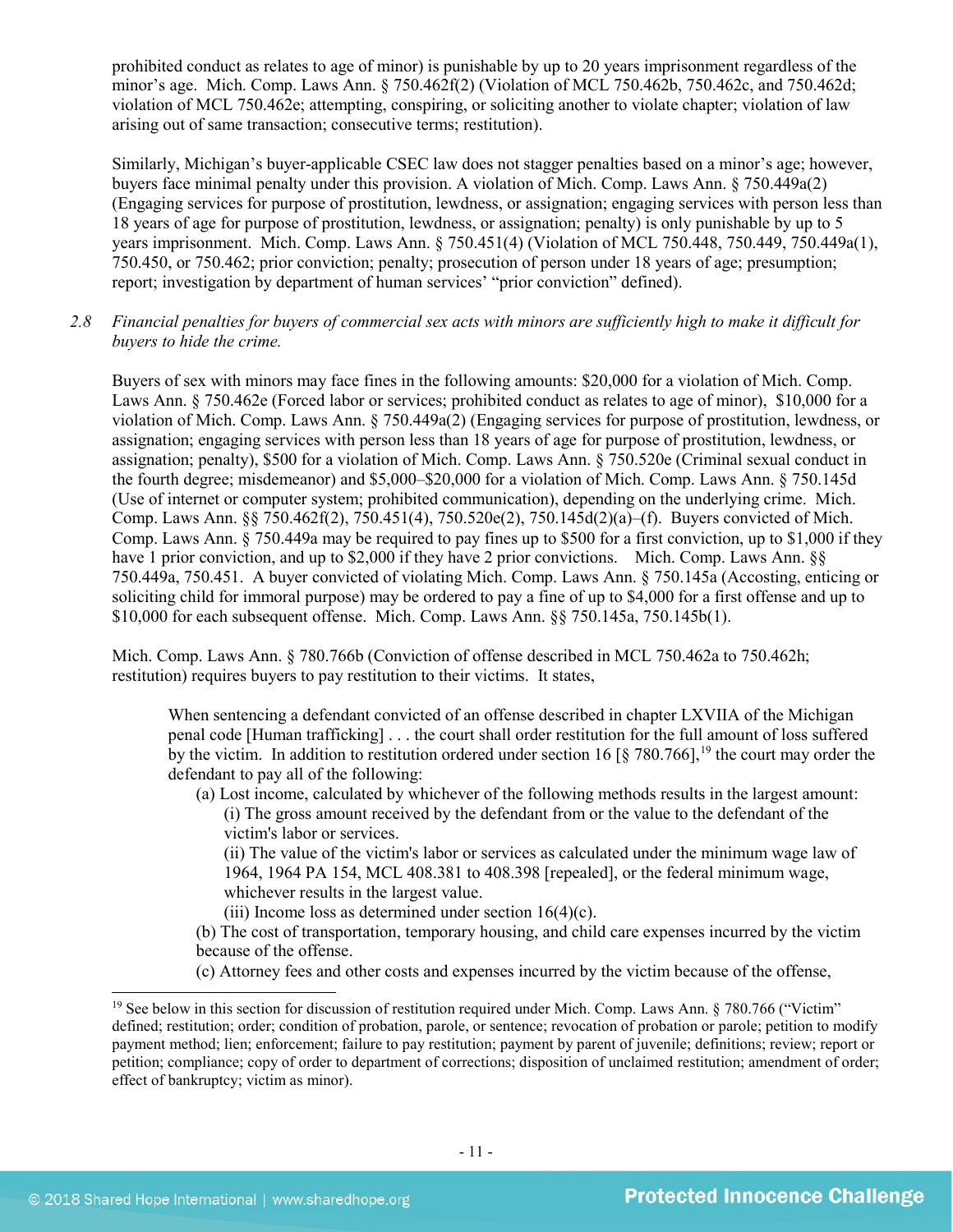including, but not limited to, costs and expenses relating to assisting the investigation of the offense and for attendance at related court proceedings as follows:

- (i) Wages lost.
- (ii) Child care.
- (iii) Transportation.
- <span id="page-11-2"></span>(iv) Parking.
- (d) Any other loss suffered by the victim as a proximate result of the offense.

Convicted buyers are also required to pay mandatory restitution under Mich. Comp. Laws Ann. § 780.766(2) ("Victim" defined; order of restitution generally), which states in part,

Except as provided in subsection  $(8)$ , <sup>[20](#page-11-0)</sup> when sentencing a defendant convicted of a crime, the court shall order, in addition to or in lieu of any other penalty authorized by law or in addition to any other penalty required by law, that the defendant make full restitution to any victim of the defendant's course of conduct that gives rise to the conviction or to the victim's estate . . . .

In addition, Mich. Comp. Laws Ann. § 750.462f(6) states,

In addition to any mandatory restitution applicable under section 16 of the William Van Regenmorter crime victim's rights act, 1985 PA 87, MCL 780.766 ["Victim" defined; order of restitution generally], the court may order a person convicted of violating this section to pay restitution to the victim in the manner provided in section 16b of the William Van Regenmorter crime victim's rights act, 1985 PA 87, MCL 780.766b, and to reimburse any governmental entity for its expenses incurred in relation to the violation in the same manner that expenses may be ordered to be reimbursed under section 1f of chapter IX of the code of criminal procedure, 1927 PA 175, MCL 769.1f.

Convicted buyers may face asset forfeiture under Mich. Comp. Laws Ann. § 600.4702(1) (Property subject to seizure and forfeiture; exception; encumbrances; substituted proceeds of crime), which states,

Except as otherwise provided in this section, the following property is subject to seizure by, and forfeiture to, a local unit of government or this state under this chapter:

<span id="page-11-3"></span>(a) All personal property that is the proceeds of a crime,<sup>[21](#page-11-1)</sup> the substituted proceeds of a crime, or an instrumentality of a crime.

<span id="page-11-0"></span><sup>20</sup> Mich. Comp. Laws Ann.  $\S$  780.766(8) states,

The court shall order restitution to the crime victim services commission or to any individuals, partnerships, corporations, associations, governmental entities, or other legal entities that have compensated the victim or the victim's estate for a loss incurred by the victim to the extent of the compensation paid for that loss. The court shall also order restitution for the costs of services provided to persons or entities that have provided services to the victim as a result of the crime. Services that are subject to restitution under this subsection include, but are not limited to, shelter, food, clothing, and transportation. However, an order of restitution shall require that all restitution to a victim or victim's estate under the order be made before any restitution to any other person or entity under that order is made. The court shall not order restitution to be paid to a victim or victim's estate if the victim or victim's estate has received or is to receive compensation for that loss, and the court shall state on the record with specificity the reasons for its action.

<span id="page-11-1"></span>Additionally, under subsection (9), "[a]ny amount paid to a victim or victim's estate under an order of restitution shall be set off against any amount later recovered as compensatory damages by the victim or the victim's estate in any federal or state civil proceeding and shall reduce the amount payable to a victim or a victim's estate by an award from the crime victim services commission made after an order of restitution under this section." Mich. Comp. Laws Ann. § 780.766(9). <sup>21</sup> Pursuant to Mich. Comp. Laws Ann. § 600.4701(a)(viii)(B) (Property subject to seizure and forfeiture; exception; encumbrances; substituted proceeds of crime), "[c]rime" is defined to include "a violation of . . . Chapter LXVIIA of the Michigan penal code [Human trafficking]."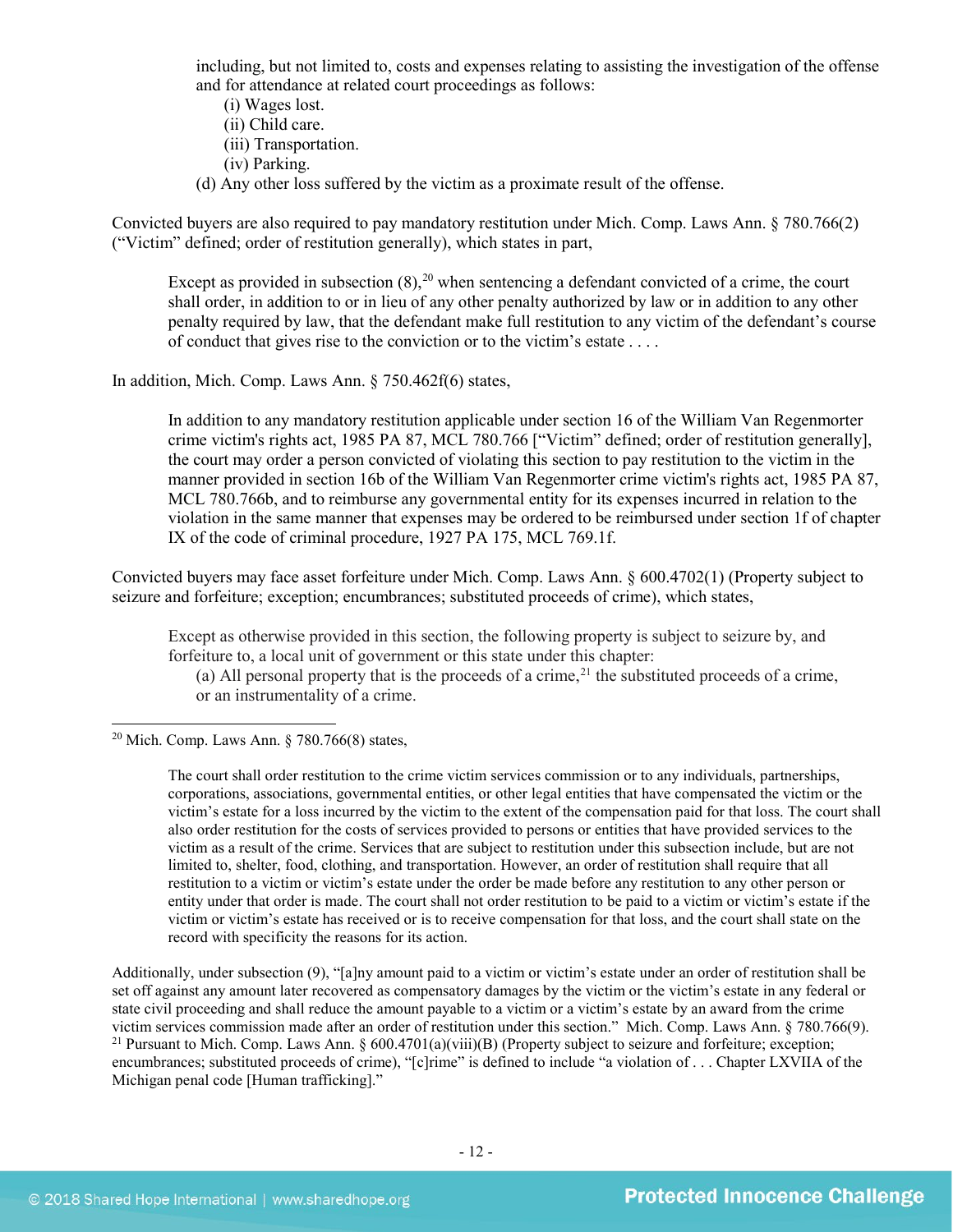(b) All real property that is the proceeds of a crime, the substituted proceeds of a crime, or an instrumentality of a crime, except real property that is the primary residence of the spouse or a dependent child of the owner, unless that spouse or dependent child had prior knowledge of, and consented to the commission of, the crime.

(c) In the case of a crime that is a violation . . . Michigan penal code . . . 750.462a to 750.462h [Human trafficking] . . . all property described in subdivisions (a) and (b), and all real property or personal property that performed 1 of the following functions:

(i) Contributed directly and materially to the commission of the crime.

(ii) Was used to conceal the crime.

(iii) Was used to escape from the scene of the crime.

(iv) Was used to conceal the identity of 1 or more of the individuals who committed the crime.

Additionally, buyers may be subject to asset forfeiture under the nuisance law. Pursuant to Mich. Comp. Laws Ann. § 600.3801 (Nuisance; injunction; abatement; guilt; "controlled substance" defined),

(1) A building, vehicle, boat, aircraft, or place is a nuisance if 1 or more of the following apply: (a) It is used for the purpose of lewdness, assignation, prostitution, or gambling.

(b) It is used by, or kept for the use of, prostitutes or other disorderly persons.

. . . .

(f) It is used for conduct prohibited by chapter LXVIIA of the Michigan Penal Code, 1931 PA 328, MCL 750.462a to 750.462h [Human trafficking].

(2) All furniture, fixtures, and contents of a building, vehicle, boat, aircraft, or place described in subsection (1) and all intoxicating liquors in the building, vehicle, boat, aircraft, or place are also declared a nuisance.

. . . . (4) A person, or a servant, agent, or employee of the person, who owns, leases, conducts, or maintains a building, vehicle, or place described in subsection (1) is guilty of a nuisance. . . . .

Mich. Comp. Laws Ann. § 600.3830(2) (Removal and sale of property; fees; closing of building; loss of property exemptions; liability of officers) states,

Any person found guilty of maintaining a nuisance under the provisions of this chapter shall forfeit the benefit of all property exemptions, so far as the satisfaction of the order or judgment of the court requires the same, and the taking and disposing of any property of the defendant or defendants by virtue of such order or judgment by any officer directed to execute the same is not a trespass, nor shall such officer be liable either civilly or criminally therefor, if a proper return of such order or judgment and accounting for such property is made to the court within 10 days after the order or judgment is executed.

Mich. Comp. Laws Ann. § 600.3825 (Order of abatement; execution of court order; duties of officer; use of building or place ordered closed; contempt; determination of amount due victim) further directs that "[i]f the court in an action under this chapter declares property to be a nuisance under section 3801(1)(f), the officer executing the order of the court shall first pay from the proceeds any amount determined by the court to be due to the victim . . . For purposes of determining the amount due to a victim under this subsection, the court shall consider the loss suffered by the victim as a proximate result of the conduct and may use as guidance the items of loss enumerated in . . . MCL 780.766b [Conviction of offense described in MCL 750.462a to 750.462h; restitution].

*2.9 Buying and possessing images of child sexual exploitation carries penalties as high as similar federal offenses.*

Mich. Comp. Laws Ann. § 750.145c(4) (Definitions; child sexually abusive activity or material; penalties)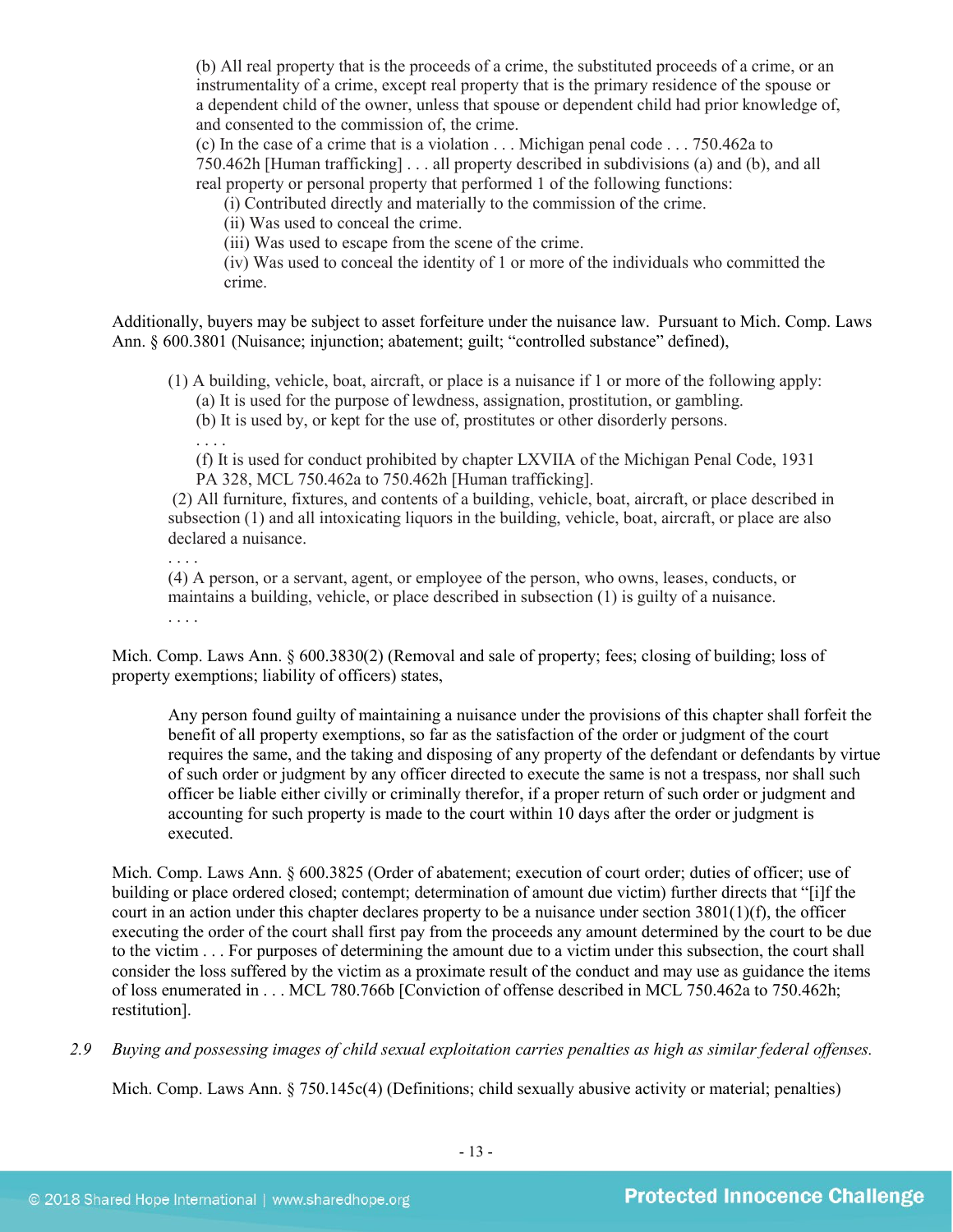states, with certain exceptions,

A person who knowingly possesses or knowingly seeks and accesses any child sexually abusive material is guilty of a felony punishable by imprisonment for not more than 4 years or a fine of not more than \$10,000.00, or both, if that person knows, has reason to know, or should reasonably be expected to know the child is a child or that the child sexually abusive material includes a child or that the depiction constituting the child sexually abusive material appears to include a child, or that person has not taken reasonable precautions to determine the age of the child . . . .

In comparison, a federal conviction for possession of images of child sexual exploitation  $(ICSE)^{22}$  $(ICSE)^{22}$  $(ICSE)^{22}$  is generally punishable by imprisonment for  $5-20$  years and a fine not to exceed \$250,000.<sup>[23](#page-13-1)</sup> Subsequent convictions, however, are punishable by imprisonment up to 40 years and a fine not to exceed \$250,000.<sup>24</sup>

2.9.1 Recommendation: Amend Mich. Comp. Laws Ann. § 750.145c(4) (Definitions; child sexually abusive activity or material; penalties) to impose more substantial penalties that reflect the seriousness of the offense.

## *2.10 Convicted buyers of commercial sex acts with minors are required to register as sex offenders.*

Mich. Comp. Laws Ann. § 28.723 (Individuals required to be registered) provides that, among others, persons convicted of a listed offense "who are domiciled or temporarily reside in this state or who work with or without compensation or are students in this state are required to be registered under this act." Mich. Comp. Laws Ann. § 28.723(1). "Listed offense" is defined as "a tier I, tier II, or tier III offense." Mich. Comp. Laws Ann. § 28.722(j) (Definitions). Under Mich. Comp. Laws Ann. § 28.722(s), a "Tier I offense" is defined as,

1 or more of the following:

. . . .

(i) A violation of section 145c(4) [Definitions; child sexually abusive activity or material; penalties] of the Michigan penal code, 1931 PA 328, MCL 750.145c.

(iv) A violation of section 449a(2) of the Michigan Penal Code, 18 1931 PA 328, MCL 750.449A [Engaging services for purpose of prostitution, lewdness, or assignation; engaging services with person less than 18 years of age for purpose of prostitution, lewdness, or assignation; penalty] . . . .

(x) An offense substantially similar to an offense described in subparagraphs (i) to (viii) under a law of the United States that is specifically enumerated in 42 USC 16911, under a law of any state or any country, or under tribal or military law.

<span id="page-13-0"></span><sup>&</sup>lt;sup>22</sup> 18 U.S.C. §§ 2252(a)(2), (a)(4) (Certain activities relating to material involving the sexual exploitation of minors),  $2252A(a)(2)$ –(3) (Certain activities relating to material constituting or containing child pornography), 1466A(a), (b) (Obscene visual representations of the sexual abuse of children).

<span id="page-13-1"></span><sup>&</sup>lt;sup>23</sup> 18 U.S.C. §§ 2252(b) (stating that a conviction under subsection (a)(2) is punishable by imprisonment for 5–20 years and a fine, while a conviction under subsection  $(a)(4)$  is punishable by imprisonment up to 10 years, a fine, or both),  $2252A(b)(1)$  (a conviction is punishable by imprisonment for 5–20 years and a fine),  $1466A(a)$ , (b) (stating that a conviction under subsection (a) is "subject to the penalties provided in section  $2252A(b)(1)$ ," imprisonment for 5–20 years and a fine, while a conviction under subsection (b) is "subject to the penalties provided in section  $2252A(b)(2)$ ," imprisonment up to 10 years, a fine, or both); *see also* 18 U.S.C. §§ 3559(a)(1) (classifying all of the above listed offenses as felonies), 3571(b)(3) (providing a fine up to \$250,000 for any felony conviction).

<span id="page-13-2"></span><sup>&</sup>lt;sup>24</sup> 18 U.S.C. §§ 2252(b) (stating if a person has a prior conviction under subsection (a)(2), or a list of other statutes, a conviction is punishable by a fine and imprisonment for 15–40 years, but if a person has a prior conviction under subsection (a)(4), or a list of other statutes, a conviction is punishable by a fine and imprisonment for  $10-20$  years),  $2252A(b)(1)$  (stating if a person has a prior conviction under subsection (a)(2), (a)(3), or a list of other statutes, a conviction is punishable by a fine and imprisonment for 15–40 years), 1466A(a), (b) (stating that the penalty scheme for section 2252A(b) applies); *see also* 18 U.S.C. §§ 3559(a)(1) (classifying all of the above listed offenses as felonies), 3571(b)(3) (providing a fine up to \$250,000 for any felony conviction).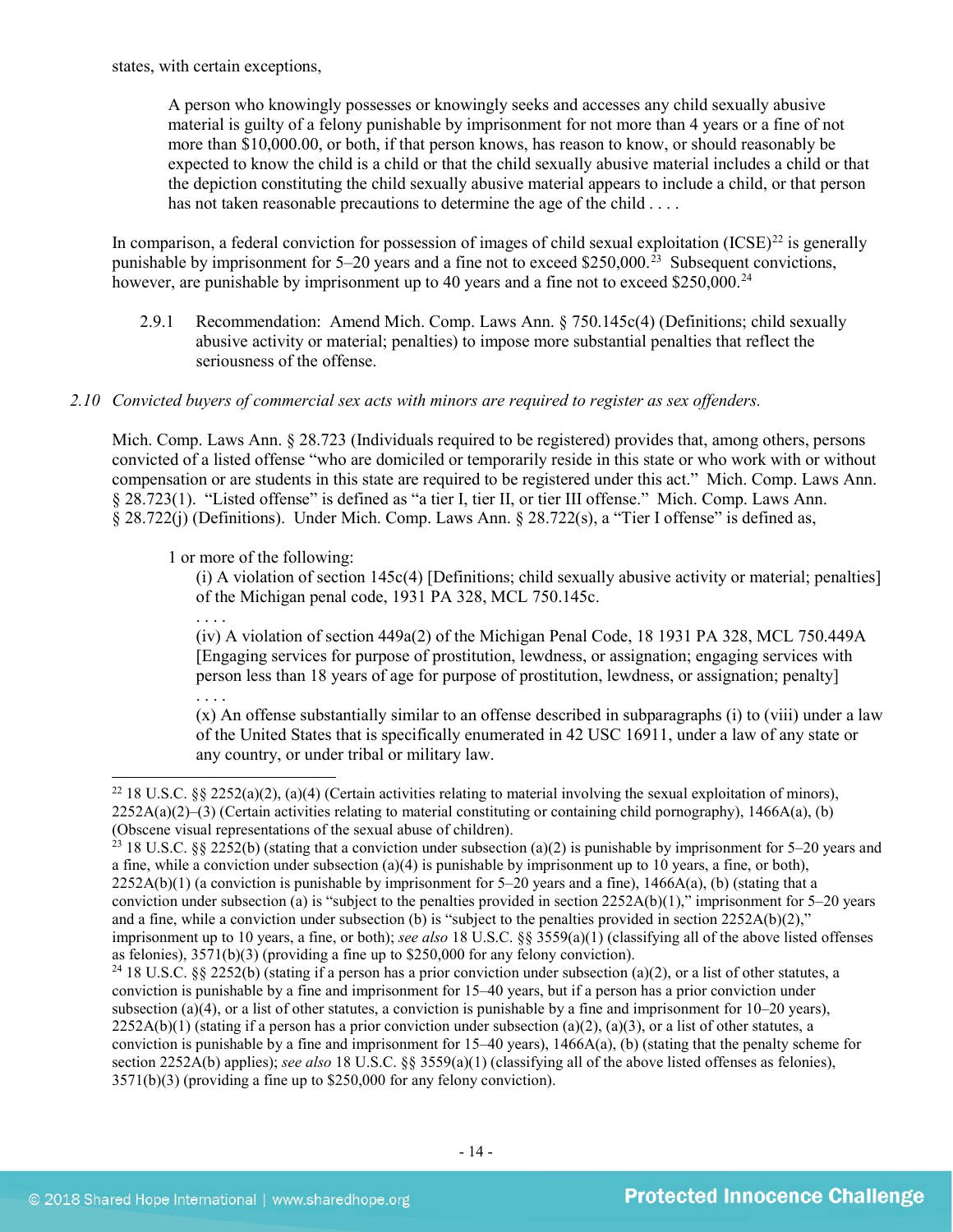Mich. Comp. Laws Ann. § 28.722(u) provides that Tier II offenses include,

1 or more of the following:

(i) A violation of section 145a [Accosting, enticing or soliciting child for immoral purpose] of the Michigan penal code, 1931 PA 328, MCL 750.145a.

(ii) A violation of section 145b [Accosting, enticing or soliciting child for immoral purpose; prior conviction; penalty] of the Michigan penal code, 1931 PA 328, MCL 750.145b.

 $(iv)$  A violation of section 145d $(1)(a)$  [Use of Internet or computer system; prohibited communication] of the Michigan penal code, 1931 PA 328, MCL 750.145d, except for a violation arising out of a violation of section 157c of the Michigan penal code, 1931 PA 328, MCL 750.157c.

. . . .

. . . .

. . . .

(vii) A violation of section 462e(a) of the Michigan Penal Code, 1931 PA 328, MCL 750.462e [Forced labor or services; prohibited conduct as relates to age of minor].

(viii) A violation of section 448 [Soliciting, accosting, or inviting to commit prostitution or immoral act; crime] of the Michigan penal code, 1931 PA 328, MCL 750.448, if the victim is a minor.

(x) A violation of section 520c [Criminal sexual conduct in the second degree; felony], [or] 520e [Criminal sexual conduct in the fourth degree; misdemeanor] . . . of the Michigan penal code, 1931 PA 328, MCL 750.520c, 750.520e . . . committed against an individual 13 years of age or older but less than 18 years of age.

. . . .

(xii) An attempt or conspiracy to commit an offense described in subparagraphs (i) to (xi). (xiii) An offense substantially similar to an offense described in subparagraphs (i) to (xi) under a law of the United States that is specifically enumerated in 42 USC 16911, under a law of any state or any country, or under tribal or military law.

Lastly Mich. Comp. Laws Ann. § 28.722(w) defines a "Tier III offense" as,

1 or more of the following:

. . . .

(iv) A violation of section 520b [Criminal sexual conduct in the first degree; felony], [or] 520d [Criminal sexual conduct in the third degree; felony] . . . of the Michigan penal code, 1931 PA 328, MCL 750.520b, 750.520d . . . . This subparagraph does not apply if the court determines that the victim consented to the conduct constituting the violation, that the victim was at least 13 years of age but less than 16 years of age at the time of the offense, and that the individual is not more than 4 years older than the victim.

(v) A violation of section 520c [Criminal sexual conduct in the second degree; felony] . . . of the Michigan penal code, 1931 PA 328, MCL 750.520c . . . committed against an individual less than 13 years of age.

(vi) A violation of section 520e [Criminal sexual conduct in the fourth degree; misdemeanor] of the Michigan penal code, 1931 PA 328, MCL 750.520e, committed by an individual 17 years of age or older against an individual less than 13 years of age.

(vii) An attempt or conspiracy to commit an offense described in subparagraphs (i) to (vi).

(viii) An offense substantially similar to an offense described in subparagraphs (i) to (vii) under a law of the United States that is specifically enumerated in 42 USC 16911, under a law of any state or any country, or under tribal or military law.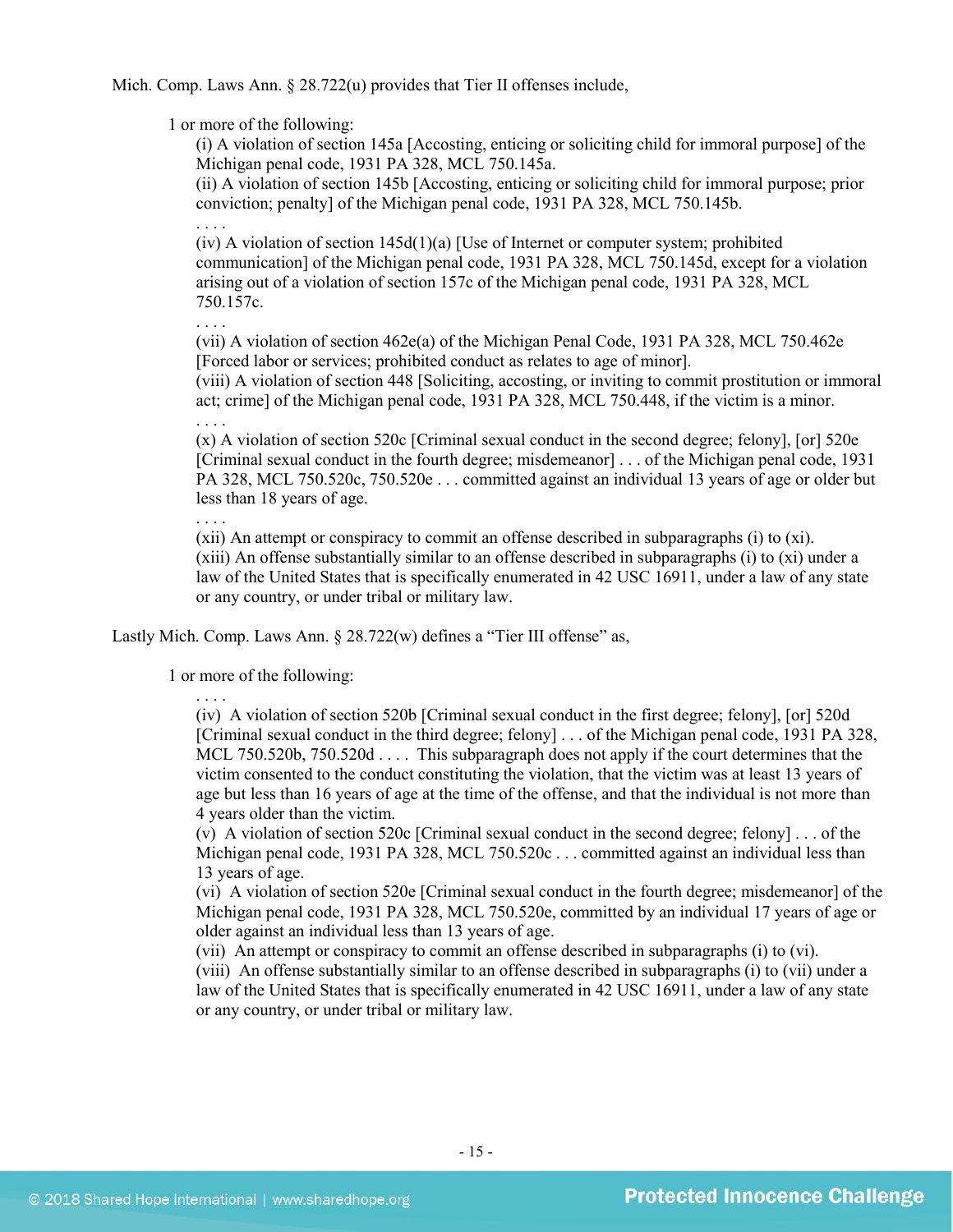#### **FRAMEWORK ISSUE 3: CRIMINAL PROVISIONS FOR TRAFFICKERS**

#### *Legal Components:*

- *3.1 Penalties for trafficking a child for sexual exploitation are as high as federal penalties.*
- *3.2 Creating and distributing images of child sexual exploitation carries penalties as high as similar federal offenses.*
- *3.3 Using the Internet or electronic communications to lure, entice, recruit or sell commercial sex acts with a minor is a separate crime or results in an enhanced penalty for traffickers.*
- *3.4 Financial penalties for traffickers, including asset forfeiture, are sufficiently high.*
- *3.5 Convicted traffickers are required to register as sex offenders.*
- *3.6 Laws relating to parental custody and termination of parental rights include sex trafficking or commercial sexual exploitation of children (CSEC) offenses as grounds for sole custody or termination in order to prevent traffickers from exploiting their parental rights as a form of control.*

*\_\_\_\_\_\_\_\_\_\_\_\_\_\_\_\_\_\_\_\_\_\_\_\_\_\_\_\_\_\_\_\_\_\_\_\_\_\_\_\_\_\_\_\_\_\_\_\_\_\_\_\_\_\_\_\_\_\_\_\_\_\_\_\_\_\_\_\_\_\_\_\_\_\_\_\_\_\_\_\_\_\_\_\_\_\_\_\_\_\_\_\_\_\_*

## *Legal Analysis:*

*3.1 Penalties for trafficking a child for sexual exploitation are as high as federal penalties.* 

Michigan's human trafficking laws applicable to traffickers carry significant penalties. A violation of Mich. Comp. Laws Ann. § 750.462e (Forced labor or services; prohibited conduct as relates to age of minor) is a felony punishable by a sentence of imprisonment up to 20 years, a fine of up to \$20,000, or both.<sup>[25](#page-15-0)</sup> Mich. Comp. Laws Ann. § 750.462f(2) (Violation of MCL 750.462b, 750.462c, and 750.462d; violation of MCL 750.462e; attempting, conspiring, or soliciting another to violate chapter; violation of law arising out of same transaction; consecutive terms; restitution). To the extent that a violation of Mich. Comp. Laws Ann. § 750.462e "involves kidnapping or an attempt to kidnap," Mich. Comp. Laws Ann. § 750.462f(d) provides that a trafficker may receive a sentence of imprisonment "for life or any term of years."

Traffickers also may be prosecuted under Michigan's CSEC laws. A trafficker convicted of violating Mich. Comp. Laws Ann. § 750.13 (Taking or enticing away minor under sixteen years; violation as felony; penalty) is guilty of a felony punishable by imprisonment up to 10 years.[26](#page-15-1) Mich. Comp. Laws Ann. § 750.13.

A trafficker convicted of violating Mich. Comp. Laws Ann. § 750.145c(2) (Definitions; child sexually abusive activity or material; penalties) will receive a sentence of imprisonment up to 20 years, a fine up to \$100,000, or both.[27](#page-15-2) Mich. Comp. Laws Ann. § 750.145c(2).

A trafficker could be charged with money laundering under Mich. Comp. Laws Ann. § 750.411k (Proceeds of criminal offense), which states,

(1) A person shall not knowingly receive or acquire a monetary instrument or other property that constitutes the proceeds or substituted proceeds of a specified criminal offense with prior actual knowledge of both of the following:

(a) The monetary instrument or other property represents the proceeds or substituted proceeds of a criminal offense.

(b) The receipt or acquisition of the proceeds or substituted proceeds meets 1 or more of the following criteria:

<span id="page-15-0"></span> <sup>25</sup> *See supra* Component 1.1 for the substantive provisions of Mich. Comp. Laws Ann. § 750.462e; *see infra* Appendix A for further discussion of sentencing guidelines.

<span id="page-15-1"></span><sup>&</sup>lt;sup>26</sup> See supra Component 1.2 for the substantive provisions of Mich. Comp. Laws Ann. § 750.13.

<span id="page-15-2"></span><sup>&</sup>lt;sup>27</sup> See supra Component 1.2 for the substantive provisions of Mich. Comp. Laws Ann. § 750.145c.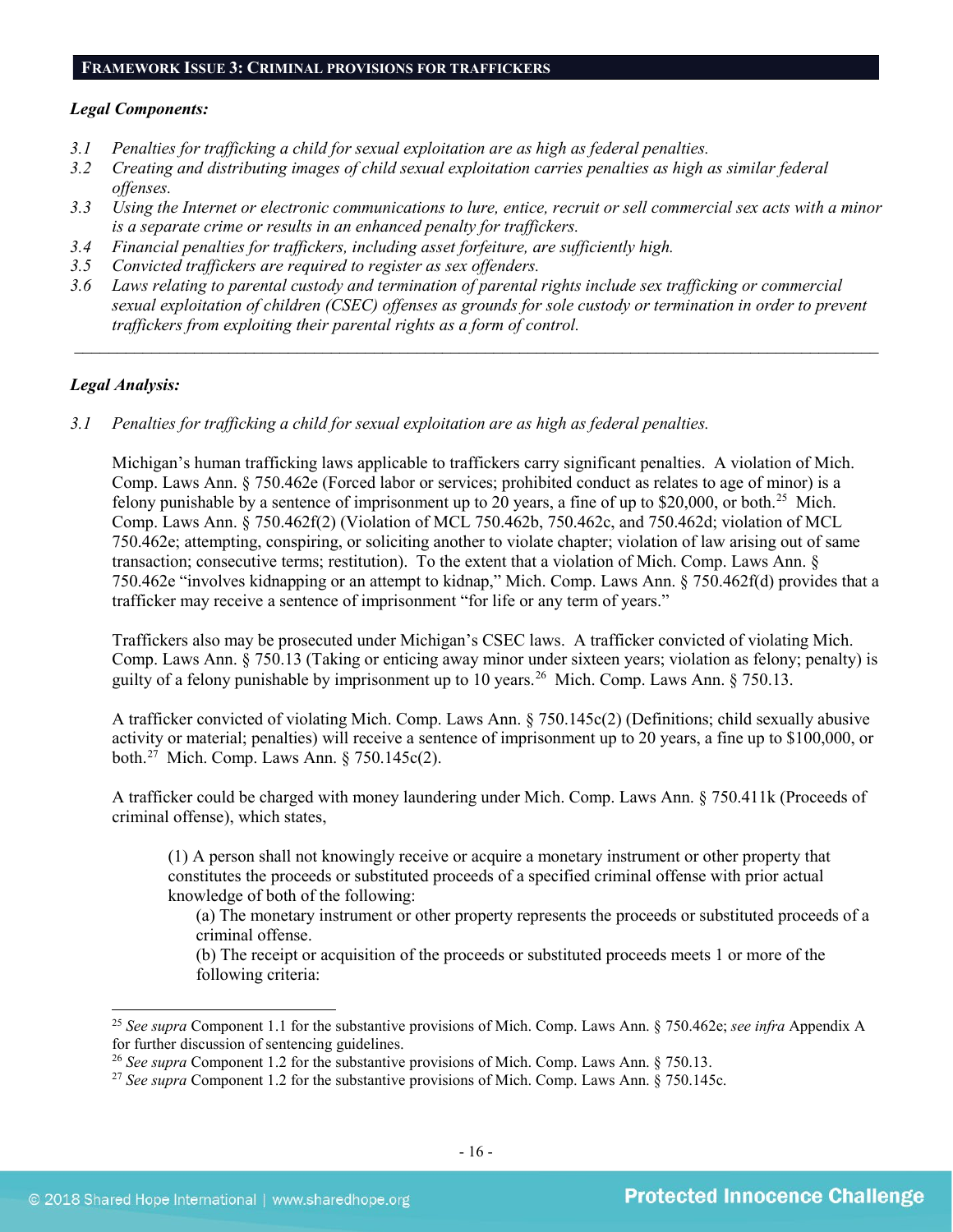(i) It will aid that person or another person in promoting or carrying on the criminal offense from which the proceeds or substituted proceeds were derived or any other criminal offense. (ii) It is designed, in whole or in part, to conceal or disguise the nature, location, source, ownership, or control of the proceeds or substituted proceeds of the specified criminal offense or to avoid a transaction reporting requirement under state or federal law.

(2) A person shall not knowingly conduct, attempt to conduct, or participate in conducting or attempting to conduct a financial transaction involving a monetary instrument or other property that constitutes the proceeds or substituted proceeds of a specified criminal offense with prior actual knowledge of both of the following:

(a) The monetary instrument or other property represents the proceeds or substituted proceeds of a criminal offense.

(b) The financial transaction meets 1 or more of the following criteria:

(i) It will aid that person or another person in promoting or carrying on the criminal offense from which the proceeds or substituted proceeds were derived or any other criminal offense. (ii) It is designed, in whole or in part, to conceal or disguise the nature, location, source, ownership, or control of the proceeds or substituted proceeds of the specified criminal offense, or to avoid a transaction reporting requirement under state or federal law.

First-degree money laundering is a felony punishable by imprisonment up to 20 years, a fine up to \$500,000 "or twice the value of the proceeds or substituted proceeds of the specified criminal offense involved in the violation, whichever is greater," or both imprisonment and a fine. Mich. Comp. Laws Ann. § 750.411o(2) (First-degree money laundering). First-degree money laundering occurs, pursuant to Mich. Comp. Laws Ann. § 750.411o(1), if all of the following circumstances exist:

(a) The value of the proceeds or substituted proceeds of the specified criminal offense involved in the violation is  $$10,000,00$  or more.<sup>[28](#page-16-0)</sup>

(b) The specified criminal offense involved in the violation is a controlled substance offense, or an attempt, solicitation, or conspiracy to commit a controlled substance offense.

(c) The violation is committed with the intent to do 1 or more of the following:

(i) Promote the commission of the criminal offense from which the proceeds or substituted proceeds were derived or any other criminal offense.

(ii) Conceal or disguise the nature, location, source, ownership, or control of the proceeds or substituted proceeds of the specified criminal offense or avoid a transaction reporting requirement under state or federal law.

Second-degree money laundering is a felony punishable by imprisonment up to 10 years, a fine up to \$100,000 "or twice the value of the proceeds or substituted proceeds of the specified criminal offense involved in the violation, whichever is greater," or both imprisonment and a fine. Mich. Comp. Laws Ann. § 750.411n(2) (Second-degree money laundering). Second-degree money laundering occurs, pursuant to Mich. Comp. Laws Ann. § 750.411n(1), if the amount involved is greater than \$10,000 and one of the following circumstances exists:

(a) The specified criminal offense involved in the violation is a controlled substance offense, or an attempt, solicitation, or conspiracy to commit a controlled substance offense.

(b) The violation is committed with the intent to do 1 or more of the following:

(i) Promote the commission of the criminal offense from which the proceeds or substituted proceeds were derived or any other criminal offense.

(ii) Conceal or disguise the nature, location, source, ownership, or control of the proceeds or substituted proceeds of the specified criminal offense or avoid a transaction reporting requirement

<span id="page-16-0"></span><sup>&</sup>lt;sup>28</sup> The \$10,000 threshold for the entire money laundering section can be aggregated over 30 calendar days. Mich. Comp. Laws Ann. §§ 750.411o(3), 750.411n(3), 750.411m(3).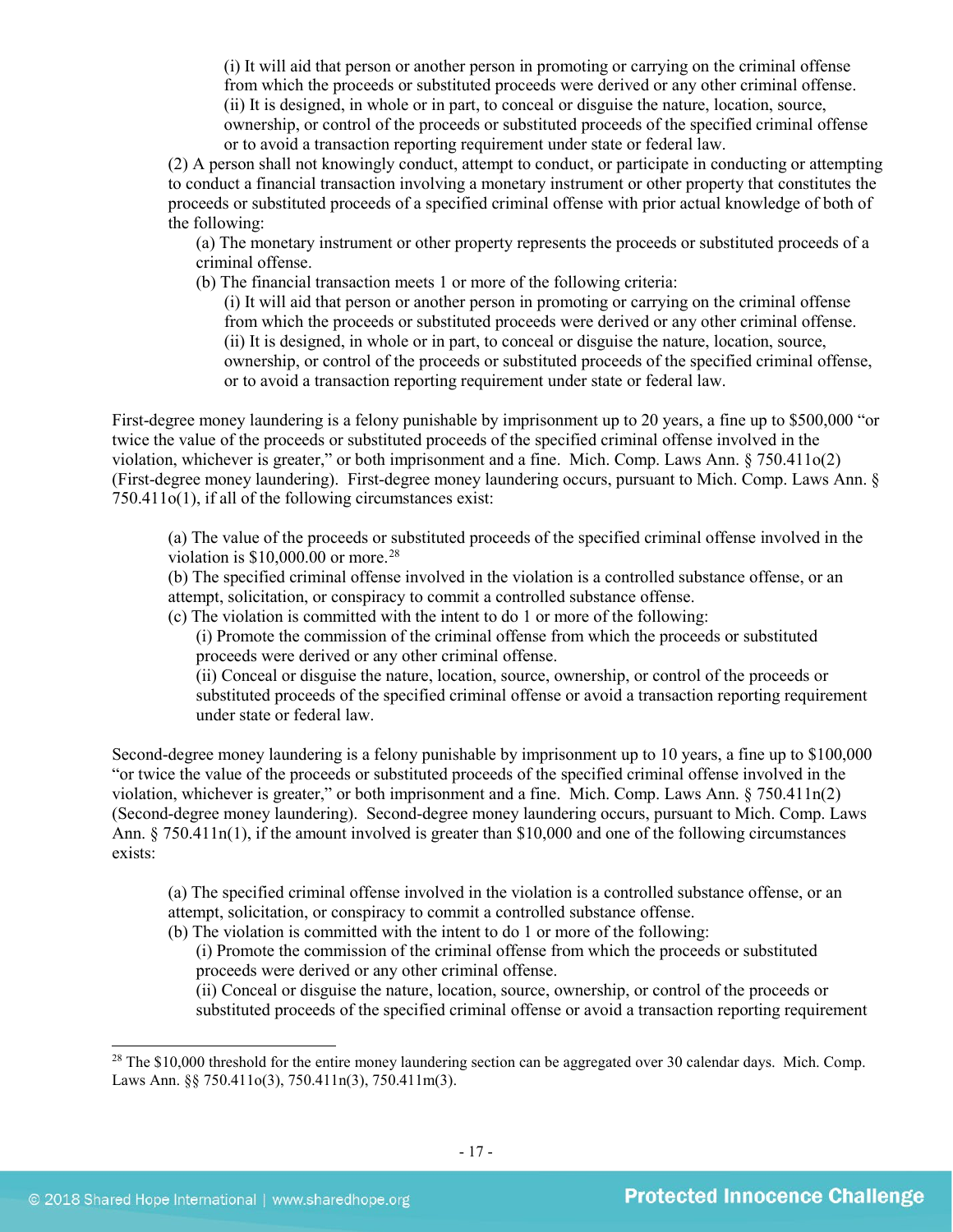under state or federal law.

Third-degree money laundering is a felony punishable by imprisonment up to 5 years, a fine up to \$50,000 "or twice the value of the proceeds or substituted proceeds of the specified criminal offense involved in the violation, whichever is greater," or both imprisonment and a fine. Mich. Comp. Laws Ann. § 750.411m(2) (Third-degree money laundering). Third-degree money laundering occurs, pursuant to Mich. Comp. Laws Ann. § 750.411m(1), if one of the following circumstances exists:

(a) The value of the proceeds or substituted proceeds of the specified criminal offense involved in the violation is \$10,000.00 or more.

(b) The specified criminal offense involved in the violation is a controlled substance offense, or an attempt, solicitation, or conspiracy to commit a controlled substance offense.

(c) The violation is committed with the intent to do 1 or more of the following:

(i) Promote the commission of the criminal offense from which the proceeds or substituted proceeds were derived or any other criminal offense.

(ii) Conceal or disguise the nature, location, source, ownership, or control of the proceeds or substituted proceeds of the specified criminal offense or avoid a transaction reporting requirement under state or federal law.

Fourth-degree money laundering is a misdemeanor punishable by imprisonment up to 2 years, a fine up to \$10,000 "or twice the value of the proceeds or substituted proceeds of the specified criminal offense involved in the violation, whichever is greater," or both imprisonment and a fine. Mich. Comp. Laws Ann. § 750.411l (Fourth-degree money laundering).

In comparison, if the victim is under the age of 14, a conviction under the Trafficking Victims Protection Act (TVPA) for child sex trafficking is punishable by 15 years to life imprisonment and a fine not to exceed \$250,000. 18 U.S.C. §§ 1591(b)(1), 3559(a)(1), 3571(b)(3). If the victim is between the ages of 14–17, a conviction is punishable by 10 years to life imprisonment and a fine not to exceed \$250,000. 18 U.S.C. §§ 1591(b)(2), 3559(a)(1), 3571(b)(3). A conviction is punishable by mandatory life imprisonment, however, if the trafficker has a prior conviction for a federal sex offense<sup>[29](#page-17-0)</sup> against a minor. 18 U.S.C. § 3559(e)(1).

*3.2 Creating and distributing images of child sexual exploitation carries penalties as high as similar federal offenses.*

Mich. Comp. Laws Ann. § 750.145c(2), (3) (Definitions; child sexually abusive activity or material; penalties) prohibits the creation and distribution of images of child sexual exploitation (ICSE).<sup>[30](#page-17-1)</sup> A trafficker who is convicted of violating Mich. Comp. Laws Ann. § 750.145c(2) for creating ICSE may receive imprisonment up to 20 years, a fine up to \$100,000, or both, if the trafficker "knows, has reason to know, or should reasonably be expected to know that the child is a child or that the child sexually abusive material includes a child or that the depiction constituting the child sexually abusive material appears to include a child, or that person has not taken reasonable precautions to determine the age of the child." Mich. Comp. Laws Ann. § 750.145c(2). A trafficker convicted of violating Mich. Comp. Laws Ann. § 750.145c(3) for distributing ICSE is guilty of a felony punishable by imprisonment up to 7 years, a fine not to exceed \$50,000, or both. Mich. Comp. Laws Ann. § 750.145c(3).

In comparison, if the victim is under the age of 14, a conviction under the TVPA for child sex trafficking is punishable by 15 years to life imprisonment and a fine not to exceed \$250,000. 18 U.S.C. §§ 1591(b)(1), 3559(a)(1), 3571(b)(3). If the victim is between the ages of 14–17, a conviction is punishable by 10 years to life imprisonment and a fine not to exceed \$250,000. 18 U.S.C. §§ 1591(b)(2), 3559(a)(1), 3571(b)(3). A

<span id="page-17-1"></span><span id="page-17-0"></span><sup>&</sup>lt;sup>29</sup> *See supra* note 11.<br><sup>30</sup> *See supra* Component 1.2 for the substantive provisions of Mich. Comp. Laws Ann. § 750.145c(2), (3).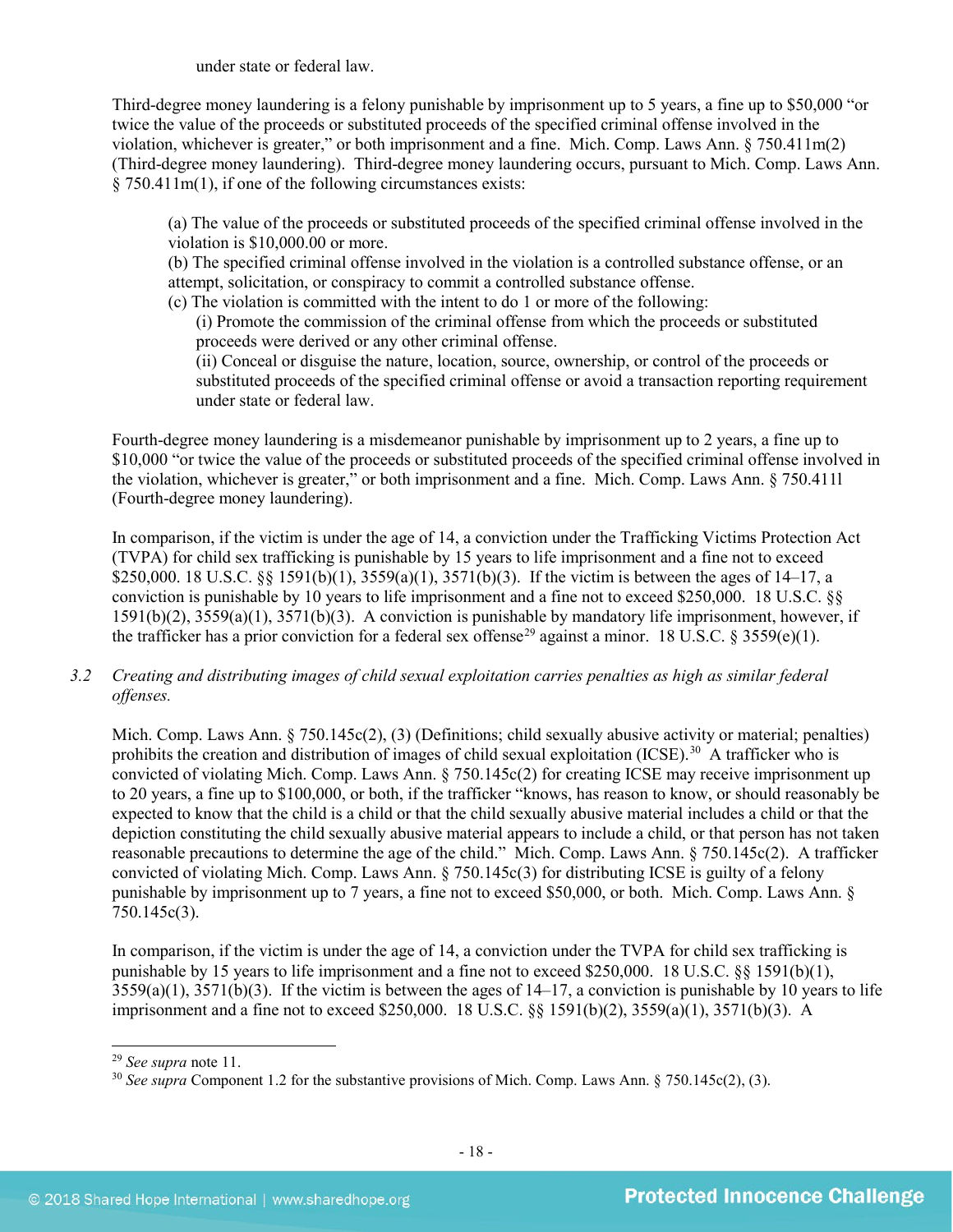conviction is punishable by mandatory life imprisonment, however, if the trafficker has a prior conviction for a federal sex offense<sup>[31](#page-18-0)</sup> against a minor. 18 U.S.C. § 3559(e)(1). Additionally, a federal conviction for distribution of ICSE<sup>[32](#page-18-1)</sup> is generally punishable by imprisonment for  $5-20$  years and a fine not to exceed \$250,000.<sup>[33](#page-18-2)</sup> Subsequent convictions, however, are punishable by imprisonment up to 40 years and a fine not to exceed \$250,000.<sup>[34](#page-18-3)</sup>

*3.3 Using the Internet or electronic communications to lure, entice, recruit or sell commercial sex acts with a minor is a separate crime or results in an enhanced penalty for traffickers.*

Michigan does not expressly criminalize the use of the Internet to lure, entice, recruit, or purchase commercial sex acts with a minor; however, the use of the Internet to communicate with a minor while intending to commit, or attempting to commit, a violation of specified sexual offense laws is illegal under Mich. Comp. Laws Ann. § 750.145d(1)(a) (Use of Internet or computer system; prohibited communication), which states,

A person shall not use the internet or a computer,  $35$  computer program,  $36$  computer network,  $37$  or computer system<sup>[38](#page-18-7)</sup> to communicate with any person for the purpose of doing any of the following: (a) Committing, attempting to commit, conspiring to commit, or soliciting another person to commit conduct proscribed under section 145a [Accosting, enticing or soliciting child for immoral purpose], 145c [Definitions; child sexually abusive activity or material; penalties] . . . 520b [Criminal sexual conduct in the first degree; felony], 520c [Criminal sexual conduct in the second degree; felony], 520d [Criminal sexual conduct in the third degree; felony], [or] 520e [Criminal sexual conduct in the fourth degree; misdemeanor] . . . in which the victim or intended victim is a minor or is believed by that person to be a minor.

The penalty for violating Mich. Comp. Laws Ann. § 750.145d(1)(a) depends on the penalty applicable to the underlying offense, the purpose for which the defendant solicited the minor. Mich. Comp. Laws Ann.  $$750.145 d(2).^{39}$ 

## *3.4 Financial penalties for traffickers, including asset forfeiture, are sufficiently high.*

Traffickers may receive fines in the following amounts: up to \$4,000 for a first violation of Mich. Comp. Laws Ann. § 750.145a (Accosting, enticing or soliciting child for immoral purpose), up to \$10,000 for a second

<span id="page-18-1"></span><span id="page-18-0"></span><sup>&</sup>lt;sup>31</sup> *See supra* note 11.<br><sup>32</sup> 18 U.S.C. §§ 2252(a)(1), (a)(2), (a)(3) (Certain activities relating to material involving the sexual exploitation of minors),  $2252A(a)(2)$ ,  $(a)(3)$  (Certain activities relating to material constituting or containing child pornography), 1466A(a) (Obscene visual representations of the sexual abuse of children).<br><sup>33</sup> 18 U.S.C. §§ 2252(b) (stating that a conviction under subsection (a)(1), (a)(2), or (a)(3) is punishable by imprisonment

<span id="page-18-2"></span>for 5–20 years and a fine),  $2252A(b)(1)$  (a conviction is punishable by imprisonment for 5–20 years and a fine), 1466A(a), (b) (stating that a conviction under subsection (a) is "subject to the penalties provided in section  $2252A(b)(1)$ ," imprisonment for 5–20 years and a fine, while a conviction under subsection (b) is "subject to the penalties provided in section 2252A(b)(2)," imprisonment up to 10 years, a fine, or both); *see also* 18 U.S.C. §§ 3559(a)(1) (classifying all of the above listed offenses as felonies), 3571(b)(3) (providing a fine up to \$250,000 for any felony conviction).

<span id="page-18-3"></span><sup>&</sup>lt;sup>34</sup> 18 U.S.C. §§ 2252(b) (stating if a person has a prior conviction under subsection (a)(1), (a)(2), or (a)(3) or a list of other statutes, a conviction is punishable by a fine and imprisonment for  $15-40$  years),  $2252A(b)(1)$  (stating if a person has a prior conviction under subsection (a)(2), (a)(3), or a list of other statutes, a conviction is punishable by a fine and imprisonment for 15–40 years), 1466A(a), (b) (stating that the penalty scheme for section 2252A(b) applies); *see also* 18 U.S.C.  $\S$ § 3559(a)(1) (classifying all of the above listed offenses as felonies), 3571(b)(3) (providing a fine up to \$250,000 for any felony conviction).

<span id="page-18-5"></span><span id="page-18-4"></span><sup>&</sup>lt;sup>35</sup> *See supra* note [14](#page-8-8) for the definition of "computer."<br><sup>36</sup> *See supra* note 15 for the definition of "computer program."

<span id="page-18-8"></span><span id="page-18-7"></span>

<span id="page-18-6"></span><sup>&</sup>lt;sup>37</sup> See supra note 16 for the definition of "computer network."<br><sup>38</sup> See supra note 17 for the definition of "computer system."<br><sup>39</sup> See supra note [18](#page-9-1) for penalty scheme under Mich. Comp. Laws Ann. § 750.145d(2).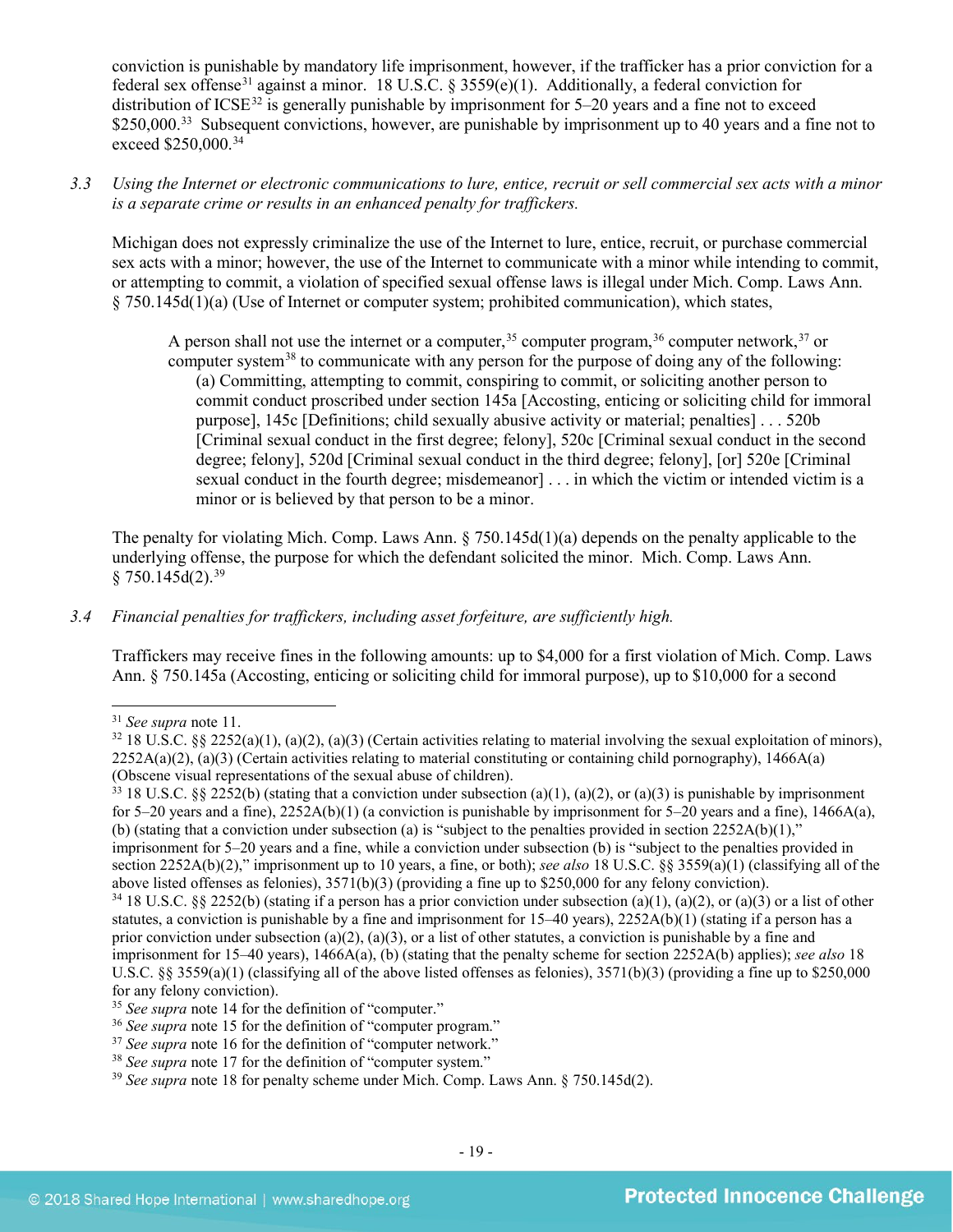violation under Mich. Comp. Laws Ann. § 750.145b (Accosting, enticing or soliciting child for immoral purpose; prior conviction; penalty), up to \$100,000 for violating subsection (2) and up to \$50,000 for violating subsection (3) of Mich. Comp. Laws Ann. § 750.145c (Definitions; child sexually abusive activity or material; penalties). Mich. Comp. Laws Ann. §§ 750.145a, 750.145b(1), 750.145c(2), 750.145c(3), 750.159j(1). Additionally, traffickers may receive fines up to \$5,000–\$20,000 for violations of Mich. Comp. Laws Ann. § 750.145d (Use of internet or computer system; prohibited communication), and up to \$20,000 for violations of Mich. Comp. Laws Ann. § 750.462e (Forced labor or services; prohibited conduct with regard to age of minor). Mich. Comp. Laws Ann. §§ 750.145d(2)(a)–(f), 750.462f(2).

Mich. Comp. Laws Ann. § 780.766b (Conviction of offense described in MCL 750.462a to 750.462h; restitution) provides for mandatory restitution and states,

When sentencing a defendant convicted of an offense described in chapter LXVIIA [Human trafficking] . . . the court shall order restitution for the full amount of loss suffered by the victim. In addition to restitution ordered under section 16 [ $\S$  780.766],<sup>[40](#page-19-0)</sup> the court may order the defendant to pay all of the following:

(a) Lost income, calculated by whichever of the following methods results in the largest amount: (i) The gross amount received by the defendant from or the value to the defendant of the victim's labor or services.

(ii) The value of the victim's labor or services as calculated under the minimum wage law of 1964, 1964 PA 154, MCL 408.381 to 408.398 [repealed], or the federal minimum wage, whichever results in the largest value.

(iii) Income loss as determined under section  $16(4)(c)$ .

(b) The cost of transportation, temporary housing, and child care expenses incurred by the victim because of the offense.

(c) Attorney fees and other costs and expenses incurred by the victim because of the offense, including, but not limited to, costs and expenses relating to assisting the investigation of the offense and for attendance at related court proceedings as follows:

- (i) Wages lost.
- (ii) Child care.
- (iii) Transportation.
- (iv) Parking.
- (d) Any other loss suffered by the victim as a proximate result of the offense.

Mich. Comp. Laws Ann. § 750.462f(6) further provides that "the court may order a person convicted of violating this section to pay restitution to the victim in the manner provided in section 16b of the William Van Regenmorter Crime Victim's Rights Act, 1985 PA 87, MCL 780.766b . . . ."

Traffickers are generally subject to mandatory restitution orders pursuant to Mich. Comp. Laws Ann. § 780.766 ("Victim" defined; order of restitution generally; order of restitution as condition of probation or parole). Mich. Comp. Laws Ann. § 780.766(2) states,

Except as provided in subsection  $(8)$ ,<sup>[41](#page-19-1)</sup> when sentencing a defendant convicted of a crime, the court shall order, in addition to or in lieu of any other penalty authorized by law or in addition to any other penalty required by law, that the defendant make full restitution to any victim of the defendant's course of conduct that gives rise to the conviction or to the victim's estate . . . .

<span id="page-19-0"></span><sup>&</sup>lt;sup>40</sup> See infra for discussion of restitution pursuant to Mich. Comp. Laws Ann. § 780.766(2) ("Victim" defined; restitution; order; condition of probation, parole, or sentence; revocation of probation or parole; petition to modify payment method; lien; enforcement; failure to pay restitution; payment by parent of juvenile; definitions; review; report or petition; compliance; copy of order to department of corrections; disposition of unclaimed restitution; amendment of order; effect of bankruptcy; victim as minor).

<span id="page-19-1"></span><sup>41</sup> *See supra* note [20.](#page-11-2)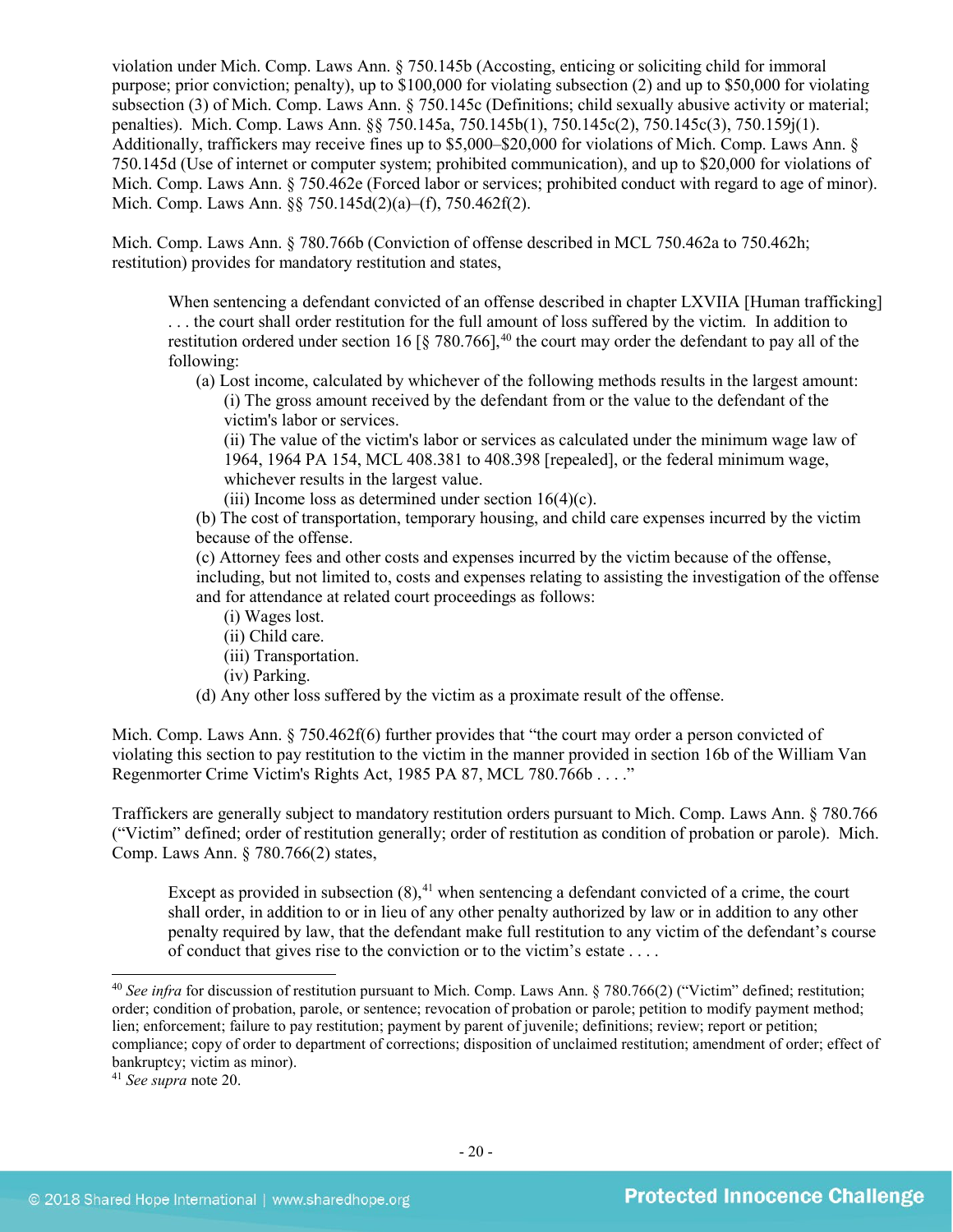Under Mich. Comp. Laws Ann. § 780.766(24),

If the victim is a minor, the order of restitution shall require the defendant to pay to a parent of the victim an amount that is determined to be reasonable for any of the following that are actually incurred or reasonably expected to be incurred by the parent as a result of the crime:

(a) Homemaking and child care expenses.

(b) Income loss not ordered to be paid under subsection (4)(h).

(c) Mileage.

(d) Lodging or housing.

(e) Meals.

(f) Any other cost incurred in exercising the rights of the victim or a parent under this act."

Convicted traffickers face asset forfeiture under Mich. Comp. Laws Ann. § 600.4702(1) (Property subject to seizure and forfeiture; exception; encumbrances; substituted proceeds of crime), which states,

Except as otherwise provided in this section, the following property is subject to seizure by, and forfeiture to, a local unit of government or this state under this chapter:

(a) All personal property that is the proceeds of a crime,  $42$  the substituted proceeds of a crime, or an instrumentality of a crime.

(b) All real property that is the proceeds of a crime, the substituted proceeds of a crime, or an instrumentality of a crime, except real property that is the primary residence of the spouse or a dependent child of the owner, unless that spouse or dependent child had prior knowledge of, and consented to the commission of, the crime.

(c) In the case of a crime that is a violation . . . Michigan penal code . . . 750.462a to

750.462h [Human trafficking] . . . all property described in subdivisions (a) and (b), and all real property or personal property that performed 1 of the following functions:

(*i*) Contributed directly and materially to the commission of the crime.

(*ii*) Was used to conceal the crime.

(*iii*) Was used to escape from the scene of the crime.

(*iv*) Was used to conceal the identity of 1 or more of the individuals who committed the crime.

Additionally, traffickers may be subject to asset forfeiture under the nuisance law. Pursuant to Mich. Comp. Laws Ann. § 600.3801 (Nuisance; injunction; abatement; guilt; "controlled substance" defined),

(1) A building, vehicle, boat, aircraft, or place is a nuisance if 1 or more of the following apply:

(a) It is used for the purpose of lewdness, assignation, prostitution, or gambling.

(b) It is used by, or kept for the use of, prostitutes or other disorderly persons.

(f) It is used for conduct prohibited by chapter LXVIIA of the Michigan Penal Code, 1931 PA 328, MCL 750.462a to 750.462h [Human trafficking].

(2) All furniture, fixtures, and contents of a building, vehicle, boat, aircraft, or place described in subsection (1) and all intoxicating liquors in the building, vehicle, boat, aircraft, or place are also declared a nuisance.

. . . .

. . . .

(4) A person, or a servant, agent, or employee of the person, who owns, leases, conducts, or maintains a building, vehicle, or place described in subsection (1) is guilty of a nuisance. . . . .

Mich. Comp. Laws Ann. § 600.3830(2) (Removal and sale of property; fees; closing of building; loss of

<span id="page-20-0"></span> <sup>42</sup> *See supra* note [21.](#page-11-3)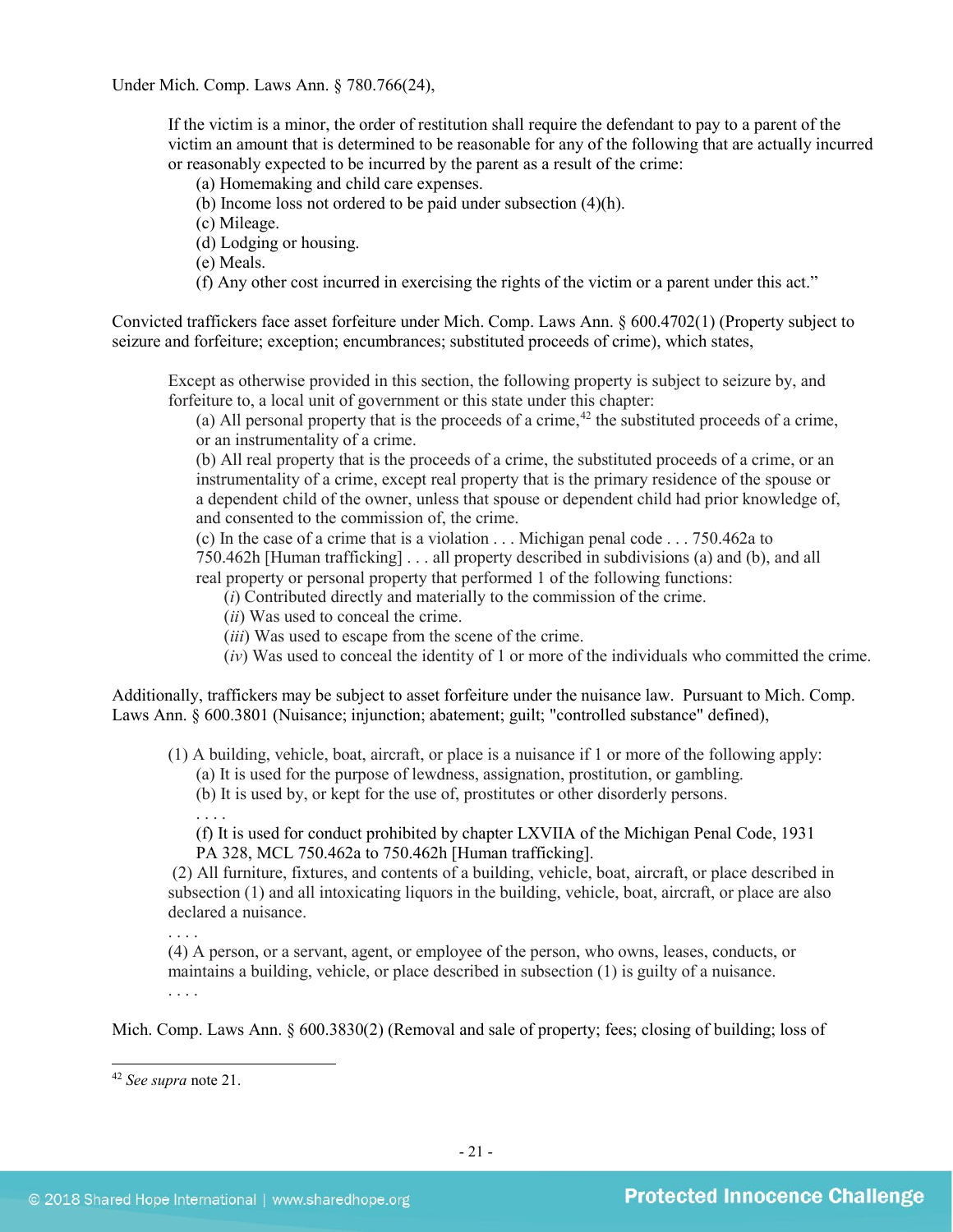property exemptions; liability of officers) states,

Any person found guilty of maintaining a nuisance under the provisions of this chapter shall forfeit the benefit of all property exemptions, so far as the satisfaction of the order or judgment of the court requires the same, and the taking and disposing of any property of the defendant or defendants by virtue of such order or judgment by any officer directed to execute the same is not a trespass, nor shall such officer be liable either civilly or criminally therefor, if a proper return of such order or judgment and accounting for such property is made to the court within 10 days after the order or judgment is executed.

Mich. Comp. Laws Ann. § 600.3825 (Order of abatement; execution of court order; duties of officer; use of building or place ordered closed; contempt; determination of amount due victim) further directs,

[i]f the court in an action under this chapter declares property to be a nuisance under section  $3801(1)(f)$ , the officer executing the order of the court shall first pay from the proceeds any amount determined by the court to be due to the victim . . . . For purposes of determining the amount due to a victim under this subsection, the court shall consider the loss suffered by the victim as a proximate result of the conduct and may use as guidance the items of loss enumerated in . . . MCL 780.766b [Conviction of offense described in MCL 750.462a to 750.462h; restitution].

Asset forfeiture may also be available under Michigan's law related to criminal enterprises. Mich. Comp. Laws Ann. § 750.159j(4) states,

The court shall order a person convicted of a violation of section 159i [Prohibited conduct] to criminally forfeit to the state any real, personal, or intangible property in which he or she has an interest and that was used in the course of, intended for use in the course of, derived from, or realized through conduct in violation of section 159i, including any property constituting an interest in, means of control over, or influence over the enterprise involved in the violation and any property constituting proceeds derived from the violation . . . .

A conviction for money laundering under Mich. Comp. Laws Ann. § 750.411k (Proceeds of criminal offense; receipt; acquisition; financial transaction) can result in fines from up to \$10,000–\$500,000, "or twice the value of the proceeds or substituted proceeds of the specified criminal offense involved in the violation, whichever is greater," depending on the degree of the violation.<sup>43</sup> Mich. Comp. Laws Ann. §§ 750.411l, 750.411m(2), 750.411n(2), 750.411o(2).

*3.5 Convicted traffickers are required to register as sex offenders.*

A trafficker convicted under Mich. Comp. Laws Ann. § 750.462e (Forced labor or services; prohibited conduct with regard to age of minor) and certain CSEC laws will be required to register as a sex offender pursuant to Mich. Comp. Laws Ann. § 28.723 (Individuals required to be registered). Mich. Comp. Laws Ann. § 28.723 requires registration when an offender is convicted of violating a "listed offense" which is defined as "a tier I, tier II, or tier III offense." Mich. Comp. Laws Ann. §§ 28.723(1)(a), 28.722(j) (Definitions). Under Mich. Comp. Laws Ann. § 28.722(s), a "Tier I offense" is defined as,

1 or more of the following:

(i) A violation of section 145c(4) [Definitions; child sexually abusive activity or material; penalties] of the Michigan penal code, 1931 PA 328, MCL 750.145c.

. . . . (v) Any other violation of a law of this state or a local ordinance of a municipality, other than a tier

<span id="page-21-0"></span> <sup>43</sup> *See supra* Component 3.1 for discussion of the substantive provisions of the money laundering statutes.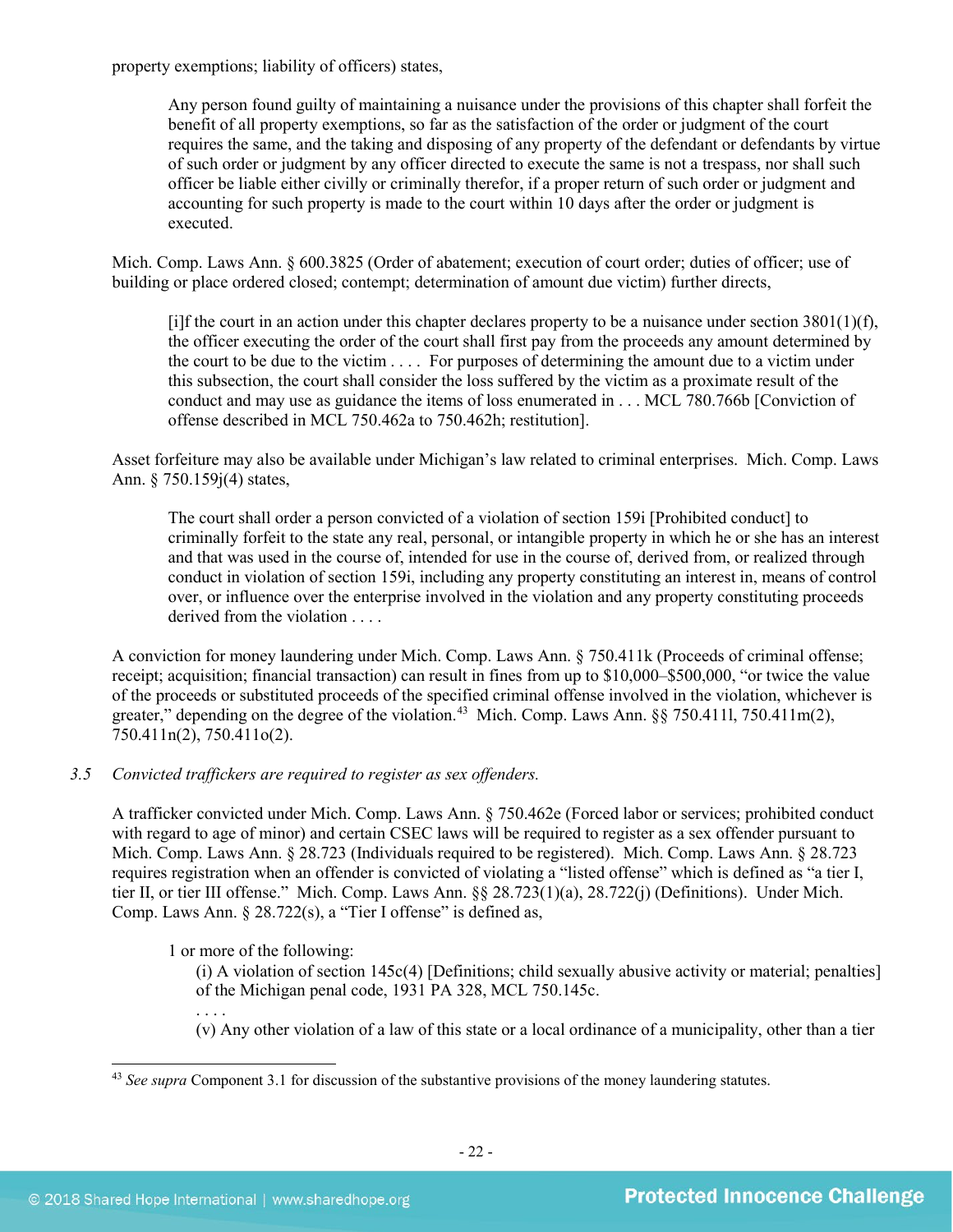II or tier III offense, that by its nature constitutes a sexual offense against an individual who is a minor.

. . . .

(viii) An attempt or conspiracy to commit an offense described in subparagraphs (i) to (vii). (ix) An offense substantially similar to an offense described in subparagraphs (i) to (viii) under a law of the United States that is specifically enumerated in 42 USC 16911, under a law of any state or any country, or under tribal or military law.

Mich. Comp. Laws Ann. § 28.722(u) provides that Tier II offenses include,

1 or more of the following:

(i) A violation of section 145a of the Michigan penal code . . . [Accosting, enticing or soliciting child for immoral purpose].

(ii) A violation of section 145b of the Michigan penal code . . . [Accosting, enticing or soliciting child for immoral purpose; prior conviction; penalty].

(iii) A violation of section  $145c(2)$  or (3) of the Michigan penal code . . . [Definitions; child sexually abusive activity or material; penalties].

(iv) A violation of section  $145d(1)(a)$  of the Michigan penal code . . . [Use of internet or computer system; prohibited communication], except for a violation arising out of a violation of section 157c of the Michigan penal code, 1931 PA 328, MCL 750.157c.

. . . .

(vii) A violation of section 462e(a) of the Michigan Penal Code, 1931 PA 328, MCL 750.462E [Forced labor or services; prohibited conduct as relates to age of minor].

(viii) A violation of section 448 [Soliciting, accosting, or inviting to commit prostitution or immoral act; crime] of the Michigan penal code, 1931 PA 328, MCL 750.448, if the victim is a minor.  $(ix)$  A violation of section 455 of the Michigan penal code . . . [Pandering: felony]

. . . .

(xii) An attempt or conspiracy to commit an offense described in subparagraphs (i) to (xi). (xiii) An offense substantially similar to an offense described in subparagraphs (i) to (xi) under a law of the United States that is specifically enumerated in 42 USC 16911, under a law of any state or any country, or under tribal or military law.

*3.6 Laws relating to parental custody and termination of parental rights include sex trafficking or commercial sexual exploitation of children (CSEC) offenses as grounds for sole custody or termination in order to prevent traffickers from exploiting their parental rights as a form of control.* 

Mich. Comp. Laws Ann.  $\S 712A.19b(3)^{44}$  $\S 712A.19b(3)^{44}$  $\S 712A.19b(3)^{44}$  (Termination of parental rights to child) does not include a violation of Mich. Comp. Laws Ann. § 750.462e (Forced labor or services; prohibited conduct with regard to age of minor) or any of Michigan's CSEC laws as grounds for terminating parental rights. Under Mich. Comp. Laws Ann. § 712A.19b(3), however, the court may terminate parental rights based on a conviction for certain other offenses or for subjecting a child to sexual abuse. Specifically, Mich. Comp. Laws Ann. § 712A.19b(3) states,

The court may terminate a parent's parental rights to a child if the court finds, by clear and convincing evidence, 1 or more of the following:

. . . . (b) The child or a sibling of the child has suffered physical injury or physical or sexual abuse under 1 or more of the following circumstances:

(i) The parent's act caused the physical injury or physical or sexual abuse and the court finds

<span id="page-22-0"></span><sup>&</sup>lt;sup>44</sup> The text of Mich. Comp. Laws Ann. § 712A.19b cited here and elsewhere in this report includes amendments made by the enactment of Senate Bill 419 during the 2018 Regular Session of the 99th Legislature of the State of Michigan (effective June 12, 2018).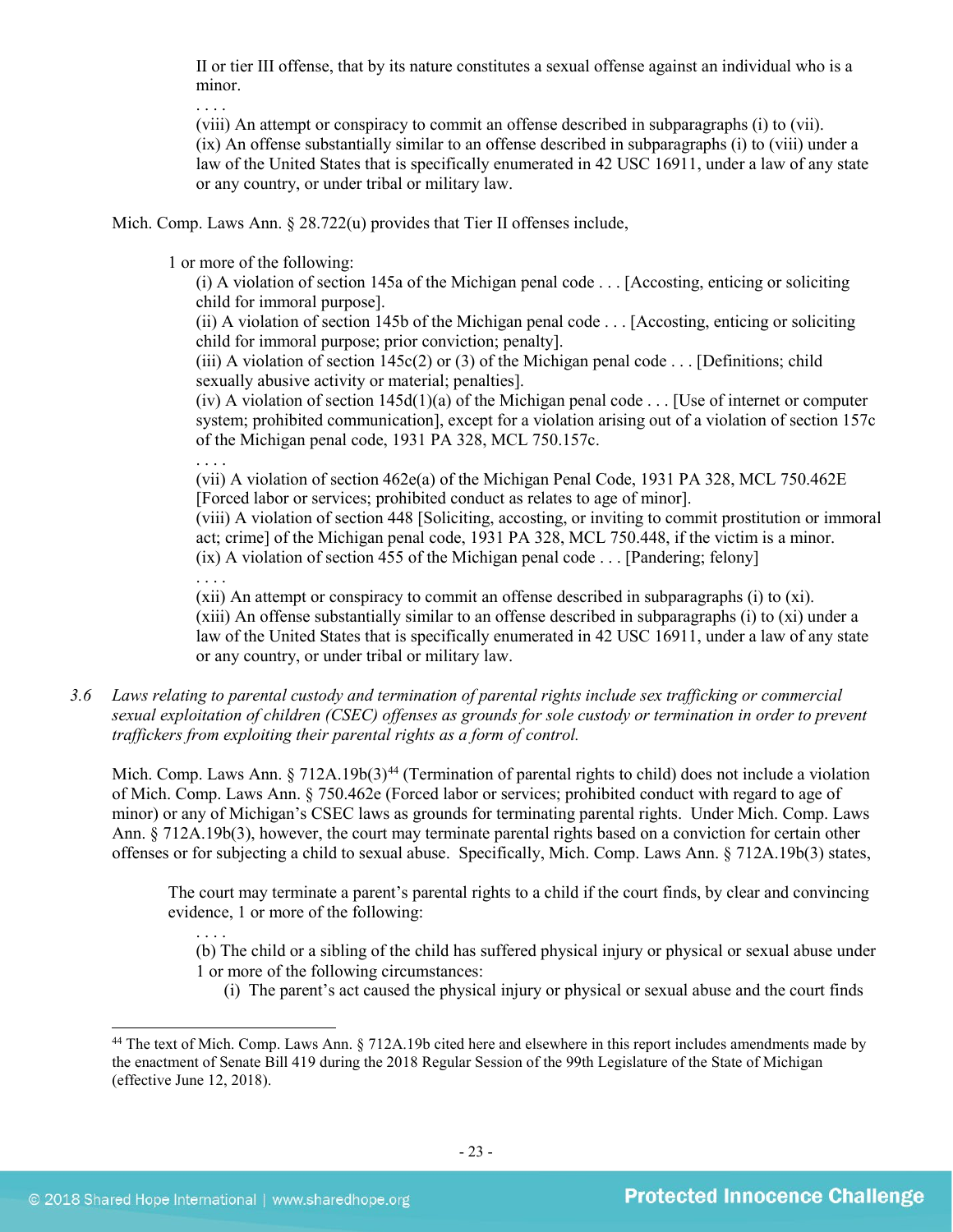that there is a reasonable likelihood that the child will suffer from injury or abuse in the foreseeable future if placed in the parent's home.

(ii) The parent who had the opportunity to prevent the physical injury or physical or sexual abuse failed to do so and the court finds that there is a reasonable likelihood that the child will suffer injury or abuse in the foreseeable future if placed in the parent's home.

(iii) A nonparent adult's act caused the physical injury or physical or sexual abuse and the court finds that there is a reasonable likelihood that the child will suffer from injury or abuse by the nonparent adult in the foreseeable future if placed in the parent's home.

(j) There is a reasonable likelihood, based on the conduct or capacity of the child's parent, that the child will be harmed if he or she is returned to the home of the parent.

(k) The parent abused the child or a sibling of the child, the abuse included 1 or more of the following, and there is a reasonable likelihood that the child will be harmed if returned to the care of the parent:

(ii) Criminal sexual conduct involving penetration, attempted penetration, or assault with intent to penetrate.

. . . . (m) The parent is convicted of 1 or more of the following, and the court determines that termination is in the child's best interests because continuing the parent-child relationship with the parent would be harmful to the child:

(ii) A violation of a criminal statute that includes as an element the use of force or the threat of force and that subjects the parent to sentencing under section 10, 11, or 12 of chapter IX of the code of criminal procedure, 1927 PA 175, MCL 769.10 [Punishment for subsequent felony], 769.11 [Punishment for subsequent felony following conviction of 2 or more felonies], and 769.12 [Punishment for subsequent felony following conviction of 3 or more felonies]. (iii) A federal law or law of another state with provisions substantially similar to a crime or procedure listed or described in subparagraph (i) or (ii).

3.6.1 Recommendation: Amend Mich. Comp. Laws Ann. § 712A.19b(3)(m) (Termination of parental rights to child) to include Mich. Comp. Laws Ann. § 750.462e (Forced labor or services; prohibited conduct with regard to age of minor), § 750.145a (Accosting, enticing or soliciting child for immoral purpose), § 750.145b (Accosting, enticing or soliciting child for immoral purpose; prior conviction; penalty), § 750.145c (Definitions; child sexually abusive activity or material; penalties) and § 750.145d (Use of internet or computer system; prohibited communication) as grounds for termination of parental rights.

. . . .

. . . .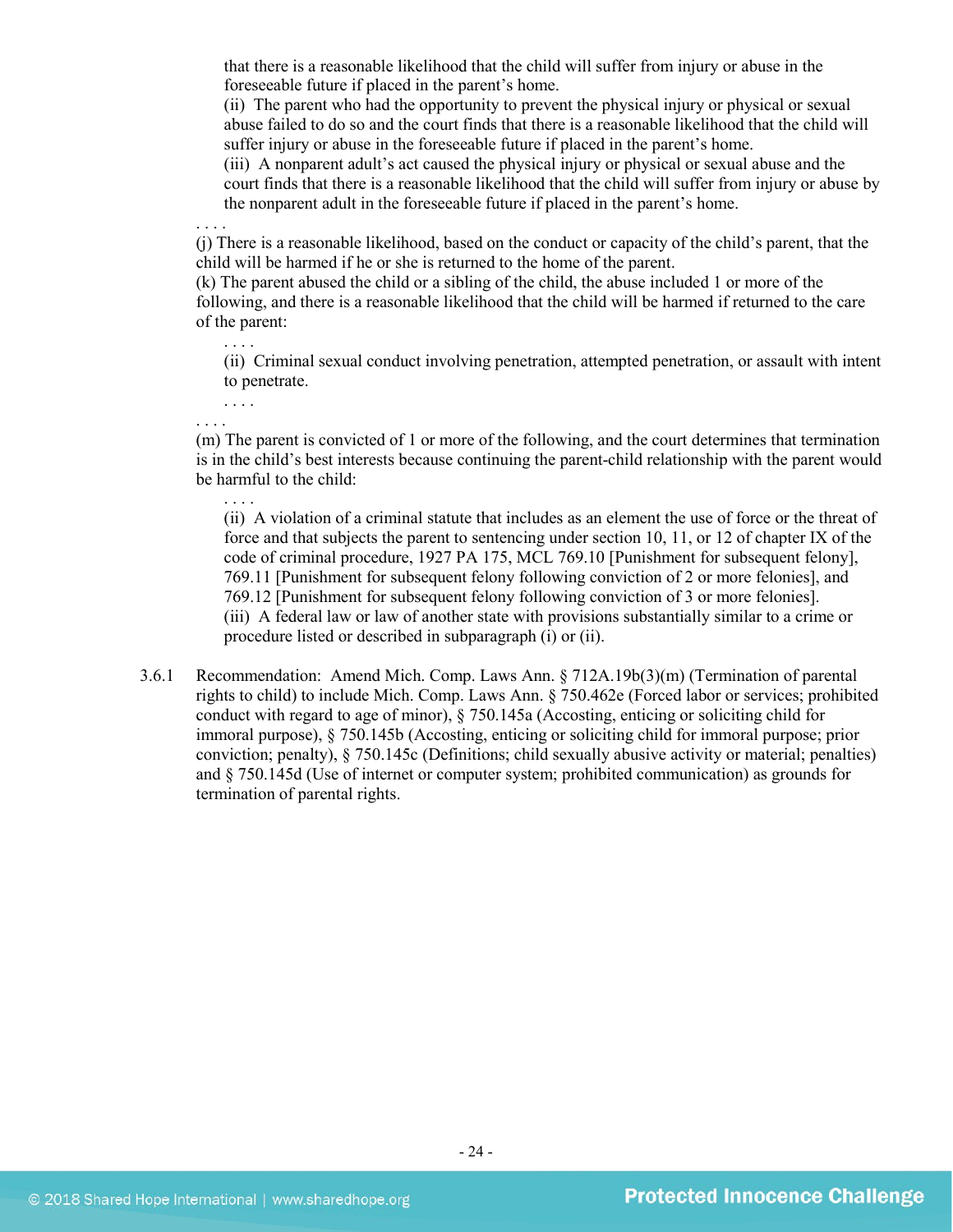#### **FRAMEWORK ISSUE 4: CRIMINAL PROVISIONS FOR FACILITATORS**

#### *Legal Components:*

- *4.1 The acts of assisting, enabling, or financially benefitting from child sex trafficking are included as criminal offenses in the state sex trafficking statute.*
- *4.2 Financial penalties, including asset forfeiture laws, are in place for those who benefit financially from or aid and assist in committing domestic minor sex trafficking.*
- *4.3 Promoting and selling child sex tourism is illegal.*
- *4.4 Promoting and selling images of child sexual exploitation carries penalties as high as similar federal offenses. \_\_\_\_\_\_\_\_\_\_\_\_\_\_\_\_\_\_\_\_\_\_\_\_\_\_\_\_\_\_\_\_\_\_\_\_\_\_\_\_\_\_\_\_\_\_\_\_\_\_\_\_\_\_\_\_\_\_\_\_\_\_\_\_\_\_\_\_\_\_\_\_\_\_\_\_\_\_\_\_\_\_\_\_\_\_\_\_\_\_\_\_\_\_*

## *Legal Analysis:*

*4.1 The acts of assisting, enabling, or financially benefitting from child sex trafficking are included as criminal offenses in the state sex trafficking statute.*

Facilitators face criminal liability for benefitting financially from sex trafficking under Mich. Comp. Laws Ann. § 750.462d (Prohibited conduct) which states,

A person shall not do either of the following:

(a) Knowingly recruit, entice, harbor, transport, provide, or obtain an individual by any means, knowing that individual will be subjected to forced labor or services or debt bondage. (b) Knowingly benefit financially or receive anything of value from participation in an enterprise, as that term is defined in section  $159f^{45}$ , if the enterprise has engaged in an act proscribed under this chapter.

A conviction is punishable by up to 10 years imprisonment, a possible fine of up to \$10,000, or both. However, "[i]f the violation results in . . . an individual being engaged in commercial sexual activity, the person is guilty of a felony punishable by imprisonment for not more than 15 years or a fine of not more than \$15,000, or both." The penalty will be further enhanced to 20 years imprisonment, a possible fine of up to \$20,000, or both if serious bodily injury results or to life imprisonment, a possible fine of \$50,000, or both if the violation involves "kidnapping or attempted kidnapping, criminal sexual conduct in the first degree or attempted criminal sexual conduct in the first degree, or an attempt to kill or the death of an individual.<sup>746</sup> Mich. Comp. Laws Ann. § 750.462f(1)(a)–(d) (Violation of MCL 750.462b, 750.462c, and 750.462d; violation of 750.462e; attempting, conspiring, or soliciting another to violate chapter; violation of law arising out of the same transaction; consecutive terms; restitution).

A facilitator could also be prosecuted under Michigan's money laundering statues and face punishments from imprisonment up to 2–20 imprisonment, fines from up to \$10,000–\$500,000, "or twice the value of the proceeds or substituted proceeds of the specified criminal offense involved in the violation, whichever is greater," or imprisonment and a fine, depending on the degree of the violation.<sup>47</sup> Mich. Comp. Laws Ann. §§ 750.411l, 750.411m(2), 750.411n(2), 750.411o(2).

<span id="page-24-0"></span> <sup>45</sup> Pursuant to Mich. Comp. Laws Ann. § 750.159f(a), an "'[e]nterprise' includes an individual, sole proprietorship, partnership, corporation, limited liability company, trust, union, association, governmental unit, or other legal entity or a group of persons associated in fact although not a legal entity. Enterprise includes illicit as well as licit enterprises." 46 *See infra* Appendix A for further discussion of sentencing guidelines.

<span id="page-24-2"></span><span id="page-24-1"></span><sup>47</sup> *See supra* Component 3.1 for the substantive provisions of the Michigan money laundering statutes.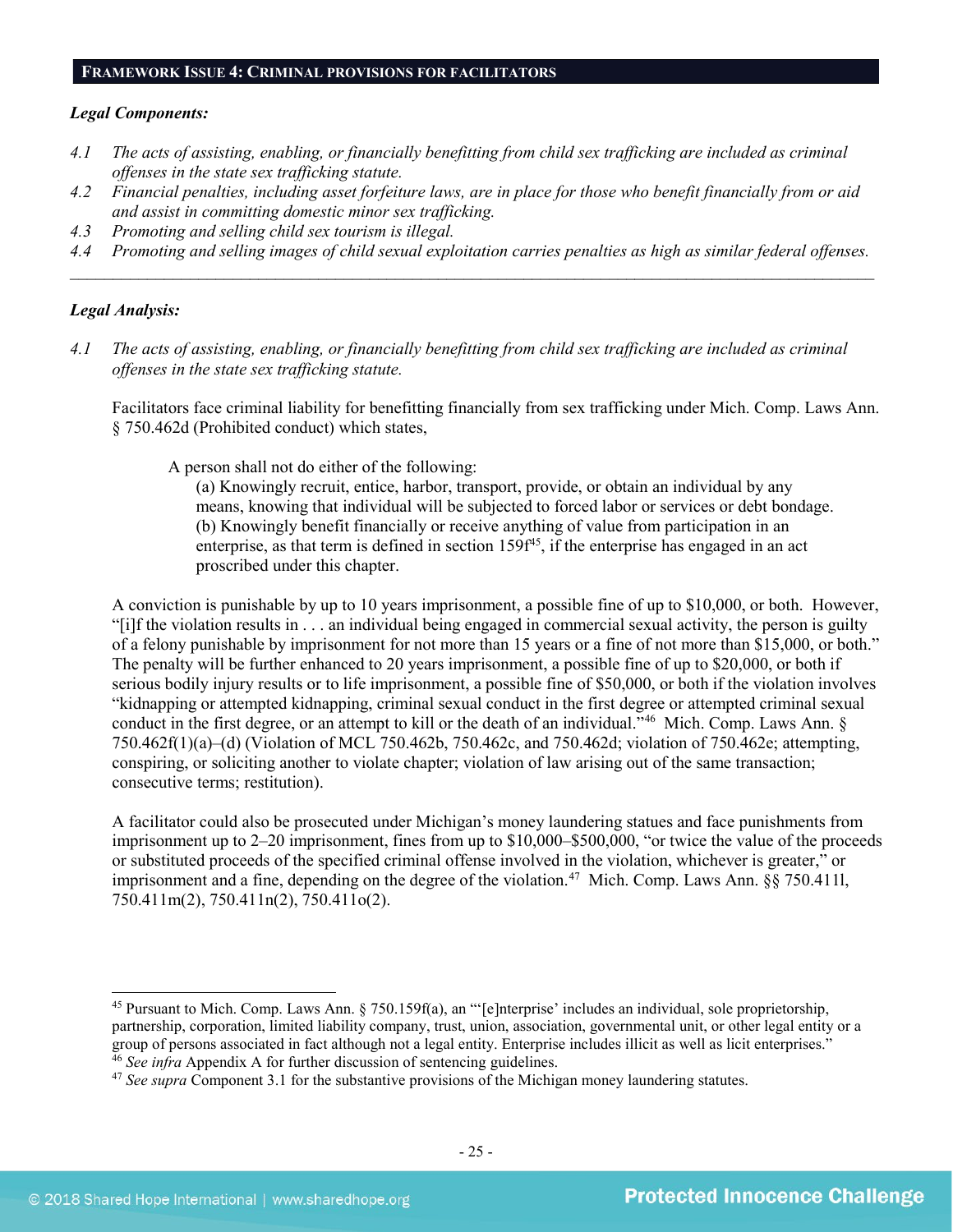*4.2 Financial penalties, including asset forfeiture laws, are in place for those who benefit financially from or aid and assist in committing domestic minor sex trafficking.*

Facilitators face a maximum fine of \$50,000 for the promotion and distribution of images of child sexual exploitation (ICSE) under Mich. Comp. Laws Ann. § 750.145c(3) (Definitions; child sexually abusive activity or material; penalties). Facilitators convicted under Mich. Comp. Laws Ann. § 750.462d (Prohibited conduct) face fines ranging from of up to \$10,000, enhanced to \$15,000 when bodily injury occurs or results in the individual being engaged in commercial sexual activity, \$20,000 when serious bodily injury occurs, and to life in prison if the violation involves "kidnapping or attempted kidnapping, criminal sexual conduct in the first degree or attempted criminal sexual conduct in the first degree, or an attempt to kill or the death of an individual." Mich. Comp. Laws Ann. § 750.462f(1)(a)–(d) (Violation of MCL 750.462b, 750.462c, and 750.462d; violation of 750.462e; attempting, conspiring, or soliciting another to violate chapter; violation of law arising out of same transaction; consecutive terms; restitution).

Mich. Comp. Laws Ann. § 780.766b (Conviction of offense described in MCL 750.462a to 750.462h; restitution) provides for mandatory restitution and states, "When sentencing a defendant convicted of an offense described in chapter LXVIIA [Human trafficking] . . . the court shall order restitution for the full amount of loss suffered by the victim."<sup>48</sup> Mich. Comp. Laws Ann. § 750.462f(6) also provides that restitution is available under Mich. Comp. Laws Ann. § 780.766b for victims of facilitators convicted under Mich. Comp. Laws Ann. § 750.462d.<sup>[49](#page-25-1)</sup>

Convicted facilitators may be subject to asset forfeiture under Mich. Comp. Laws Ann. § 600.4702(1) (Property subject to seizure and forfeiture' exception' encumbrances' substituted proceeds of crime), which states,

Except as otherwise provided in this section, the following property is subject to seizure by, and forfeiture to, a local unit of government or this state under this chapter:

(a) All personal property that is the proceeds of a crime,<sup>[50](#page-25-2)</sup> the substituted proceeds of a crime, or an instrumentality of a crime.

(b) All real property that is the proceeds of a crime, the substituted proceeds of a crime, or an instrumentality of a crime, except real property that is the primary residence of the spouse or a dependent child of the owner, unless that spouse or dependent child had prior knowledge of, and consented to the commission of, the crime.

(c) In the case of a crime that is a violation . . . Michigan penal code . . . 750.462a to 750.462h [Human trafficking] . . . all property described in subdivisions (a) and (b), and all real property or personal property that performed 1 of the following functions:

(i) Contributed directly and materially to the commission of the crime.

- (ii) Was used to conceal the crime.
- (iii) Was used to escape from the scene of the crime.
- (iv) Was used to conceal the identity of 1 or more of the individuals who committed the crime.

Additionally, facilitators may be subject to asset forfeiture under the nuisance law. Pursuant to Mich. Comp. Laws Ann. § 600.3801 (Nuisance; injunction; abatement; guilt; "controlled substance" defined),

- (1) A building, vehicle, boat, aircraft, or place is a nuisance if 1 or more of the following apply: (a) It is used for the purpose of lewdness, assignation, prostitution, or gambling.
	- (b) It is used by, or kept for the use of, prostitutes or other disorderly persons.

. . . .

 <sup>48</sup> *See infra* Component 5.10 for the substantive provisions of Mich. Comp. Laws Ann. § 780.766b.

<sup>49</sup> Facilitators are generally required to make restitution pursuant to Mich. Comp. Laws Ann. § 780.766(2) ("Victim"

<span id="page-25-2"></span><span id="page-25-1"></span><span id="page-25-0"></span>defined; order of restitution generally; order of restitution as condition of probation or parole). *See infra* Component 5.10 for a full discussion of restitution calculation.

<sup>50</sup> *See supra* note [21.](#page-11-3)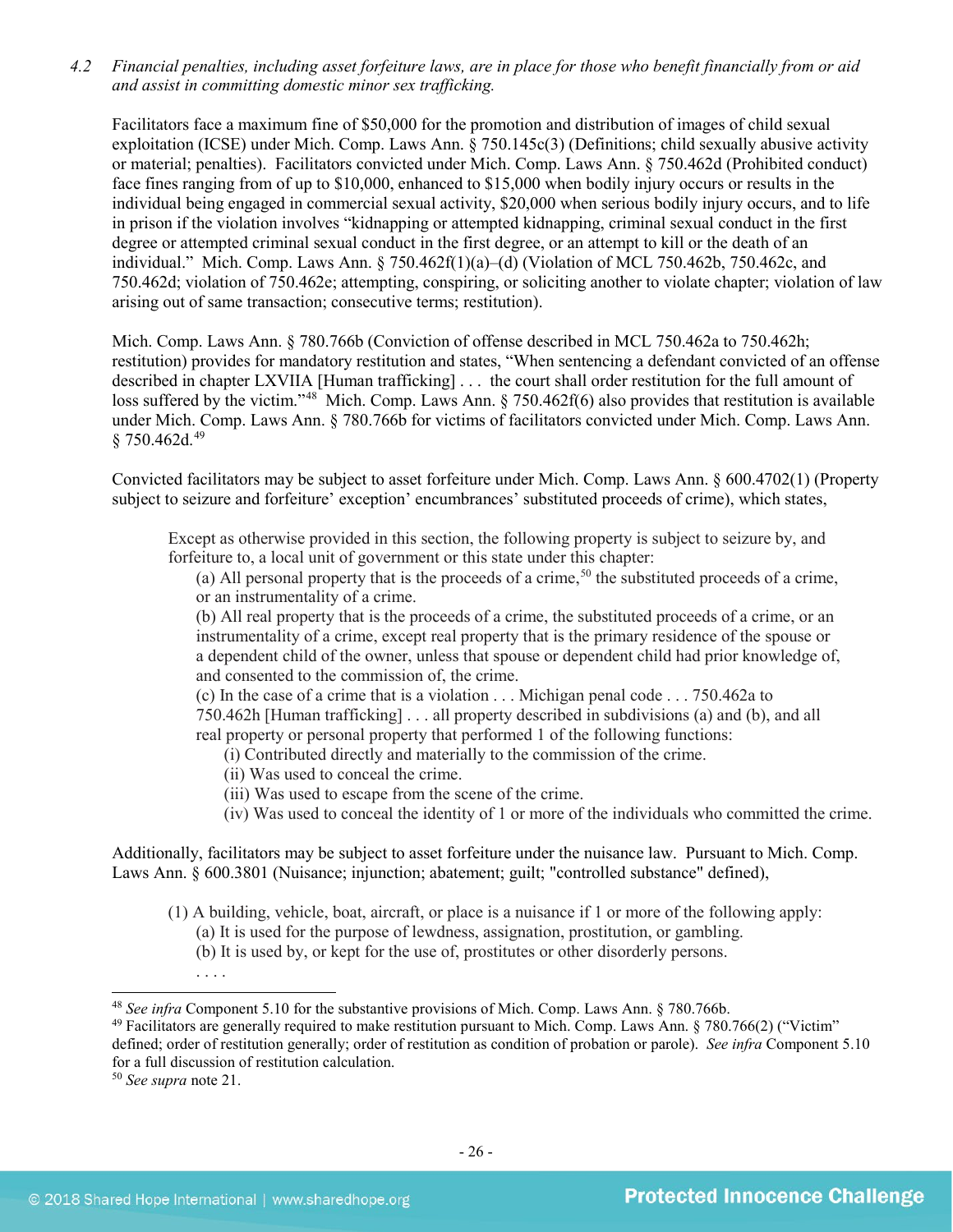(f) It is used for conduct prohibited by chapter LXVIIA of the Michigan Penal Code, 1931 PA 328, MCL 750.462a to 750.462h [Human trafficking].

(2) All furniture, fixtures, and contents of a building, vehicle, boat, aircraft, or place described in subsection (1) and all intoxicating liquors in the building, vehicle, boat, aircraft, or place are also declared a nuisance.

. . . . (4) A person, or a servant, agent, or employee of the person, who owns, leases, conducts, or maintains a building, vehicle, or place described in subsection (1) is guilty of a nuisance. . . . .

Mich. Comp. Laws Ann. § 600.3830(2) (Removal and sale of property; fees; closing of building; loss of property exemptions; liability of officers) states,

Any person found guilty of maintaining a nuisance under the provisions of this chapter shall forfeit the benefit of all property exemptions, so far as the satisfaction of the order or judgment of the court requires the same, and the taking and disposing of any property of the defendant or defendants by virtue of such order or judgment by any officer directed to execute the same is not a trespass, nor shall such officer be liable either civilly or criminally therefor, if a proper return of such order or judgment and accounting for such property is made to the court within 10 days after the order or judgment is executed.

Mich. Comp. Laws Ann. § 600.3825 (Order of abatement; execution of court order; duties of officer; use of building or place ordered closed; contempt; determination of amount due victim) further directs that "[i]f the court in an action under this chapter declares property to be a nuisance under section 3801(1)(f), the officer executing the order of the court shall first pay from the proceeds any amount determined by the court to be due to the victim . . . . For purposes of determining the amount due to a victim under this subsection, the court shall consider the loss suffered by the victim as a proximate result of the conduct and may use as guidance the items of loss enumerated in . . . MCL 780.766b [Conviction of offense described in MCL 750.462a to 750.462h; restitution]."

## *4.3 Promoting and selling child sex tourism is illegal.*

Child sex tourism is criminalized under Mich. Comp. Laws Ann. § 750.459(2) (Transporting person for prostitution; sale of travel services for purposes of prostitution or human trafficking; conduct against minor; felony; "travel services" defined), which states,

A person shall not knowingly sell or offer to sell travel services<sup>[51](#page-26-0)</sup> that include or facilitate travel for the purpose of engaging in what would be a violation of this chapter, concerning prostitution, or of chapter LXVIIA, concerning human trafficking, if the violation occurred in this state. Except as provided in subsection (3), a person who violates this subsection is guilty of a felony punishable by imprisonment for not more than 5 years or a fine of not more than \$10,000.00, or both.

Mich. Comp. Laws Ann. § 750.459(3) enhances the penalty if the victim is a minor, stating, "If a person violates subsection (2) and the violation involves conduct against a minor, the person is guilty of a felony punishable by imprisonment for not more than 10 years or a fine of not more than \$15,000.00, or both."

<span id="page-26-0"></span> <sup>51</sup> Mich. Comp. Laws Ann. § 750.459(5) defines "travel services" as "transportation by air, sea, or ground, hotel or other lodging accommodations, package tours, or the provision of vouchers or coupons to be redeemed for future travel, or accommodations for a fee, commission, or other valuable consideration."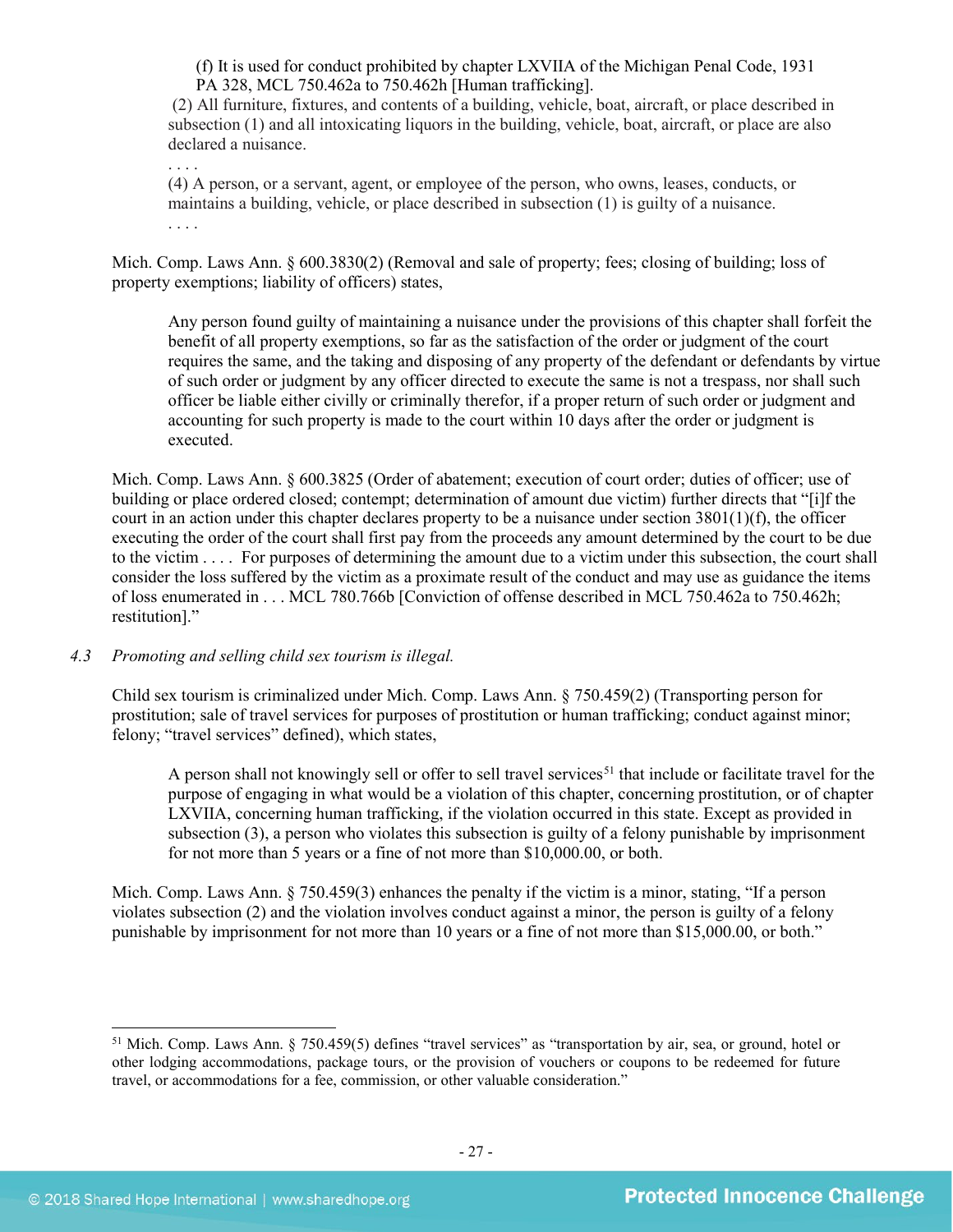## *4.4 Promoting and selling images of child sexual exploitation carries penalties as high as similar federal offenses.*

Mich. Comp. Laws Ann. § 750.145c(3) (Definitions; child sexually abusive activity or material; penalties) makes the distribution and promotion of images of child sexual exploitation (ICSE) a felony.<sup>[52](#page-27-0)</sup> A violation of Mich. Comp. Laws Ann. § 750.145c(3) is punishable by imprisonment up to 7 years, a fine up to \$50,000, or both, where the facilitator "knows, has reason to know, or should reasonably be expected to know that the child is a child or that the child sexually abusive material includes a child or that the depiction constituting the child sexually abusive material appears to include a child, or that person has not taken reasonable precautions to determine the age of the child."

In comparison, if the victim is under the age of 14, a conviction under the TVPA for child sex trafficking is punishable by 15 years to life imprisonment and a fine not to exceed \$250,000. 18 U.S.C. §§ 1591(b)(1),  $3559(a)(1)$ ,  $3571(b)(3)$ . If the victim is between the ages of  $14-17$ , a conviction is punishable by 10 years to life imprisonment and a fine not to exceed \$250,000. 18 U.S.C. §§ 1591(b)(2), 3559(a)(1), 3571(b)(3). A conviction is punishable by mandatory life imprisonment, however, if the facilitator has a prior conviction for a federal sex offense<sup>[53](#page-27-1)</sup> against a minor. 18 U.S.C. § 3559(e)(1). Additionally, a federal conviction for distribution of ICSE<sup>[54](#page-27-2)</sup> is generally punishable by imprisonment for  $5-20$  years and a fine not to exceed \$250,000.<sup>[55](#page-27-3)</sup> Subsequent convictions, however, are punishable by imprisonment up to 40 years and a fine not to exceed \$250,000.<sup>[56](#page-27-4)</sup>

4.4.1 Recommendation: Amend Mich. Comp. Laws Ann. § 750.145c(3) (Definitions; child sexually abusive activity or material; penalties) to provide penalties that reflect the seriousness of the offense.

<span id="page-27-0"></span> <sup>52</sup> *See supra* Component 1.2 for the substantive provisions of Mich. Comp. Laws Ann. § 750.145c(3).

<span id="page-27-2"></span><span id="page-27-1"></span><sup>53</sup> *See supra* note [11.](#page-8-7) 54 18 U.S.C. §§ 2252(a)(1), (a)(2), (a)(3) (Certain activities relating to material involving the sexual exploitation of minors),  $2252A(a)(2)$ ,  $(a)(3)$  (Certain activities relating to material constituting or containing child pornography), 1466A(a) (Obscene visual representations of the sexual abuse of children).

<span id="page-27-3"></span><sup>&</sup>lt;sup>55</sup> 18 U.S.C. §§ 2252(b) (stating that a conviction under subsection (a)(1), (a)(2), or (a)(3) is punishable by imprisonment for 5–20 years and a fine),  $2252A(b)(1)$  (a conviction is punishable by imprisonment for 5–20 years and a fine), 1466A(a), (b) (stating that a conviction under subsection (a) is "subject to the penalties provided in section  $2252A(b)(1)$ ," imprisonment for 5–20 years and a fine, while a conviction under subsection (b) is "subject to the penalties provided in section 2252A(b)(2)," imprisonment up to 10 years, a fine, or both); *see also* 18 U.S.C. §§ 3559(a)(1) (classifying all of the above listed offenses as felonies), 3571(b)(3) (providing a fine up to \$250,000 for any felony conviction).

<span id="page-27-4"></span><sup>&</sup>lt;sup>56</sup> 18 U.S.C. §§ 2252(b) (stating if a person has a prior conviction under subsection (a)(1), (a)(2), or (a)(3) or a list of other statutes, a conviction is punishable by a fine and imprisonment for  $15-40$  years),  $2252A(b)(1)$  (stating if a person has a prior conviction under subsection (a)(2), (a)(3), or a list of other statutes, a conviction is punishable by a fine and imprisonment for 15–40 years), 1466A(a), (b) (stating that the penalty scheme for section 2252A(b) applies); *see also* 18 U.S.C. §§ 3559(a)(1) (classifying all of the above listed offenses as felonies),  $3571(b)(3)$  (providing a fine up to \$250,000 for any felony conviction).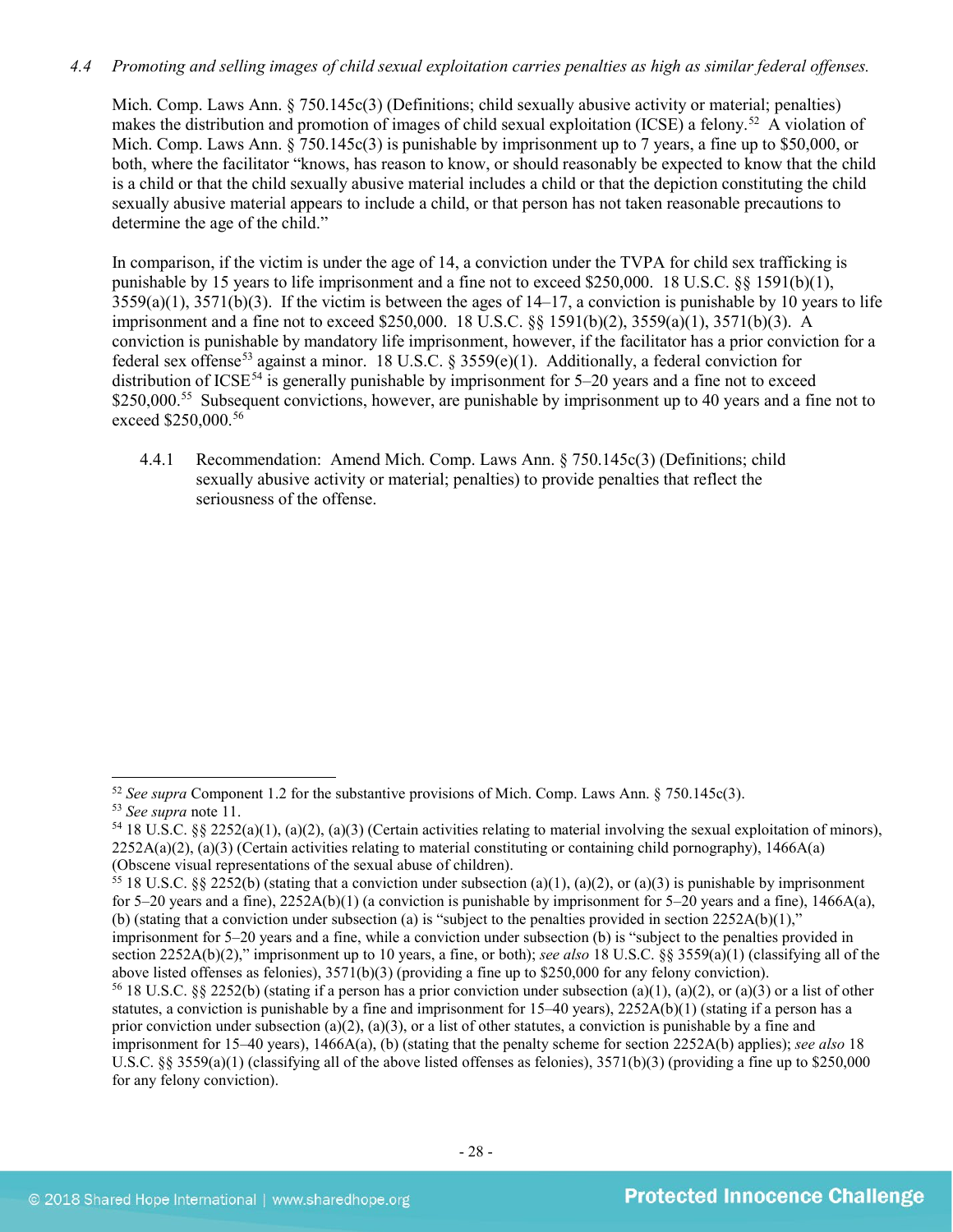#### **FRAMEWORK ISSUE 5: PROTECTIVE PROVISIONS FOR THE CHILD VICTIMS**

#### *Legal Components:*

- *5.1 Victims under the core child sex trafficking offense include all commercially sexually exploited children.*
- *5.2 The state sex trafficking statute expressly prohibits a defendant from asserting a defense based on the willingness of a minor under 18 to engage in the commercial sex act.*
- *5.3 State law prohibits the criminalization of minors under 18 for prostitution offenses*
- *5.4 State law provides a non-punitive avenue to specialized services through one or more points of entry.*
- *5.5 Child sex trafficking is identified as a type of abuse and neglect within child protection statutes.*
- *5.6 The definition of "caregiver" or another related term in the child welfare statutes is not a barrier to a sex trafficked child accessing the protection of child welfare.*
- *5.7 Crime victims' compensation is specifically available to a child victim of sex trafficking or commercial sexual exploitation of children (CSEC).*
- *5.8 Victim-friendly procedures and protections are provided in the trial process for minors under 18.*
- *5.9 Child sex trafficking victims may vacate delinquency adjudications and expunge related records for prostitution and other offenses arising from trafficking victimization, without a waiting period.*
- *5.10 Victim restitution and civil remedies for victims of domestic minor sex trafficking or commercial sexual exploitation of children (CSEC) are authorized by law.*
- *5.11 Statutes of limitations for civil and criminal actions for child sex trafficking or commercial sexual exploitation of children (CSEC) offenses are eliminated or lengthened to allow prosecutors and victims a realistic opportunity to pursue criminal action and legal remedies.*

*\_\_\_\_\_\_\_\_\_\_\_\_\_\_\_\_\_\_\_\_\_\_\_\_\_\_\_\_\_\_\_\_\_\_\_\_\_\_\_\_\_\_\_\_\_\_\_\_\_\_\_\_\_\_\_\_\_\_\_\_\_\_\_\_\_\_\_\_\_\_\_\_\_\_\_\_\_\_\_\_\_\_\_\_\_\_\_\_\_\_\_\_\_*

## *Legal Analysis:*

*5.1 Victims under the core child sex trafficking offense include all commercially sexually exploited children. [57](#page-28-0)*

Michigan's human trafficking offense includes all commercial sexual exploitation of minors. Under Mich. Comp. Laws Ann. §§ 750.462e(a) (Forced labor or services; prohibited conduct as relates to age of minor), when the victim is a minor, means of force, fraud, or coercion are not required.<sup>[58](#page-28-1)</sup> In addition, the human trafficking law applies to buyers through the term "obtain," regardless of third party control; thus, buying commercial sex with a person who is under the age of eighteen constitutes human trafficking.<sup>[59](#page-28-2)</sup> Mich. Comp. Laws Ann. § 750.462e(a). Consequently, Michigan's human trafficking offense includes any child who is bought for sex, regardless of whether force, fraud, or coercion is used, regardless of whether a buyer exploited the youth without a trafficker's involvement, and regardless of whether the victim identifies a trafficker. Mich. Comp. Laws Ann. § 750.462e.

*5.2 The state sex trafficking statute expressly prohibits a defendant from asserting a defense based on the willingness of a minor under 18 to engage in the commercial sex act.*

Although Mich. Comp. Laws Ann. § 750.462e (Forced labor or services; prohibited conduct as relates to age of minor) does not expressly prohibit a defense based on the willingness of the minor to engage in the commercial sex act, Mich. Comp. Laws Ann. § 750.462h (Relevancy of resistance or lack of resistance) states, "In a prosecution under this chapter, the victim's resistance or lack of resistance to the actor is not relevant."

<span id="page-28-0"></span> <sup>57</sup> *See generally* **Shared Hope International**, "Eliminating the Third Party Control Barrier to Identifying Juvenile Sex Trafficking Victims," JuST Response Policy Paper (2015), [http://sharedhope.org/wp-content/uploads/2015/08/Policy-](http://sharedhope.org/wp-content/uploads/2015/08/Policy-Paper_Eliminating-Third-Party-Control_Final1.pdf)[Paper\\_Eliminating-Third-Party-Control\\_Final1.pdf](http://sharedhope.org/wp-content/uploads/2015/08/Policy-Paper_Eliminating-Third-Party-Control_Final1.pdf) (discussing need to include all commercially sexually exploited children within sex trafficking definitions and corresponding need to include buyer conduct in core sex trafficking offenses regardless of whether victim is under control of a third party).<br><sup>58</sup> See supra discussion in Component 1.1.

<span id="page-28-1"></span>

<span id="page-28-2"></span><sup>&</sup>lt;sup>59</sup> *See supra* discussion of buyer applicability in Component 2.1.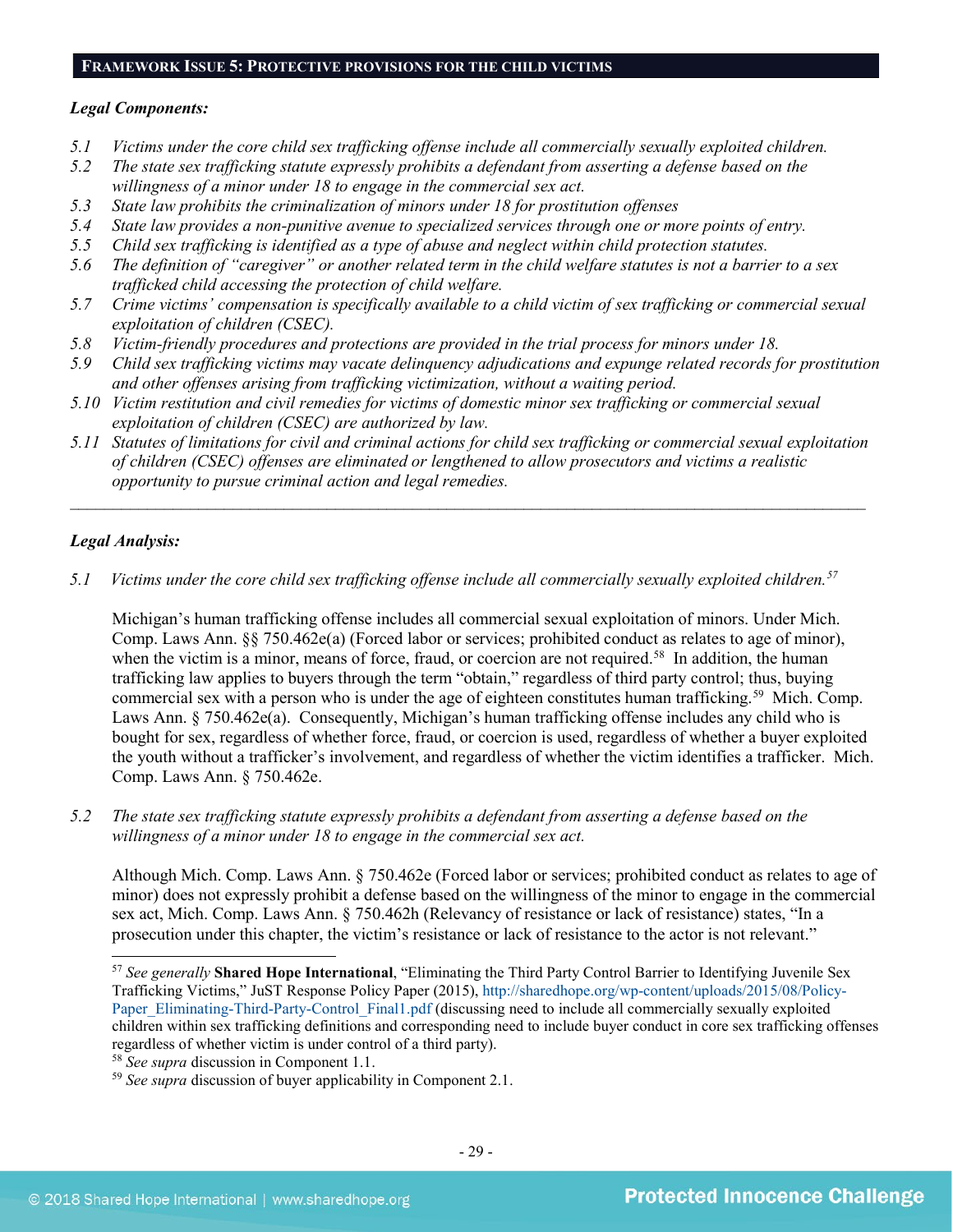Accordingly, a defendant would be prohibited from asserting such a defense in a prosecution for human trafficking.

## *5.3 State law prohibits the criminalization of minors under 18 for prostitution offenses.[60](#page-29-0)*

Michigan's prostitution laws eliminate liability for prostitution offenses for some, but not all, minors. Mich. Comp. Laws Ann. § 750.448 (Soliciting, accosting, or inviting to commit prostitution or immoral act) makes it a crime for "[a] person 16 years of age or older who accosts, solicits, or invites another person in a public place or in or from a building or vehicle, by word, gesture, or any other means, to commit prostitution or to do any other lewd or immoral act . . . ."

Criminal liability is not eliminated for juvenile sex trafficking victims aged 16 or 17. Mich. Comp. Laws Ann. § 750.451(6) (Violation of MCL 750.448, 750.449, 750.449a(1), 750.450, or 750.462; prior convictions; penalty; prosecution of person under 18 years of age; presumption; report; investigation by department of human services; "prior conviction" defined) establishes a rebuttable presumption that a "person under 18 years of age" who is prosecuted for "an offense punishable under this section  $\lceil \frac{8}{5} \rceil$  750.451]<sup>[61](#page-29-1)</sup> . . . was coerced into child sexually abusive activity or commercial sexual activity in violation of section 462e [Forced labor or services; prohibited conduct as relates to age of minor] or otherwise forced or coerced into committing that offense by another person engaged in human trafficking in violation of sections 462a to 462h [Human trafficking]." However, minors who are 16–17 remain subject to arrest and conviction or adjudication for prostitution if that presumption is rebutted or they are unwilling or unable to participate in court-ordered services. Mich. Comp. Laws Ann. §§ 750.448, 750.451(6). Mich. Comp. Laws Ann. § 750.451(6) provides,

In any prosecution of a person under 18 years of age for an offense punishable under this section or a local ordinance substantially corresponding to an offense punishable under this section, it shall be presumed that the person under 18 years of age was coerced into child sexually abusive activity or commercial sexual activity in violation of section 462e or otherwise forced or coerced into committing that offense by another person engaged in human trafficking in violation of sections 462a to 462h. The prosecution may overcome this presumption by proving beyond a reasonable doubt that the person was not forced or coerced into committing the offense. The state may petition the court to find the person under 18 years of age to be dependent and in danger of substantial physical or psychological harm under section 2(b)(3) of chapter XIIA of the probate code of 1939, 1939 PA 288, MCL 712A.2.<sup>62</sup> A person under 18 years of age who fails to substantially comply with court-ordered services under section 2(b)(3) of chapter XIIA of the probate code of 1939, 1939 PA 288, MCL 712A.2, is not eligible for the presumption under this section.

5.3.1 Recommendation: Amend Mich. Comp. Laws Ann. § 750.448 (Soliciting, accosting, or inviting to commit prostitution or immoral act; crime) to ensure that all minors are protected from

<sup>&</sup>lt;sup>60</sup> For more information regarding recent federal legislation impacting this component see: http://go.sharedhope.org/stateimpactmemo.

<span id="page-29-1"></span><span id="page-29-0"></span> $<sup>61</sup>$  Offenses punishable under Mich. Comp. Laws Ann.  $§$  750.451 include, among other prostitution-related offenses, Mich.</sup>

Comp. Laws Ann. §§ 448 (Soliciting, accosting, or inviting to commit prostitution or immoral act; crime), 449 (Admitting to place for purpose of prostitution; crime), 449a(Engaging services for purpose of prostitution, lewdness, or assignation; engaging services with person less than 18 years of age for purpose of prostitution, lewdness, or assignation; penalty), 750.450 (Aiding, assisting, or abetting; penalty), or 750.462 (Female 16 years of age or less in house of prostitution; crime).

<span id="page-29-2"></span> $62$  While a 17 year old who commits a criminal offense would generally be directed into the adult criminal justice process rather than the delinquency process, Mich. Comp. Laws Ann. § 712A.2(b)(3) (Authority and jurisdiction of court) extends original jurisdiction of the family division to include juveniles under 18 who are "dependent and . . . in danger of substantial physical or psychological harm," which includes a juvenile "alleged to have committed a commercial sexual activity as that term is defined in section 462a of the Michigan penal code [Human trafficking] or a delinquent act that is the result of force, fraud, coercion, or manipulation exercised by a parent or other adult."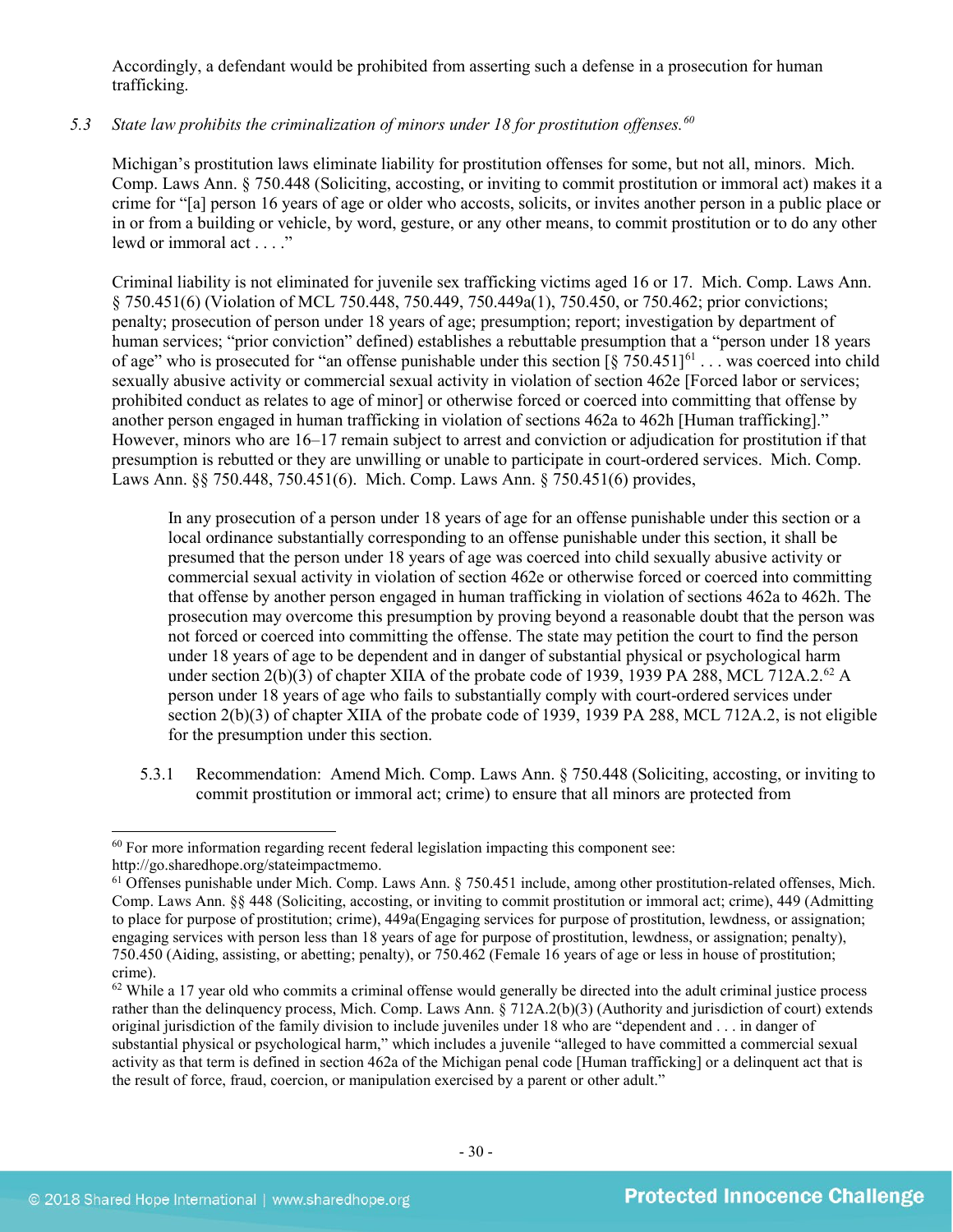criminalization for prostitution offenses.<sup>[63](#page-30-0)</sup>

*5.4 State law provides a non-punitive avenue to specialized services through one or more points of entry.*

## **System response to child engaged in commercial sex act**

*I. Services through child welfare*

Upon encountering a child engaged in prostitution or related conduct, law enforcement must report the case to the department of health and human services (DHHS) as a suspected human trafficking violation. Specifically, Mich. Comp. Laws Ann. § 750.451(7) (Violation of MCL 750.448, 750.449, 750.449a(1), 750.450, or 750.462; prior convictions; penalty; prosecution of person under 18 years of age; presumption; report; investigation by department of human services; "prior conviction" defined) provides,

Excluding any reasonable period of detention for investigation purposes, a law enforcement officer who encounters a person under 18 years of age engaging in any conduct that would be a violation of section 448 [Soliciting, accosting, or inviting to commit prostitution or immoral act; crime], 449 [Admitting to place for purpose of prostitution; crime], 450 [Aiding, assisting, or abetting; penalty], or 462 [Female 16 years of age or less in house of prostitution; crime], or a local ordinance substantially corresponding to section 448, 449, 450, or 462, if engaged in by a person 16 years of age or over shall immediately report to the department of health and human services a suspected violation of human trafficking involving a person under 18 years of age in violation of sections 462a to 462h [Human trafficking].

In turn, DHHS shall launch an investigation within 24 hours. Mich. Comp. Laws Ann. § 750.451(8). "The investigation shall include a determination as to whether the person under 18 years of age is dependent and in danger of substantial physical or psychological harm under section 2(b)(3) of . . . MCL 712A.2 [Authority and jurisdiction of court]." Mich. Comp. Laws Ann. § 750.451(8).

Pursuant to Mich. Comp. Laws Ann. § 712A.14(3) (Officers or county agent authorized to take child into custody; notice; detention facility; release of child; preliminary hearing; order; placement of child; foster care home services), placement options pending investigation and adjudication include:

(a) In the home of the child's parent, guardian, or custodian.

(b) If a child is within the court's jurisdiction under section 2(a) of this chapter, in a suitable foster care home subject to the court's supervision. Except as otherwise provided in subsections (4) and (5), if a child is within the court's jurisdiction under section 2(b) of this chapter, the court shall not place a child in a foster care home subject to the court's supervision.

(c) In a child care institution or child placing agency licensed by the department of human services to receive for care children within the jurisdiction of the court.

(d) In a suitable place of detention.

Child serving agencies must consider a child's status as a human trafficking victim in making placement decisions and must ensure access to specialized services. Pursuant to Mich. Comp. Laws Ann. § 722.954e (Child as victim of human trafficking; placement in setting providing mental health services, counseling, or other specialized services),

Before determining placement of a child in its care, a supervising agency shall give special

<span id="page-30-0"></span> <sup>63</sup> *See generally* SHARED HOPE INTERNATIONAL, "Seeking Justice: Legal approaches to eliminate criminal liability for child sex trafficking victims" (2018), https://sharedhope.org/wp-content/uploads/2018/08/ANALYSIS-OF-STATUTORY-APPROACHES\_ver7.pdf (discussing need to eliminate a minor's criminal liability for prostitution and other offenses committed pursuant to trafficking victimization and to establish a statutory avenue to specialized services).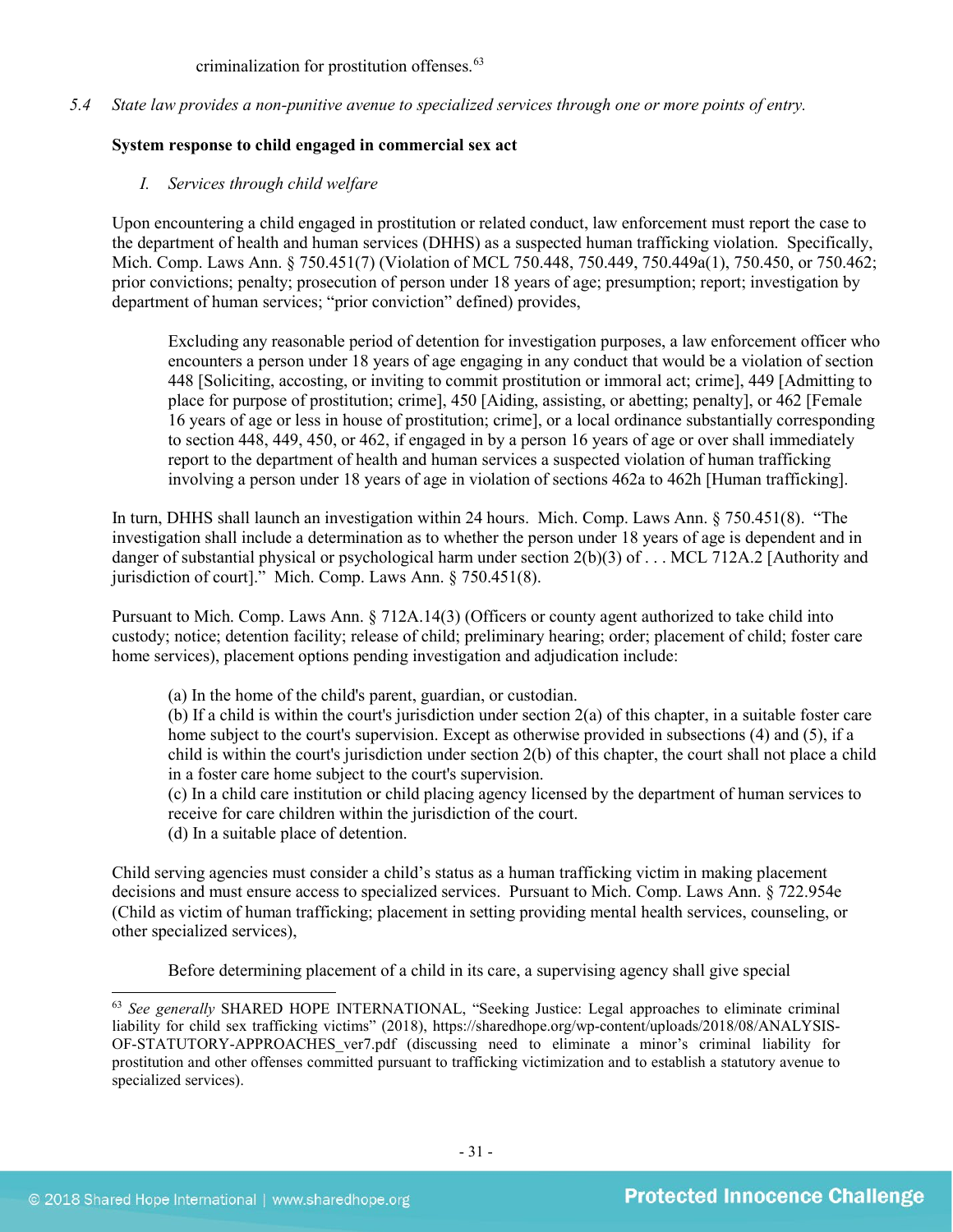consideration to information that a child may be the victim of human trafficking. If a supervising agency finds that a child is or may be a victim of human trafficking, the supervising agency shall place the child in a setting that provides mental health services, counseling, or other specialized services that are necessary or appropriate for a victim of human trafficking.

## *II. Services through juvenile justice*

Mich. Comp. Laws Ann. § 750.448 (Soliciting, accosting, or inviting to commit prostitution or immoral act) prohibits the criminalization of minors under 16 for prostitution offenses, and Mich. Comp. Laws Ann. § 750.451(6) (Violation of MCL 750.448, 750.449, 750.449a(1), 750.450, or 750.462; prior convictions; penalty; prosecution of person under 18 years of age; presumption; report; investigation by department of human services; "prior conviction" defined) provides all minors with a rebuttable presumption of coercion, stating, "it shall be presumed that the person under 18 years of age was coerced into child sexually abusive activity or commercial sexual activity  $\ldots$ ."<sup>[64](#page-31-0)</sup>

Additionally, Mich. Comp. Laws Ann. § 750.451(6) further provides, that "[t]he state may petition the court to find the person under 18 years of age to be dependent and in danger of substantial physical or psychological harm under section 2(b)(3) of chapter XIIA of the probate code of 1939, 1939 PA 288, MCL 712A.2."

If the case proceeds, the family division of the circuit court typically only has jurisdiction in proceedings concerning juveniles under 17 years of age, but Mich. Comp. Laws Ann. § 712A.2(b)(3)(C) (Authority and jurisdiction of court) makes an exception if the juvenile was engaged in commercial sexual activity.<sup>65</sup> Mich. Comp. Laws Ann. § 712A.2(b)(3)(C) states,

The court has the following authority and jurisdiction:

. . . . (b) Jurisdiction in proceedings concerning a juvenile under 18 years of age found within the county:

. . . . (3) If the juvenile is dependent and is in danger of substantial physical or psychological harm. The juvenile may be found to be dependent when any of the following occurs:

. . . . (C) The juvenile is alleged to have committed a commercial sexual activity as that term is defined in section 462a of the Michigan penal code . . . [Human trafficking] or a delinquent act that is the result of force, fraud, coercion, or manipulation exercised by a parent or other adult.

The court may order a number of dispositional alternatives under Mich. Comp. Laws Ann. § 712A.18 (Orders of disposition) and § 712A.11 (Preliminary inquiry; petition), including participation in a voluntary program under the Juvenile Diversion Act, codified at Mich. Comp. Laws Ann. § 722.821 to § 722.831. In making certain placement decisions, however, the child's status as a human trafficking victim should be considered. Mich. Comp. Laws Ann. § 722.954e.

<span id="page-31-0"></span> $64$  However, "[a] person under 18 years of age who fails to substantially comply with court-ordered services under section 2(b)(3) of chapter XIIA of the probate code of 1939, 1939 PA 288, MCL 712A.2, is not eligible for the presumption under this section." Mich. Comp. Laws Ann. § 750.451(6). *See supra* Component 5.3 for a full discussion of provisions related to the non-criminalization of minors for prostitution offenses.

<span id="page-31-1"></span><sup>&</sup>lt;sup>65</sup> To the extent that juvenile sex trafficking victims who are 17 years old are directed into the adult criminal justice process rather than the delinquency process, they may be able to avoid a prostitution conviction by participating in the deferred sentencing process established under Mich. Comp. Laws Ann. § 750.451c (Individual as victim of human trafficking violation; applicability of subsection (2); deferred proceedings; duties of court; violation of term or condition of probation; adjudication of guilt; circumstances; discharge and dismissal; proceedings open to public; record; nonpublic record; "human trafficking violation" defined), which allows victims of sex trafficking to have their proceedings deferred and permits them to successfully complete probation in lieu of conviction. Mich. Comp. Laws Ann.  $\S 750.451c(1)–(2)$ , (6).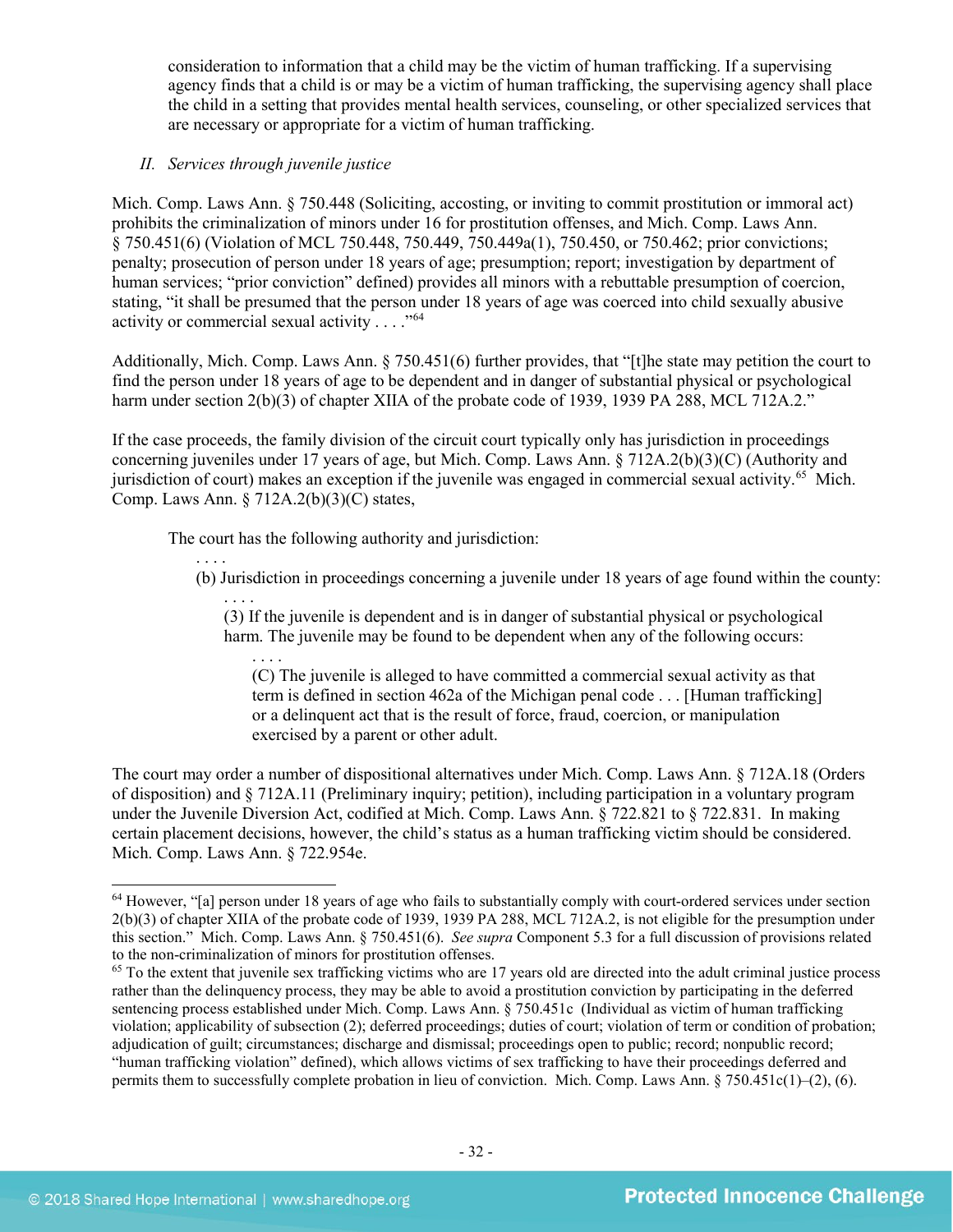#### **Summary**

Michigan law mandates referral to and provision of specialized services by DHHS. However, only minors under 16 years of age are protected from delinquency proceedings based on current non-criminalization laws.

## *5.5 Child sex trafficking is identified as a type of abuse and neglect within child protection statutes. [66](#page-32-0)*

Child sex trafficking is not identified as a type of abuse and neglect within Michigan's child protection statutes; however, some types of commercial sexual exploitation are expressly identified as a type of abuse and neglect. Mich. Comp. Laws Ann. § 722.622(g) (Definitions) defines "child abuse" to include "harm or threatened harm to a child's health or welfare that occurs through nonaccidental physical or mental injury, sexual abuse, sexual exploitation, or maltreatment, by a parent, a legal guardian, or any other person responsible for the child's health or welfare or by a teacher, a teacher's aide, or a member of the clergy."

Mich. Comp. Laws Ann.  $\S 722.622(z)$  defines "sexual abuse" as "engaging in sexual contact or sexual penetration as those terms are defined in section 520a of the Michigan penal code . . . with a child," and Mich. Comp. Laws Ann. § 722.622(aa) defines "sexual exploitation" as "allowing, permitting, or encouraging a child to engage in prostitution, or allowing, permitting, encouraging, or engaging in the photographing, filming, or depicting of a child engaged in a listed sexual act as defined in section 145c of the Michigan penal code [Definitions; child sexually abusive activity or material; penalties] . . . ."

However, conduct criminalized under Mich. Comp. Laws Ann. § 750.462e (Forced labor or services; prohibited conduct as relates to age of minor) and § 750.13 (Taking or enticing away minor under sixteen years; violation as felony; penalty) is not expressly identified as a type of child abuse.

- 5.5.1 Recommendation: Amend Mich. Comp. Laws Ann.  $\S 722.622(g)$  (Definitions) to include human trafficking in the definition of "child abuse."
- *5.6 The definition of "caregiver" or another related term is not a barrier to a sex trafficked child accessing the protection of child welfare.*

The definition of caregiver does not limit a juvenile sex trafficking victim's access to services through child welfare<sup>67</sup> because a child who has been commercially sexually exploited may be deemed "dependent" under

a person who is 18 years of age or older and who, regardless of the person's domicile, meets all of the following criteria in relation to a child:

(iii) Is not the child's parent or a person otherwise related to the child by blood or affinity to the third degree.

Because the definition of abuse under Mich. Comp. Laws Ann. § 722.622(g) requires fault "by a parent, a legal guardian, or any other person responsible for the child's health or welfare" and because the definitions of "person responsible for the child's health or welfare" and "nonparent" require legal custody or a close connection to the child's family," child protective services may be unable to intervene and provide services in some cases involving a minor trafficked by a nonfamily member.

<span id="page-32-0"></span> <sup>66</sup> For more information regarding recent federal legislation impacting this component see:

http://go.sharedhope.org/stateimpactmemo.

<span id="page-32-1"></span> $67$  However, Mich. Comp. Laws Ann. § 722.622(x) (Definitions) defines "person responsible for the child's health or welfare" in part as "a parent, legal guardian, person 18 years of age or older who resides for any length of time in the same home in which the child resides, or . . . nonparent adult . . . ." Additionally, Mich. Comp. Laws Ann. § 722.622(v) defines "nonparent adult" as

<sup>(</sup>i) Has substantial and regular contact with the child.

<sup>(</sup>ii) Has a close personal relationship with the child's parent or with a person responsible for the child's health or welfare.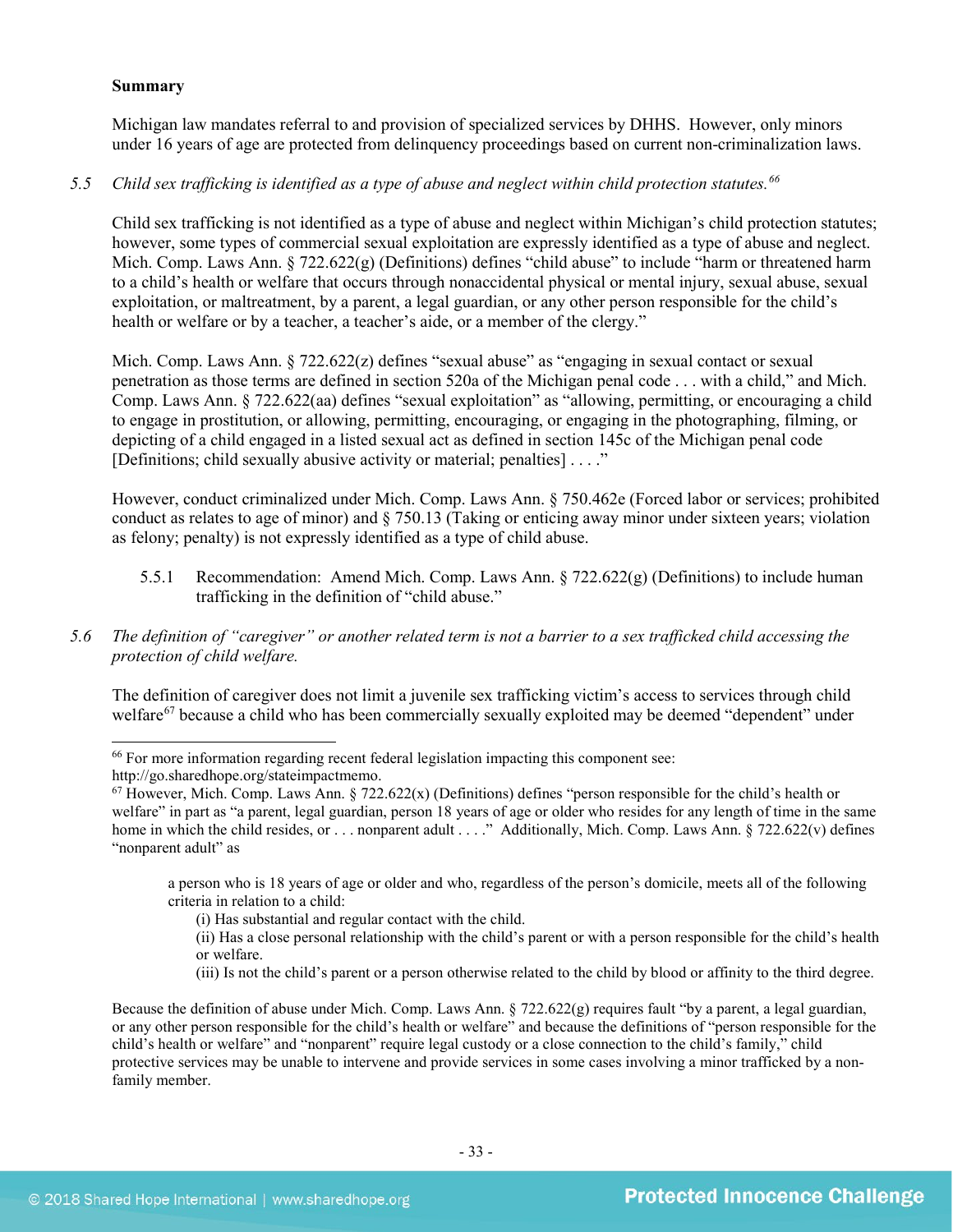Mich. Comp. Laws Ann.  $\S 712A.2(b)(3)$  (Authority and jurisdiction of court), which states,

The court has the following authority and jurisdiction:

. . . . (b) Jurisdiction in proceedings concerning a juvenile under 18 years of age found within the county:

. . . . (3) If the juvenile is dependent and is in danger of substantial physical or psychological harm. The juvenile may be found to be dependent when any of the following occurs:

. . . . (C) The juvenile is alleged to have committed a commercial sexual activity as that term is defined in section 462a of the Michigan penal code [Human trafficking] . . . or a delinquent act that is the result of force, fraud, coercion, or manipulation exercised by a parent or other adult.

## *5.7 Crime victims' compensation is specifically available to a child victim of sex trafficking or commercial sexual exploitation of children (CSEC).*

Mich. Comp. Laws Ann. § 18.354(1)(a) (Eligibility for awards; limitations; waiver) of the Crime Victims Compensation Board Act<sup>[68](#page-33-0)</sup> provides that a victim<sup>[69](#page-33-1)</sup> of a crime is entitled to an award, unless the limitations in Mich. Comp. Laws Ann. § 18.354(2) apply. Mich. Comp. Laws Ann. § 18.354(2) provides that "[a] person is not eligible to receive an award if the person is either of the following: (a) Criminally responsible for the crime. (b) An accomplice to the crime." To the extent that a domestic minor sex trafficking victim can be considered criminally responsible or an accomplice to the relevant crime because of his or her participation in a commercial sex act, the provisions of Mich. Comp. Laws Ann. § 18.354(2) could prevent some domestic minor sex trafficking victims from being eligible to receive an award.

Mich. Comp. Laws Ann. § 18.354(3) also requires that "the claimant has incurred a minimum out-of-pocket  $\cos^{70}$  $\cos^{70}$  $\cos^{70}$  of \$200.00 or has lost at least 2 continuous weeks' earnings or support"; however, "[i]f the claimant is a victim of criminal sexual conduct in the first, second, or third degree, the commission may waive the limitations of this subsection."

Additionally, Mich. Comp. Laws Ann. § 18.355(2), (3) (Claim; filing; notice) states,

(2) Except as provided in subsection (3), a claim shall be filed by the claimant not later than 1 year after the occurrence of the crime upon which the claim is based, except as follows:

(a) If police records show that a victim of criminal sexual conduct in the first, second, or third degree was less than 18 years of age at the time of the occurrence and that the victim reported the crime before attaining 19 years of age, a claim based on that crime may be filed by [the victim or others eligible for awards] not later than 1 year after the crime was reported.

. . . . (3) Upon petition by the claimant and for good cause shown, the commission may extend the period in which a claim may be filed under subsection (2).

Mich. Comp. Laws Ann. § 18.355 does not clarify what constitutes "good cause" under Mich. Comp. Laws Ann. § 18.355(3) for a claimant's failure to file within the time limits imposed under Mich. Comp. Laws Ann.  $§$  18.355(2).

<span id="page-33-0"></span> <sup>68</sup> Mich. Comp. Laws Ann. §§ 18.351–18.368.

<span id="page-33-1"></span><sup>69</sup> *See supra* Component 5.1 for the definition of "victim."

<span id="page-33-2"></span> $70$  Mich. Comp. Laws Ann. § 18.351(e) defines "out-of-pocket loss" as "the unreimbursed and unreimbursable expenses or indebtedness reasonably incurred for medical care, psychological counseling, replacement services, any nonmedical remedial treatment rendered in accordance with a recognized religious method of healing, or other services necessary as a result of the injury upon which a claim is based."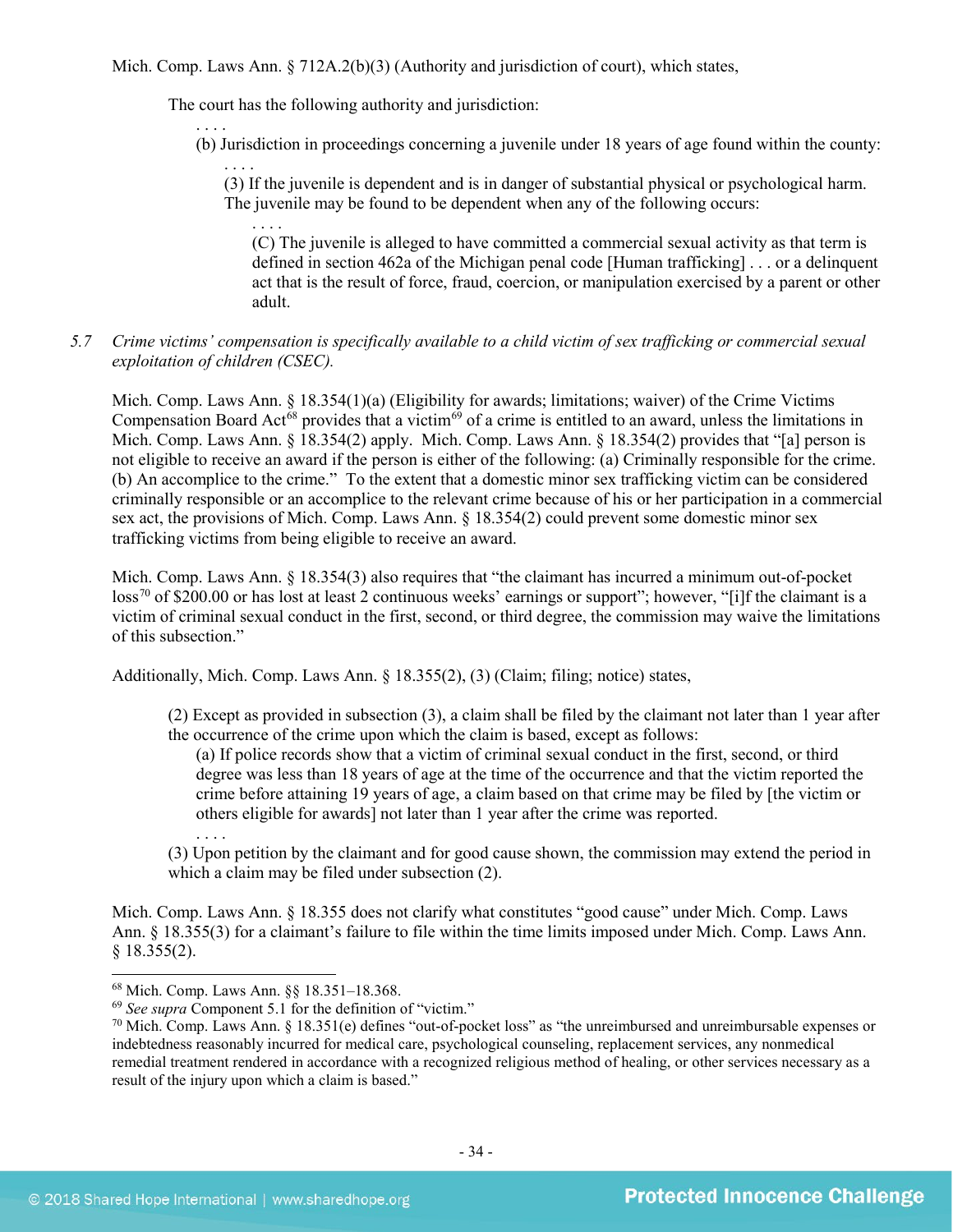- 5.7.1 Recommendation: Amend Mich. Comp. Laws Ann. § 18.354 (Eligibility for awards; limitations; waiver) to make the ineligibility factors in Mich. Comp. Laws Ann. § 18.354(2) and (3) and the time restrictions on filing in Mich. Comp. Laws Ann. § 18.355(2) (Claim; filing; notice) inapplicable to minor victims of sex trafficking.
- 5.7.2 Recommendation: Amend Mich. Comp. Laws Ann. § 18.351(1)(f) (Definitions) to include psychological and emotional trauma in the definition of "personal physical injury" to ensure that sexually abused minors are considered victims.

#### *5.8 Victim-friendly procedures and protections are provided in the trial process for minors under 18.*

The William Van Regenmorter Crime Victim's Rights Act<sup>[71](#page-34-0)</sup> provides several protections to victims of felony offenses or offenses punishable by imprisonment for more than one year, including, but not limited to, victims of Mich. Comp. Laws Ann. § 750.462b (Forced labor or services; prohibited) –§ 750.462e (Forced labor or services; prohibited conduct as relates to age of minor). Mich. Comp. Laws Ann.  $\S 780.752(1)(b)$ ,  $(1)(m)(i)$ .<sup>[72](#page-34-1)</sup> For example, under Mich. Comp. Laws Ann. § 780.757 (Waiting area for victim or other safeguards), "The court shall provide a waiting area for the victim separate from the defendant, defendant's relatives, and defense witnesses," or, "[i]f a separate waiting area is not available or practical, the court shall provide other safeguards to minimize the victim's contact with defendant, defendant's relatives, and defense witnesses during court proceedings." Victims of certain sexual offenses have the right to a speedy trial pursuant to Mich. Comp. Laws Ann. § 780.759(1) (Speedy trial; requirements; hearing; notice; time of trial). Victims may also be protected from having to testify about personal identifying information under Mich. Comp. Laws Ann. § 780.758(1) (Motion not to compel testimony of victim or other witness; hearing).

Pursuant to Michigan Rules of Evidence Rule 803A (Hearsay exception; child's statement about sexual act), Michigan also provides a hearsay exception in criminal and delinquency proceedings for child witnesses testifying about a sexual act, which states in part,

A statement describing an incident that included a sexual act performed with or on the declarant by the defendant or an accomplice is admissible to the extent that it corroborates testimony given by the declarant during the same proceeding, provided:

(1) the declarant was under the age of ten when the statement was made;

(2) the statement is shown to have been spontaneous and without indication of manufacture;

(3) either the declarant made the statement immediately after the incident or any delay is excusable as having been caused by fear or other equally effective [sic] circumstance; and

(4) the statement is introduced through the testimony of someone other than the declarant. If the declarant made more than one corroborative statement about the incident, only the first is admissible under this rule.

A statement may not be admitted under this rule unless the proponent of the statement makes known to the adverse party the intent to offer the statement, and the particulars of the statement, sufficiently in advance of the trial or hearing to provide the adverse party with a fair opportunity to prepare to meet the statement.

Mich. Comp. Laws Ann. § 750.462g (Testimony) contains special provisions regarding testimony in a

<span id="page-34-0"></span> <sup>71</sup> Mich. Comp. Laws Ann. §§ 780.751–.834.

<span id="page-34-1"></span> $<sup>72</sup>$  However, "[a]n individual who is charged with a crime arising out of the same transaction from which the charge against</sup> the defendant arose is not eligible to exercise the privileges and rights established for victims under this article," and "[a]n individual who is incarcerated is not eligible to exercise the privileges and rights established for victims under this article except that he or she may submit a written statement to the court for consideration at sentencing." Mich. Comp. Laws Ann. § 780.752(3), (4).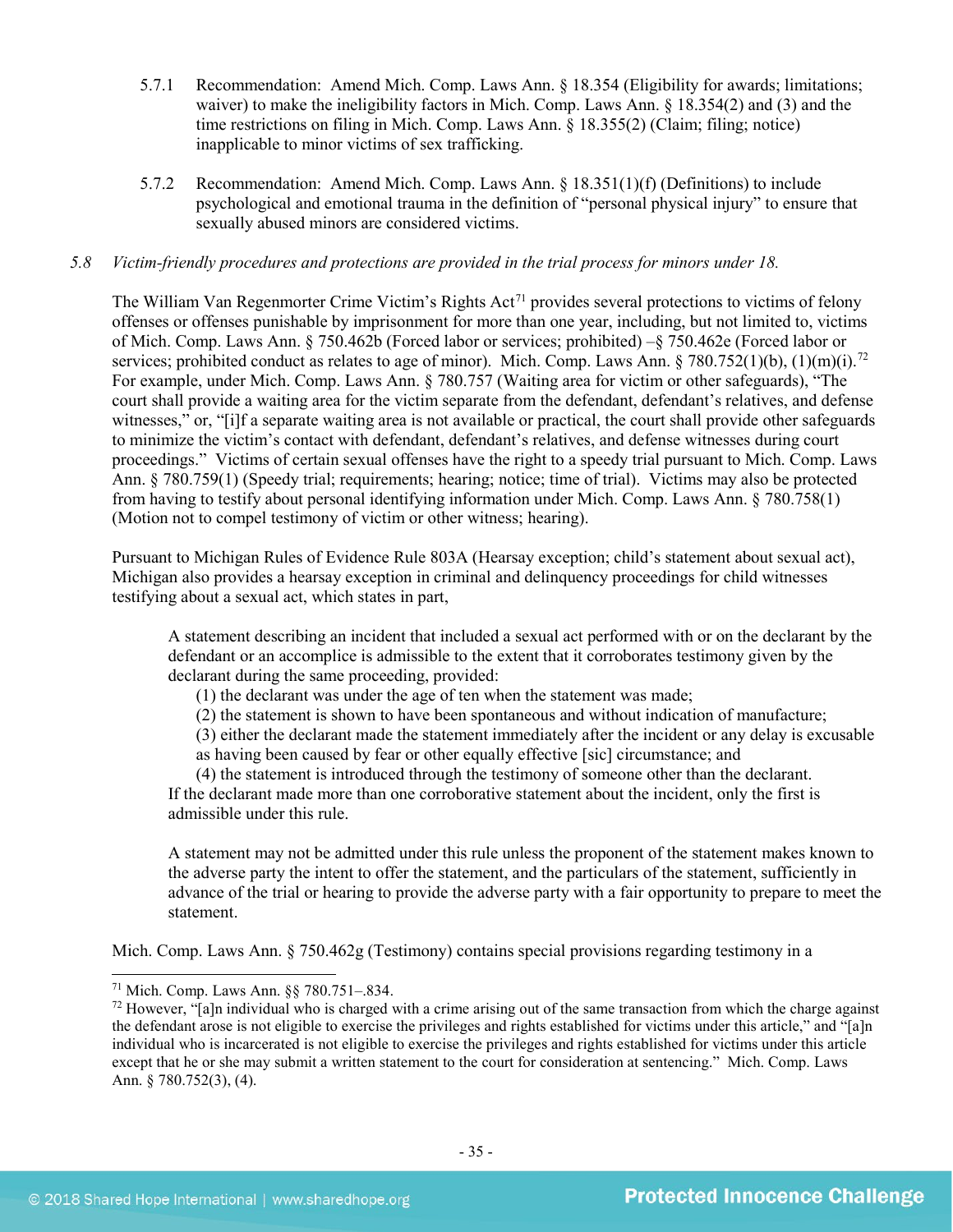trafficking prosecution, stating,

(1) The testimony of a victim is not required in a prosecution under this chapter [Human Trafficking]. However, if a victim testifies, that testimony need not be corroborated.

(2) Expert testimony as to the behavioral patterns of human trafficking victims and the manner in which a human trafficking victim's behavior may deviate from societal expectations is admissible as evidence in court in a prosecution under this chapter if the expert testimony is otherwise admissible under the rules of evidence and laws of this state.

Mich. Comp. Laws Ann. § 750.520j (Evidence of victim's sexual conduct) and § 750.520h (Corroboration of victim's testimony not required)[73](#page-35-0) provide protections to testifying victims of sexual offenses, but not to victims of Mich. Comp. Laws Ann. § 750.462e, or Michigan's CSEC laws. Mich. Comp. Laws Ann. § 750.520j(1) states,

Evidence of specific instances of the victim's sexual conduct, opinion evidence of the victim's sexual conduct, and reputation evidence of the victim's sexual conduct shall not be admitted under sections 520b to 520g unless and only to the extent that the judge finds that the following proposed evidence is material to a fact at issue in the case and that its inflammatory or prejudicial nature does not outweigh its probative value:

(a) Evidence of the victim's past sexual conduct with the actor.

(b) Evidence of specific instances of sexual activity showing the source or origin of semen, pregnancy, or disease.

Additional witness protections specific to child victims under the age of 16 of specified sex offenses are available under Mich. Comp. Laws Ann.  $\S 600.2163a^{74}$  $\S 600.2163a^{74}$  $\S 600.2163a^{74}$  (Definitions; prosecutions and proceedings to which section applicable; use of dolls or mannequins; support person; notice; videorecorded statement; special arrangements to protect welfare of witness; videotape deposition). Mich. Comp. Laws Ann. § 600.2163a(2) states that the protections of Mich. Comp. Laws Ann. § 600.2163a are limited to "prosecutions and proceedings under section 136b [Definitions; child abuse], 145c [Definitions; child sexually abusive activity or material], 520b [Criminal sexual conduct in the first degree] to 520e [Criminal sexual conduct in the fourth degree], or 520g [Criminal sexual conduct]." Pursuant to Mich. Comp. Laws Ann. § 600.2163a(3), "If pertinent, the court must permit the witness to use dolls or mannequins, including, but not limited to, anatomically correct dolls or mannequins, to assist the witness in testifying on direct and cross-examination." Mich. Comp. Laws Ann. § 600.2163a(4) further provides that "The court must permit a witness who is called upon to testify to have a support person sit with, accompany, or be in close proximity to the witness during his or her testimony" and allows for the use of a support dog. Additionally, Mich. Comp. Laws Ann. § 600.2163a(7) states,

A custodian of the videorecorded statement<sup>[75](#page-35-2)</sup> may take a witness's videorecorded statement before the normally scheduled date for the defendant's preliminary examination. The videorecorded statement must state the date and time that the statement was taken; must identify the persons present in the room and state whether they were present for the entire videorecording or only a portion of the videorecording; and must show a time clock that is running during the taking of the videorecorded statement.

<span id="page-35-0"></span> <sup>73</sup> Mich. Comp. Laws Ann. § 750.520h (Corroboration of victim's testimony not required) states, "The testimony of a victim need not be corroborated in prosecutions under sections 520b to 520g."

<span id="page-35-1"></span> $74$  The text of Mich. Comp. Laws Ann. § 600.2163a cited here and elsewhere in this report includes amendments made by the enactment of House Bill 5645 during the 2018 Regular Session of the 99th Legislature of the State of Michigan (effective September 27, 2018).

<span id="page-35-2"></span> $75$  Mich. Comp. Laws Ann. § 600.2163a(1)(b) defines "custodian of the videorecorded statement" as "the department of health and human services, investigating law enforcement agency, prosecuting attorney, or department of attorney general or another person designated under the county protocols established as required by section 8 of the child protection law, 1975 PA 238,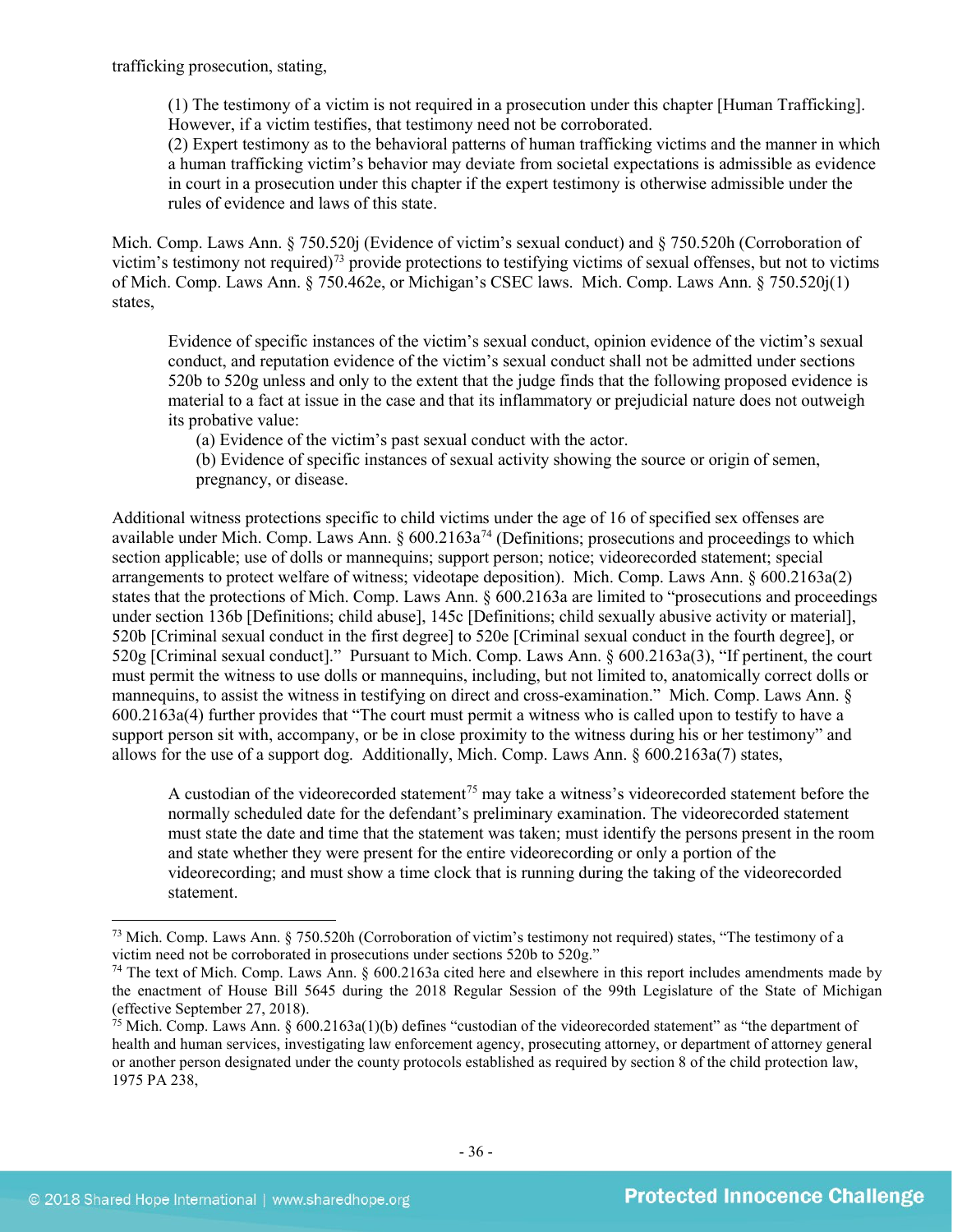Mich. Comp. Laws Ann. § 600.2163a(8) sets out the following purposes for which a "videorecorded statement" can be introduced:

(a) It may be admitted as evidence at all pretrial proceedings, except that it cannot be introduced at the preliminary examination instead of the live testimony of the witness.

- (b) It may be admitted for impeachment purposes.
- (c) It may be considered by the court in determining the sentence.
- (d) It may be used as a factual basis for a no contest plea or to supplement a guilty plea.

Pursuant to Mich. Comp. Laws Ann. § 600.2163a(14), "A videorecorded statement that becomes part of the court record is subject to a protective order of the court for the purpose of protecting the privacy of the witness." Additionally, Mich. Comp. Laws Ann. § 600.2163a(17) states,

If the court determines on the record that it is necessary to protect the welfare of the witness and grants the motion made under subsection  $(16)$ ,<sup>[76](#page-36-0)</sup> the court must order both of the following:

(a) That all persons not necessary to the proceeding must be excluded during the witness's testimony from the courtroom where the preliminary examination is held. Upon request by any person and the payment of the appropriate fees, a transcript of the witness's testimony must be made available.

(b) That the courtroom be arranged so that the defendant is seated as far from the witness stand as is reasonable and not directly in front of the witness stand in order to protect the witness from directly viewing the defendant. The defendant's position must be located so as to allow the defendant to hear and see the witness and be able to communicate with his or her attorney.

*5.9 Child sex trafficking victims may vacate delinquency adjudications and expunge related records for prostitution and other offenses arising from trafficking victimization, without a waiting period.*

Michigan law allows child sex trafficking victims to vacate delinquency adjudications, but mandates a minimum 1 year waiting period. Related juvenile records are effectively sealed once an adjudication has been set aside.

Pursuant to Mich. Comp. Laws Ann. § 712A.18e(10)(b) (Application for entry of order setting aside adjudication; filing), an adjudication may be set aside if:

The person was adjudicated for an offense that if committed by an adult would be a violation or an attempted violation of section 448 [Soliciting, accosting, or inviting to commit prostitution or immoral act; crime], 449 [Engaging services for purpose of prostitution, lewdness, or assignation, offer to engage; penalty], or 450 [Aiding, assisting, or abetting; penalties] of the Michigan penal code, 1931 PA 328, MCL 750.448, 750.449, and 750.450, or a local ordinance substantially corresponding to section

(d) The physical condition of the witness.

<span id="page-36-0"></span> <sup>76</sup> Mich. Comp. Laws Ann. § 600.2163a(16) states,

If, upon the motion of a party made before the preliminary examination, the court finds on the record that the special arrangements specified in subsection (17) are necessary to protect the welfare of the witness, the court must order those special arrangements. In determining whether it is necessary to protect the welfare of the witness, the court must consider all of the following:

<sup>(</sup>a) The age of the witness.

<sup>(</sup>b) The nature of the offense or offenses.

<sup>(</sup>c) The desire of the witness or the witness's family or guardian to have the testimony taken in a room closed to the public.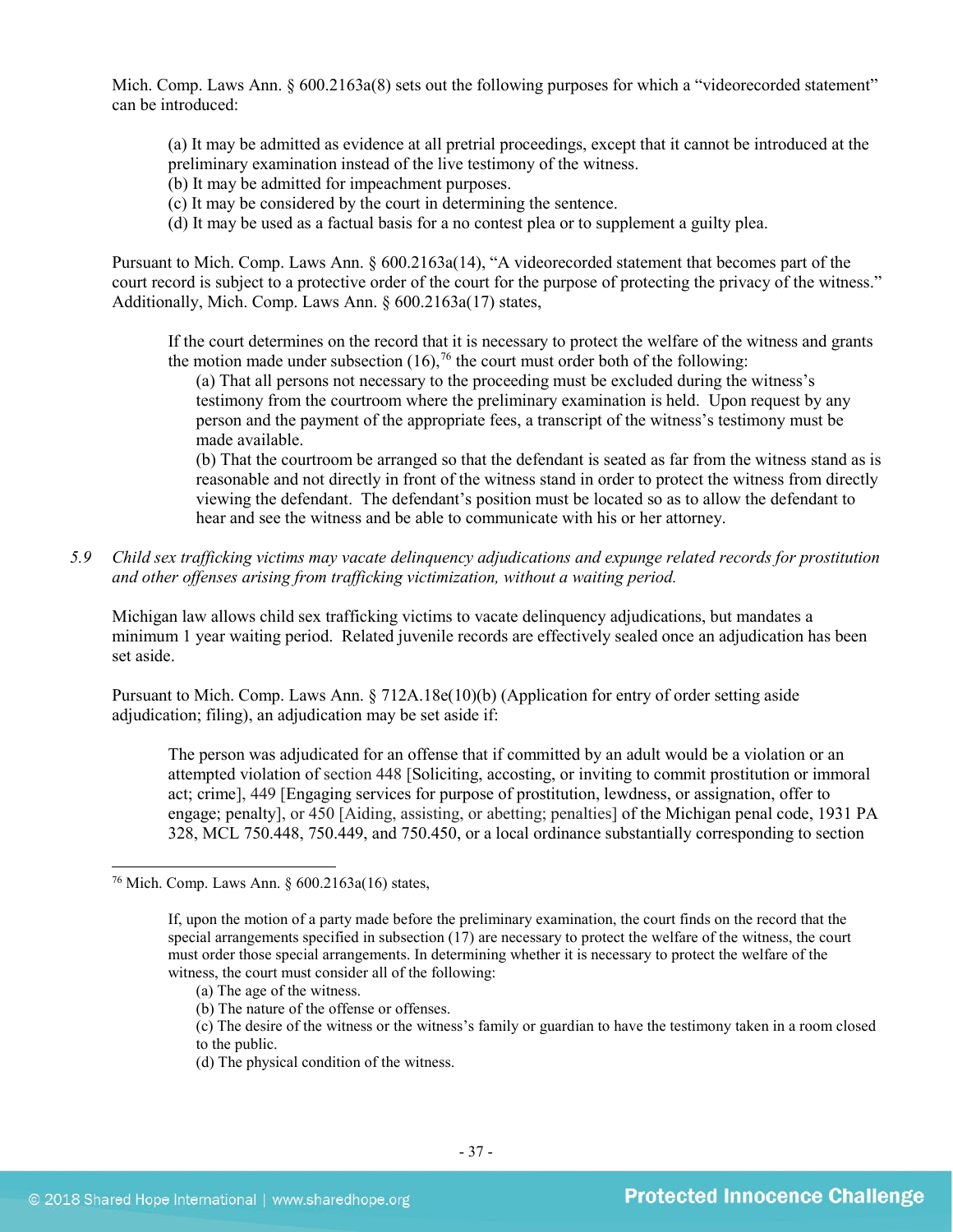448, 449, or 450 of the Michigan penal code, 1931 PA 328, MCL 750.448, 750.449, and 750.450, and he or she committed the offense as a direct result of his or her being a victim of a human trafficking violation.

Under Mich. Comp. Laws Ann. § 712A.18e(10)(b), however, child sex trafficking victims only have the right to vacate adjudications for prostitution-related offenses. Vacatur of other offenses is a conditional privilege. Mich. Comp. Laws Ann. § 712A.18e(9).

Additionally, relief may be barred based on the number and type of adjudications. Mich. Comp. Laws Ann. § 712A.18e(1) states in part,

A person may have only 1 adjudication for an offense that would be a felony if committed by an adult and not more than 2 adjudications for an offense that would be a misdemeanor if committed by an adult or if there is no adjudication for a felony if committed by an adult, not more than 3 adjudications for an offense that would be a misdemeanor if committed by an adult set aside under this section . . . .

Further, Mich. Comp. Laws § 712A.18e(3) only allows an adjudication to be vacated after a minimum 1 year waiting period, stating,

An application under this section shall not be filed until the expiration of 1 year following imposition of the disposition for the adjudication that the applicant seeks to set aside, or 1 year following completion of any term of detention for that adjudication, or when the person becomes 18 years of age, whichever occurs later.

Once an adjudication has been vacated, related records are made nonpublic.<sup>[77](#page-37-0)</sup> Although the department of state police retain these records, records shall only be made available to certain individuals, courts, and agencies for limited purposes. Mich. Comp. Laws § 712A.18e(13). In fact, "[e]xcept as provided in subsection (13), a person, other than the applicant, who knows or should have known that an adjudication was set aside under this section, who divulges, uses, or publishes information concerning an adjudication set aside under this section is guilty of a misdemeanor." Mich. Comp. Laws § 712A.18e(16).

To the extent that a child sex trafficking victim is or has been prosecuted as an adult for a prostitution-related offense, he or she can seek to have the conviction set aside under Mich. Comp. Laws Ann. § 780.621 (Application for order setting aside conviction; misdemeanor conviction; setting aside of certain convictions prohibited; victim of human trafficking violation; time and contents of application; submitting application and fingerprints to department of state police; report; application fee; contest of application by attorney general or prosecuting attorney; notice to victim; affidavits and proofs; court order; definitions), which states,

. . . . (4) A person who is convicted of a violation of section 448 [Soliciting, accosting, or inviting to commit prostitution or immoral act; crime], 449 [Engaging services for purpose of prostitution, lewdness, or assignation, offer to engage; penalty], or 450 [Aiding, assisting, or abetting; penalties] of the Michigan penal code, 1931 PA 328, MCL 750.448, 750.449, and 750.450, or a local ordinance substantially

<span id="page-37-0"></span><sup>77</sup> Ordinarily, juvenile records are open to the general public. Mich. Comp. Laws  $\S 712A.28(2)$  (Case records; opening records; order in respect to payments by parent; copy; publicizing action taken against parents or adults; administration of court; reports; form; copies; definition) states,

Beginning June 1, 1988, the court shall maintain records of all cases brought before it and as provided in the juvenile diversion act. Except as otherwise provided in this subsection, records of a case brought before the court shall be open to the general public . . . . . [unless the hearing was closed in which case] the records of that hearing shall be open only by court order to persons having a legitimate interest.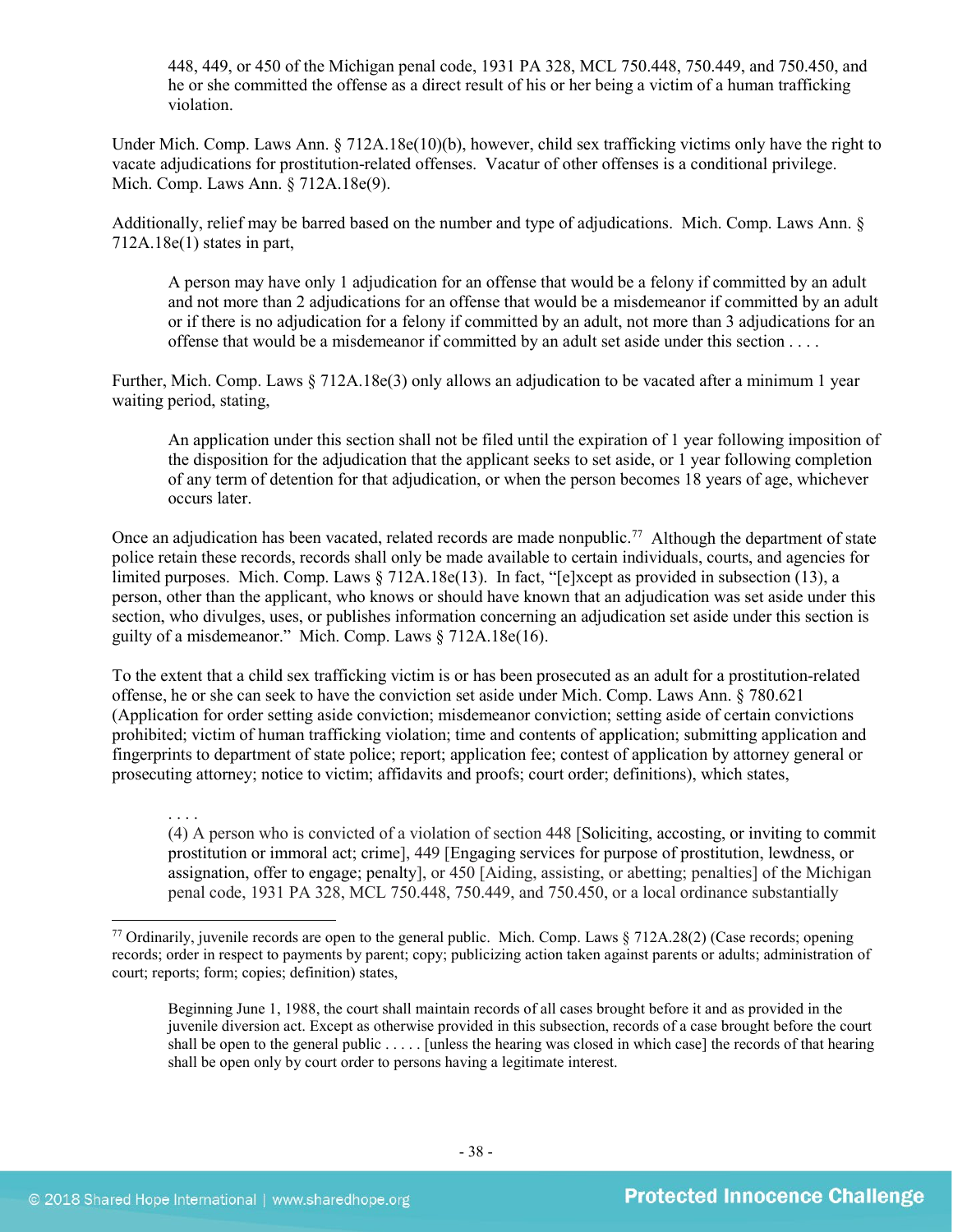corresponding to section 448, 449, or 450 of the Michigan penal code, 1931 PA 328, MCL 750.448, 750.449, and 750.450, may apply to have that conviction set aside if he or she committed the offense as a direct result of his or her being a victim of a human trafficking violation.

. . . . (7) An application under subsection (4) may be filed at any time following the date of the conviction to be set aside. A person may apply to have more than 1 conviction set aside under subsection (4).

Although Mich. Comp. Laws Ann. § 780.621 allows a victim of human trafficking to vacate a conviction at any time, relief is limited to prostitution-related convictions, foreclosing the law's applicability to other offenses related to trafficking victimization.

- 5.9.1 Recommendation: Amend Mich. Comp. Laws Ann. § 712A.18e (Application for entry of order setting aside adjudication; filing) to allow child sex trafficking victims to vacate adjudications and expunge related records for other offenses arising from trafficking victimization without mandating a waiting period.
- *5.10 Victim restitution and civil remedies for victims of domestic minor sex trafficking or commercial sexual exploitation of children (CSEC) are authorized by law.*

Restitution is mandatory for juvenile victims of Mich. Comp. Laws Ann. § 750.462e (Forced labor or services; prohibited conduct with regard to age of minor). Mich. Comp. Laws Ann. § 780.766b (Conviction of offense described in MCL 750.462a to 750.462h; restitution) states,

When sentencing a defendant convicted of an offense described in chapter LXVIIA [Human trafficking] of the Michigan penal code, 1931 PA 328, MCL 750.462a to 750.462h [Human trafficking], the court shall order restitution for the full amount of loss suffered by the victim. In addition to restitution ordered under section 16 [Mich. Comp. Laws Ann. § 780.766], the court may order the defendant to pay all of the following:

(a) Lost income, calculated by whichever of the following methods results in the largest amount: (i) The gross amount received by the defendant from or the value to the defendant of the victim's labor or services.

(ii) The value of the victim's labor or services as calculated under the minimum wage law of 1964, 1964 PA 154, MCL 408.381 to 408.398 [repealed], or the federal minimum wage, whichever results in the largest value.

(iii) Income loss as determined under section  $16(4)(c)$ .

(b) The cost of transportation, temporary housing, and child care expenses incurred by the victim because of the offense.

(c) Attorney fees and other costs and expenses incurred by the victim because of the offense, including, but not limited to, costs and expenses relating to assisting the investigation of the offense and for attendance at related court proceedings as follows:

- (i) Wages lost.
- (ii) Child care.
- (iii) Transportation.
- (iv) Parking.
- (d) Any other loss suffered by the victim as a proximate result of the offense.

Restitution is also provided under Mich. Comp. Laws Ann. § 750.462f(6) (Violation of MCL 750.462b, 750.462c, and 750.462d; violation of MCL 750.462e; attempting, conspiring, or soliciting another to violate chapter; violation of law arising out of same transaction; consecutive terms; restitution) which states,

In addition to any mandatory restitution applicable under section 16 of the William Van Regenmorter crime victim's rights act, 1985 PA 87, MCL 780.766 ["Victim" defined; order of restitution generally], the court may order a person convicted of violating this section to pay restitution to the victim in the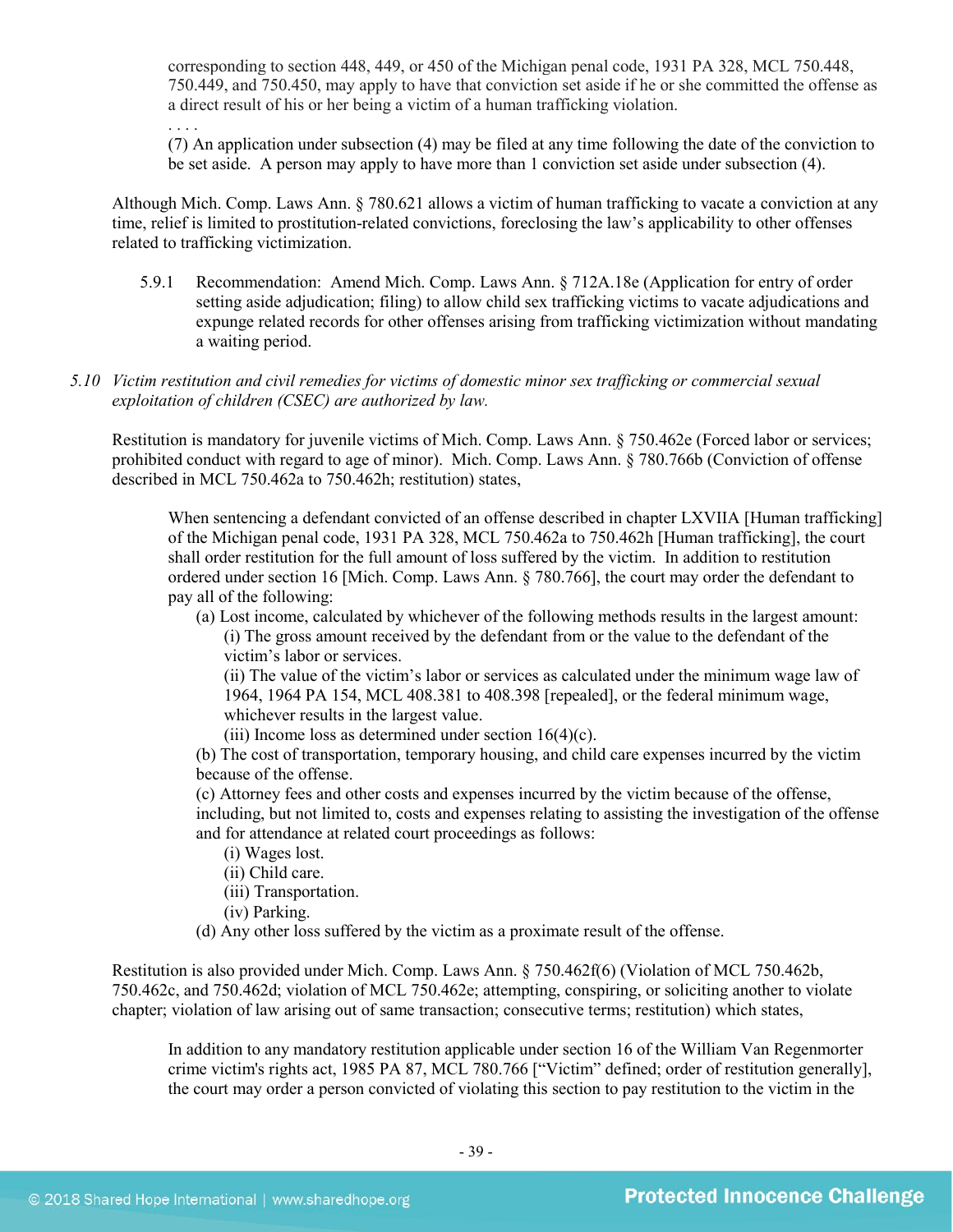manner provided in section 16b of the William Van Regenmorter crime victim's rights act, 1985 PA 87, MCL 780.766b, and to reimburse any governmental entity for its expenses incurred in relation to the violation in the same manner that expenses may be ordered to be reimbursed under section 1f of chapter IX of the code of criminal procedure, 1927 PA 175, MCL 769.1f.

Restitution also is mandatory under Mich. Comp. Laws Ann. § 780.766(2) ("Victim" defined; order of restitution generally; order of restitution as condition of probation or parole), which states,

Except as provided in subsection  $(8)$ ,<sup>[78](#page-39-0)</sup> when sentencing a defendant convicted of a crime, the court shall order, in addition to or in lieu of any other penalty authorized by law or in addition to any other penalty required by law, that the defendant make full restitution to any victim<sup>[79](#page-39-1)</sup> of the defendant's course of conduct that gives rise to the conviction or to the victim's estate . . . .

Mich. Comp. Laws Ann. § 780.766(4) states,

If a crime results in physical or psychological injury to a victim, the order of restitution shall require that the defendant do 1 or more of the following, as applicable:

(a) Pay an amount equal to the reasonably determined cost of medical and related professional services and devices actually incurred and reasonably expected to be incurred relating to physical and psychological care.

(b) Pay an amount equal to the reasonably determined cost of physical and occupational therapy and rehabilitation actually incurred and reasonably expected to be incurred.

(c) Reimburse the victim or the victim's estate for after-tax income loss suffered by the victim as a result of the crime.

(d) Pay an amount equal to the reasonably determined cost of psychological and medical treatment for members of the victim's family actually incurred and reasonably expected to be incurred as a result of the crime.

(e) Pay an amount equal to the reasonably determined costs of homemaking and child care expenses actually incurred and reasonably expected to be incurred as a result of the crime or, if homemaking or child care is provided without compensation by a relative, friend, or any other person, an amount equal to the costs that would reasonably be incurred as a result of the crime for that homemaking and child care, based on the rates in the area for comparable services.

. . . .

(h) Pay an amount equal to income actually lost by the spouse, parent, sibling, child, or grandparent of the victim because the family member left his or her employment, temporarily or permanently, to care for the victim because of the injury.

In addition, Mich. Comp. Laws Ann. § 780.766(24) states,

If the victim is a minor, the order of restitution shall require the defendant to pay to a parent of the victim an amount that is determined to be reasonable for any of the following that are actually incurred or reasonably expected to be incurred by the parent as a result of the crime:

(a) Homemaking and child care expenses.

(b) Income loss not ordered to be paid under subsection (4)(h).

(c) Mileage.

(d) Lodging or housing.

(e) Meals.

(f) Any other cost incurred in exercising the rights of the victim or a parent under this act.

<span id="page-39-0"></span> <sup>78</sup> *See supra* note [20.](#page-11-2)

<span id="page-39-1"></span><sup>&</sup>lt;sup>79</sup> Mich. Comp. Laws Ann. § 780.766(1) states in part, "As used in this section only, 'victim' means an individual who suffers direct or threatened physical, financial, or emotional harm as a result of the commission of a crime . . . ."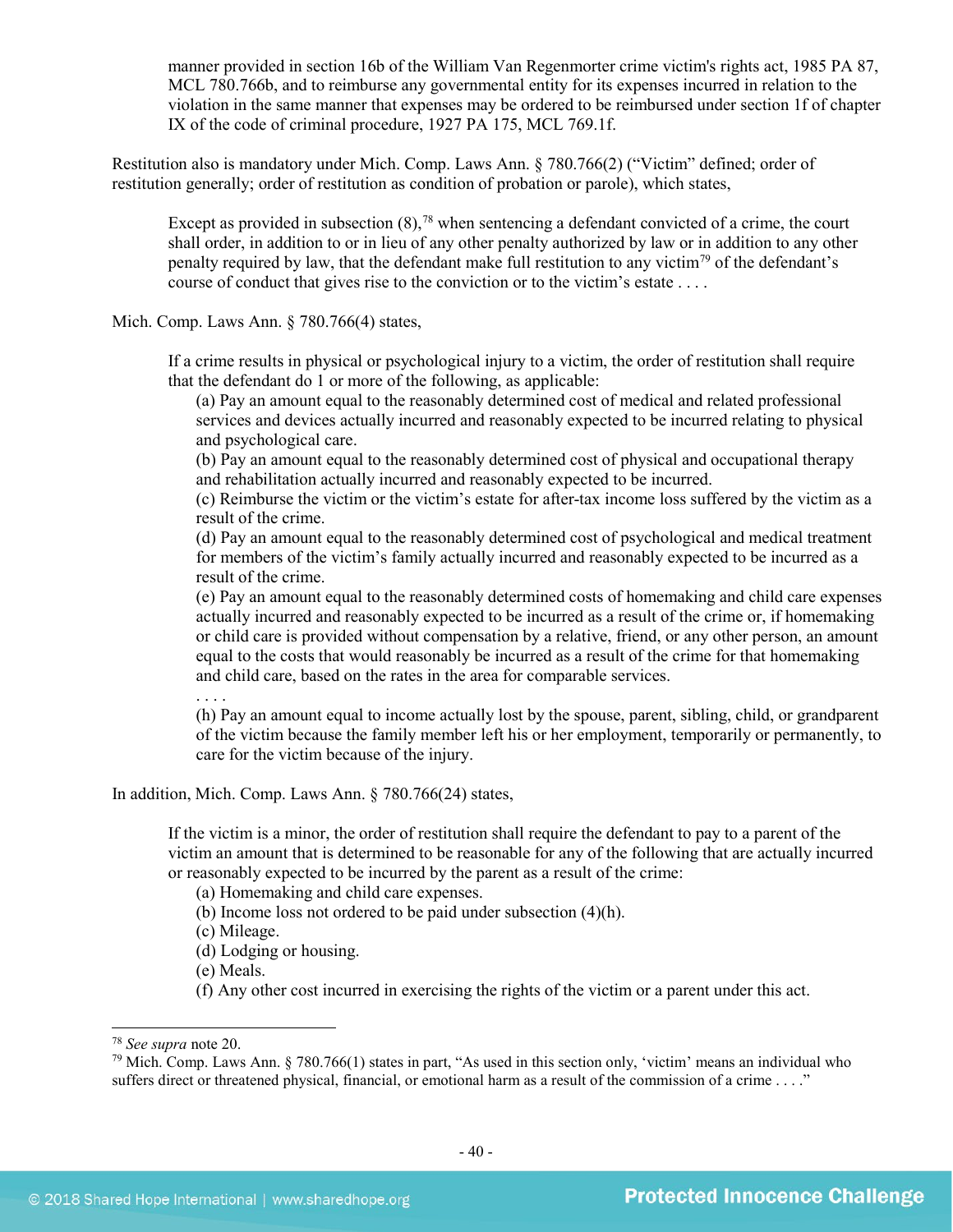Civil remedies are provided for human trafficking victims under Mich. Comp. Laws Ann. § 752.983 (Violation of MCL 750.462a to 750.462h; liability to victim; damages), which states,

(1) A person who violates chapter LXVIIA of the Michigan penal code, 1931 PA 328, MCL 750.462a to 750.462h [Human trafficking], is liable to the victim<sup>80</sup> of the violation for economic and noneconomic damages that result from the violation, including, but not limited to, all of the following:

(a) Physical pain and suffering.

(b) Mental anguish.

(c) Fright and shock.

(d) Denial of social pleasure and enjoyments.

(e) Embarrassment, humiliation, or mortification.

(f) Disability.

(g) Disfigurement.

(h) Aggravation of a preexisting ailment or condition.

(i) Reasonable expenses of necessary medical or psychological care, treatment, and services.

(j) Loss of earnings or earning capacity.

(k) Damage to property.

(l) Any other necessary and reasonable expense incurred as a result of the violation. (2) A victim is entitled to damages under subsection (1) to the extent the victim has sustained the damages, regardless of whether the victim suffered any physical injury as a result of the violation. (3) A victim is entitled to damages under subsection (1) regardless of whether the damages sustained were foreseeable to the violator.

(4) A victim is entitled to damages under subsection (1) regardless of whether the violator was charged with or convicted of a violation of chapter LXVIIA of the Michigan penal code, 1931 PA 328, MCL 750.462a to 750.462h.

*5.11 Statutes of limitations for civil and criminal actions for child sex trafficking or commercial sexual exploitation of children (CSEC) offenses are eliminated or lengthened to allow prosecutors and victims a realistic opportunity to pursue criminal action and legal remedies.*

Under Mich. Comp. Laws Ann. § 767.24(1)(c) (Indictments; crimes; subsection (2) to be known as "Theresa Flores's Law"; subsection (4) to be known as Brandon D'Annunzio's law; findings and filing; limitations; extension or tolling), criminal prosecutions under Chapter 750 (Human trafficking) may be brought at any time if the crime would be punishable by life imprisonment; however, this does not include offenses under Mich. Comp. Laws Ann. § 750.462e (Forced labor or services; prohibited conduct as it relates to age of minor), which specifically criminalize juvenile sex trafficking.<sup>81</sup> Prosecutions under Mich. Comp. Laws Ann. § 750.462e (Forced labor or services; prohibited conduct as it relates to age of minor) and § 750.13 (Taking or enticing away minor under sixteen years; violation as felony; penalty) must be commenced within 25 years. Mich. Comp. Laws Ann. § 767.24(2).

<span id="page-40-1"></span><span id="page-40-0"></span> <sup>80</sup> Mich. Comp. Laws Ann. § 752.982 ("Victim" defined) states, "As used in this act, 'victim' means a victim of a violation of chapter LXVIIA of the Michigan penal code, 1931 PA 5 328, MCL 750.462a to 750.462h [Human trafficking]." <sup>81</sup> Under Mich. Comp. Laws Ann. § 750.462f(1)(d) (Violation of MCL 750.462b, 750.462c, and 750.462d; violation of MCL 750.462e; attempting, conspiring, or soliciting another to violate chapter; violation of law arising out of same transaction; consecutive terms; restitution), violations of Mich. Comp. Laws Ann. §§ 750.462b, 750.462c, or 750.462d are punishable by life imprisonment "[i]f the violation involves kidnapping or attempted kidnapping, criminal sexual conduct in the first degree or attempted criminal sexual conduct in the first degree, or an attempt to kill or the death of an individual" or by up to 15 years imprisonment and a fine up to \$15,000 "[i]f the violation results in . . . an individual being engaged in commercial sexual activity." The offenses specific to juvenile sex trafficking under Mich. Comp. Laws Ann. § 750.462e are punishable under Mich. Comp. Laws Ann. § 750.462f(2) by not more than 20 years imprisonment.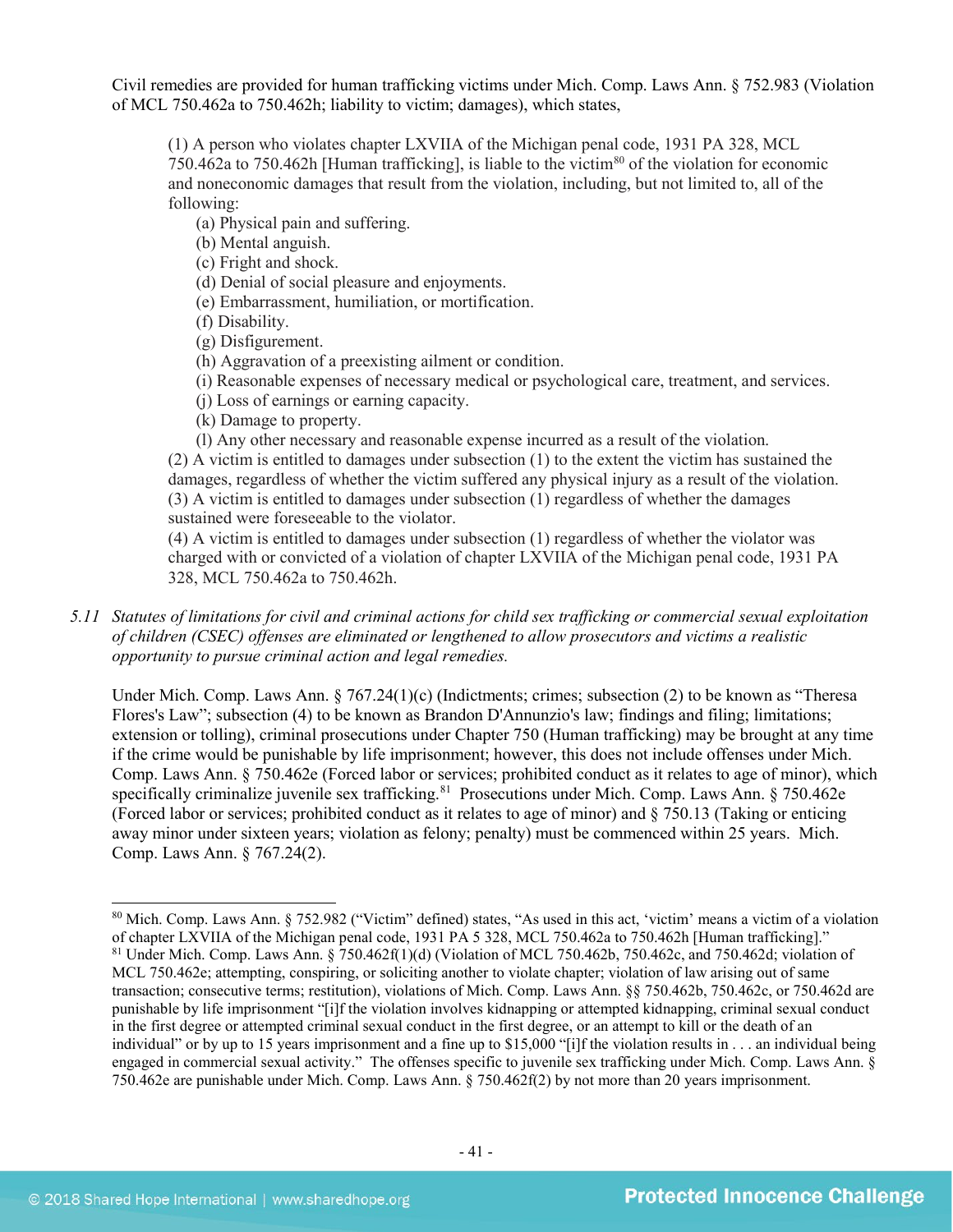Prosecutions under Mich. Comp. Laws Ann. § 750.145c (Definitions; child sexually abusive activity or material), § 750.520e (Criminal sexual conduct in the fourth degree), and § 750.520g (Assault with intent to commit criminal sexual conduct) generally must be commenced within "10 years after the offense is committed or by the alleged victim's twenty-first birthday, whichever is later." Mich. Comp. Laws Ann.  $\S 767.24(3)(a)$ .<sup>82</sup> Further, when the victim is a minor, prosecutions under Mich. Comp. Laws Ann. § 750.520c (Criminal sexual conduct in the second degree) and § 750.520d (Criminal sexual conduct in the third degree) generally must be commenced within "15 years after the offense is committed or by the alleged victim's twenty-eighth birthday, whichever is later." Mich. Comp. Laws Ann. § 767.24(4)(a).

Pursuant to Mich. Comp. Laws Ann. § 752.983 (Violation of MCL 750.462a to 750.462h; liability to victim; damages), civil actions based on a trafficking offense "must be filed within 3 years after the last violation that is the subject of the action occurred." Mich. Comp. Laws Ann. § 752.984 (Action to recover damages; statute of limitations). Under Mich. Comp. Laws Ann. § 600.5851b(1)<sup>[83](#page-41-1)</sup> (Action by minor victim of criminal sexual conduct), civil actions based on criminal sexual conduct involving a minor victim must be filed before the later of "(a) the individual reach[ing] the age of 28 years [or] (b) three years after the date the individual discovers, or . . . should have discovered, both the individual's injury and the causal relationship between the injury and the criminal sexual conduct." For purposes of Mich. Comp. Laws § 600.5851b, "criminal sexual conduct" is defined as "conduct prohibited under section 520b [Criminal sexual conduct in the first degree], 520c [Criminal sexual conduct in the second degree], 520d [Criminal sexual conduct in the third degree], 520e [Criminal sexual conduct in the fourth degree], or 520g [Assault with intent to commit criminal sexual conduct] of the Michigan penal code . . . ." Mich. Comp. Laws Ann. §§ 600.5851b(5)(b), 600.5805(16)(b).<sup>[84](#page-41-2)</sup>

Otherwise, the general statute of limitations for commencing a civil action for personal injury must be commenced within 3 years "after the claim first accrued." Mich. Comp. Laws § 600.5805(1), (2) (Injuries to persons or property; period of limitations; "dating relationship" defined).

5.11.1 Recommendation: Amend Mich. Comp. Laws Ann. § 767.24 (Indictments; finding and filing; limitations) to eliminate the statute of limitations for prosecutions involving violations of Mich. Comp. Laws Ann. § 750.462e (Forced labor or services; prohibited conduct with regard to age of minor) and § 750.13 (Taking or enticing away minor under sixteen years; violation as felony; penalty).

<span id="page-41-0"></span><sup>82</sup> The text of Mich. Comp. Laws Ann. § 767.24 cited here and elsewhere in this report includes amendments made by the enactment of Senate Bill 871 during the 2018 Regular Session of the 99th Legislature of the State of Michigan (effective September 5, 2018).

<span id="page-41-1"></span><sup>83</sup> The text of Mich. Comp. Laws Ann. § 600.5851b cited here and elsewhere in this report includes amendments made by the enactment of Senate Bill 872 during the 2018 Regular Session of the 99th Legislature of the State of Michigan (effective September 5, 2018).

<span id="page-41-2"></span><sup>&</sup>lt;sup>84</sup> The text of Mich. Comp. Laws Ann. § 600.5805 cited here and elsewhere in this report includes amendments made by the enactment of Senate Bill 872 during the 2018 Regular Session of the 99th Legislature of the State of Michigan (effective September 5, 2018).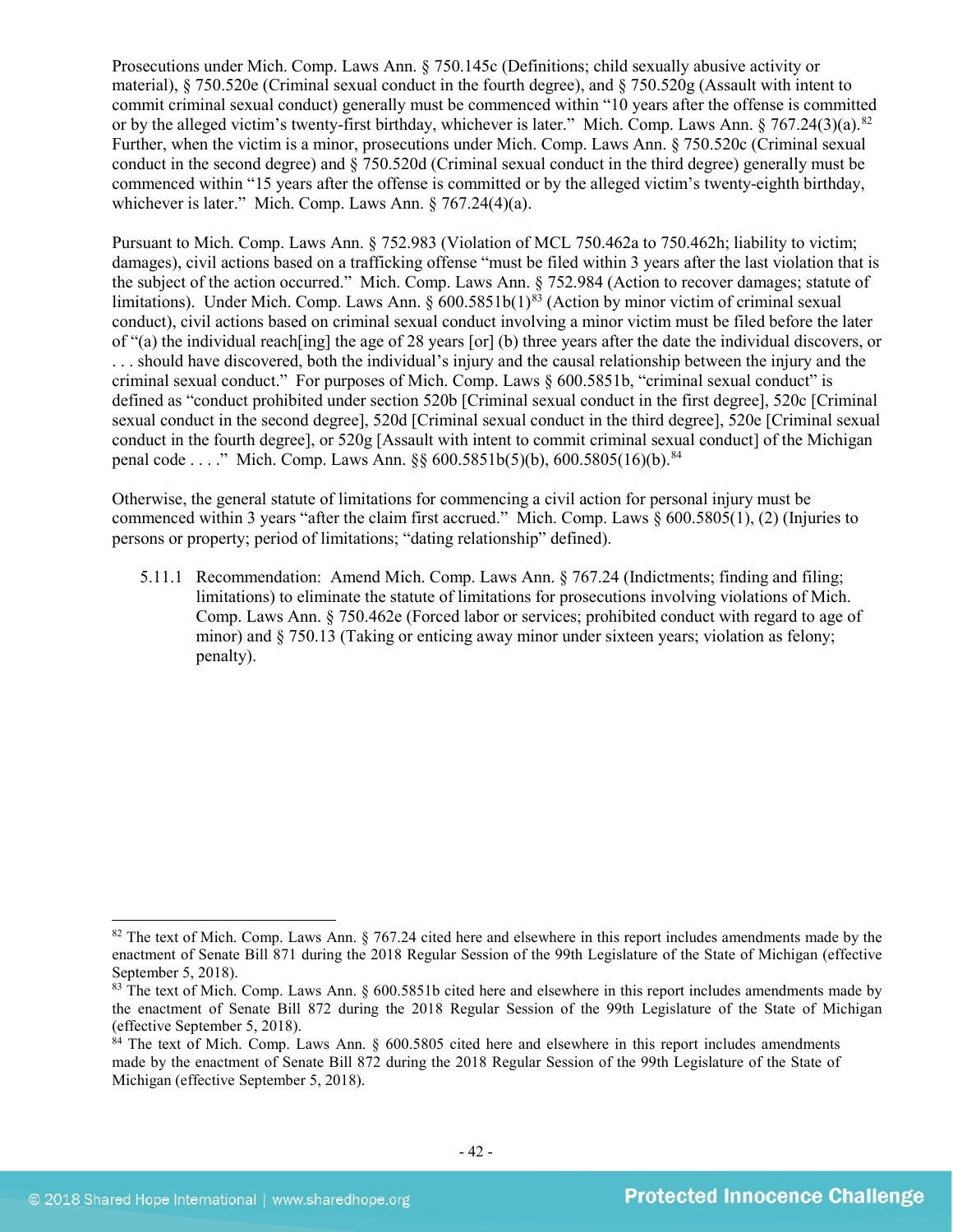#### **FRAMEWORK ISSUE 6: CRIMINAL JUSTICE TOOLS FOR INVESTIGATION AND PROSECUTIONS**

#### *Legal Components:*

- *6.1 Training on human trafficking and domestic minor sex trafficking for law enforcement is statutorily mandated or authorized.*
- *6.2 Single party consent to audiotaping is permitted in law enforcement investigations.*
- *6.3 Wiretapping is an available tool to investigate domestic minor sex trafficking and commercial sexual exploitation of children (CSEC).*
- *6.4 Using a law enforcement decoy to investigate buying or selling commercial sex is not a defense to soliciting, purchasing, or selling sex with a minor.*
- *6.5 Using the Internet or electronic communications to investigate buyers and traffickers is a permissible investigative technique.*
- *6.6 State law requires reporting of missing children and located missing children.*

#### *Legal Analysis:*

*6.1 Training on human trafficking and domestic minor sex trafficking for law enforcement is statutorily mandated or authorized.*

*\_\_\_\_\_\_\_\_\_\_\_\_\_\_\_\_\_\_\_\_\_\_\_\_\_\_\_\_\_\_\_\_\_\_\_\_\_\_\_\_\_\_\_\_\_\_\_\_\_\_\_\_\_\_\_\_\_\_\_\_\_\_\_\_\_\_\_\_\_\_\_\_\_\_\_\_\_\_\_\_\_\_\_\_\_\_\_\_\_\_\_\_\_\_*

Mich. Comp. Laws Ann. § 28.221 (Training school for peace officers; creation, location, subjects) requires the Michigan Department of Public Safety to provide law enforcement with training in specified subjects, which include issues related to human trafficking and domestic minor sex trafficking.

<span id="page-42-0"></span>According to the Basic Training Curriculum and Training Objectives manual published in 2010 by the Michigan Commission on Law Enforcement Standards (MCOLES), police officers receive special training in the area of child abuse and neglect investigations.<sup>[85](#page-42-1)</sup> Section I.G.1.2.(c) of the manual, entitled "Recognize" Suspected Cases of Child Abuse While Responding to Complaints Related to and Not Related to Child Abuse," includes training on "indicators of sexual abuse or criminal sexual conduct (e.g., incest, molestation, pornography)."[86](#page-42-2) Section I.H.2.2.(a)(24), entitled "Demonstrate an Understanding of Substantive Criminal Law as It Relates to Domestic Violence," includes human trafficking among the "crimes likely to be committed in a domestic violence incident."[87](#page-42-3)

Additionally, Mich. Comp. Laws Ann. § 752.974(c) (Commission; duties) tasks the Michigan Human Trafficking Commission with "[p]rovid[ing] information and training regarding human trafficking to police officers, prosecutors, court personnel, health care providers, social services personnel, and other individuals the commission considers appropriate."

*6.2 Single party consent to audiotaping is permitted in law enforcement investigations.*

Single party consent to audiotaping is generally not permitted under Michigan law. Mich. Comp. Laws Ann. § 750.539c (Eavesdropping upon private conversation), which provides that "[a]ny person who is present or

<span id="page-42-1"></span><sup>&</sup>lt;sup>85</sup> The Basic Training Curriculum and Training Objectives Manual published in 2010 by the Michigan Commission on Law Enforcement Standards (MCOLES) demonstrates that police officers receive special training in the area of child abuse and neglect investigations. Section I.G.1.2.(c) of the manual, entitled "Recognize Suspected Cases of Child Abuse While Responding to Complaints Related to and Not Related to Child Abuse," includes training on "indicators of sexual abuse or criminal sexual conduct (e.g., incest, molestation, pornography)." Michigan Comm'n on Law Enforcement Standards, Basic Training Curriculum and Training Objectives 84 (2010), *available at*

[http://www.mi.gov/documents/mcoles/Basic\\_Training\\_Manual\\_Part\\_I-2011\\_342561\\_7.pdf](http://www.mi.gov/documents/mcoles/Basic_Training_Manual_Part_I-2011_342561_7.pdf) (last visited, Nov. 27, 2012). <sup>86</sup> *See supra* note [85](#page-42-0) at I-G-1, page 2.

<span id="page-42-3"></span><span id="page-42-2"></span><sup>87</sup> *See supra* note [85](#page-42-0) at I-H-2, page 3.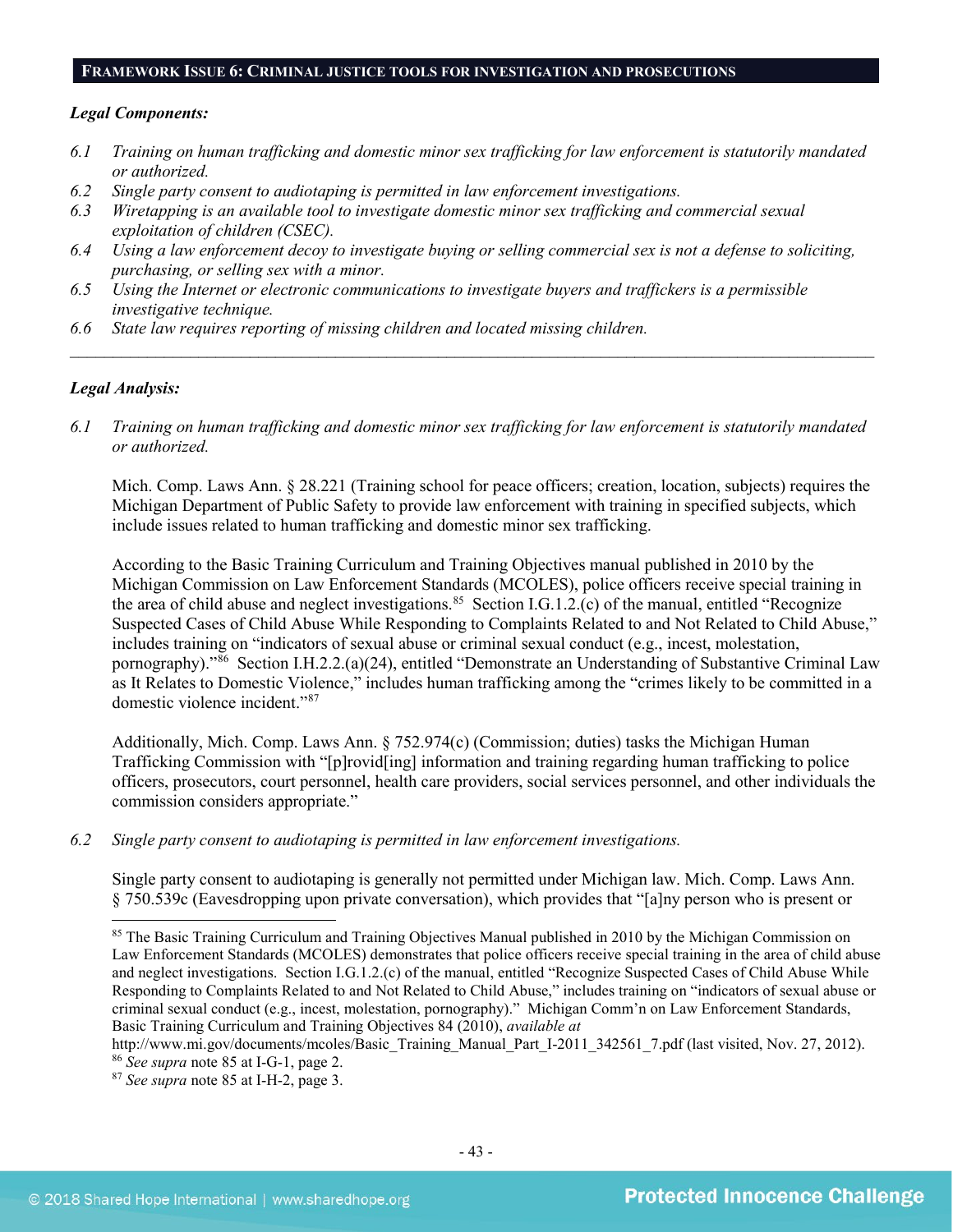who is not present during a private conversation and who willfully uses any device to eavesdrop<sup>[88](#page-43-0)</sup> upon the conversation without the consent of all parties thereto, or who knowingly aids, employs or procures another person to do the same . . . is guilty of a felony." However, Mich. Comp. Laws Ann. § 750.539g(a) (Exceptions) specifically excepts "[e]avesdropping or surveillance not otherwise prohibited by law by a peace officer of this state or of the federal government, or the officer's agent, while in the performance of the officer's duties," from the prohibitions in Mich. Comp. Laws Ann. §§ 750.539a–750.539f.

## *6.3 Wiretapping is an available tool to investigate domestic minor sex trafficking and commercial sexual exploitation of children (CSEC).*

Mich. Comp. Laws Ann.  $\S 750.539g(a)$  (Exceptions) provides that the prohibitions on intercepting communications in "[s]ections 539a to 539f do not prohibit . . . [e]avesdropping or surveillance not otherwise prohibited by law by a peace officer of this state or of the federal government, or the officer's agent, while in the performance of the officer's duties." As no other statutes appear to limit law enforcement's ability to intercept communications in the course of investigations, law enforcement officers and their agents should be able to utilize wiretapping in trafficking investigations.<sup>89</sup>

*6.4 Using a law enforcement decoy to investigate buying or selling commercial sex is not a defense to soliciting, purchasing, or selling sex with a minor.*

Mich. Comp. Laws Ann. § 750.462e (Forced labor or services; prohibited conduct as relates to age of minor) and the CSEC laws are silent as to a defendant's ability to raise a defense to prosecution based on the use of a law enforcement decoy posing as a minor; thus, a defendant may be able to assert a defense to charges brought through reverse sting operations, which are the most likely situations in which a defendant would try to assert such a defense.

6.4.1 Recommendation: Amend Mich. Comp. Laws Ann. § 750.462e (Forced labor or services; prohibited conduct with regard to age of minor) and Mich. Comp. Laws Ann. § 750.449a (Engaging services for purpose of prostitution, lewdness, or assignation; penalty) to prohibit a defense to prosecution based on the use of a law enforcement decoy posing as a minor.

## *6.5 Using the Internet or electronic communications to investigate buyers and traffickers is a permissible investigative technique.*

Although Mich. Comp. Laws Ann. § 750.145d (Use of internet or computer system; prohibited communication) does not expressly permit the use of the Internet to investigate the buying or selling of sex with minors, it does indicate that an offender who believes the victim to be a minor is in violation of the statute. Mich. Comp. Laws Ann. § 750.145d(1)(a) makes it illegal for a defendant to

use the internet or a computer . . . for the purpose of doing any of the following:

(a) Committing, attempting to commit, conspiring to commit, or soliciting another person to commit conduct proscribed under section 145a [Accosting, enticing or soliciting child for immoral purpose], 145c [Definitions; child sexually abusive activity or material; penalties] . . . 520b [Criminal sexual conduct in the first degree], 520c [Criminal sexual conduct in the second degree], 520d [Criminal sexual conduct in the third degree], 520e [Criminal sexual conduct in the fourth

<span id="page-43-0"></span> <sup>88</sup> Mich. Comp. Laws Ann. § 750.539a(2) (Definitions) provides in part, "'Eavesdrop' or 'eavesdropping' means to overhear, record, amplify or transmit any part of the private discourse of others without the permission of all persons engaged in the discourse."

<span id="page-43-1"></span><sup>89</sup> The Michigan Supreme Court has determined that law enforcement officers do not need to obtain a warrant in "participant monitoring" situations. People v. Collins, 475 N.W. 2d 684, 698 (Mich. 1991). "Participant monitoring" refers "only to the electronic monitoring (whether or not recorded) by a law enforcement agent of a conversation where one of the parties to the conversation has previously consented to the activity." *Id.* at 684, n. 1.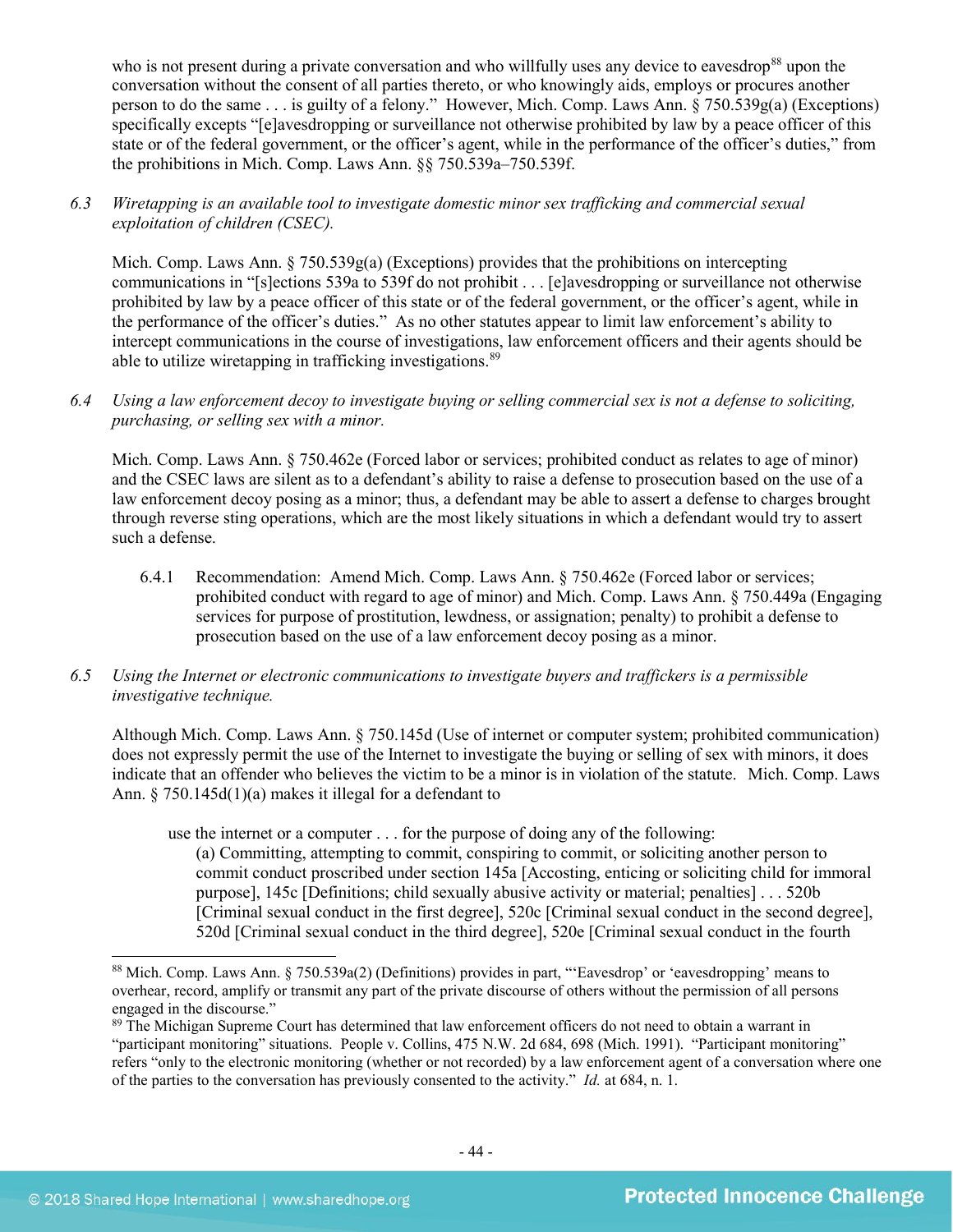degree], or 520g [Assault with intent to commit criminal sexual conduct] . . . in which the victim or intended victim is . . . believed by that person to be a minor.

The use of the language, "believed by that person to be a minor," suggests that the use of the Internet to investigate buyers and traffickers under Mich. Comp. Laws Ann. § 750.145d is permissible. Additionally, case law involving prosecutions for violations of Mich. Comp. Laws Ann. § 750.145d indicates that law enforcement currently uses the Internet to investigate violations of Mich. Comp. Laws Ann. § 750.145d.

*6.6 State law requires reporting of missing children and located missing children.* 

Pursuant to Mich. Comp. Laws Ann.  $\S 28.258(2)^{90}$  (Definitions; certain persons reported missing),

If an individual who is any of the following is reported missing, the law enforcement agency receiving the report, after conducting a preliminary investigation, shall immediately enter the information described in subsection  $(3)$  regarding that individual into the LEIN, <sup>[91](#page-44-1)</sup> the national crime information center, the national missing and unidentified persons system, and, if the individual is a child,  $92$  the clearinghouse:

(b) An individual who was in the company of another individual under circumstances indicating that the individual's physical safety may be in danger.

(c) An individual who disappeared under circumstances indicating that the disappearance was not voluntary.

(d) A child not described in subdivision (a), (b), (c), or (f).

(e) An individual not described in subdivision (a), (b), (c), or (f), who is believed to be incapable of returning to his or her residence without assistance.

. . . .

. . . .

Mich. Comp. Laws Ann. § 28.258(3) states,

The information to be entered into the LEIN, the national crime information center, the national missing and unidentified persons system, and the clearinghouse under subsection (2) must include all of the following, if available:

(a) The name and address of the individual.

(b) The vital statistics of the individual, including a physical description, and if the missing individual is a child, the child's date of birth, state of birth, and if possible, mother's maiden name. (c) The date the individual was missing and, if the missing individual is a child under subsection  $(2)(d)$ , the date the child becomes 17 years of age.

(d) Any other information that may assist in the location of the individual and any other information required to be entered into the national missing and unidentified persons system, as determined by the department and the LEIN policy council.

Mich. Comp. Laws Ann. § 28.259(1), (2) (Missing children information clearinghouse) establishes "[a] missing children information clearinghouse," which

shall do all of the following:

(a) Record each report on a missing child received under section 8.

<span id="page-44-0"></span> <sup>90</sup> The text of Mich. Comp. Laws Ann. § 28.258 cited here and elsewhere in this report includes amendments made by the enactment of House Bill 4633 during the 2018 Regular Session of the 99th Legislature of the State of Michigan (effective April 2, 2018).

<span id="page-44-1"></span> $91$  Mich. Comp. Laws Ann. § 28.258(1)(e) defines "LEIN" as a "law enforcement information network regulated under the C.J.I.S. policy council act, 1974 PA 163, MCL 28.211 to 28.215."

<span id="page-44-2"></span> $92$  "Child" is defined in Mich. Comp. Laws Ann. § 28.258(1)(a) as "an individual less than 17 years of age."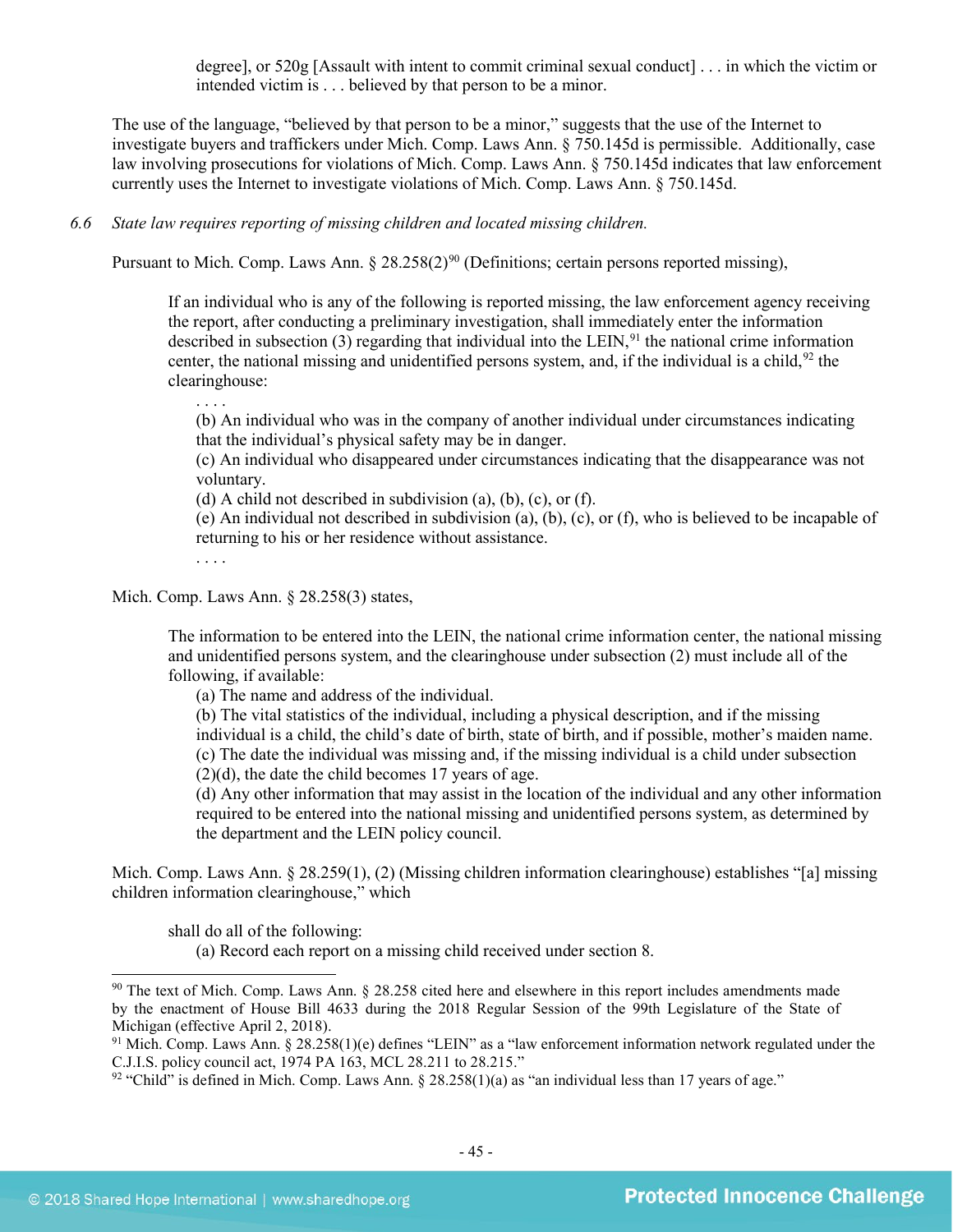(b) Accept and record a report about a missing child from a law enforcement agency.

(c) Exchange information on children suspected of interstate travel with the national crime information center.

(d) Establish a policy regarding the compilation of a record of the reasons children become missing.

After a missing child has been found, Mich. Comp. Laws Ann. § 28.259(3) requires that "the originating law enforcement agency . . . remove the missing child from the clearinghouse record by means of the LEIN. If the originating law enforcement agency has new information about the missing child's location, that agency shall report the information to the law enforcement agency with jurisdiction in the area in which the missing child may be located."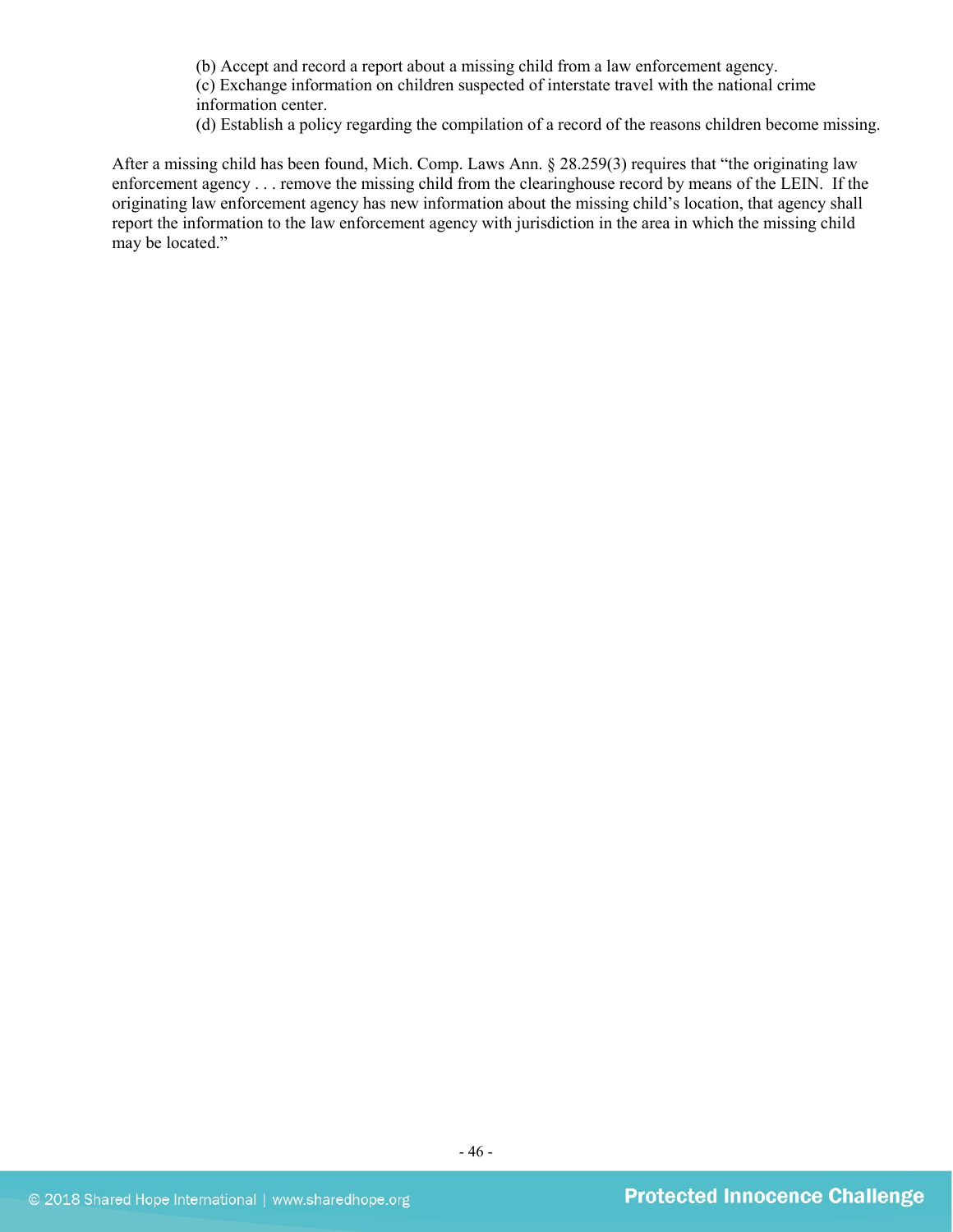#### **APPENDIX A: MICHIGAN SENTENCING GUIDELINES**

#### **1. Statutory Sentencing Guidelines**

Michigan has codified sentencing guidelines and imposes minimum sentences based on a person's prior criminal record and specified offense variables. Mich. Comp. Laws § 777.21 (Minimum sentence range; determination), which establishes the procedure for calculating appropriate minimum sentences, states,

(1) Except as otherwise provided in this section, for an offense enumerated in part 2 [Included felonies] of  $[Chapter XVII$  (Sentencing Guidelines)],<sup>[93](#page-46-0)</sup> determine the recommended minimum sentence range as follows:

(a) Find the offense category for the offense from part 2 of this chapter. From section 22 [Offense variables; scoring] of this chapter, determine the offense variables to be scored for that offense category and score only those offense variables for the offender as provided in part 4 [Offense variables] of this chapter. Total those points to determine the offender's offense variable level.

(b) Score all prior record variables for the offender as provided in part 5 [Prior record variables] of this chapter. Total those points to determine the offender's prior record variable level.

(c) Find the offense class for the offense from part 2 of this chapter. Using the sentencing grid for that offense class in part 6 [Sentencing grids] of this chapter, determine the recommended minimum sentence range from the intersection of the offender's offense variable level and prior record variable level. The recommended minimum sentence within a sentencing grid is shown as a range of months or life.

(2) If the defendant was convicted of multiple offenses, subject to section 14 of chapter XI,  $94$ score each offense as provided in this part.

(3) If the offender is being sentenced under section  $10^{95}$  $10^{95}$  $10^{95}$ ,  $11^{96}$  $11^{96}$  $11^{96}$  or  $12^{97}$  $12^{97}$  $12^{97}$  of chapter IX, determine

<span id="page-46-0"></span><sup>93</sup> Offenses in the chapter include the following: Mich. Comp. Laws § 750.145a (Accosting, enticing or soliciting child for immoral purpose), Mich. Comp. Laws § 750.145b (Accosting, enticing or soliciting child for immoral purpose; prior conviction; penalty), Mich. Comp. Laws  $\S 750.145c(2)$ –(4) (Definitions; child sexually abusive activity or material; penalties; possession of child sexually abusive material; expert testimony; defenses; acts of commercial film or photographic print processor; report to law enforcement agency by computer technician; applicability and uniformity of section; enactment or enforcement of ordinances, rules, or regulations prohibited), Mich. Comp. Laws § 750.145d(2)(b)–(f) (Use of internet or computer system; prohibited communication; violation; penalty; order to reimburse state or local governmental unit; definitions), Mich. Comp. Laws § 750.159j (Violation as felony; penalties; imposition of costs; order to criminally forfeit property; additional authority of court; conditions for entering order of criminal forfeiture; attorney fees; determination of extent of property; property not reachable; retention of property by law enforcement agency; disposition of money seized; seizure; other criminal or civil remedies not precluded), Mich. Comp. Laws § 750.349 (Kidnapping; "restrain" defined; violation as felony; penalty; other violation arising from same transaction), offenses punishable under Mich. Comp. Laws § 750.451(3) and (4) (Violation of §§ 750.448, 750.449, 750.449a, 750.450, or 750.462; prior convictions; penalty; definition), Mich. Comp. Laws § 750.452 (House of ill-fame; keeping, maintaining or operating), Mich. Comp. Laws § 750.455 (Pandering; felony), Mich. Comp. Laws § 750.457 (Earnings of prostitute, accepting), Mich. Comp. Laws § 750.458 (Detaining female in house of prostitution for debt), Mich. Comp. Laws § 750.459 (Transporting female for prostitution; felony), human trafficking offenses punishable under Mich. Comp. Laws § 750.462f(1)(a), (1)(b),  $(1)(c)$ ,  $(1)(d)$ ,  $(2)$  and  $(3)$ , Mich. Comp. Laws § 750.520b $(2)$  (Criminal sexual conduct in the first degree; felony; consecutive terms), Mich. Comp. Laws § 750.520c (Criminal sexual conduct in the second degree; felony), Mich. Comp. Laws § 750.520d (Criminal sexual conduct in the third degree; felony), Mich. Comp. Laws § 750.520e (Criminal sexual conduct in the fourth degree; misdemeanor), Mich. Comp. Laws  $\S 750.520g(1)$ –(2) (Assault with intent to commit criminal sexual conduct; felony). Mich. Comp. Laws §§ 777.16g, 777.16i, 777.16q, 777.16w, 777.16y. <sup>94</sup> Mich. Comp. Laws § 771.14 (Presentence investigation report; contents; information related to victim prohibited from

<span id="page-46-4"></span><span id="page-46-3"></span><span id="page-46-2"></span><span id="page-46-1"></span>inclusion; information exempted from disclosure; amendment or alteration; review of report; challenge; findings; copies). <sup>95</sup> Mich. Comp. Laws§ 769.10 (Punishment for subsequent felony; sentence imposed for term of years considered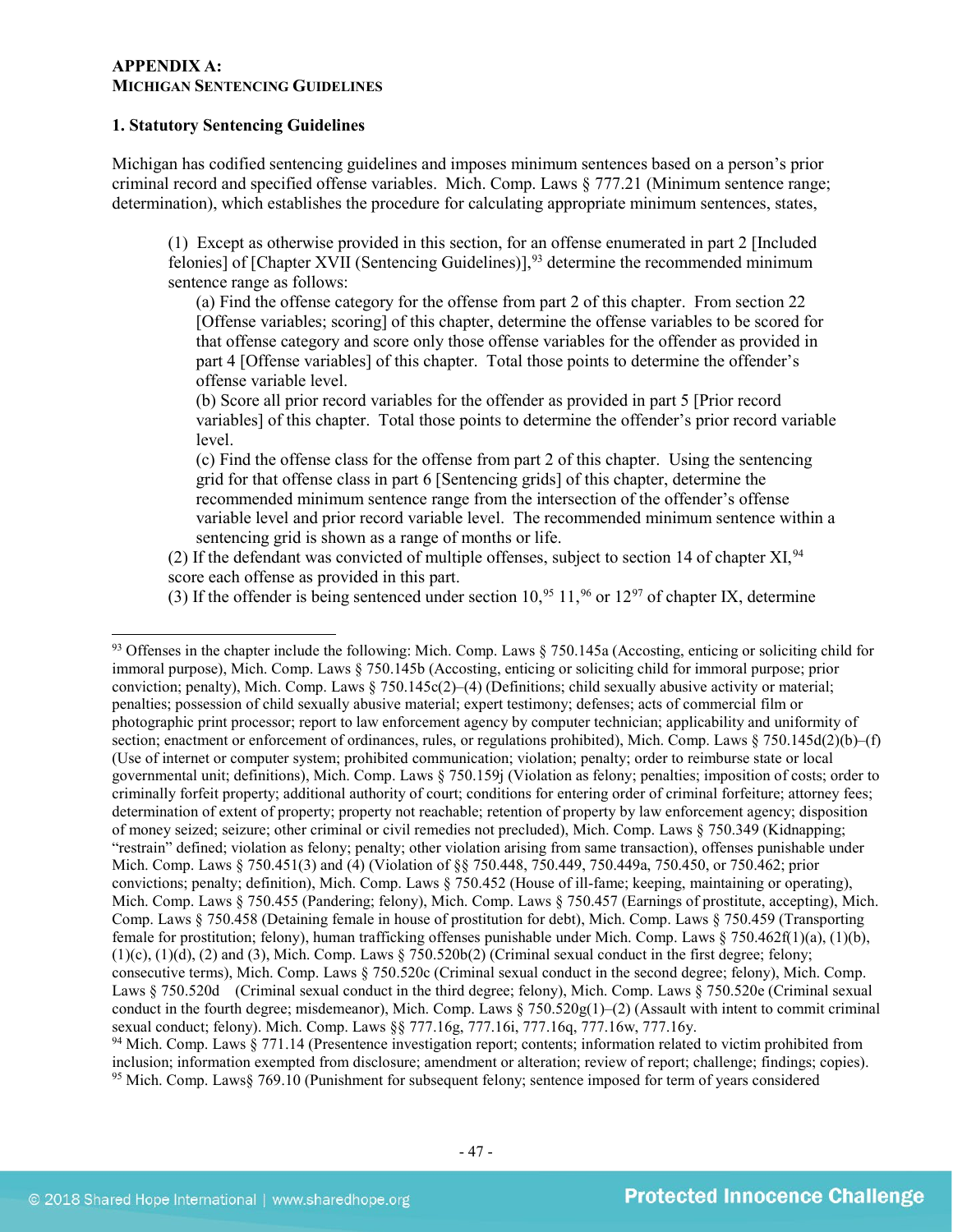the offense category, offense class, offense variable level, and prior record variable level based on the underlying offense. To determine the recommended minimum sentence range, increase the upper limit of the recommended minimum sentence range determined under part 6 for the underlying offense as follows:

(a) If the offender is being sentenced for a second felony, 25%.

(b) If the offender is being sentenced for a third felony, 50%.

(c) If the offender is being sentenced for a fourth or subsequent felony, 100%.

(4) If the offender is being sentenced for a violation described in section 18 of this chapter,  $98$  both of the following apply:

(a) Determine the offense variable level by scoring the offense variables for the underlying offense and any additional offense variables for the offense category indicated in section 18 of this chapter.

(b) Determine the offense class based on the underlying offense. If there are multiple underlying felony offenses, the offense class is the same as that of the underlying felony offense with the highest crime class. If there are multiple underlying offenses but only 1 is a felony, the offense class is the same as that of the underlying felony offense. If no underlying offense is a felony, the offense class is G.

(5) If the offender is being sentenced for an attempted felony described in section 19 of this chapter,<sup>[99](#page-47-1)</sup> determine the offense variable level and prior record variable level based on the underlying attempted offense.

## **2. Sentencing Variables**

There are two kinds of sentencing variables, prior record variables and offense variables. Both are considered when determining the proper minimum sentence under the guidelines.

#### *Offense Variables*

 $\overline{a}$ 

Offense variables are listed in Mich. Comp. Laws §§ 777.31–777.49a (Part 4. Offense variables). Potentially applicable offense variables are included below.

• **Mich. Comp. Laws § 777.33[100](#page-47-2) (Physical injury to victim)** 

(1) Offense variable 3 is physical injury to a victim. Score offense variable 3 by determining which of the following apply and by assigning the number of points attributable to the one that has the highest number of points:

- (a) A victim was killed . . . 100 points
- (b) A victim was killed . . . 50 points
- (c) Life threatening or permanent incapacitating injury occurred to a victim . . . 25 points
- (d) Bodily injury requiring medical treatment occurred to a victim . . . 10 points

indeterminate sentence; use of conviction to enhance sentence prohibited).

<sup>96</sup> Mich. Comp. Laws§ 769.11 (Punishment for subsequent felony following conviction of 2 or more felonies; sentence for term of years considered indeterminate sentence; use of conviction to enhance sentence prohibited).

<sup>97</sup> Mich. Comp. Laws§ 769.12 (Punishment for subsequent felony following conviction of 3 or more felonies; sentence for term of years considered indeterminate sentence; use of conviction to enhance sentence prohibited; eligibility for parole; provisions not in derogation of consecutive sentence; "prisoner subject to disciplinary time" defined).

<span id="page-47-0"></span><sup>98</sup> Mich. Comp. Laws § 777.18 (MCL 333.7410 to 750.367a; felonies to which chapter applicable) includes sentencing for Mich. Comp. Laws 750.157c (Person inducing a minor to commit a felony).

<span id="page-47-1"></span> $99$  Mich. Comp. Laws  $§$  777.19 (Attempt to commit offense; applicability of chapter).

<span id="page-47-2"></span><sup>&</sup>lt;sup>100</sup> The text of Mich. Comp. Laws Ann. § 777.33 cited here and elsewhere in this report includes amendments made by the enactment of House Bill 4547 during the 2018 Regular Session of the 99th Legislature of the State of Michigan (effective February 6, 2018).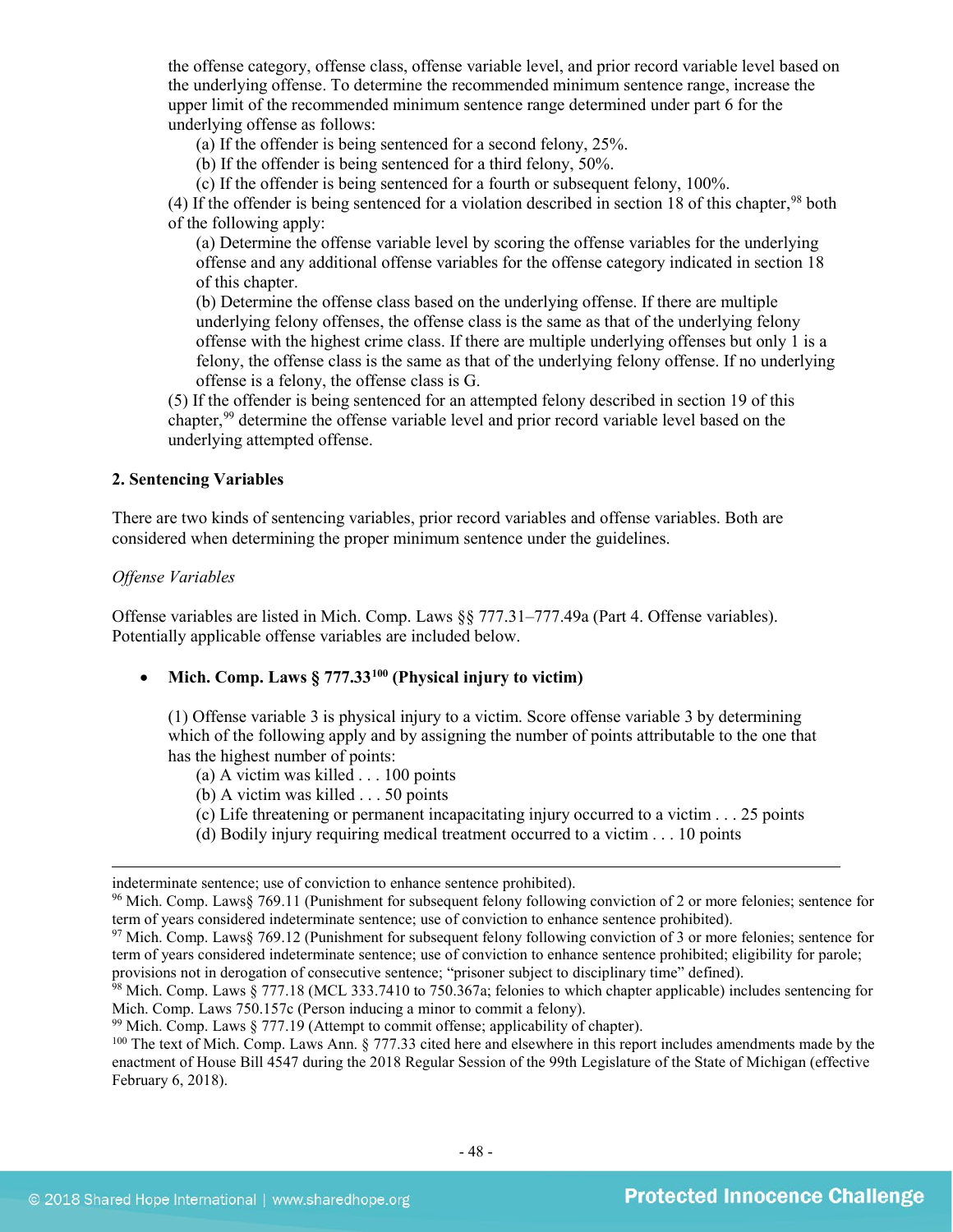- (e) Bodily injury not requiring medical treatment occurred to a victim . . . 5 points
- (f) No physical injury occurred to a victim . . . 0 points
- (2) All of the following apply to scoring offense variable 3:

(a) In multiple offender cases, if 1 offender is assessed points for death or physical injury, all offenders must be assessed the same number of points.

(b) Score 100 points if death results from the commission of a crime and homicide is not the sentencing offense.

(c) Score 50 points if death results from the commission of a crime and the offense or attempted offense involves the operation of a vehicle, vessel, ORV, snowmobile, aircraft, or locomotive and any of the following apply:

(i) The offender was under the influence of or visibly impaired by the use of alcoholic liquor, a controlled substance, or a combination of alcoholic liquor and a controlled substance.

(ii) The offender had an alcohol content of 0.08 grams or more per 100 milliliters of blood, per 210 liters of breath, or per 67 milliliters of urine or, beginning October 1, 2021, the offender had an alcohol content of 0.10 grams or more per 100 milliliters of blood, per 210 liters of breath, or per 67 milliliters of urine.

(iii) The offender's body contained any amount of a controlled substance listed in schedule 1 under section 7212 of the public health code, 1978 PA 368, MCL 333.7212, or a rule promulgated under that section, or a controlled substance described in section 7214(a)(iv) of the public health code, 1978 PA 368, MCL 333.7214.

(d) Do not score 5 points if bodily injury is an element of the sentencing offense.

(3) As used in this section, "requiring medical treatment" refers to the necessity for treatment and not the victim's success in obtaining treatment.

## • **Mich. Comp. Laws § 777.34 (Psychological injury to victim)**

(1) Offense variable 4 is psychological injury to a victim. Score offense variable 4 by determining which of the following apply and by assigning the number of points attributable to the one that has the highest number of points:

(a) Serious psychological injury requiring professional treatment occurred to a victim . . . 10 points

(b) No serious psychological injury requiring professional treatment occurred to a victim . . . 0 points

(2) Score 10 points if the serious psychological injury may require professional treatment. In making this determination, the fact that treatment has not been sought is not conclusive.

## • **Mich. Comp. Laws § 777.35 (Psychological injury to member of victim's family)**

(1) Offense variable 5 is psychological injury to a member of a victim's family. Score offense variable 5 by determining which of the following apply and by assigning the number of points attributable to the one that has the highest number of points:

(a) Serious psychological injury requiring professional treatment occurred to a victim's family . . . 15 points

(b) No serious psychological injury requiring professional treatment occurred to a victim's family . . . 0 points

(2) Score 15 points if the serious psychological injury to the victim's family may require professional treatment. In making this determination, the fact that treatment has not been sought is not conclusive.

## • **Mich. Comp. Laws § 777.36 (Intent to kill or injure another individual)**

(1) Offense variable 6 is the offender's intent to kill or injure another individual. Score offense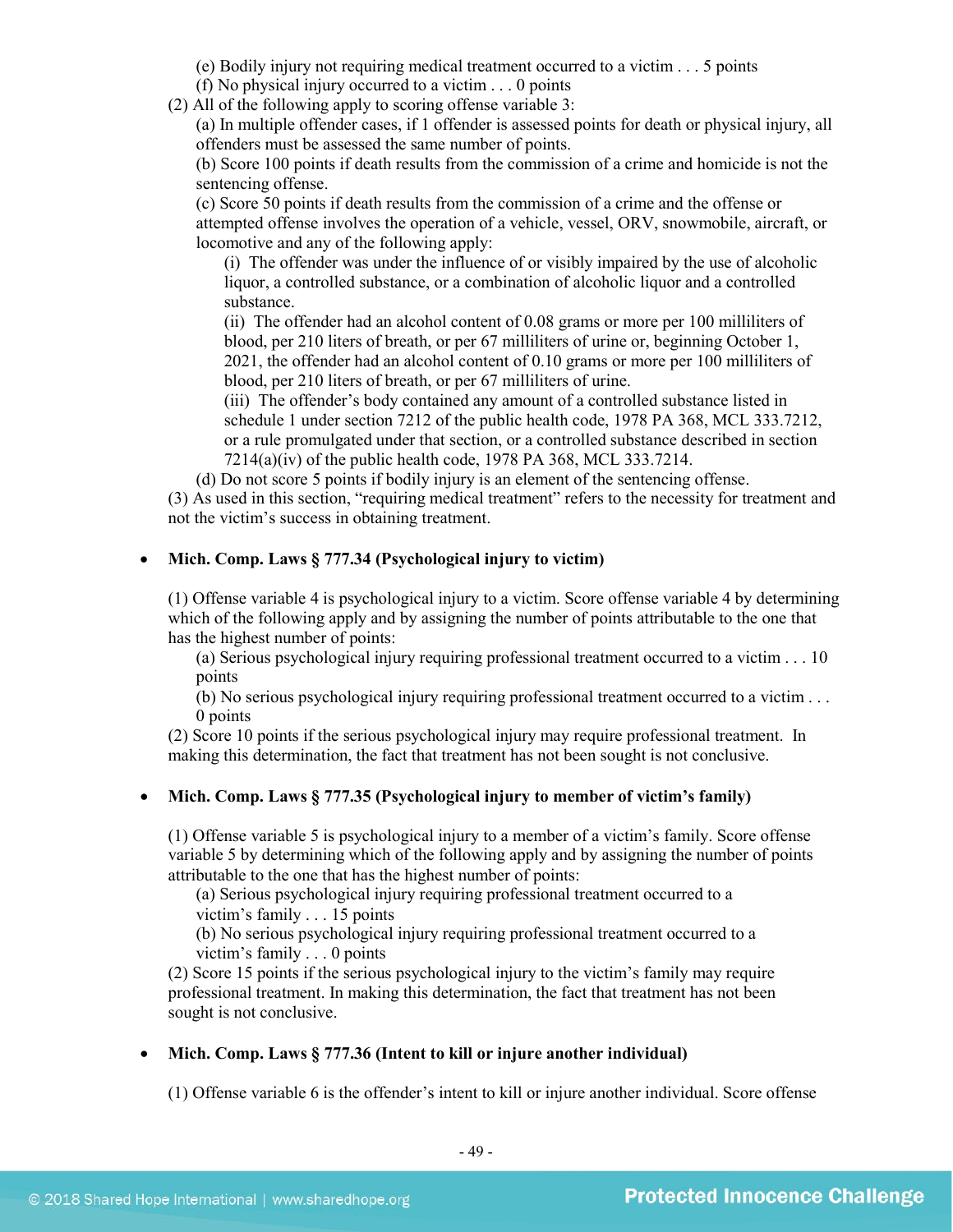variable 6 by determining which of the following apply and by assigning the number of points attributable to the one that has the highest number of points:

(a) The offender had premeditated intent to kill or the killing was committed while committing or attempting to commit arson, criminal sexual conduct in the first or third degree, child abuse in the first degree, a major controlled substance offense, robbery, breaking and entering of a dwelling, home invasion in the first or second degree, larceny of any kind, extortion, or kidnapping or the killing was the murder of a peace officer or a corrections officer . . . 50 points

(b) The offender had unpremeditated intent to kill, the intent to do great bodily harm, or created a very high risk of death or great bodily harm knowing that death or great bodily harm was the probable result . . . 25 points

(c) The offender had intent to injure or the killing was committed in an extreme emotional state caused by an adequate provocation and before a reasonable amount of time elapsed for the offender to calm or there was gross negligence amounting to an unreasonable disregard for life . . . 10 points

(d) The offender had no intent to kill or injure . . . 0 points

(2) All of the following apply to scoring offense variable 6.

(a) The sentencing judge shall score this variable consistent with a jury verdict unless the judge has information that was not presented to the jury.

(b) Score 10 points if a killing is intentional within the definition of second degree murder or voluntary manslaughter, but the death occurred in a combative situation or in response to victimization of the offender by the decedent.

## • **Mich. Comp. Laws § 777.37 (Aggravated physical abuse; "sadism" defined)**

(1) Offense variable 7 is aggravated physical abuse. Score offense variable 7 by determining which of the following apply and by assigning the number of points attributable to the one that has the highest number of points:

(a) A victim was treated with sadism, torture, or excessive brutality or conduct designed to substantially increase the fear and anxiety a victim suffered during the offense . . . 50 points (b) No victim was treated with sadism, torture, or excessive brutality or conduct designed to substantially increase the fear and anxiety a victim suffered during the offense . . . 0 points

(2) Count each person who was placed in danger of injury or loss of life as a victim.

(3) As used in this section, "sadism" means conduct that subjects a victim to extreme or prolonged pain or humiliation and is inflicted to produce suffering or for the offender's gratification.

## • **Mich. Comp. Laws § 777.38 (Victim asportation or captivity)**

(1) Offense variable 8 is victim asportation or captivity. Score offense variable 8 by determining which of the following apply and by assigning the number of points attributable to the one that has the highest number of points:

(a) A victim was asported to another place of greater danger or to a situation of greater danger or was held captive beyond the time necessary to commit the offense . . . 15 points

(b) No victim was asported or held captive . . . 0 points

(2) All of the following apply to scoring offense variable 8:

(a) Count each person who was placed in danger of injury or loss of life as a victim.

(b) Score 0 points if the sentencing offense is kidnapping.

## • **Mich. Comp. Laws § 777.39 (Offense variable 9; number of victims; scoring)**

(1) Offense variable 9 is number of victims. Score offense variable 9 by determining which of the following apply and by assigning the number of points attributable to the one that has the highest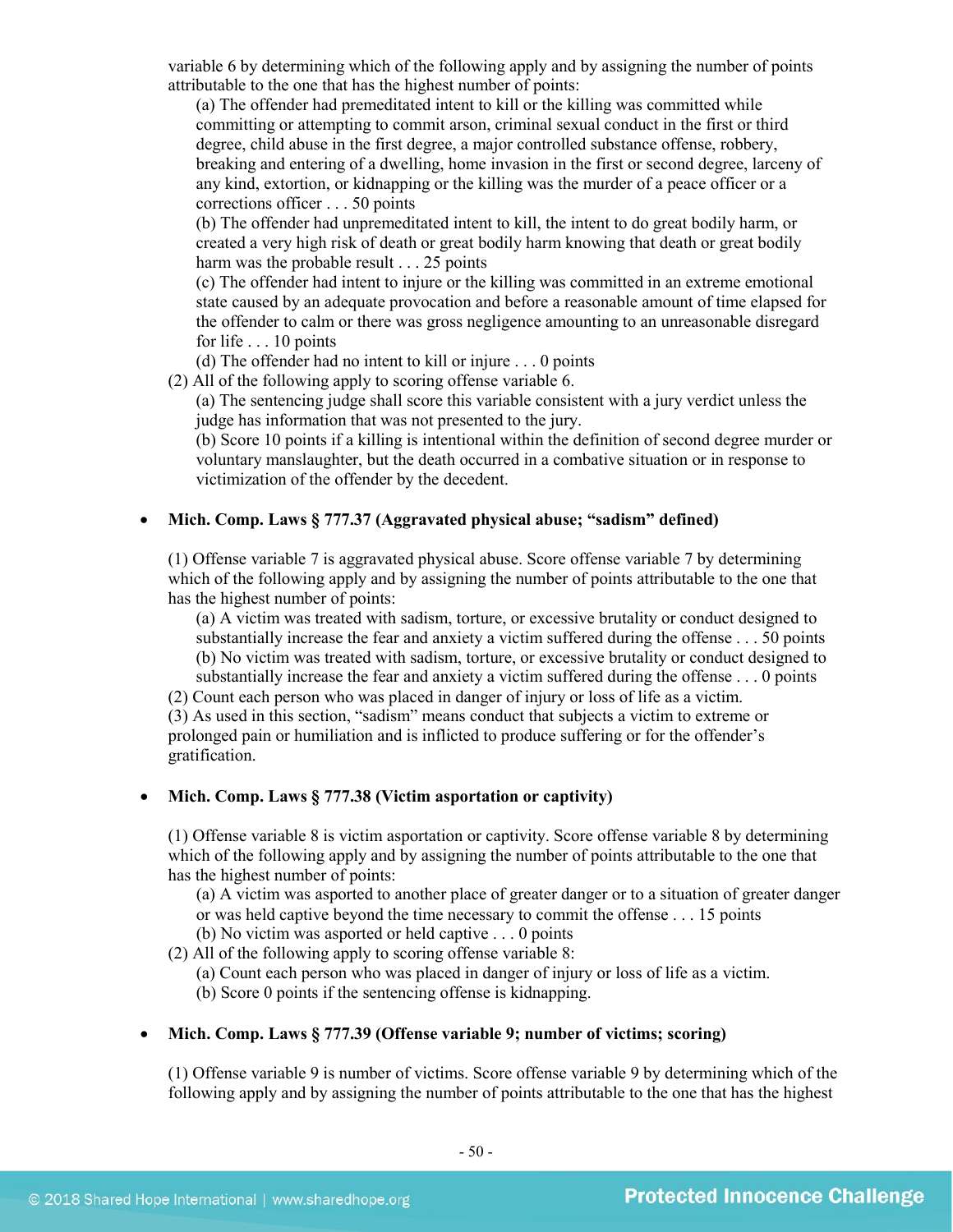number of points:

(a) Multiple deaths occurred . . . 100 points

(b) There were 10 or more victims who were placed in danger of physical injury or death, or 20 or more victims who were placed in danger of property loss . . . 25 points

(c) There were 2 to 9 victims who were placed in danger of physical injury or death, or 4 to

19 victims who were placed in danger of property loss . . . 10 points

(d) There were fewer than 2 victims who were placed in danger of physical injury or death,

or fewer than 4 victims who were placed in danger of property loss . . . 0 points

(2) All of the following apply to scoring offense variable 9:

(a) Count each person who was placed in danger of physical injury or loss of life or property as a victim.

(b) Score 100 points only in homicide cases.

## • **Mich. Comp. Laws § 777.40 (Exploitation of vulnerable victim)**

(1) Offense variable 10 is exploitation of a vulnerable victim. Score offense variable 10 by determining which of the following apply and by assigning the number of points attributable to the one that has the highest number of points:

(a) Predatory conduct was involved . . . 15 points

(b) The offender exploited a victim's physical disability, mental disability, youth or agedness, or a domestic relationship, or the offender abused his or her authority status . . . 10 points (c) The offender exploited a victim by his or her difference in size or strength, or both, or exploited a victim who was intoxicated, under the influence of drugs, asleep, or unconscious . . . 5 points

(d) The offender did not exploit a victim's Vulnerability . . . 0 points

(2) The mere existence of 1 or more factors described in subsection (1) does not automatically equate with victim vulnerability.

(3) As used in this section:

(a) "Predatory conduct" means preoffense conduct directed at a victim for the primary purpose of victimization.

(b) "Exploit" means to manipulate a victim for selfish or unethical purposes.

(c) "Vulnerability" means the readily apparent susceptibility of a victim to injury, physical restraint, persuasion, or temptation.

(d) "Abuse of authority status" means a victim was exploited out of fear or deference to an authority figure, including, but not limited to, a parent, physician, or teacher.

## • **Mich. Comp. Laws § 777.41 (Criminal sexual penetration)**

(1) Offense variable 11 is criminal sexual penetration. Score offense variable 11 by determining which of the following apply and by assigning the number of points attributable to the one that has the highest number of points:

(a) Two or more criminal sexual penetrations occurred . . . 50 points

(b) One criminal sexual penetration occurred . . . 25 points

(c) No criminal sexual penetration occurred . . . 0 points

(2) All of the following apply to scoring offense variable 11:

(a) Score all sexual penetrations of the victim by the offender arising out of the sentencing offense.

(b) Multiple sexual penetrations of the victim by the offender extending beyond the sentencing offense may be scored in offense variables 12 or 13.

(c) Do not score points for the 1 penetration that forms the basis of a first- or third-degree criminal sexual conduct offense.

## • **Mich. Comp. Laws § 777.42 (Contemporaneous felonious criminal acts)**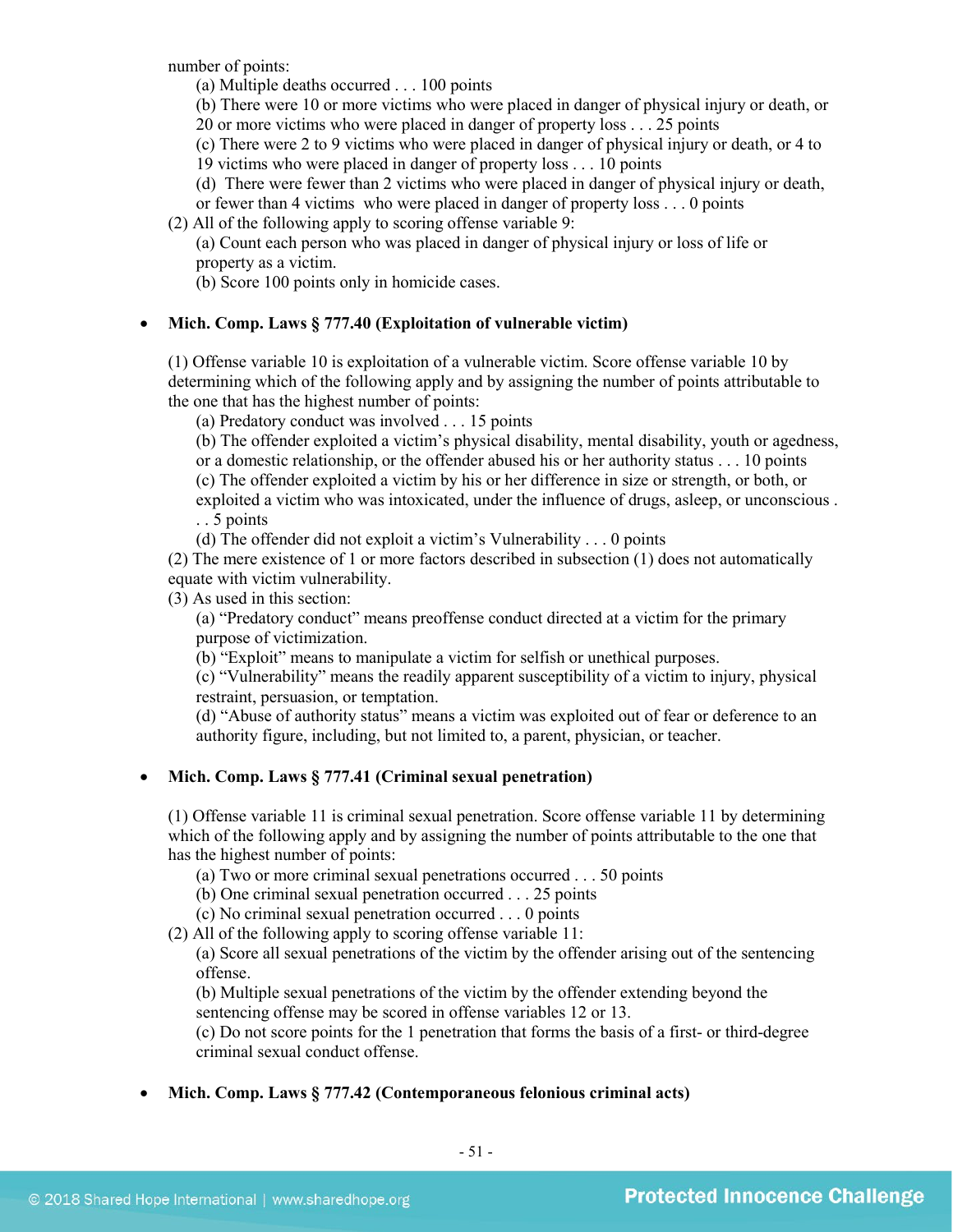(1) Offense variable 12 is contemporaneous felonious criminal acts. Score offense variable 12 by determining which of the following apply and by assigning the number of points attributable to the one that has the highest number of points:

(a) Three or more contemporaneous felonious criminal acts involving crimes against a person were committed . . . 25 points

(b) Two contemporaneous felonious criminal acts involving crimes against a person were committed . . . 10 points

(c) Three or more contemporaneous felonious criminal acts involving other crimes were committed . . . 10 points

(d) One contemporaneous felonious criminal act involving a crime against a person was committed . . . 5 points

(e) Two contemporaneous felonious criminal acts involving other crimes were committed . . . 5 points

(f) One contemporaneous felonious criminal act involving any other crime was committed . . . 1 point

(g) No contemporaneous felonious criminal acts were committed . . . 0 points

(2) All of the following apply to scoring offense variable 12:

(a) A felonious criminal act is contemporaneous if both of the following circumstances exist:

(i) The act occurred within 24 hours of the sentencing offense.

(ii) The act has not and will not result in a separate conviction.

(b) A violation of section  $227b^{101}$  $227b^{101}$  $227b^{101}$  of the Michigan penal code, 1931 PA 328, MCL 750.227b, should not be considered for scoring this variable.

(c) Do not score conduct scored in offense variable 11.

## • **Mich. Comp. Laws § 777.43 (Continuing pattern of criminal behavior)**

(1) Offense variable 13 is continuing pattern of criminal behavior. Score offense variable 13 by determining which of the following apply and by assigning the number of points attributable to the one that has the highest number of points:

(a) The offense was part of a pattern of felonious criminal activity involving 3 or more sexual penetrations against a person or persons less than 13 years of age . . . 50 points

(b) The offense was part of a pattern of felonious criminal activity directly related to causing, encouraging, recruiting, soliciting, or coercing membership in a gang or communicating a threat with intent to deter, punish, or retaliate against another for withdrawing from a gang . . . 25 points

(c) The offense was part of a pattern of felonious criminal activity involving 3 or more crimes against a person . . . 25 points

(d) The offense was part of a pattern of felonious criminal activity involving a combination of 3 or more crimes against a person or property or a violation of section  $7401(2)(a)(i)$  to (iii)<sup>[102](#page-51-1)</sup> or section  $7403(2)(a)(i)$  to  $(iii)^{103}$  of the public health code, 1978 PA 368, MCL 333.7401 and 333.7403 . . . 10 points

(e) The offense was part of a pattern of felonious criminal activity involving a combination of 3 or more violations of section  $7401(2)(a)(i)$  to (iii) or section  $7403(2)(a)(i)$  to (iii) of the public health code, 1978 PA 368, MCL 333.7401 and 333.7403 . . . 10 points

<span id="page-51-0"></span> $101$  Mich. Comp. Laws § 750.227b (Carrying or possessing firearm when committing or attempting to commit felony; "law enforcement officer" defined).

<span id="page-51-1"></span><sup>102</sup> Mich. Comp. Laws § 333.7401 (Manufacturing, creating, delivering, or possessing with intent to manufacture, create, or deliver controlled substance, prescription form, or counterfeit prescription form; dispensing, prescribing, or administering controlled substance; violations; penalties; consecutive terms; discharge from lifetime probation; "plant" defined).

<span id="page-51-2"></span><sup>&</sup>lt;sup>103</sup> Mich. Comp. Laws § 333.7403 (Knowingly or intentionally possessing controlled substance, controlled substance analogue, or prescription form; violations; penalties; discharge from lifetime probation).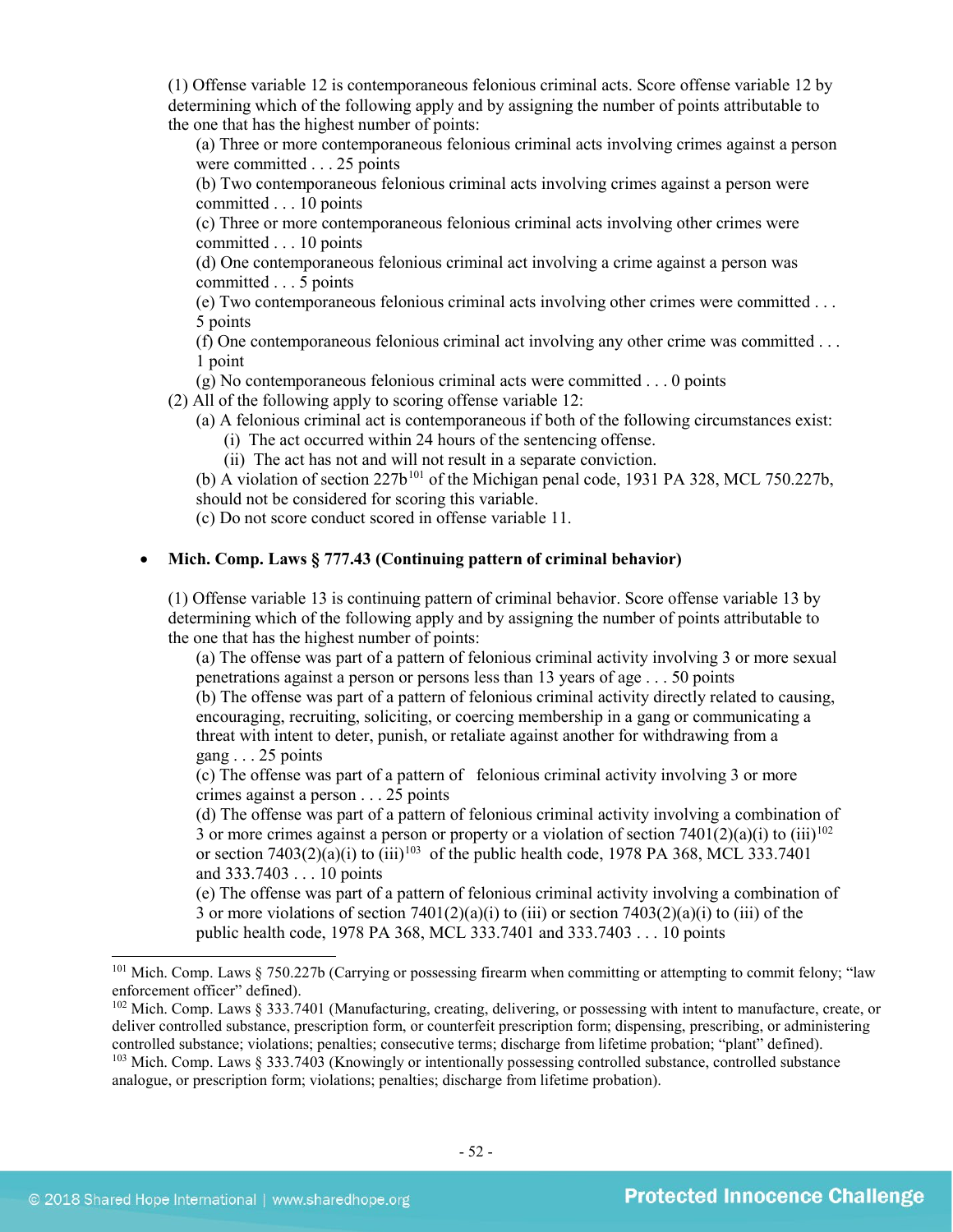(f) The offense was part of a pattern of felonious criminal activity involving 3 or more crimes against property . . . 5 points

(g) No pattern of felonious criminal activity existed . . . 0 points

(2) All of the following apply to scoring offense variable 13:

(a) For determining the appropriate points under this variable, all crimes within a 5-year period, including the sentencing offense, shall be counted regardless of whether the offense resulted in a conviction.

(b) The presence or absence of multiple offenders, the age of the offenders, or the degree of sophistication of the organized criminal group is not as important as the fact of the group's existence, which may be reasonably inferred from the facts surrounding the sentencing offense.

(c) Except for offenses related to membership in an organized criminal group or that are gang-related, do not score conduct scored in offense variable 11 or 12.

(d) Score 50 points only if the sentencing offense is first degree criminal sexual conduct.

(e) Do not count more than 1 controlled substance offense arising out of the criminal episode for which the person is being sentenced.

(f) Do not count more than 1 crime involving the same controlled substance. For example, do not count conspiracy and a substantive offense involving the same amount of controlled substances or possession and delivery of the same amount of controlled substances.

## • **Mich. Comp. Laws § 777.44 (Offender's role)**

(1) Offense variable 14 is the offender's role. Score offense variable 14 by determining which of the following apply and by assigning the number of points attributable to the one that has the highest number of points:

(a) The offender was a leader in a multiple offender situation . . . 10 points

(b) The offender was not a leader in a multiple offender situation . . . 0 points

(2) All of the following apply to scoring offense variable 14:

(a) The entire criminal transaction should be considered when scoring this variable.

(b) If 3 or more offenders were involved, more than 1 offender may be determined to have been a leader.

## • **Mich. Comp. Laws § 777.46 (Property obtained, damaged, lost, or destroyed)**

(1) Offense variable 16 is property obtained, damaged, lost, or destroyed. Score offense variable 16 by determining which of the following apply and by assigning the number of points attributable to the one that has the highest number of points:

(a) Wanton or malicious damage occurred beyond that necessary to commit the crime for which the offender is not charged and will not be charged . . . 10 points

(b) The property had a value of more than \$20,000.00 or had significant historical, social, or sentimental value . . . 10 points

(c) The property had a value of  $$1,000.00$  or more but not more than  $$20,000.00...$  5 points (d) The property had a value of \$200.00 or more but not more than \$1,000.00 . . . 1 point

(e) No property was obtained, damaged, lost, or destroyed or the property had a value of less than \$200.00 . . . 0 points

(2) All of the following apply to scoring offense variable 16:

(a) In multiple offender or victim cases, the appropriate points may be determined by adding together the aggregate value of the property involved, including property involved in uncharged offenses or charges dismissed under a plea agreement.

(b) In cases in which the property was obtained unlawfully, lost to the lawful owner, or destroyed, use the value of the property in scoring this variable. If the property was damaged, use the monetary amount appropriate to restore the property to pre-offense condition in scoring this variable.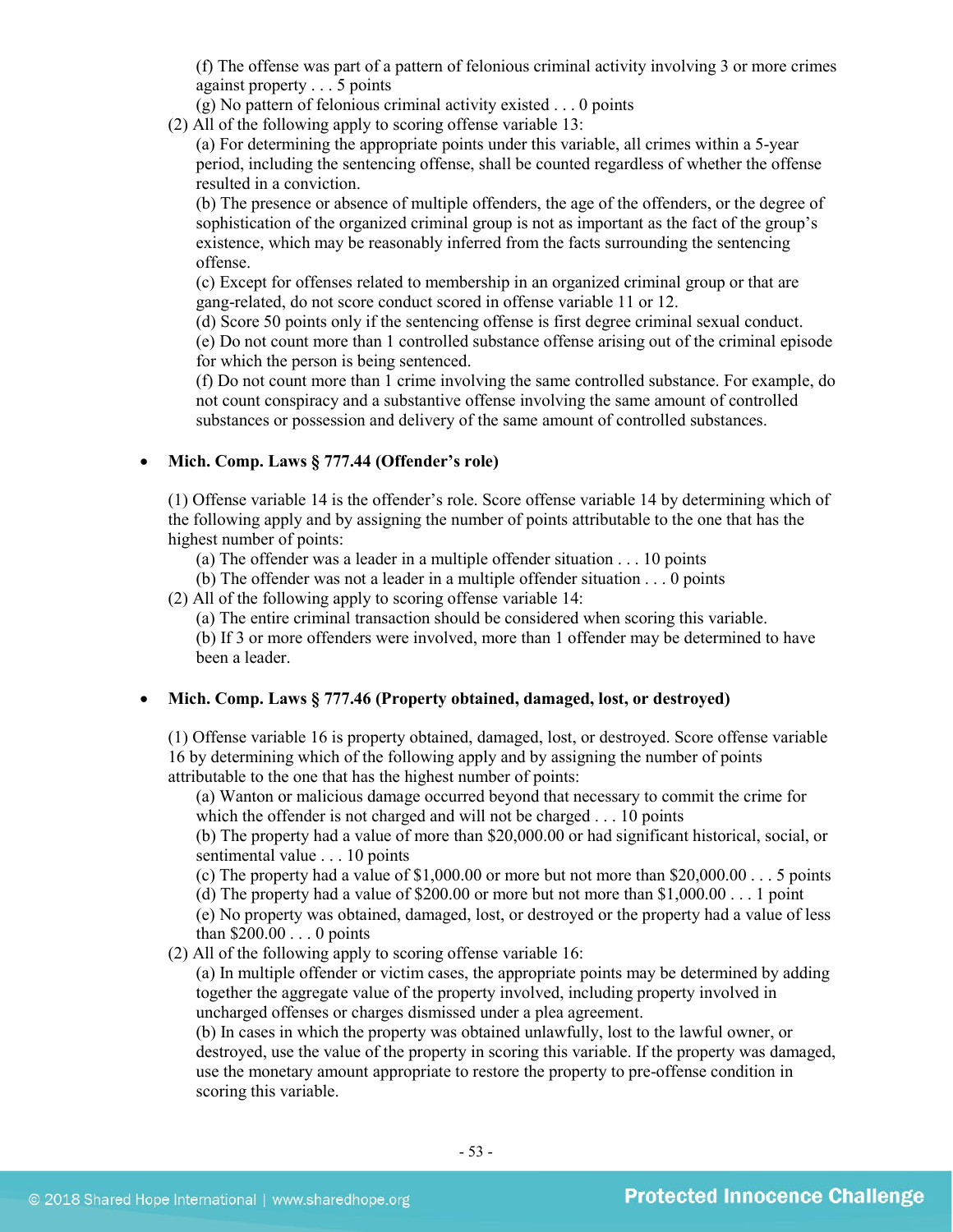(c) The amount of money or property involved in admitted but uncharged offenses or in charges that have been dismissed under a plea agreement may be considered.

## *Prior Record Variables*

Prior record variables are listed in Mich. Comp. Laws §§ 777.50–777.57 (Part 5. Prior record variables). Potentially applicable prior record variables are included below.

## • **Mich. Comp. Laws § 777.51 (Prior high severity felony convictions)**

(1) Prior record variable 1 is prior high severity felony convictions. Score prior record variable 1 by determining which of the following apply and by assigning the number of points attributable to the one that has the highest number of points:

(a) The offender has 3 or more prior high severity felony convictions . . . 75 points

(b) The offender has 2 prior high severity felony convictions . . . 50 points

(c) The offender has 1 prior high severity felony conviction . . . 25 points

(d) The offender has no prior high severity felony convictions . . . 0 points

(2) As used in this section, "prior high severity felony conviction" means a conviction for any of the following, if the conviction was entered before the sentencing offense was committed:

(a) A crime listed in offense class M2, A, B, C, or D.

(b) A felony under a law of the United States or another state corresponding to a crime listed in offense class M2, A, B, C, or D.

(c) A felony that is not listed in offense class M2, A, B, C, D, E, F, G, or H and that is punishable by a maximum term of imprisonment of 10 years or more.

(d) A felony under a law of the United States or another state that does not correspond to a crime listed in offense class M2, A, B, C, D, E, F, G, or H and that is punishable by a maximum term of imprisonment of 10 years or more.

## • **Mich. Comp. Laws § 777.52 (Prior low severity felony convictions)**

(1) Prior record variable 2 is prior low severity felony convictions. Score prior record variable 2 by determining which of the following apply and by assigning the number of points attributable to the one that has the highest number of points:

(a) The offender has 4 or more prior low severity felony convictions . . . 30 points

(b) The offender has 3 prior low severity felony convictions . . . 20 points

(c) The offender has 2 prior low severity felony convictions . . . 10 points

(d) The offender has 1 prior low severity felony conviction . . . 5 points

(e) The offender has no prior low severity felony convictions . . . 0 points

(2) As used in this section, "prior low severity felony conviction" means a conviction for any of the following, if the conviction was entered before the sentencing offense was committed:

(a) A crime listed in offense class E, F, G, or H.

(b) A felony under a law of the United States or another state that corresponds to a crime listed in offense class E, F, G, or H.

(c) A felony that is not listed in offense class M2, A, B, C, D, E, F, G, or H and that is punishable by a maximum term of imprisonment of less than 10 years.

(d) A felony under a law of the United States or another state that does not correspond to a crime listed in offense class M2, A, B, C, D, E, F, G, or H and that is punishable by a maximum term of imprisonment of less than 10 years.

## • **Mich. Comp. Laws § 777.53 (Prior high severity juvenile adjudications)**

(1) Prior record variable 3 is prior high severity juvenile adjudications. Score prior record variable 3 by determining which of the following apply and by assigning the number of points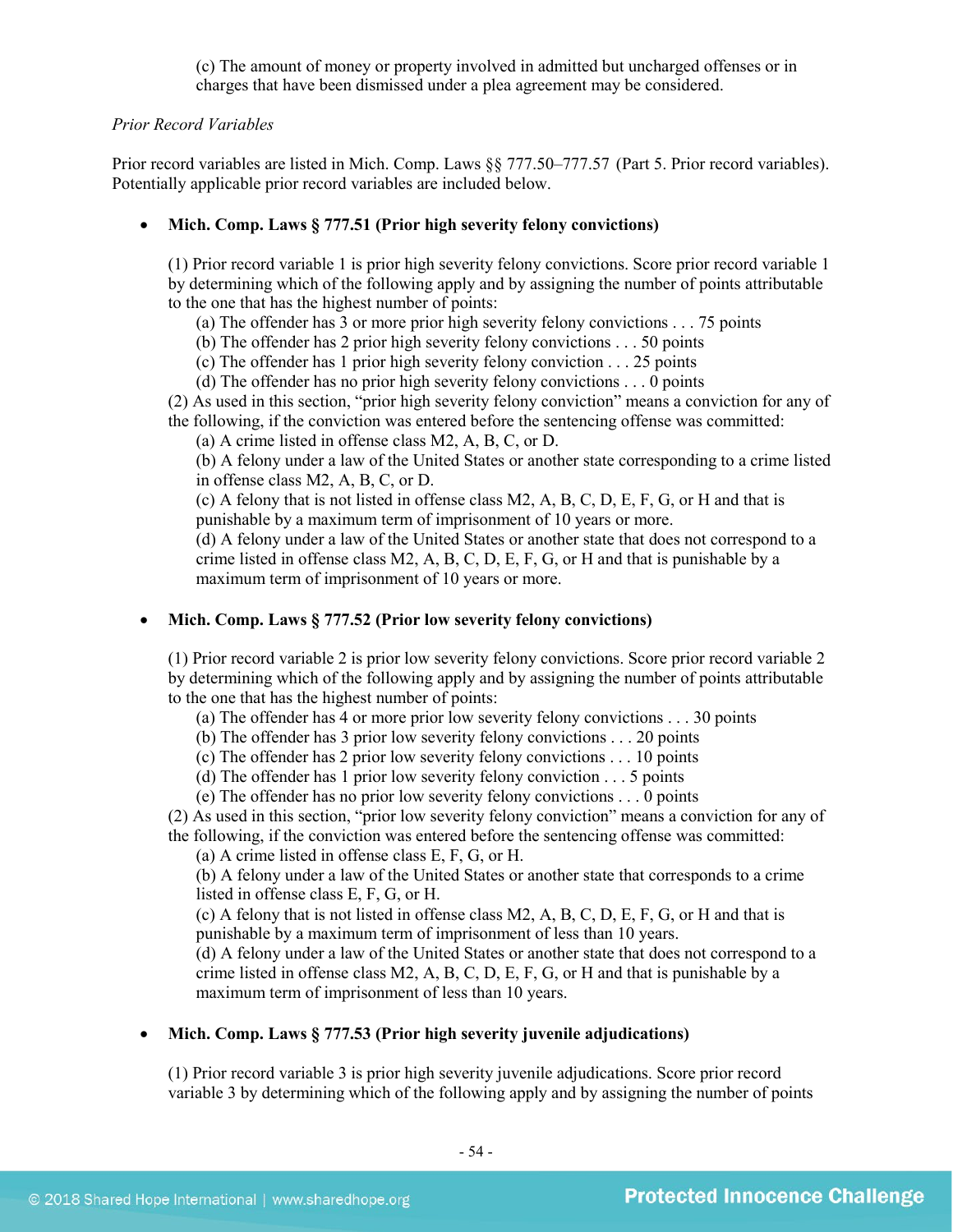attributable to the one that has the highest number of points:

(a) The offender has 3 or more prior high severity juvenile adjudications . . . 50 points

(b) The offender has 2 prior high severity juvenile adjudications . . . 25 points

(c) The offender has 1 prior high severity juvenile adjudication . . . 10 points

(d) The offender has no prior high severity juvenile adjudications . . . 0 points

(2) As used in this section, "prior high severity juvenile adjudication" means a juvenile adjudication for conduct that would be any of the following if committed by an adult, if the order of disposition was entered before the sentencing offense was committed:

(a) A crime listed in offense class M2, A, B, C, or D.

(b) A felony under a law of the United States or another state corresponding to a crime listed in offense class M2, A, B, C, or D.

(c) A felony that is not listed in offense class M2, A, B, C, D, E, F, G, or H and that is punishable by a maximum term of imprisonment of 10 years or more.

(d) A felony under a law of the United States or another state that does not correspond to a crime listed in offense class  $M2$ , A, B, C, D, E, F, G, or H and that is punishable by a maximum term of imprisonment of 10 years or more.

## • **Mich. Comp. Laws § 777.54 (Prior low severity juvenile adjudications)**

(1) Prior record variable 4 is prior low severity juvenile adjudications. Score prior record variable 4 by determining which of the following apply and by assigning the number of points attributable to the one that has the highest number of points:

(a) The offender has 6 or more prior low severity juvenile adjudications . . . 20 points

(b) The offender has 5 prior low severity juvenile adjudications . . . 15 points

(c) The offender has 3 or 4 prior low severity juvenile adjudications . . . 10 points

(d) The offender has 2 prior low severity juvenile adjudications . . . 5 points

(e) The offender has 1 prior low severity juvenile adjudication . . . 2 points

(f) The offender has no prior low severity juvenile adjudications . . . 0 points

(2) As used in this section, "prior low severity juvenile adjudication" means a juvenile adjudication for conduct that would be any of the following if committed by an adult, if the order of disposition was entered before the sentencing offense was committed:

(a) A crime listed in offense class E, F, G, or H.

(b) A felony under a law of the United States or another state corresponding to a crime listed in offense class E, F, G, or H.

(c) A felony that is not listed in offense class M2, A, B, C, D, E, F, G, or H and that is punishable by a maximum term of imprisonment of less than 10 years.

(d) A felony under a law of the United States or another state that does not correspond to a crime listed in offense class M2, A, B, C, D, E, F, G, or H and that is punishable by a maximum term of imprisonment of less than 10 years.

## • **Mich. Comp. Laws § 777.55 (Prior misdemeanor convictions or prior misdemeanor juvenile adjudications)**

(1) Prior record variable 5 is prior misdemeanor convictions or prior misdemeanor juvenile adjudications. Score prior record variable 5 by determining which of the following apply and by assigning the number of points attributable to the one that has the highest number of points:

(a) The offender has 7 or more prior misdemeanor convictions or prior misdemeanor juvenile adjudications . . . 20 points

(b) The offender has 5 or 6 prior misdemeanor convictions or prior misdemeanor juvenile adjudications . . . 15 points

(c) The offender has 3 or 4 prior misdemeanor convictions or prior misdemeanor juvenile adjudications . . . 10 points

(d) The offender has 2 prior misdemeanor convictions or prior misdemeanor juvenile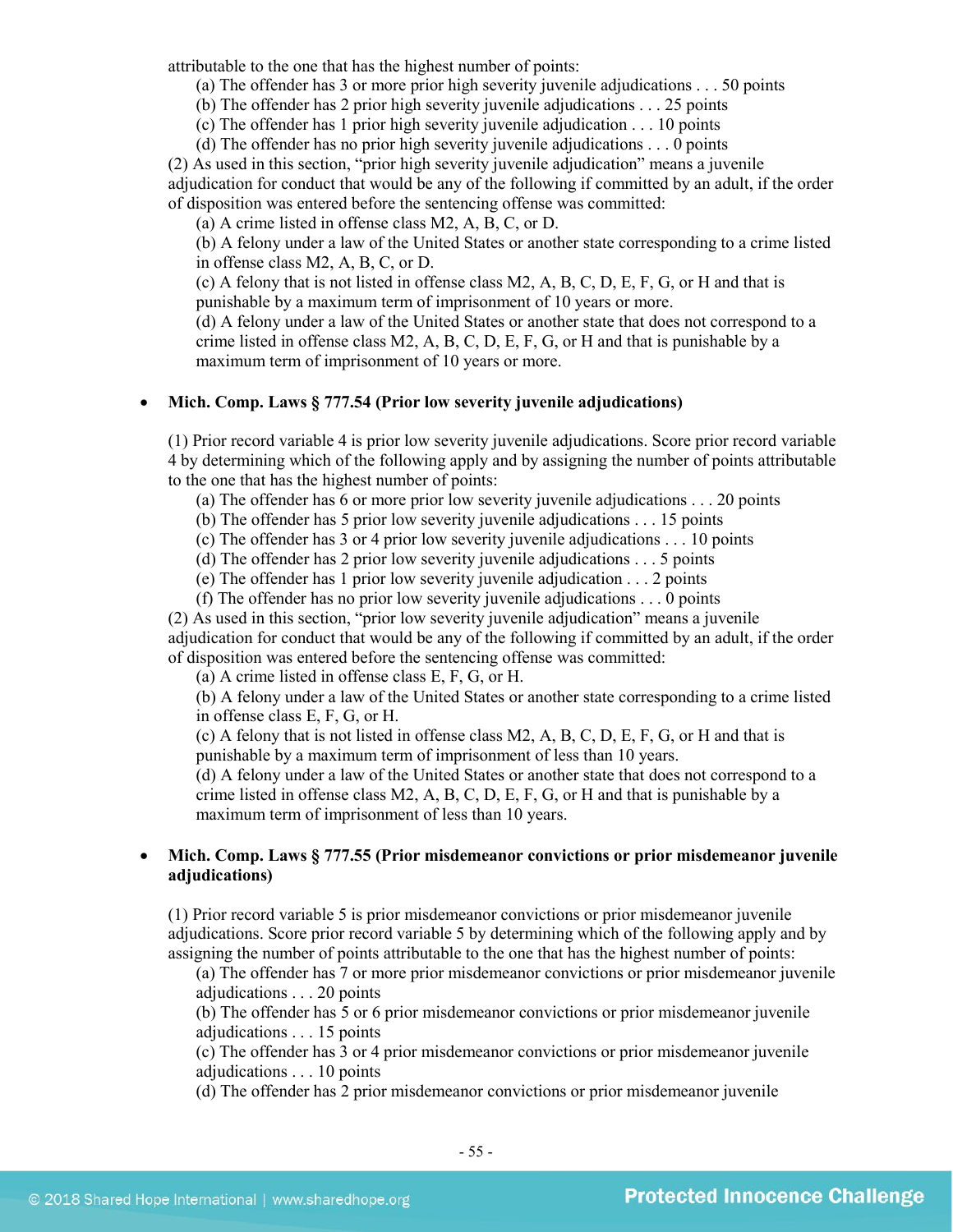adjudications . . . 5 points

(e) The offender has 1 prior misdemeanor conviction or prior misdemeanor juvenile adjudication . . . 2 points

(f) The offender has no prior misdemeanor convictions or prior misdemeanor juvenile adjudications . . . 0 points

(2) All of the following apply to scoring record variable 5:

(a) Except as provided in subdivision (b), count a prior misdemeanor conviction or prior misdemeanor juvenile adjudication only if it is an offense against a person or property, a controlled substance offense, or a weapon offense. Do not count a prior conviction used to enhance the sentencing offense to a felony.

(b) Count all prior misdemeanor convictions and prior misdemeanor juvenile adjudications for operating or attempting to operate a vehicle, vessel, ORV, snowmobile, aircraft, or locomotive while under the influence of or impaired by alcohol, a controlled substance, or a combination of alcohol and a controlled substance. Do not count a prior conviction used to enhance the sentencing offense to a felony.

(3) As used in this section:

(a) "Prior misdemeanor conviction" means a conviction for a misdemeanor under a law of this state, a political subdivision of this state, another state, a political subdivision of another state, or the United States if the conviction was entered before the sentencing offense was committed.

(b) "Prior misdemeanor juvenile adjudication" means a juvenile adjudication for conduct that if committed by an adult would be a misdemeanor under a law of this state, a political subdivision of this state, another state, a political subdivision of another state, or the United States if the order of disposition was entered before the sentencing offense was committed.

#### • **Mich. Comp. Laws § 777.56 (Relationship to criminal justice system)**

(1) Prior record variable 6 is relationship to the criminal justice system. Score prior record variable 6 by determining which of the following apply and by assigning the number of points attributable to the one that has the highest number of points:

(a) The offender is a prisoner of the department of corrections or serving a sentence in jail . . . 20 points

(b) The offender is incarcerated in jail awaiting adjudication or sentencing on a conviction or probation violation . . . 15 points

(c) The offender is on parole, probation, or delayed sentence status or on bond awaiting adjudication or sentencing for a felony . . . 10 points

(d) The offender is on probation or delayed sentence status or on bond awaiting adjudication or sentencing for a misdemeanor . . . 5 points

(e) The offender has no relationship to the criminal justice system . . . 0 points

(2) Score the appropriate points under this section if the offender is involved with the criminal justice system in another state or United States.

(3) As used in this section:

(a) "Delayed sentence status" includes, but is not limited to, an individual assigned or deferred under any of the following:

(i) Section 7411 of the public health code, 1978 PA 368, MCL 333.7411.

(ii) Section 1076(4) of the revised judicature act of 1961, 1961 PA 236, MCL 600.1076.

(iii) Section 350a of the Michigan penal code, 1931 PA 328, MCL 750.350a.

(iv) Section 430 of the Michigan penal code, 1931 PA 328, MCL 750.430.

(v) Sections 11 to 15 of chapter II.

(vi) Section 4a of chapter IX.

(b) "Prisoner of the department of corrections or serving a sentence in jail" includes an individual who is an escapee.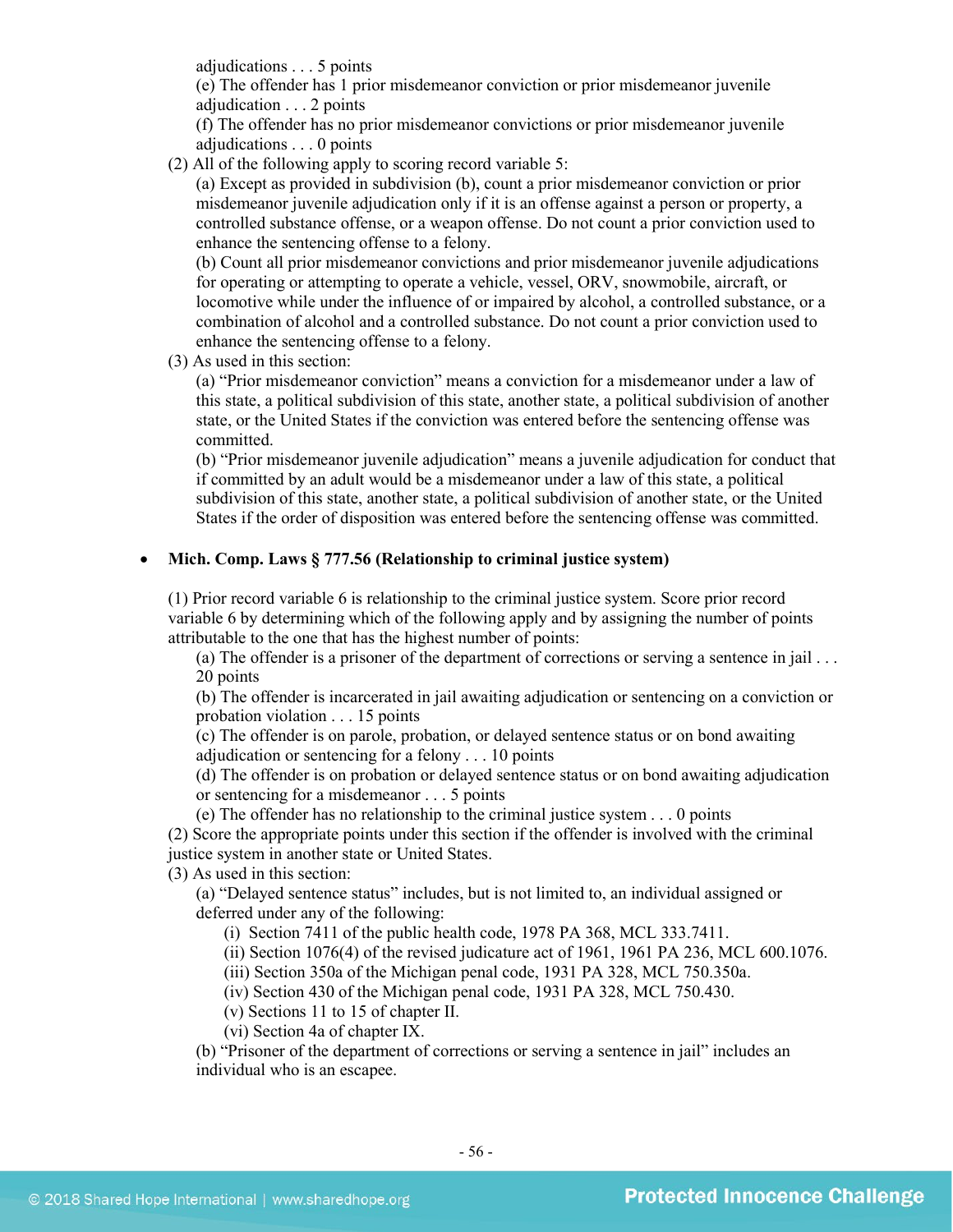## • **Mich. Comp. Laws § 777.57 (Subsequent or concurrent felony convictions)**

(1) Prior record variable 7 is subsequent or concurrent felony convictions. Score prior record variable 7 by determining which of the following apply and by assigning the number of points attributable to the one that has the highest number of points:

- (a) The offender has 2 or more subsequent or concurrent convictions . . . 20 points
- (b) The offender has 1 subsequent or concurrent conviction . . . 10 points
- (c) The offender has no subsequent or concurrent convictions . . . 0 points
- (2) All of the following apply to scoring record variable 7:

(a) Score the appropriate point value if the offender was convicted of multiple felony counts or was convicted of a felony after the sentencing offense was committed.

(b) Do not score a felony firearm conviction in this variable.

(c) Do not score a concurrent felony conviction if a mandatory consecutive sentence or a consecutive sentence imposed under section 7401(3) of the public health code, 1978 PA 368, MCL 333.7401, will result from that conviction.

#### **3. Offenses and Penalties by Class.**

Michigan's sentencing guidelines separate offenses into eight separate categories. An individual's sentence is based on the class of the offense, the prior offense variables present, and the prior record variables present.

## *Class A Offenses*

Class A offenses are subject to minimum imprisonment ranges of 21–35 months to 270–450 months. Mich. Comp. Laws § 777.62 (Minimum sentence ranges for class A). The following are Class A offenses:

- Mich. Comp. Laws § 750.349 (Kidnapping; "restrain" defined; violation as felony; penalty; other violation arising from same transaction)
- Mich. Comp. Laws  $\S 750.462f(1)(d)$  (Human trafficking violation involving death or the commission of certain felonies)
- Mich. Comp. Laws  $\S 750.520b(2)$  (Criminal sexual conduct in the first degree; felony; consecutive terms)

Mich. Comp. Laws §§ 777.16g (MCL 750.135 to 750.147b; felonies to which chapter applicable; violation of MCL 750.145d), 777.16q (MCL 750.332 to 750.350a; felonies to which chapter applicable). 777.16w (MCL 750.451 to 750.465a(1)(c); felonies to which chapter applicable), 777.16y (MCL 750.520b(2) to 750.532; felonies to which chapter applicable).

| <b>Offense</b> |           |                                    |                |                |                |              |  |  |  |
|----------------|-----------|------------------------------------|----------------|----------------|----------------|--------------|--|--|--|
| Variable       |           | <b>Prior Record Variable Level</b> |                |                |                |              |  |  |  |
| Level          | A         | B                                  | C              | D              | E              | F            |  |  |  |
|                | 0 points  | $1-9$ points                       | $10-24$ points | $25-49$ points | $50-74$ points | $75+$ points |  |  |  |
|                | $21 - 35$ | $27 - 45$                          | $42 - 70$      | $51 - 85$      | $81 - 135$     | $108 - 180$  |  |  |  |
| $(0-19)$       | months    | months                             | months         | months         | months         | months       |  |  |  |
| points)        |           |                                    |                |                |                |              |  |  |  |
| $\mathbf{I}$   | $27 - 45$ | $42 - 70$                          | $51 - 85$      | $81 - 135$     | $108 - 180$    | $126 - 210$  |  |  |  |
| $(20 - 39)$    | months    | months                             | months         | months         | months         | months       |  |  |  |
| points)        |           |                                    |                |                |                |              |  |  |  |
| III            | $42 - 70$ | $51 - 85$                          | $81 - 135$     | $108 - 180$    | $126 - 210$    | $135 - 225$  |  |  |  |
| $(40 - 59)$    | months    | months                             | months         | months         | months         | months       |  |  |  |
| points)        |           |                                    |                |                |                |              |  |  |  |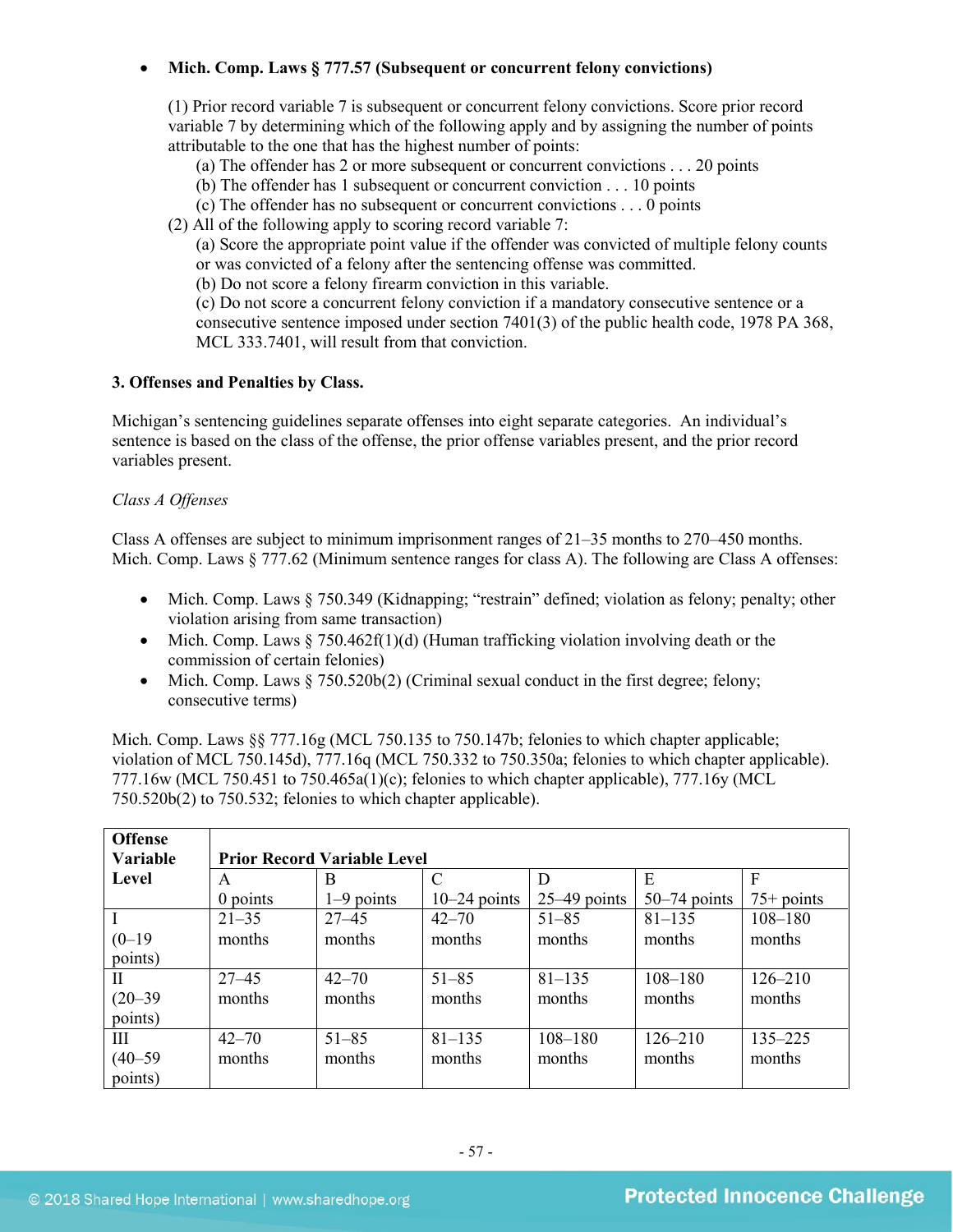| IV          | $51 - 85$   | $81 - 135$  | $108 - 180$ | $126 - 210$ | $135 - 225$ | $171 - 285$ |
|-------------|-------------|-------------|-------------|-------------|-------------|-------------|
| $(60 - 79)$ | months      | months      | months      | months      | months      | months      |
| points)     |             |             |             |             |             |             |
|             | $81 - 135$  | $108 - 180$ | $126 - 210$ | $135 - 225$ | $171 - 285$ | $225 - 375$ |
| $(80 - 99)$ | months      | months      | months      | months, or  | months      | months      |
| points)     |             |             |             | life        |             |             |
| VI          | $108 - 180$ | $126 - 210$ | $135 - 225$ | $171 - 285$ | $225 - 375$ | 270-450     |
| $(100+$     | months      | months      | months, or  | months, or  | months      | months      |
| points)     |             |             | life        | life        |             |             |

Mich. Comp. Laws § 777.62 (Minimum sentence ranges for class A).

## *Class B Offenses*

Class B offenses are subject to minimum imprisonment ranges of 0–18 months to117–160 months. Mich. Comp. Laws § 777.63 Minimum sentence ranges for class B). The following are Class B offenses:

- Mich. Comp. Laws  $\S 750.145c(2)$  (Definitions; child sexually abusive activity or material; penalties; possession of child sexually abusive material; expert testimony; defenses; acts of commercial film or photographic print processor; report to law enforcement agency by computer technician; applicability and uniformity of section; enactment or enforcement of ordinances, rules, or regulations prohibited)
- Mich. Comp. Laws  $\S 750.145d(2)(f)$  (Use of Internet or computer system; prohibited communication; violation; penalty; order to reimburse state or local governmental unit; definitions)
- Mich. Comp. Laws § 750.159j (Violation as felony; penalties; imposition of costs; order to criminally forfeit property; additional authority of court; conditions for entering order of criminal forfeiture; attorney fees; determination of extent of property; property not reachable; retention of property by law enforcement agency; disposition of money seized; seizure; other criminal or civil remedies not precluded)
- Mich. Comp. Laws § 750.457 (Accepting earnings of a prostitute)
- Mich. Comp. Laws 750.458 (Detaining person in house of prostitution for debt)
- Mich. Comp. Laws  $\S 750.459(1)$  (Transporting person for prostitution; felony)
- Mich. Comp. Laws  $\S 750.462f(1)(c)$  (Human trafficking violation resulting in serious bodily injury)
- Mich. Comp. Laws § 750.462f(2) (Obtaining a minor for commercial sexual activity or for forced labor or services)
- Mich. Comp. Laws  $§ 750.520d$  (Criminal sexual conduct in the third degree; felony).

Mich. Comp. Laws §§ 777.16g (MCL 750.135 to 750.147b; felonies to which chapter applicable; violation of MCL 750.145d), 777.16i (MCL 750.158 to 750.182a; felonies to which chapter applicable), 777.16w (MCL 750.451 to 750.465a(1)(c); felonies to which chapter applicable), 777.16y (MCL 750.520b(2) to 750.532; felonies to which chapter applicable).

| <b>Offense</b><br>Variable | <b>Prior Record Variable Level</b> |              |                |                |                |              |  |
|----------------------------|------------------------------------|--------------|----------------|----------------|----------------|--------------|--|
| Level                      | A                                  |              |                |                |                |              |  |
|                            | 0 points                           | $1-9$ points | $10-24$ points | $25-49$ points | $50-74$ points | $75+$ points |  |
|                            | $0-18$ months                      | $12 - 20$    | $24 - 40$      | $36 - 60$      | $51 - 85$      | $72 - 120$   |  |
| $(0-9$ points)             |                                    | months       | months         | months         | months         | months       |  |
|                            | $12 - 20$                          | $15 - 25$    | $30 - 50$      | $51 - 85$      | $72 - 120$     | $78 - 130$   |  |
| $(10 - 24)$                | months                             | months       | months         | months         | months         | months       |  |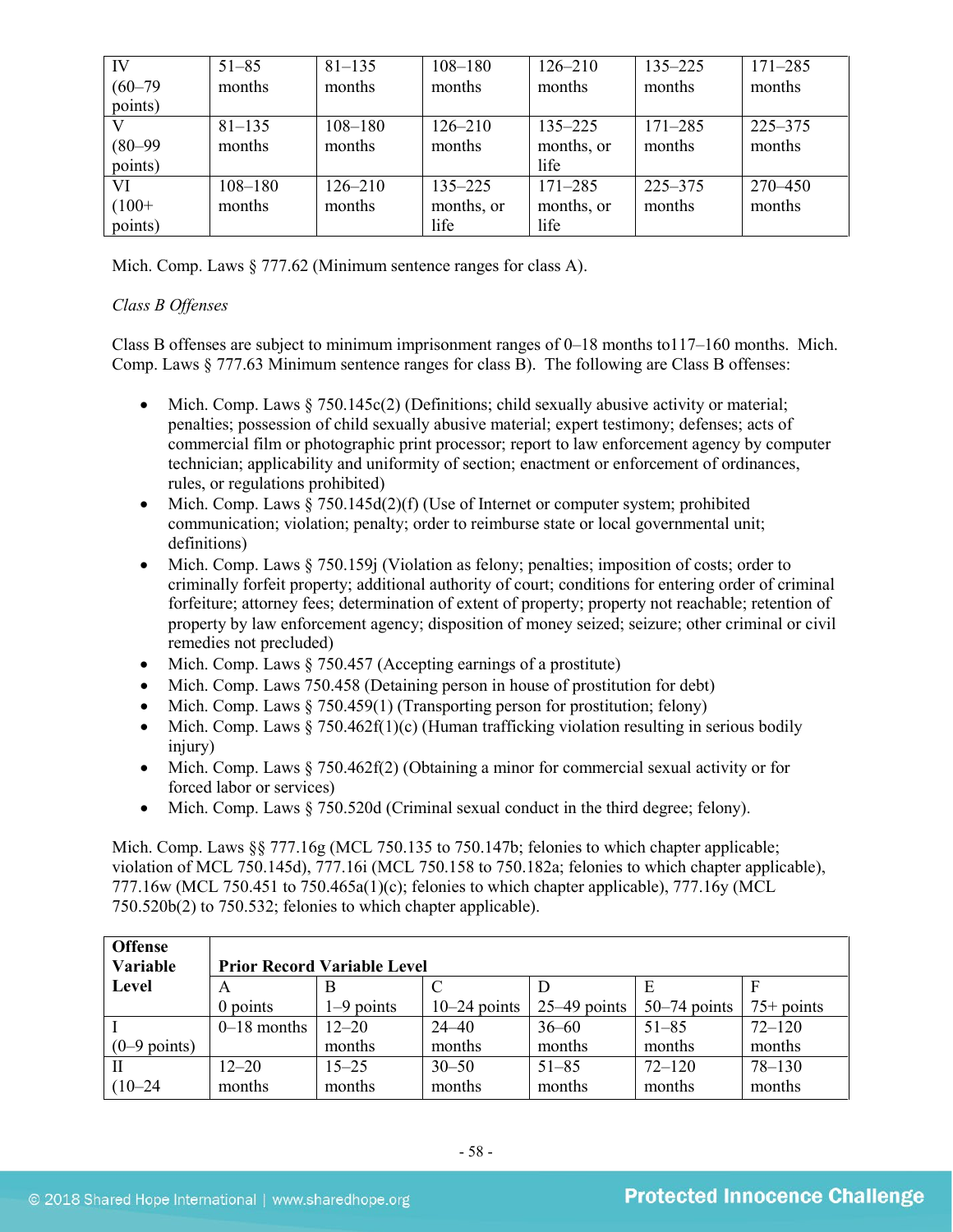| points)                     |                     |                     |                     |                      |                      |                       |
|-----------------------------|---------------------|---------------------|---------------------|----------------------|----------------------|-----------------------|
| III<br>$(25-34)$<br>points) | $15 - 25$<br>months | $21 - 35$<br>months | $36 - 60$<br>months | $57 - 95$<br>months  | $78 - 130$<br>months | $84 - 140$<br>months  |
| IV<br>$(34 -$<br>49points)  | $21 - 35$<br>months | $24 - 40$<br>months | $45 - 75$<br>months | $72 - 120$<br>months | $84 - 140$<br>months | $87 - 145$<br>months  |
| $V(50-74)$<br>points)       | $24 - 40$<br>months | $36 - 60$<br>months | $51 - 85$<br>months | $78 - 130$<br>months | $87 - 145$<br>months | $99 - 160$<br>months  |
| VI<br>$(75 + points)$       | $36 - 60$<br>months | $45 - 75$<br>months | $57 - 95$<br>months | $84 - 140$<br>months | $99 - 160$<br>months | $117 - 160$<br>months |

Mich. Comp. Laws § 777.63 (Minimum sentence ranges for class B).

## *Class C Offenses*

Class C offenses are subject to minimum imprisonment ranges of  $0-11$  months to  $62-114$  months. Mich. Comp. Laws § 777.64 (Minimum sentence ranges for class C). The following are Class C offenses:

- Mich. Comp. Laws  $\S 750.145d(2)(e)$  (Use of Internet or computer system; prohibited communication; violation; penalty; order to reimburse state or local governmental unit; definitions)
- Mich. Comp. Laws  $\S 750.462f(1)(b)$  (Human trafficking violation resulting in bodily injury)
- Mich. Comp. Laws  $§ 750.520c$  (Criminal sexual conduct in the second degree; felony).

Mich. Comp. Laws §§ 777.16g (MCL 750.135 to 750.147b; felonies to which chapter applicable; violation of MCL 750.145d), 777.16w (MCL 750.451 to 750.465a(1)(c); felonies to which chapter applicable), 777.16y (MCL 750.158 to 750.182a; felonies to which chapter applicable).

| <b>Offense</b>  |                                    |               |                |                |                |              |  |  |
|-----------------|------------------------------------|---------------|----------------|----------------|----------------|--------------|--|--|
| <b>Variable</b> | <b>Prior Record Variable Level</b> |               |                |                |                |              |  |  |
| Level           | A                                  | B             | $\mathcal{C}$  | D              | E              | $\mathbf{F}$ |  |  |
|                 | $0$ points                         | $1-9$ points  | $10-24$ points | $25-49$ points | $50-74$ points | $75+$ points |  |  |
| $\mathbf I$     | $0-11$ months                      | $0-17$ months | $10 - 19$      | $12 - 24$      | $19 - 38$      | $29 - 57$    |  |  |
| $(0-9$ points)  |                                    |               | months         | months         | months         | months       |  |  |
| $\mathbf{I}$    | $0-17$ months                      |               |                | $19 - 38$      | $29 - 57$      | $36 - 71$    |  |  |
| $(10-24)$       |                                    | $5 - 17$      | $12 - 24$      | months         | months         | months       |  |  |
| points)         |                                    | months        | months         |                |                |              |  |  |
| III             | $10 - 19$                          | $12 - 24$     | $19 - 38$      | $29 - 57$      | $36 - 71$      | $43 - 86$    |  |  |
| $(25-34)$       | months                             | months        | months         | months         | months         | months       |  |  |
| points)         |                                    |               |                |                |                |              |  |  |
| IV              | $12 - 24$                          | $19 - 38$     | $29 - 57$      | $36 - 71$      | $43 - 86$      | $50 - 100$   |  |  |
| $(35-49)$       | months                             | months        | months         | months         | months         | months       |  |  |
| points)         |                                    |               |                |                |                |              |  |  |
| V               | $19 - 38$                          | $29 - 57$     | $36 - 71$      | $43 - 86$      | $50 - 100$     | $58 - 114$   |  |  |
| $(50-74)$       | months                             | months        | months         | months         | months         | months       |  |  |
| points)         |                                    |               |                |                |                |              |  |  |
| VI              | $29 - 57$                          | $36 - 71$     | $43 - 86$      | $50 - 100$     | $58 - 114$     | $62 - 114$   |  |  |
| $(75+$          | months                             | months        | months         | months         | months         | months       |  |  |
| points)         |                                    |               |                |                |                |              |  |  |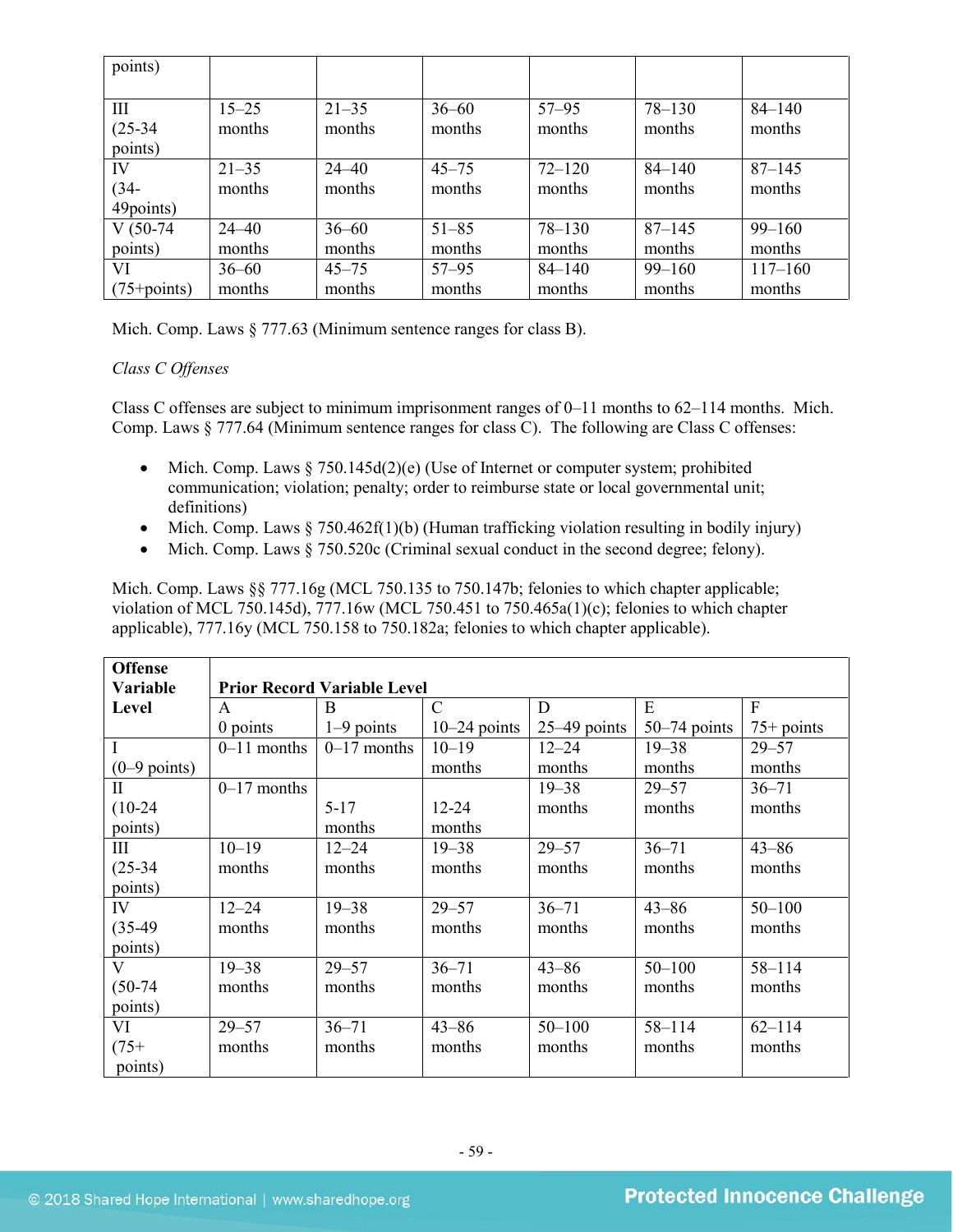Mich. Comp. Laws  $\S 777.64$  (Minimum sentence ranges for class).

## *Class D Offenses*

Class D offenses are subject to minimum imprisonment ranges of 0–6 to 43–76 months. Mich. Comp. Laws § 777.65 (Minimum sentence ranges for class D). The following are Class D offenses:

- Mich. Comp. Laws § 750.145b (Accosting, enticing or soliciting child for immoral purpose; prior conviction; penalty)
- Mich. Comp. Laws  $\S 750.145c(3)$  (Definitions; child sexually abusive activity or material; penalties; possession of child sexually abusive material; expert testimony; defenses; acts of commercial film or photographic print processor; report to law enforcement agency by computer technician; applicability and uniformity of section; enactment or enforcement of ordinances, rules, or regulations prohibited)
- Mich. Comp. Laws  $\S 750.145d(2)(d)$  (Use of Internet or computer system; prohibited communication; violation; penalty; order to reimburse state or local governmental unit; definitions)
- Mich. Comp. Laws § 750.459(3) (Selling travel services to facilitate prostitution or human trafficking in other jurisdictions involving a minor)
- Mich. Comp. Laws  $\S 750.462f(1)(a)$  (Human trafficking violation)
- Mich. Comp. Laws  $\S 750.520(g)(1)$  (Assault with intent to commit criminal sexual conduct; felony).

Mich. Comp. Laws §§ 777.16g (MCL 750.135 to 750.147b; felonies to which chapter applicable; violation of MCL 750.145d), 777.16w (MCL 750.451 to 750.465a(1)(c); felonies to which chapter applicable), 777.16y MCL 750.520b(2) to 750.532; felonies to which chapter applicable).

| <b>Offense</b> |               |                                    |                |                |                |              |  |  |  |
|----------------|---------------|------------------------------------|----------------|----------------|----------------|--------------|--|--|--|
| Variable       |               | <b>Prior Record Variable Level</b> |                |                |                |              |  |  |  |
| Level          | $\mathsf{A}$  | B                                  | $\mathcal{C}$  | D              | E              | F            |  |  |  |
|                | $0$ points    | $1-9$ points                       | $10-24$ points | $25-49$ points | $50-74$ points | $75+$ points |  |  |  |
| Ι              | $0-6$ months  | $0-9$ months                       | $0-11$ months  | $0-17$ months  | 5-23 months    | $10 - 23$    |  |  |  |
| $(0-9$ points) |               |                                    |                |                |                | months       |  |  |  |
| $\rm II$       | $0-9$ months  | $0-11$ months                      | $0-17$ months  | $5-23$ months  | $10 - 23$      | $19 - 38$    |  |  |  |
| $(10-24)$      |               |                                    |                |                | months         | months       |  |  |  |
| points)        |               |                                    |                |                |                |              |  |  |  |
| Ш              | $0-11$ months | $0-17$ months                      | $5-23$ months  | $10 - 23$      | $19 - 38$      | $29 - 57$    |  |  |  |
| $(25-34)$      |               |                                    |                | months         | months         | months       |  |  |  |
| points)        |               |                                    |                |                |                |              |  |  |  |
| IV             | $0-17$ months | $5-23$ months                      | $10 - 23$      | $19 - 38$      | $29 - 57$      | $34 - 67$    |  |  |  |
| $(35-49)$      |               |                                    | months         | months         | months         | months       |  |  |  |
| points)        |               |                                    |                |                |                |              |  |  |  |
| V              | $5-23$ months | $10 - 23$                          | $19 - 38$      | $29 - 57$      | $34 - 67$      | $38 - 76$    |  |  |  |
| $(50-74)$      |               | months                             | months         | months         | months         | months       |  |  |  |
| points)        |               |                                    |                |                |                |              |  |  |  |
| VI             | $10 - 23$     | $19 - 38$                          | $29 - 57$      | $34 - 67$      | $38 - 76$      | $43 - 76$    |  |  |  |
| $(75+$         | months        | months                             | months         | months         | months         | months       |  |  |  |
| points)        |               |                                    |                |                |                |              |  |  |  |

Mich. Comp. Laws § 777.65 (Minimum sentence ranges for class D).

*Class E Offenses*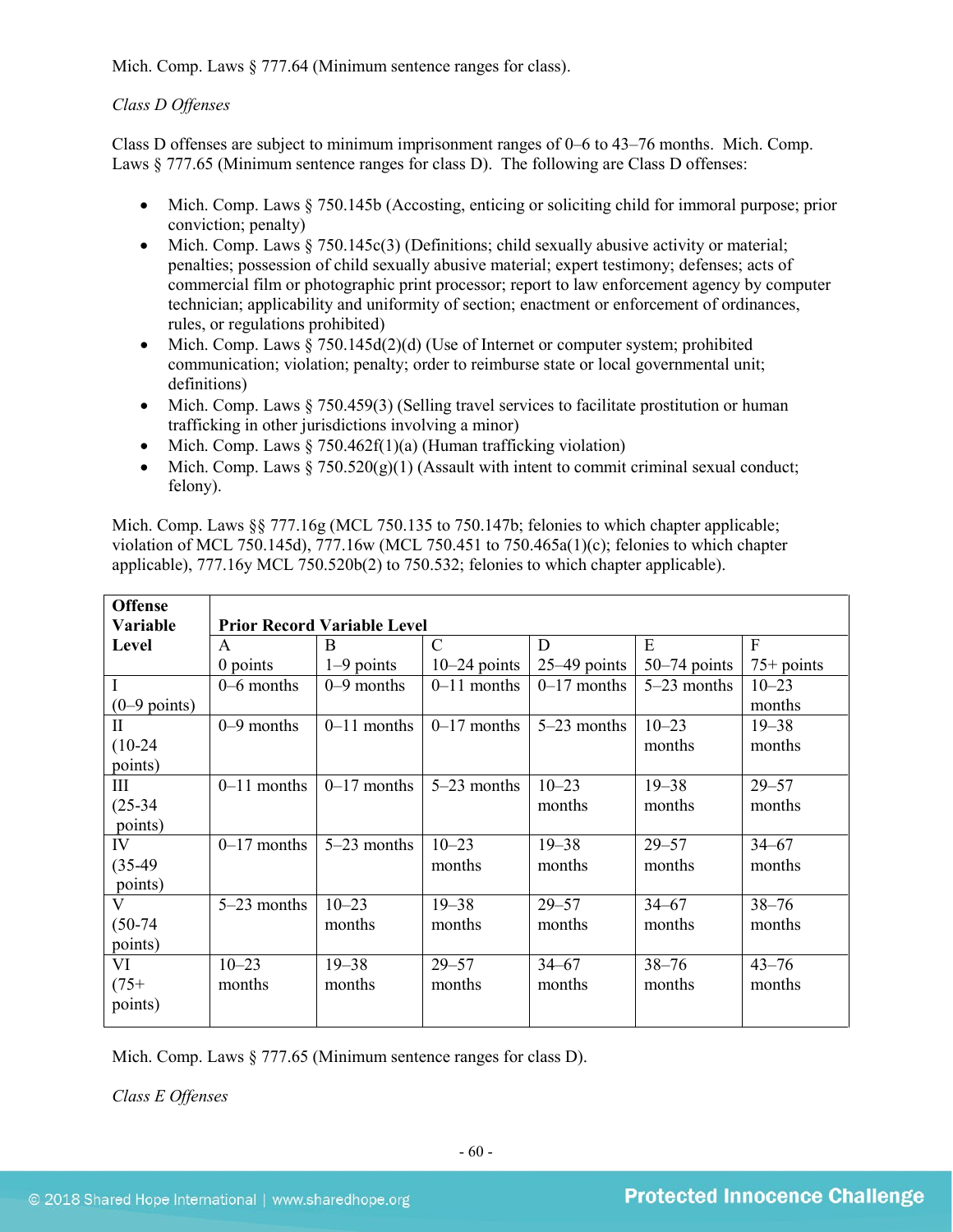Class E offenses are subject to minimum imprisonment ranges of 0–3 months to 24–38 months. Mich. Comp. Laws § 777.66 (Minimum sentence ranges for class E). The following are Class E offenses:

- Mich. Comp. Laws § 750.451(4) (Soliciting a person under 18 years of age to commit prostitution)
- Mich. Comp. Laws § 750.452 (House of ill-fame; keeping, maintaining or operating)
- An attempt to commit any Class A, B, C, or D offense

Mich. Comp. Laws §§ 777.19(Attempt to commit offense, applicability of chapter), 777.16w (MCL 750.451 to 750.465a(1)(c); felonies to which chapter applicable), 777.16y (MCL 750.520b(2) to 750.532; felonies to which chapter applicable).

| <b>Offense</b> |                                    |               |                |                |                |              |  |  |
|----------------|------------------------------------|---------------|----------------|----------------|----------------|--------------|--|--|
| Variable       | <b>Prior Record Variable Level</b> |               |                |                |                |              |  |  |
| Level          | A                                  | B             | $\mathcal{C}$  | D              | E              | F            |  |  |
|                | 0 points                           | $1-9$ points  | $10-24$ points | $25-49$ points | $50-74$ points | $75+$ points |  |  |
| $\mathbf I$    | $0-3$ months                       | $0-6$ months  | $0-9$ months   | $5-23$ months  | $7-23$ months  | $9 - 23$     |  |  |
| $(0-9$ points) |                                    |               |                |                |                | months       |  |  |
| $\mathbf{I}$   | $0 - 6$ months                     | $0-9$ months  | $0-11$ months  | $7-23$ months  | $10 - 23$      | $12 - 24$    |  |  |
| $(10-24)$      |                                    |               |                |                | months         | months       |  |  |
| points)        |                                    |               |                |                |                |              |  |  |
| III            | $0-9$ months                       | $0-11$ months | $0-17$ months  | $10 - 23$      | $12 - 24$      | $14 - 29$    |  |  |
| $(25-34)$      |                                    |               |                | months         | months         | months       |  |  |
| points)        |                                    |               |                |                |                |              |  |  |
| IV             | $0-11$ months                      | $0-17$ months | $5-23$ months  | $12 - 24$      | $14 - 29$      | $19 - 38$    |  |  |
| $(35-49)$      |                                    |               |                | months         | months         | months       |  |  |
| points)        |                                    |               |                |                |                |              |  |  |
| V              | $0-14$ months                      | $5-23$ months | $7-23$ months  | $14 - 29$      | $19 - 38$      | $22 - 38$    |  |  |
| $(50-74)$      |                                    |               |                | months         | months         | months       |  |  |
| points)        |                                    |               |                |                |                |              |  |  |
| VI             | $0-17$ months                      | $7-23$ months | $12 - 24$      | $19 - 38$      | $22 - 38$      | $24 - 38$    |  |  |
| $(75+$         |                                    |               | months         | months         | months         | months       |  |  |
| points)        |                                    |               |                |                |                |              |  |  |

Mich. Comp. Laws §§ 777.66 (Minimum sentence ranges for class E).

## *Class F Offenses*

Class F offenses subject to minimum imprisonment ranges of 0–3 months to 17–30 months. Mich. Comp. Laws § 777.67 (Minimum sentence ranges for class F). The following are Class F offenses:

- Mich. Comp. Laws § 750.145a (Accosting, enticing or soliciting child for immoral purpose)
- Mich. Comp. Laws  $§ 750.145c(4)$  (Definitions; child sexually abusive activity or material; penalties; possessions of child sexually abusive material; expert testimony, defenses; acts of commercial film or photographic print processor; report to law enforcement agency by computer technician; applicability and uniformity of section; enactment or enforcement of ordinances, rules, or regulations prohibited)
- Mich. Comp. Laws § 750.145d(2)(c) (Use of Internet or computer system; prohibited communication; violation; penalty; order to reimburse state or local governmental unit; definitions)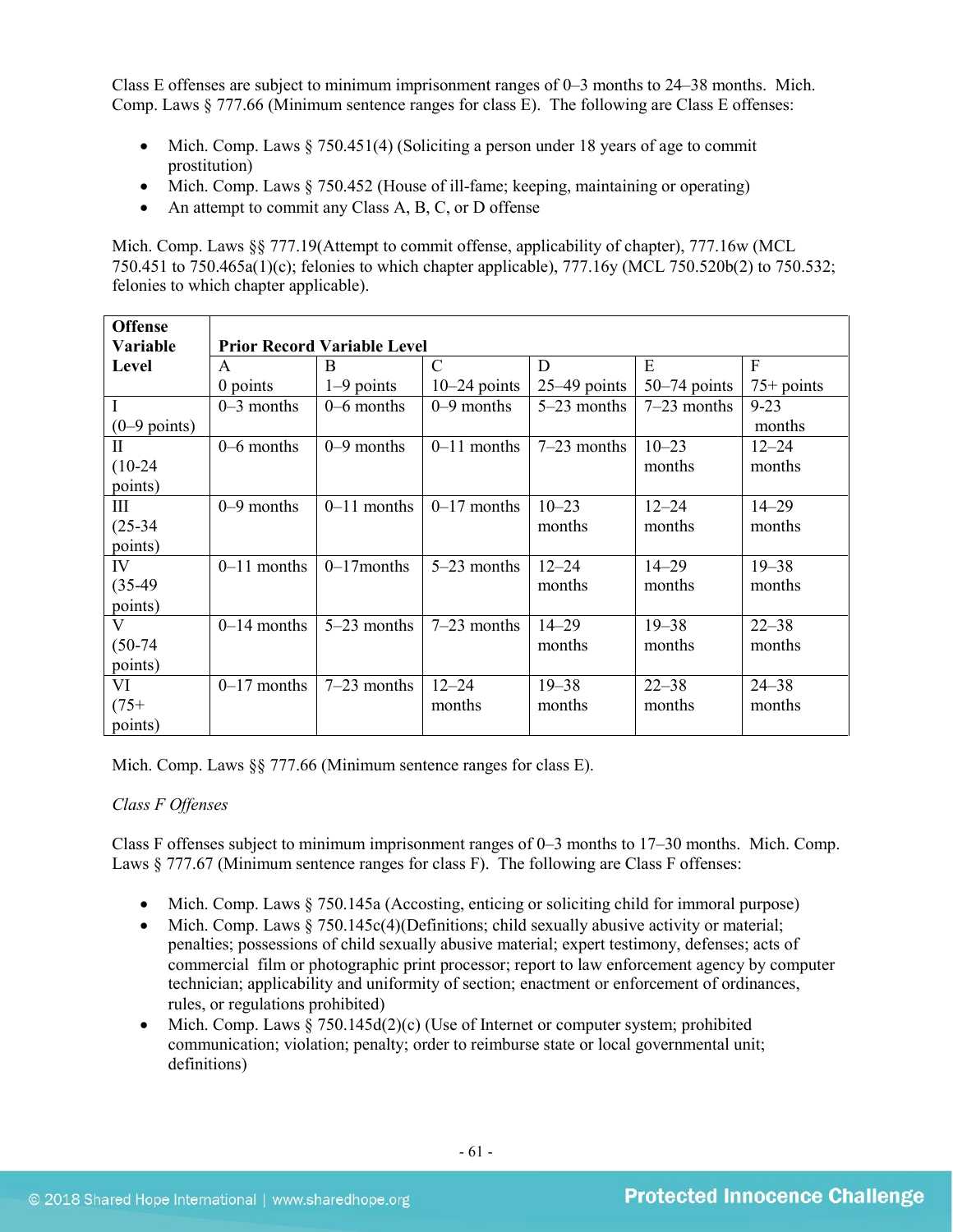Mich. Comp. Laws § 777.16g (MCL 750.135 to 750.147b; felonies to which chapter applicable; violation of MCL 750.145d).

| <b>Offense</b> |                                    |               |                |                |                |              |  |  |
|----------------|------------------------------------|---------------|----------------|----------------|----------------|--------------|--|--|
| Variable       | <b>Prior Record Variable Level</b> |               |                |                |                |              |  |  |
| Level          | A                                  | B             | C              | D              | E              | F            |  |  |
|                | 0 points                           | $1-9$ points  | $10-24$ points | $25-49$ points | $50-74$ points | $75+$ points |  |  |
| $\mathbf I$    | $0-3$ months                       | $0-6$ months  | $0-9$ months   | $2-17$ months  | $5-23$ months  | $10 - 23$    |  |  |
| $(0-9$ points) |                                    |               |                |                |                | months       |  |  |
| $\mathbf{I}$   | $0-6$ months                       | $0-9$ months  | $0-17$ months  | $5-23$ months  | $10 - 23$      | $12 - 24$    |  |  |
| $(10-34)$      |                                    |               |                |                | months         | months       |  |  |
| points)        |                                    |               |                |                |                |              |  |  |
| Ш              | $0-9$ months                       | $0-17$ months | $2-17$ months  | $10 - 23$      | $12 - 24$      | $14 - 29$    |  |  |
| $(35-74)$      |                                    |               |                | months         | months         | months       |  |  |
| points)        |                                    |               |                |                |                |              |  |  |
| IV             | $0-17$ months                      | $2-17$ months | $5-23$ months  | $12 - 24$      | $14 - 29$      | $17 - 30$    |  |  |
| $(75+)$        |                                    |               |                | months         | months         | months       |  |  |
| points)        |                                    |               |                |                |                |              |  |  |

Mich. Comp. Laws § 777.67 (Minimum sentence ranges for class F).

## *Class G Offenses*

Class G offenses subject to minimum imprisonment ranges of 0–3 months to 7–23 months. Mich. Comp. Laws § 777.68 (Minimum sentence ranges for class G). The following are Class G offenses:

- Mich. Comp. Laws  $\S 750.145d(2)(b)$  (Use of Internet or computer system; prohibited communication; violation; penalty; order to reimburse state or local governmental unit; definitions)
- Mich. Comp. Laws § 750.451(3) (Violation of §§ 750.448, 750.449, 750.449a, 750.450, or 750.462; prior convictions; penalty; definition)
- Mich. Comp. Laws § 750.520e (Criminal sexual conduct in the fourth degree; misdemeanor).

Mich. Comp. Laws §§ 777.16g (MCL 750.135 to 750.147b; felonies to which chapter applicable; violation of MCL 750.145d), 777.16w (MCL 750.451 to 750.465a(1)(c); felonies to which chapter applicable), 777.16y (MCL 750.520b(2) to 750.532; felonies to which chapter applicable).

| <b>Offense</b>  |                                    |               |                |                |                |               |  |
|-----------------|------------------------------------|---------------|----------------|----------------|----------------|---------------|--|
| <b>Variable</b> | <b>Prior Record Variable Level</b> |               |                |                |                |               |  |
| Level           | A                                  | B             | C              | D              | E              |               |  |
|                 | 0 points                           | $1-9$ points  | $10-24$ points | $25-49$ points | $50-74$ points | $75+$ points  |  |
|                 | $0-3$ months                       | $0-6$ months  | $0-9$ months   | $0-11$ months  | $0-17$ months  | $2-17$ months |  |
| $(0-9)$         |                                    |               |                |                |                |               |  |
| points)         |                                    |               |                |                |                |               |  |
| $\mathbf{I}$    | $0-6$ months                       | $0-9$ months  | $0-11$ months  | $0-17$ months  | $2-17$ months  | $5-23$ months |  |
| $(10-15)$       |                                    |               |                |                |                |               |  |
| points)         |                                    |               |                |                |                |               |  |
| Ш               | $0-9$ months                       | $0-11$ months | $0-17$ months  | $2-17$ months  | $5-23$ months  | $7-23$ months |  |
| $(16+$          |                                    |               |                |                |                |               |  |
| points)         |                                    |               |                |                |                |               |  |

Mich. Comp. Laws § 777.68 (Minimum sentence ranges for Class G).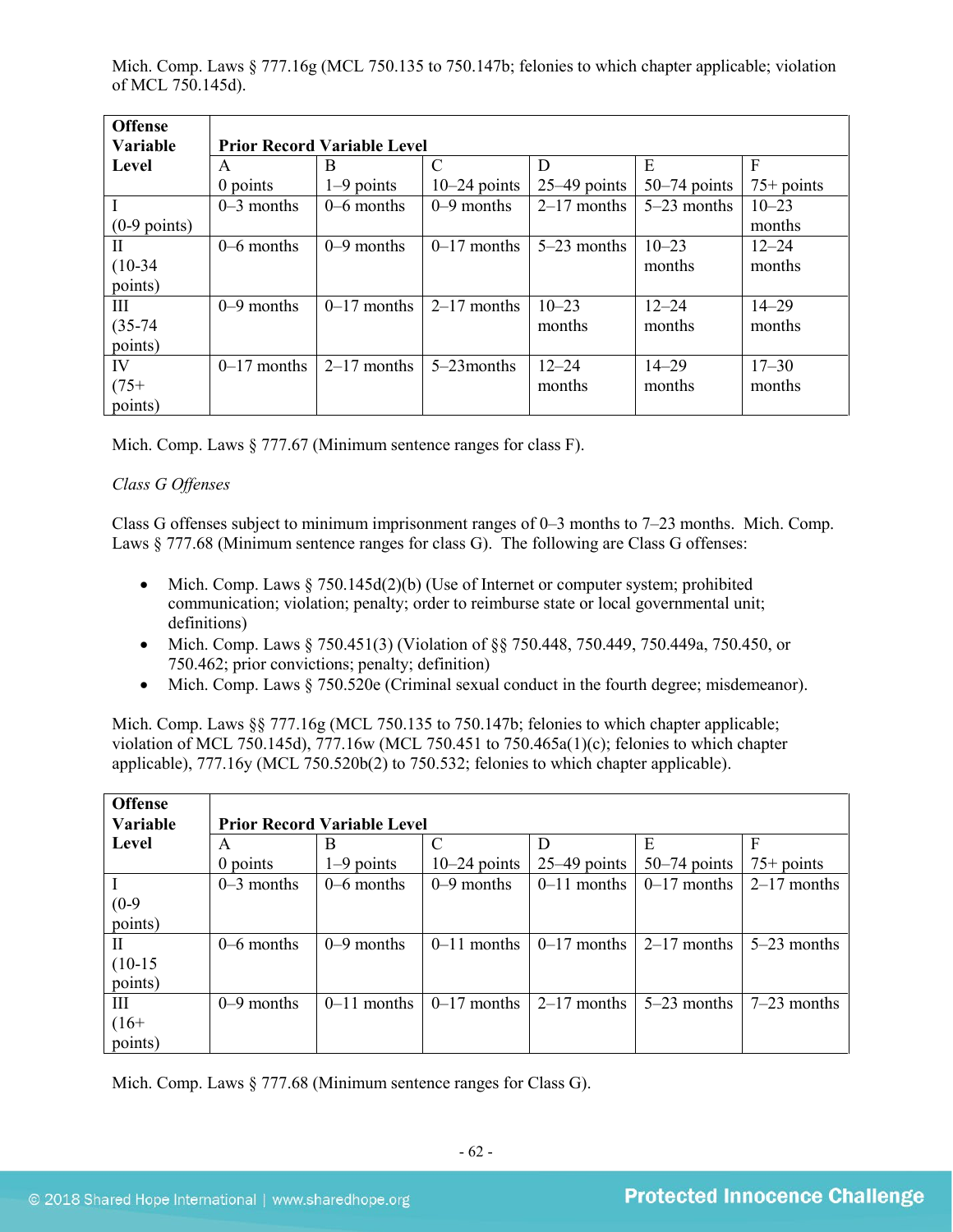## *Class H Offenses*

Class H offenses are subject to minimum imprisonment ranges of 0–1 months to 5–17 months. Mich. Comp. Laws § 777.69 (Minimum sentence ranges for class H). No class H offenses were cited directly in this report. However, an attempt to commit any Class E, F, or G offense is a Class H offense. Mich. Comp. Laws § 777.19 (Attempt to commit offense, applicability of chapter).